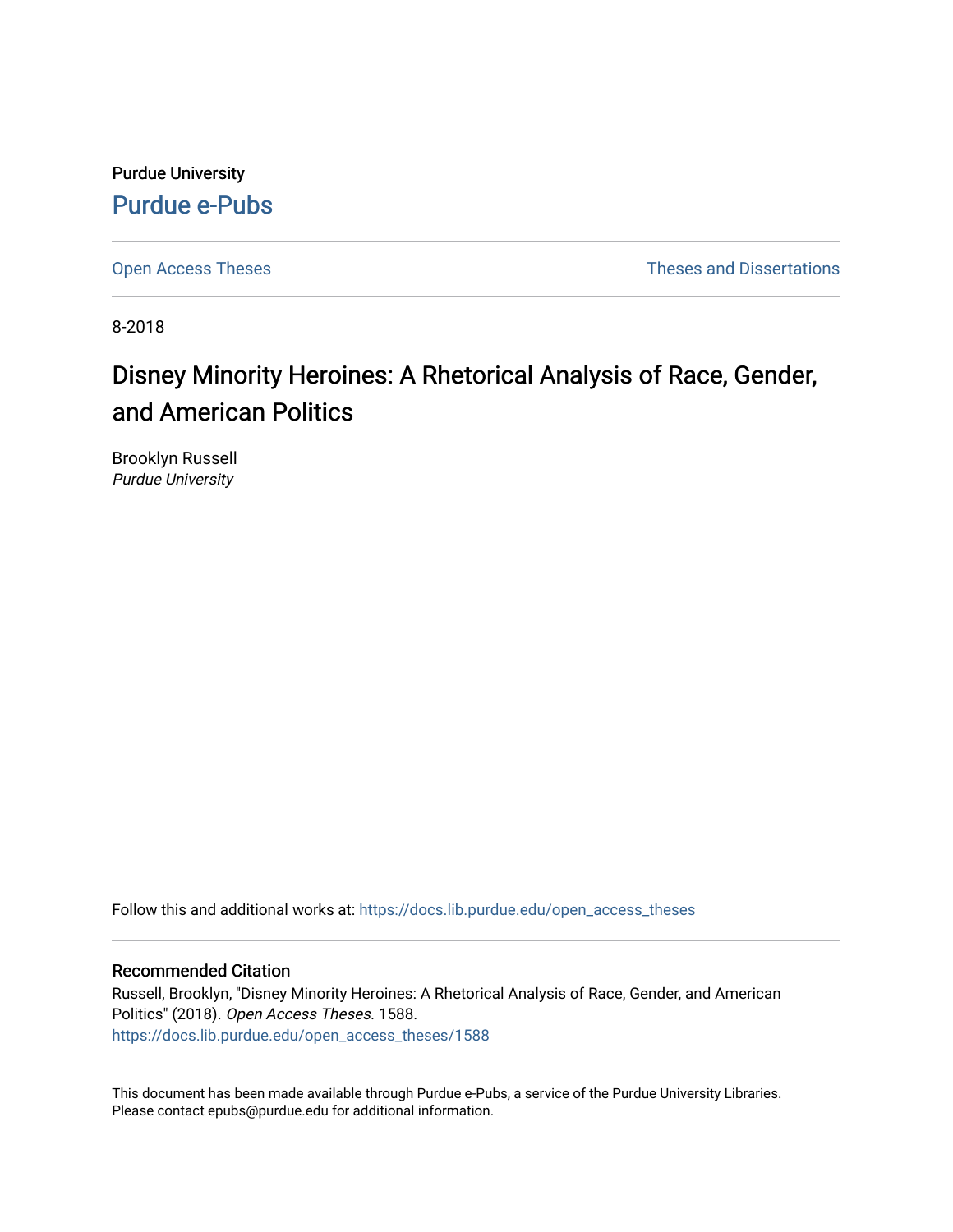## **DISNEY MINORITY HEROINES: A RHETORICAL ANALYSIS OF RACE, GENDER, AND AMERICAN POLITICS**

by

**Brooklyn Russell** 

## **A Thesis**

*Submitted to the Faculty of Purdue University In Partial Fulfillment of the Requirements for the degree of*

**Master of Arts**



Department of English West Lafayette, Indiana August 2018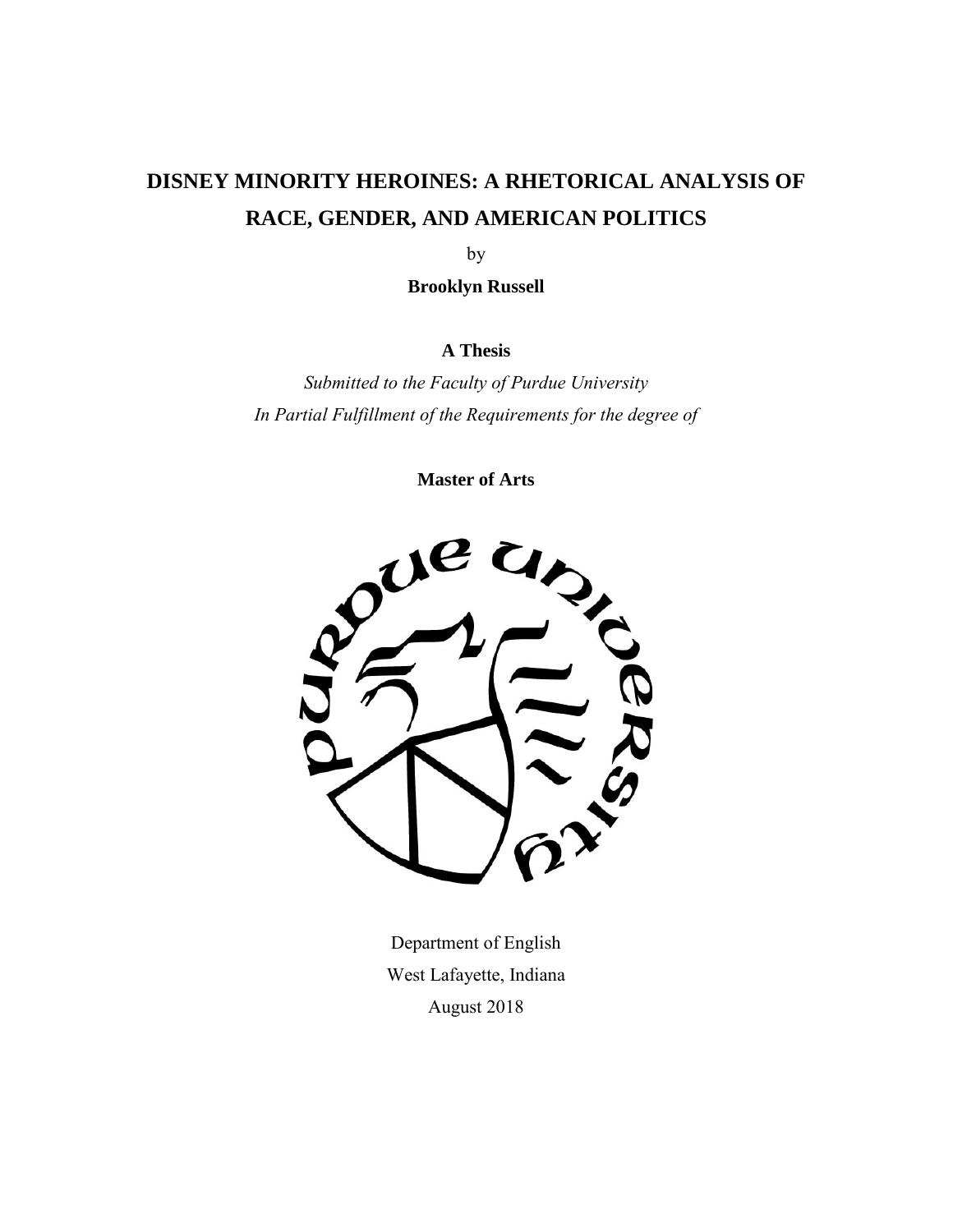## **THE PURDUE UNIVERSITY GRADUATE SCHOOL STATEMENT OF COMMITTEE APPROVAL**

Dr. Samantha Blackmon, Chair Department of English Dr. Jennifer Bay Department of English Dr. Paul R. Schneider Department of English

**Approved by:**

Dr. Dorsey Armstrong Head of the Graduate Program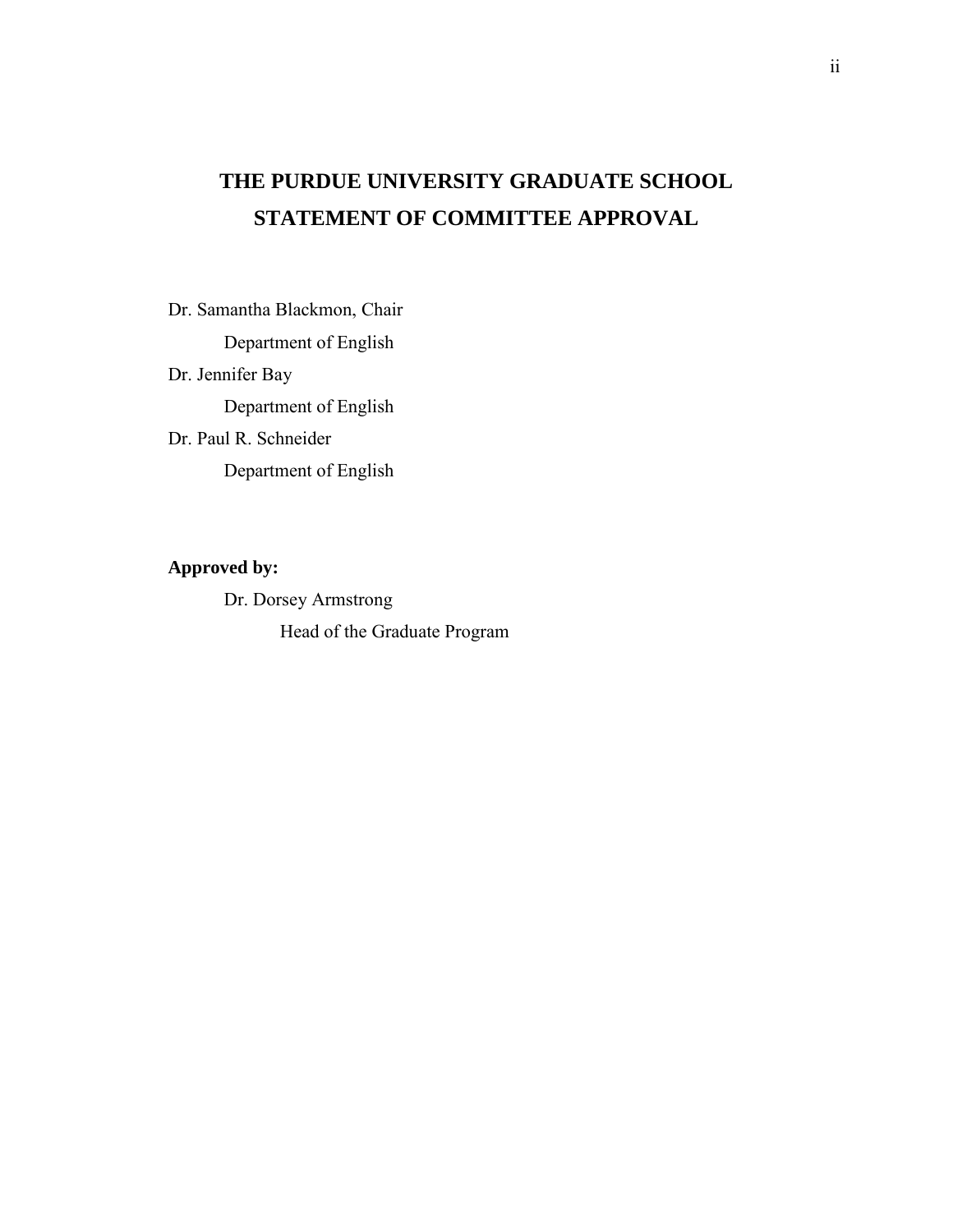*I would like to dedicate this thesis to all of my fellow Disney movie-goers and to the future minority heroines produced by The Walt Disney Company. I also want to thank my Mom (Toni), Dad (Artie), and brother (Julian) for their consistent love, support, and prayers!*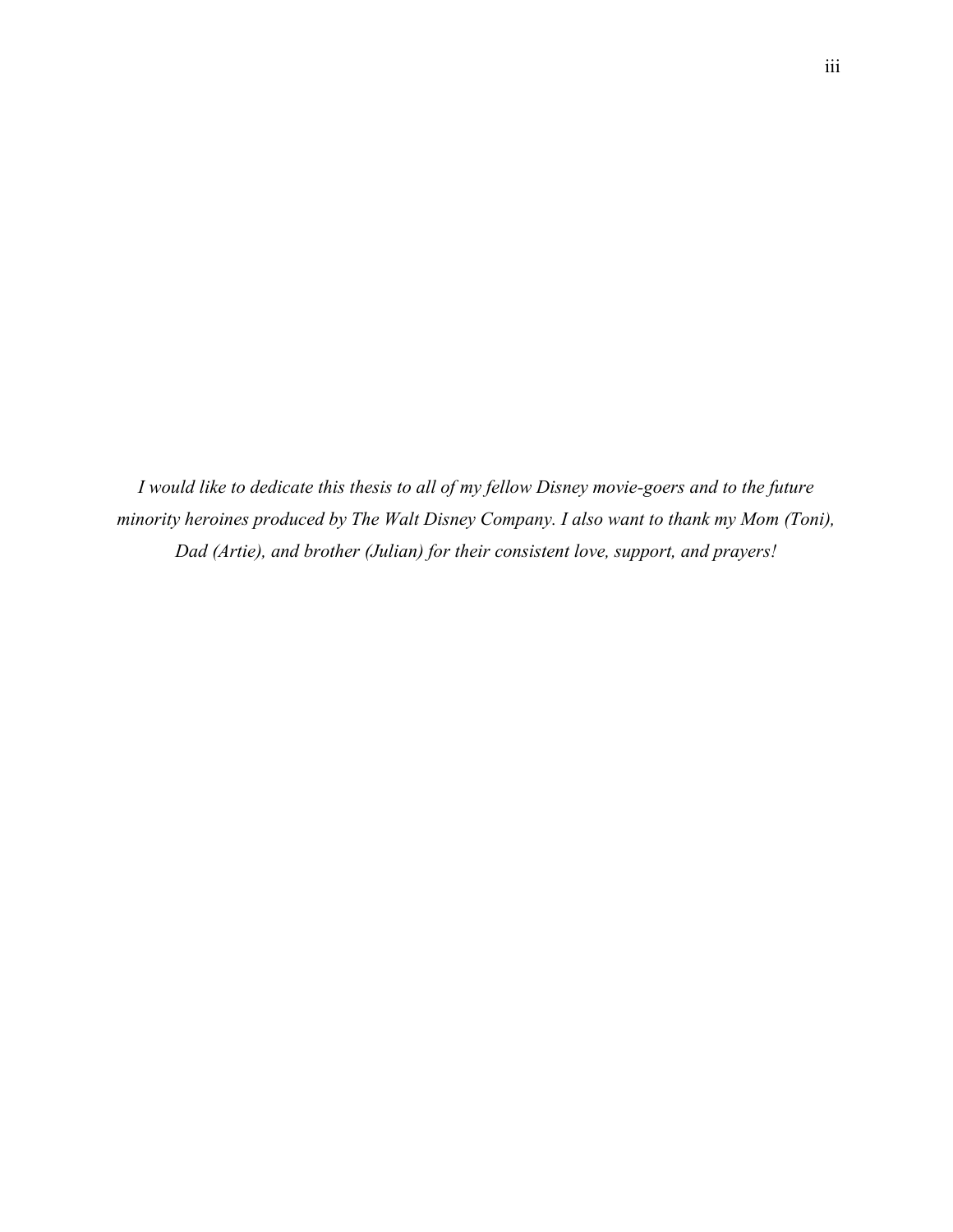## **TABLE OF CONTENTS**

| 1.1 |                                                                       |                                                                                             |  |
|-----|-----------------------------------------------------------------------|---------------------------------------------------------------------------------------------|--|
|     | 1.1.1                                                                 |                                                                                             |  |
|     | 1.1.2                                                                 |                                                                                             |  |
| 1.2 |                                                                       |                                                                                             |  |
|     | 1.2.1                                                                 |                                                                                             |  |
| 1.3 |                                                                       |                                                                                             |  |
|     | 1.3.1                                                                 |                                                                                             |  |
|     | 1.3.2                                                                 |                                                                                             |  |
|     | 1.3.3                                                                 |                                                                                             |  |
|     |                                                                       | CHAPTER 2. THE PRINCESS AND THE FROG: WHITE PRIVILEGE, RACIAL                               |  |
|     |                                                                       |                                                                                             |  |
| 2.1 |                                                                       |                                                                                             |  |
| 2.2 |                                                                       |                                                                                             |  |
| 2.3 |                                                                       |                                                                                             |  |
| 2.4 |                                                                       | Contemporary Reading: The Princess and the Frog (2009) and Racial Privilege  24             |  |
|     | 2.4.1                                                                 |                                                                                             |  |
|     | 2.4.2                                                                 |                                                                                             |  |
|     | 2.4.3                                                                 |                                                                                             |  |
|     |                                                                       | 2.5 Contemporary Social Issue: #BlackLivesMatter, Racial Profiling and Miscommunication. 31 |  |
|     |                                                                       | CHAPTER 3. MOANA:SEXUAL ASSAULT, HEALING, AND MALE PRIVILEGE  36                            |  |
| 3.1 |                                                                       |                                                                                             |  |
| 3.2 |                                                                       |                                                                                             |  |
| 3.3 |                                                                       |                                                                                             |  |
| 3.4 | Traditional Reading: Disney's First Princesses and Women's Rights  43 |                                                                                             |  |
| 3.5 |                                                                       |                                                                                             |  |
|     | 3.5.1                                                                 |                                                                                             |  |
|     | 3.5.2                                                                 |                                                                                             |  |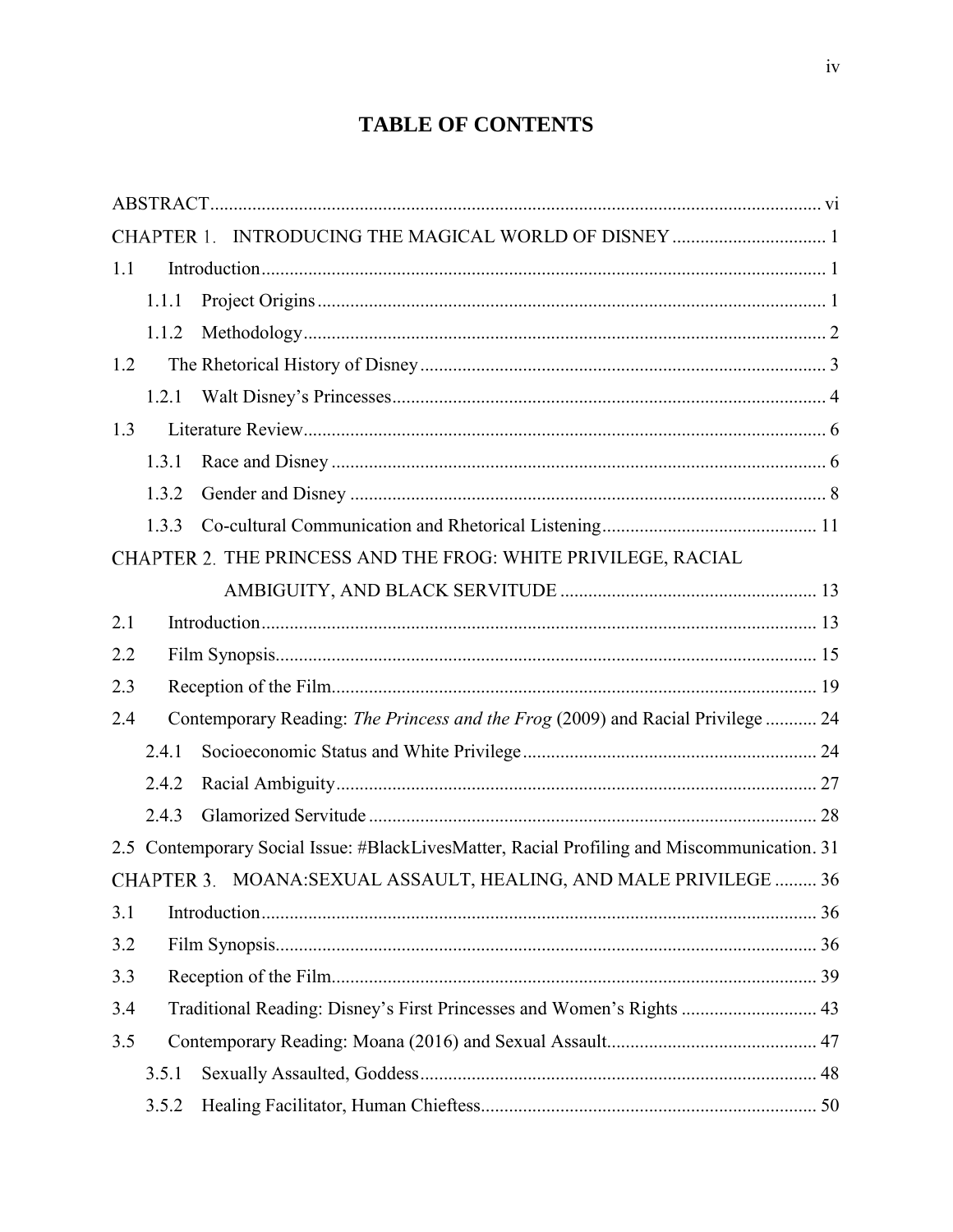| 3.6 | Contemporary Social Issue: "me too." Movement and the Brock Turner's of America 54       |  |
|-----|------------------------------------------------------------------------------------------|--|
|     | CHAPTER 4. HOW FAR SHOULD WE GO?: THE IMPORTANCE OF COMMUNICATION                        |  |
|     |                                                                                          |  |
| 4.1 |                                                                                          |  |
| 4.2 | <i>The Princess and the Frog</i> (2009): Misconceptions and Co-cultural Communication 58 |  |
| 4.3 |                                                                                          |  |
| 4.4 |                                                                                          |  |
|     |                                                                                          |  |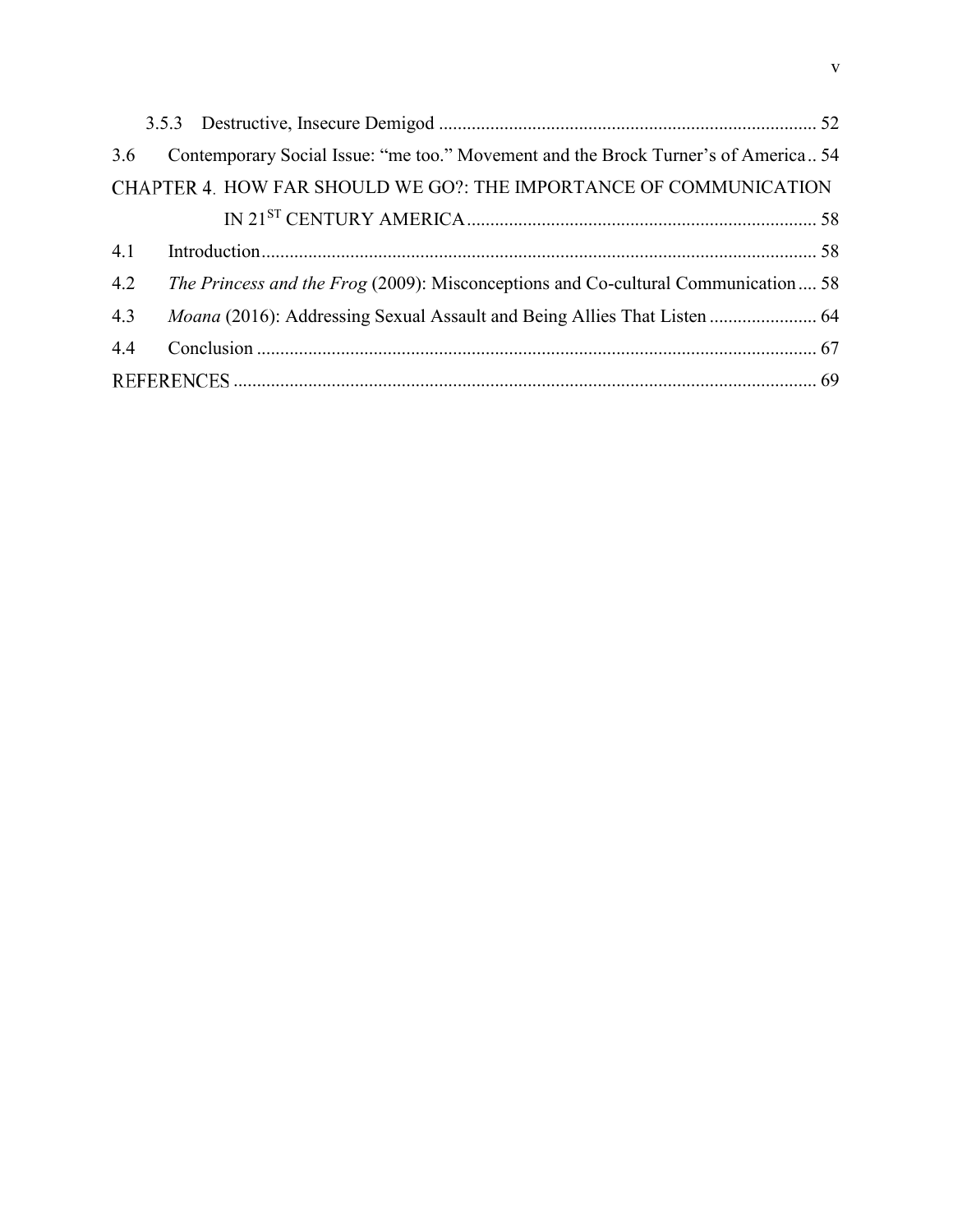## **ABSTRACT**

Author: Russell, Brooklyn, S. MA Institution: Purdue University Degree Received: August 2018 Title: Disney Minority Heroines: A Rhetorical Analysis of Race, Gender, and American Politics Committee Chair: Dr. Samantha Blackmon

The Walt Disney Corporation has provided family-centered entertainment, for decades, in the form of animated films, beginning with the adaptation of *Snow White and the Seven Dwarfs* (1937). Since then, and succeeding the death of its patriarch in 1966, the Disney Corporation has upheld the legacy of producing films that continue to captivate children through historical, cultural, and rhetorical approaches. However, as generations have passed, Disney heroines have changed and so has their strategies for accomplishing their goals. For decades, Disney has produced similar plot stories using the same character profiles as well: a girl, more often than not living a life of servitude or oppression, has a spontaneous encounter with a boy, usually a prince and the sole heir to a kingdom, who provides her with access towards "easy street", come together to overpower an evil queen, stepmother, or witch with the help of her fairy godmothers and/or animal-friends, and then live "happily ever after". However, as we've seen in the most recent Disney films *The Princess and the Frog* (2009) and *Moana* (2016), the plot-lines have changed and the characterizations of the heroines have changed. Disney's first animated film featured a young, Caucasian princess and in 1995, nearly sixty years later, Disney finally produced its first minority princess, Pocahontas, who was Native American. Three years later, in 1998, animators announced the release of a film that would feature a second minority princess, Mulan, being of Chinese-Asian ethnicity. There were mixed reviews of both films, *Pocahontas* and *Mulan*, with conflicting feelings about the historical inaccuracy and mixed moral messages. Although Disney has successfully given a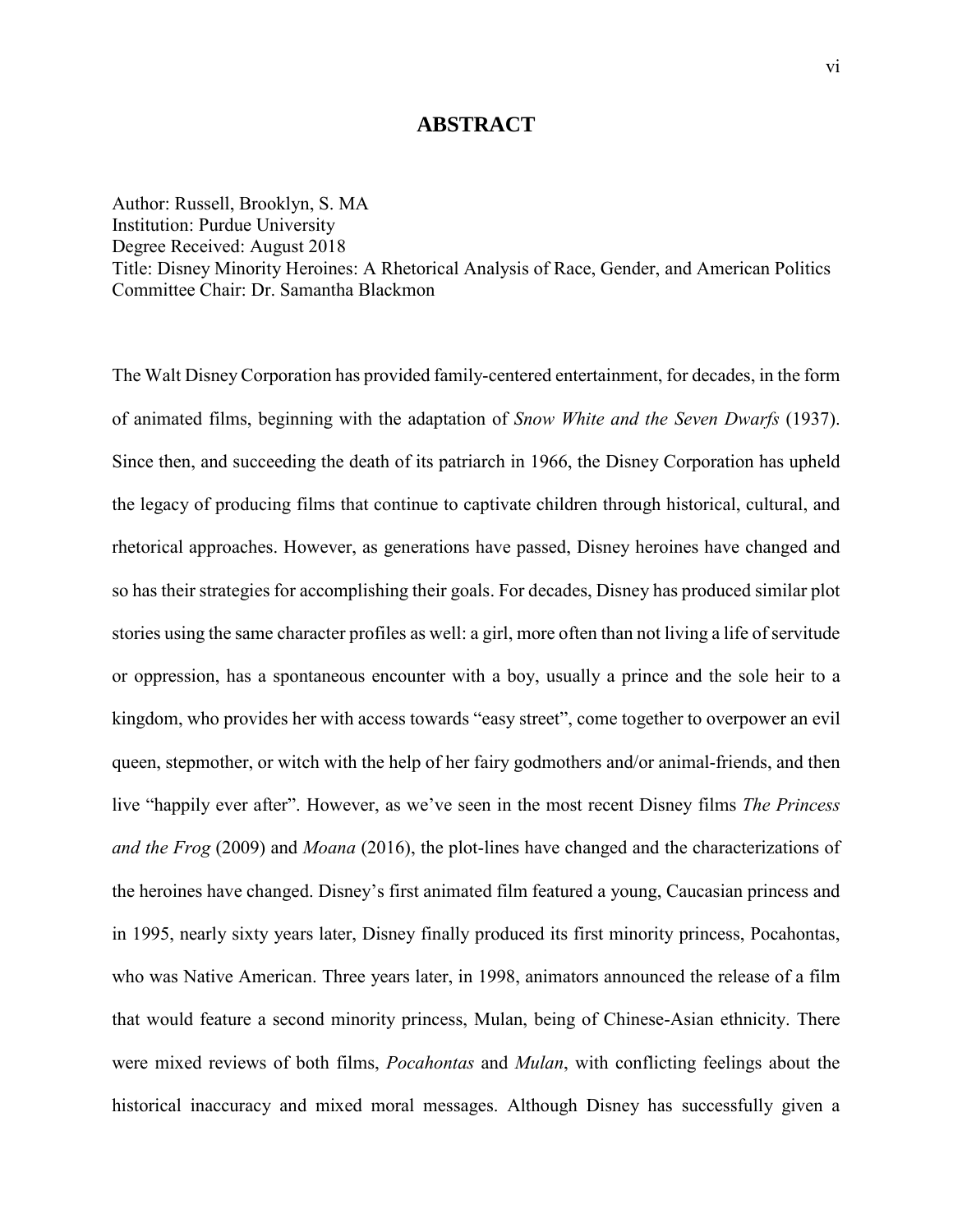platform to these empowered heroines, the expense of such advancements resulted in racial and gender stereotyping. The purpose of this thesis is to examine the racial and gender issues in two modern Disney princess films, *The Princess and the Frog* (2009) and *Moana* (2016), and how these films are problematic when read with a contemporary lens. The contemporary reading of the films will discuss issues such as racial and gender privilege in the films as well as in 21st century America.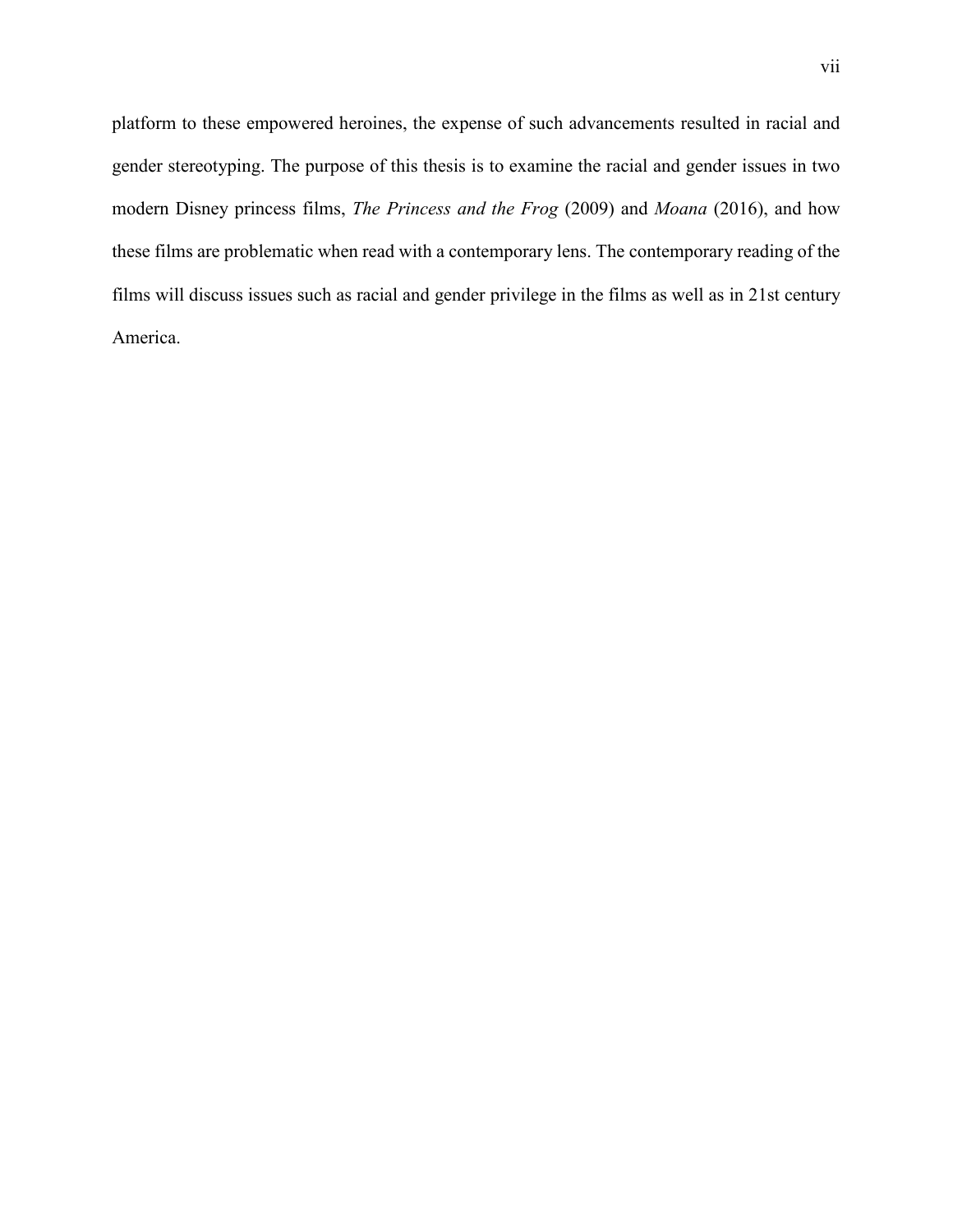#### **CHAPTER 1. INTRODUCING THE MAGICAL WORLD OF DISNEY**

## 1.1 Introduction

The "Magical World of Disney" has maintained a reputation of selling family and individual values through historical, cultural and rhetorical approaches. For decades, Disney has produced stories with similar plotlines, such as S*now White and the Seven Dwarfs* (1937), *Cinderella* (1950), and *Sleeping Beauty* (1959), using the same character profiles: a 'damsel in distress,' more often than not living a life of servitude or oppression, having a spontaneous encounter with a rebellious knave, who turns out to be a prince of a nearby kingdom and who can provide her access to wealth and comfortable living through superficial love as a foundation of marriage. Most are familiar with these princesses–– Snow White, Cinderella, and Aurora *(Sleeping Beauty*)— and may recall what they had in common. They were all beautiful, graceful, had special connections with animals/nature, were talented singers and were white.

However, in the last decade, Disney has progressed by producing heroines of color who are more self-sufficient, than their predecessors, and whose aspirations exceed matrimony. Unfortunately, the characterizations of the latest heroines don't escape gender and racial stereotypes. As generations have passed, what it means to be a woman, specifically a Disney heroine of color, has changed and so has her strategies for accomplishing her goals. Nonetheless, this thesis will attempt to provide insight as to how these empowered and self-sufficient heroines' characterizations remain problematic in the 21st century. The next section, on the origins of the project, will provide context into why I chose to write about Disney and the two heroines I will be discussing in this thesis. Next, I will transition into how traditional and classical popular culture media served as a source of influence during my adolescence stage. I will then state my thesis hypothesis and the methods in which I will present my argument. 1.1.1 Project Origins

My parents have, undoubtedly, been two of the most influential people in my life: they have taught me the importance of respecting others, respecting myself, and how vital Christian faith, diligence, and intentionality are in having success in life. My parents were both raised in homes where their fathers were the main 'breadwinners' of the family. Although both of my grandmothers had experience in homemaking skills, such as sewing, cleaning, and cooking, both of my grandmothers sought for opportunities that would give them self-fulfillment and purpose. Tobi Lorraine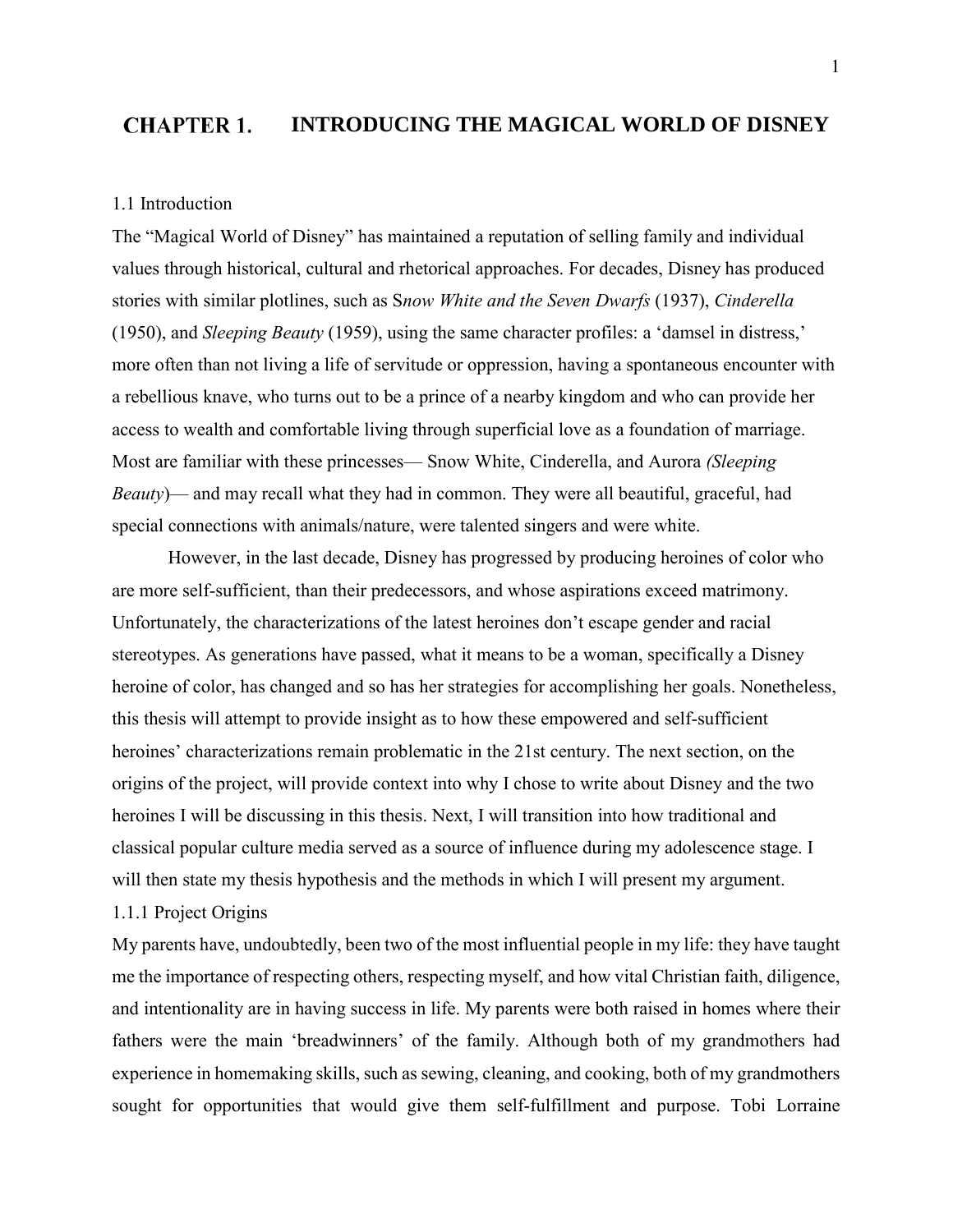(maternal grandmother) operated a legally approved daycare in her own home, while Clara Dean (paternal grandmother) worked part-time as a primary school bus driver. I'm able to trace several generations of strong and independent women, in my family, whom have sacrificed their own aspirations for the improvement of their families. I've always questioned how our society managed to pass down these traditional ideals over the generations and what I deduced was family values and religious affiliation have played a role in this generational teaching but, also, so has the creation of popular culture media.

As a young adult, I am now able to make the distinction between the unrealistic expectations and standards of Disney (beauty standards, intellectual awareness, etc.) and the realities of our 21st century American society; and I'm able to analyze Disney films with a 'rhetorical, contemporary lens'. The two concepts I'll be exploring in this thesis are race and gender and how Disney portrayed both in *The Princess and the Frog* (2009) and *Moana* (2016). To clarify, I don't hate the Disney Corporation. On the contrary, even to this day, I remain a faithful fan of the franchise. However, as a Black woman who grew up watching Disney films and who is currently living in a 'non-post racial', 'post racial' America, by conducting a contemporary reading of *The Princess and the Frog* (2009) and *Moana* (2016), I've concluded that some of the racial and gender issues in these films are the same issues that remain relevant in our nation's society. The next section will describe my argument, the project methodology, and project limitations.

## 1.1.2 Methodology

My argument for this thesis is that by 'reading' Disney films with a contemporary lens, not only are audiences about to identify misrepresentations of minority characters in Disney but they'll also notice a reinforcement of gender privilege. One question that might initially arise is: why is this a problem seeing as how Disney films are non-fictional? Well, this remains a problem because after centuries of activism for racial equality and women's rights, women are still portrayed as inferior in children's media (Disney). The term 'inferior' in this case is being used to suggest that that women are subjected to positions of servitude or inferiority in comparison to their male counterparts or other prominent female characters in the films.

The remainder of this introduction chapter will discuss a rhetorical history of Disney and a literature review on the concepts being analyzed in the succeeding chapters. Chapter two focuses on *The Princess and the Fro*g (2009) and chapter three will be on *Moana* (2016). This project will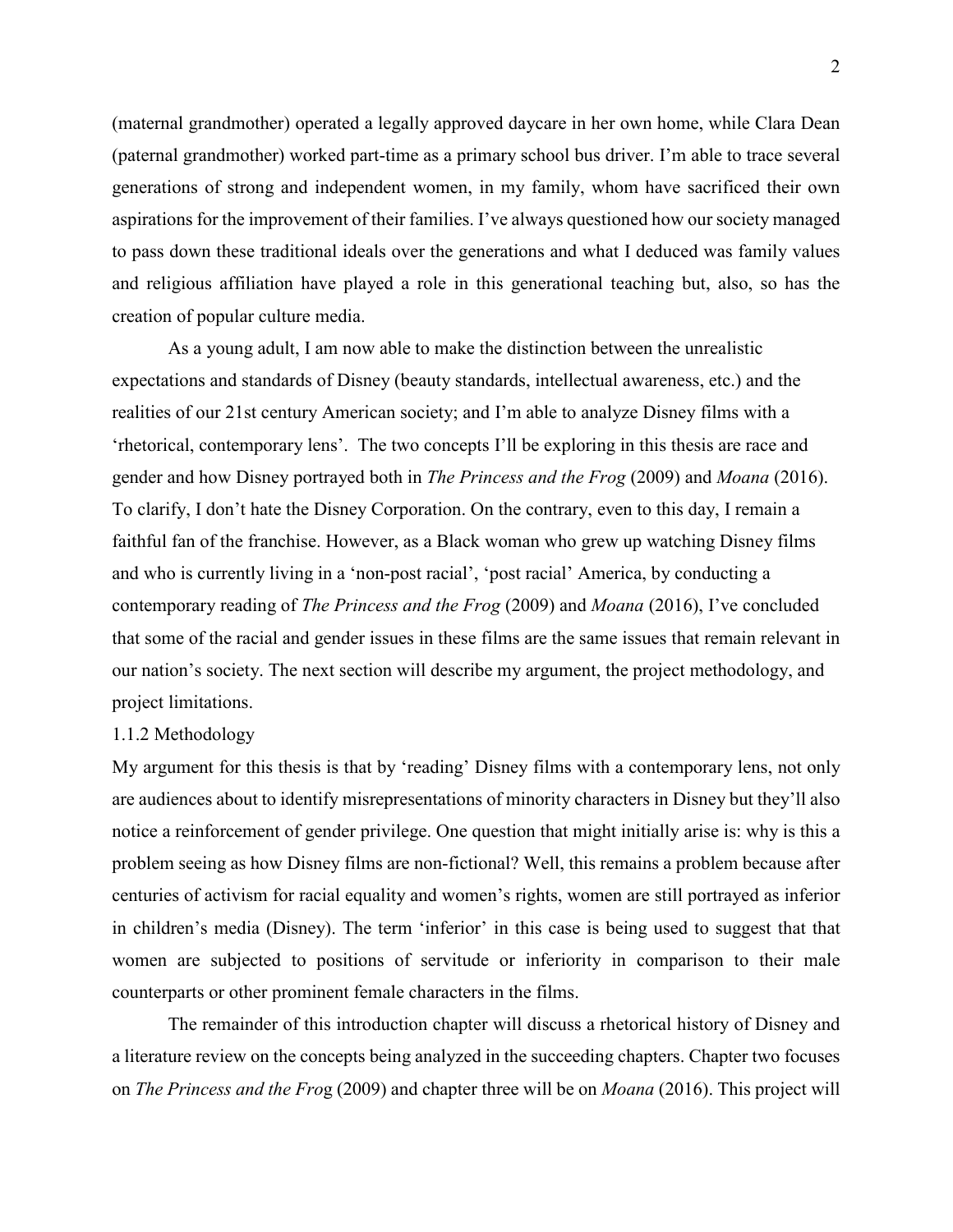discuss several character profiles, in the respective chapters and how they are portrayed. I chose these heroines for three specific reasons: 1) these are the two most recent heroines of color to be produced in a Disney animated film in the last decade; 2) race and gender are two concepts that are demonstrated in the films and are also relevant to our contemporary society; and 3) analyzing these films with the knowledge of American current events can be useful in determining how best to resolve social injustice.

Within each chapter, I will begin by giving a film synopsis followed by how the film was received by audiences. Next, I will discuss the way I have decided to read each film: in *The Princess and the Frog* (2009), I suggest that there are different levels of racial privilege; and in *Moana* (2016), I discuss how the characters approach sexual assault in the film. The section that precedes, the contemporary analysis, is a discussion on how the racial and gender issues in each Disney film can also be seen in two social justice movements today: the #BlackLivesMatter and "me too." movements. The chapter will then conclude with the brief application of co-cultural communication or rhetorical listening as a method of finding resolution and prevention of future incidents in regard to both social movements. The fourth chapter is a conclusion chapter and will include a summary of the objectives of this thesis and a thorough discussion of co-cultural communication and rhetorical listening.

There are two limitations of this project that require acknowledgement: 1) although I was able to find sources on Disney scholarship, race and gender in Disney scholarship, and race and gender scholarship in entertainment media in general, because *The Princess and the Frog* (2009) and *Moana* (2016) are newer films there is limited scholarship on the films individually; and 2) because this thesis is discussing current events in American society, the future of these social movements and the relevance of this discussion is unpredictable.

### 1.2 The Rhetorical History of Disney

Before Walt Disney began producing full-length animated films in 1937, his passion for cartoons produced, who most acknowledge as the mascot of Walt Disney Animation in 1928, Mickey Mouse. The development of the famous cartoon put Walt Disney on the map as a cartoonist, a film producer, a director of cartoons and animated films, and as a creator of a chain of national and international theme parks (Lambert 62). Although American, he gained inspiration from German, French, and Scandinavian music and tradition (Allan 168).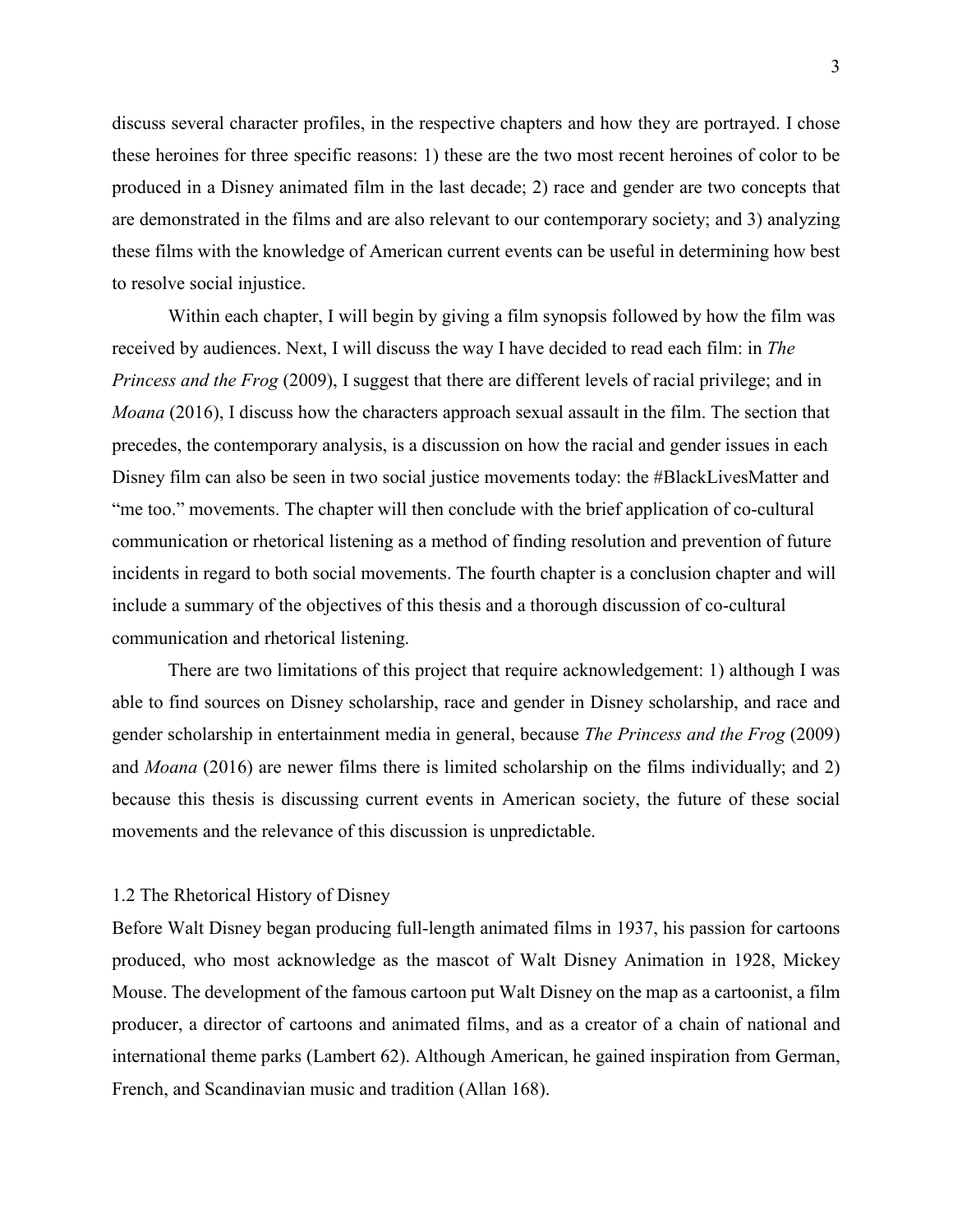Prior to his first sketches of Mickey, Walt had extensive experience in working in advertising and art studios around Kansas City during his teenage years (Lambert 62-64). During his time spent in Kansas City, Walt met a cartoonist and illustrationist who would eventually become his business partner and the co-owner of their 'animation studio, Laugh-O-gram Films,' Ub Iwerks (64). The men went on to hire more artists to assist in, what would be, a successful series of short cartoons called *Alice Comedies* in 1923; the series featured a young girl who transported herself in a 'world of cartoon characters' (Lambert 64). Walt and his friend, Iwerks, moved to California in 1924 where Disney, along with the help of Iwerks, began writing scripts, animating and producing more cartoons and shorts; Iwerks took some of the pressure off of Disney who became free to davul in only writing stories and directing (64). Disney was a smart businessman and artist in that he researched different types of artistic techniques and gained inspiration for his cartoons and animations by visiting various artist wonders around the world.

From the mid-1930s, Walt Disney gathered all the information he could on European artists whose style could be relevant to his projects. And when his own skills were no longer sufficient, he had the intelligence to hire artists whose knowledge was far wider than his own, and who were for the most part immigrants from Europe...after this phase of assimilating processes (throughout his life, Disney remained interested in technological innovation), he grasped the importance of European literature and children's stories as inspiration for his shorts. (Girveau 18-20)

As one might expect, Walt discovered that the foundation for a successful animation company was by mimicking folklore that was used by artists in Europe (Smith 38). According to Smith, in relation to the animation of his company, Walt was nothing shy of a perfectionist, never being completely satisfied with what he or his team produced and he hoped that technological advancements would improve the animations (40). Nevertheless, despite his personal thoughts on the aesthetics of his animation, millions of children and adults make up Disney's audience, a mass audience whose happiness was always at the forefront of his imagination (Allan 168).

1.2.1 Walt Disney's Princesses

The personal and professional life of Walt Disney is interesting to say the least but I must admit that I'm a bit biased in that my experience with Disney meant watching his animated films of the 1990s, mostly films that had a female protagonist. Disney began working on his first animated film (feature-length) in 1934, with a remake of Brothers Grimm's tale entitled *Snow White and the*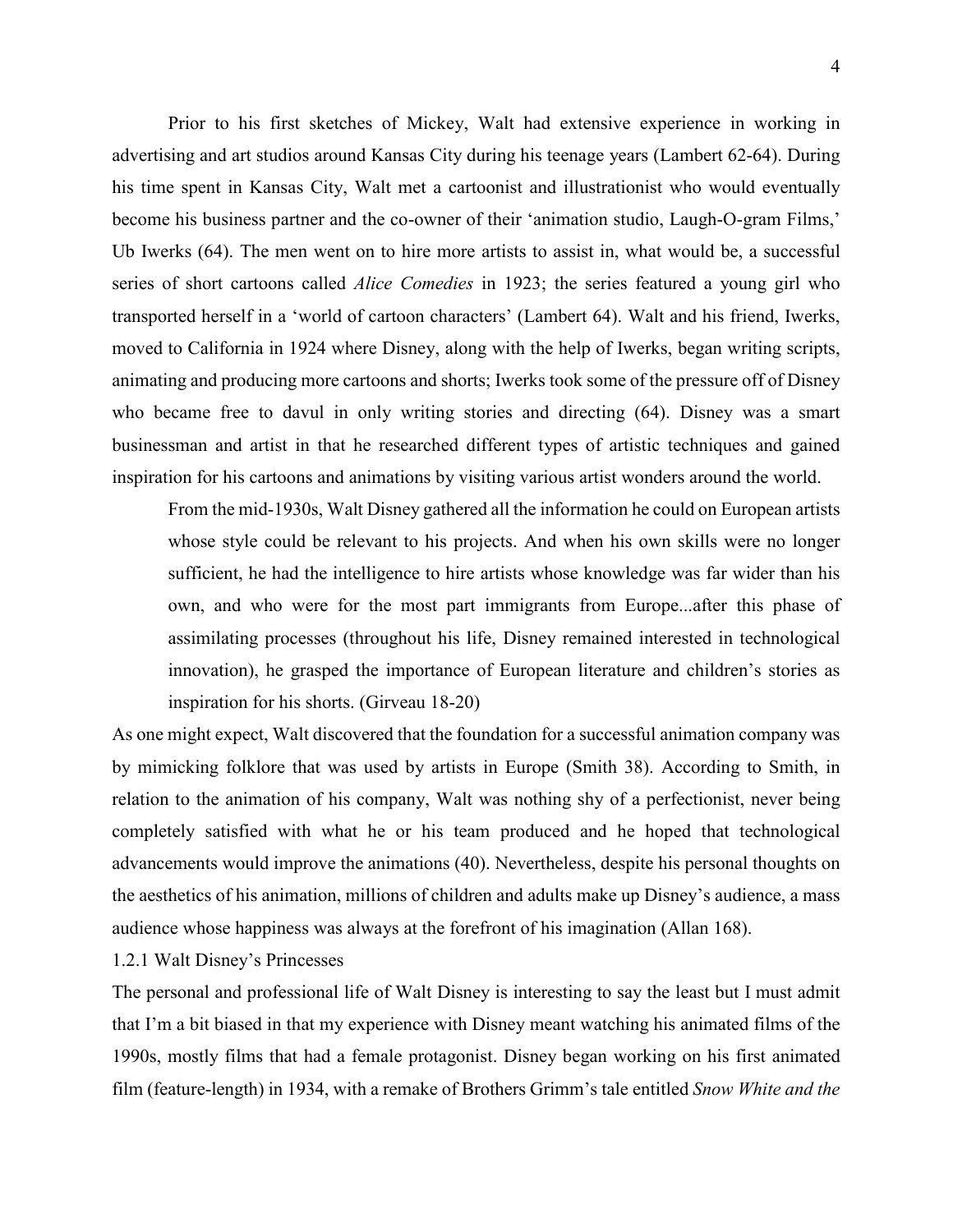*Seven Dwarfs* (Lambert 71). Because the film was his biggest gamble, Disney made sure to supervise the entire production project; thus, isolating himself as a talented storyteller who had a good eye for discovering animation artists that were the very best in their field (71). The development of the first Disney princess, set the stage for the succeeding princesses. Snow White's character, according to Allan, functioned "as a young woman enjoying a degree of premarital freedom, and she expressed courage and independence" (136). Although this belief is debatable to contemporary critics, her character may have been taboo for audiences of the 1930's.

Snow White had a unique relationship with nature: she escaped the clutches of her evil stepmother and retreated into the forest; she lived in the forest with the seven dwarves; she established relationships with the inhabitants (rabbits, birds, deer, etc.) of the forest and communicated with them through song; she was placed in a glass coffin (during her temporary coma) which was placed in the heart of the forest, therefore becoming one with nature; and the evil queen dies with the help of the dwarves, animals, and the nature of the boulders on the mountain (138). The film continues to be remembered as a film in which audience members can identify with the characters (140). The character of Snow White is the first of a generation of similar Disney princesses. The company has produced nearly a dozen Disney princesses/heroines over the course of 80 years; the years of princess/heroine production being: 1937-1959, 1989- 1998, and 2009-present (Saladino 39).

Snow White was the first princess of the first generation: a generation that practiced traditional gender roles and values, embraced a passive existence, with the hopes that marriage to a prince would solve all their troubles (40). There was a 30-year period in which Disney didn't produce any princess films which is credited to Walt Disney's death (1966), the succession of a new CEO, Michael Eisner (1984) and the advancement in women's liberation movement (45). The hiatus without a Disney princess suggested to audiences that either Disney wasn't prepared to produce a liberated princess or that they struggled with producing one (46). The princesses produced in the second generation were less dependent on men to give them purpose, unlike the women of the first generation, but they weren't completely confident in the wholeness of themselves (48). I agree with Saladino when she states that the third generation is the closest Disney comes to having self-satisfied princesses/heroines that are happy with themselves, regardless, "if they end up getting a prince anyway or not" (50). For instance, Tiana is focused on her goal to finally purchase her own restaurant, and Moana seeks to bring healing and restoration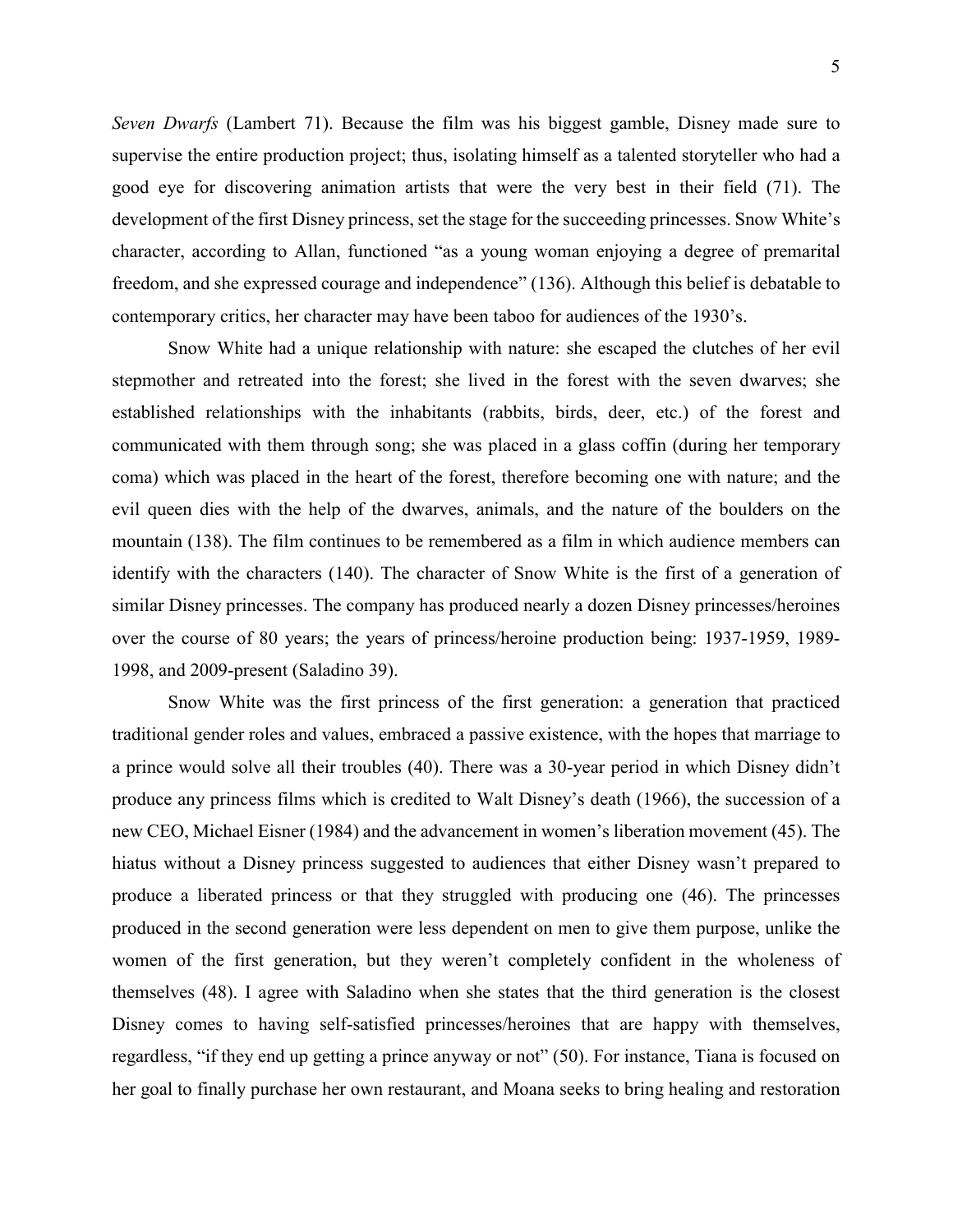to her island. Nonetheless, Tiana and Moana's stories are unique in that Tiana is Disney's first Black heroine and *Moana* (2016) is the first Disney animated princess film in which there is no romance-angle mentioned in the film. As a "princess film fan", I applaud Disney for the recent firsts but there's more to discuss beneath the surfaces of these films.

The following literature review is the foundation of this thesis and will include topics and concepts such as: race and gender, as they apply to Disney, and rhetorical listening and co-cultural communication. The preconceived notions of the concept of privilege have most commonly been used in reference to 'white privilege,' however, privilege is applicable to socioeconomic status, education, citizenship status in addition to race and gender. These sections will discuss how race and gender have traditionally been portrayed by Disney in animated films and, in analyzing *The Princess and the Frog* (2009) and *Moana* (2016), how we can expect to see race and gender, respectively, demonstrated in the films and the implications of Disney's creative choices. The next two sections on co-cultural communication and rhetorical listening will discuss the importance of learning how to understand commonalities and differences amongst different cultures and how cross-culture communication has the potential to be the key to our 'post-racial' society's racial and gender issues.

## 1.3 Literature Review

## 1.3.1 Race and Disney

As previously mentioned, one of the limitations of this project is the fact that the two Disney films that I'm analyzing are fairly new and there is limited scholarship in how race is portrayed in *The Princess and the Frog* (2009). However, as I will demonstrate in chapter two on the film, Disney has had a history of not representing minority characters in a positive light. This section will provide background information in how the continent of Africa, Black bodies, and Black women have been portrayed in contemporary media and begin the discussion of race in Disney. There are many misconceptions about Black people and Black culture which explains why contemporary media has continued the tradition of portraying Blacks in a stereotypical manner.

In her article on how Africa is perceived and interpreted in American popular culture, Carol Magee explains that much of the misrepresentation of Black culture is based on historical and political events such as the Civil Rights movement (12). Some of the misconceptions of Africa consist of "African people living in grass hunts in the jungle as a result of their economic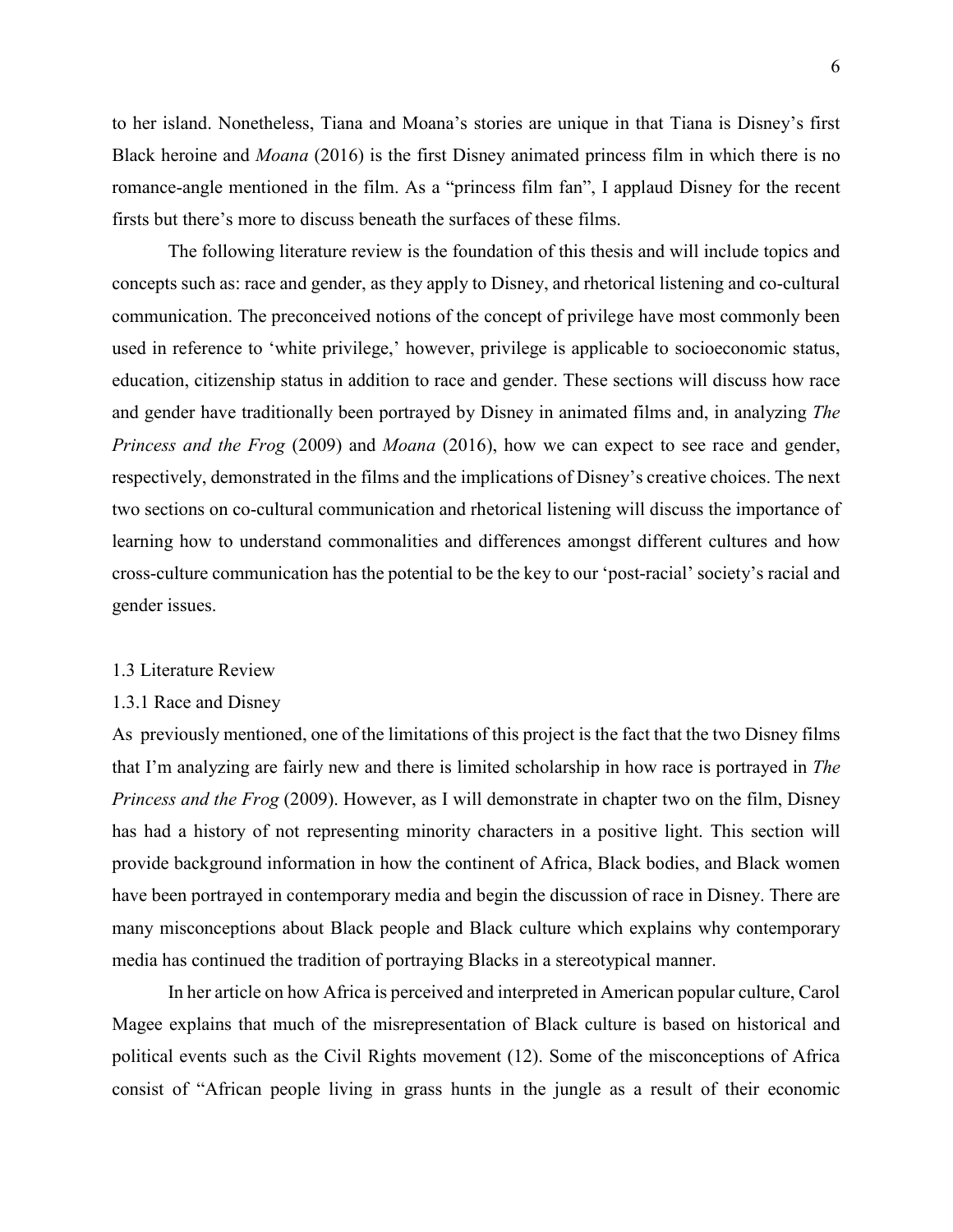underdevelopment" (Magee 12). While American culture continues to progress and embrace modernity, African culture is continued to be reverenced as being traditional by American culture (African customs, attire, and tribal ceremonies) (13). America's perception of African culture is reflective of how racism is categorized in America. As Magee states, people who belong to the same race or similar ethnic group have the ability to bond over shared racial experiences and traditions, however, this system of race has reluctantly encouraged racism (20).

Disney's depiction of 'Africa' at its Animal Kingdom and Epcot Park can be described as both "reductive and stereotypical" due to associating poverty and underdevelopment with Africa (104). Magee argues that Disney's lack of representation of minority characters in its animated films is because of its desire for a white America (117). According to Magee, for decades, minorities have been blamed for socioeconomic decline of "Reagan's white Americans" (24). However, the reality of our American history is that it was actually the minorities who've been disadvantaged in regard to employment and housing opportunities because of negative perceptions of race; as of 2010, white's income exceeded that of Blacks by 35% (33). What we've seen in our white America is that racism still exists: Blacks frequent movie theatres 21% more than any other race but yet representation is still an issue, however, when people of color are featured on-screen, the portrayal of the Black body is often sexualized (Mask 4).

During the Jim Crow Era, race was used as a way to reinforce racial hierarchy, a hierarchy that was concluded to be biological, for the continuation of suppressing newly-freed Blacks; the racial hierarchy featured: "white males at the top, followed by white women and children, and then people of color (with Asians above Africans) who were seen to represent humankind at earlier stages of development" (Magee 40). Black bodies were inferior and were defined by whiteness in America (Harris 43). Harris' article on the Black male body and visualization discusses how the Black male body has historically been "visualized as stereotype, allegory, and in caricature" but that the visualization of the Black male body should be focused on making sure that the Black male is actually "visible" (40).

Black males has been visualized in two ways: the first as "hypersexual but monstrous"; and the second as "erotic subject of the gaze" with the expectation that the Black male can satisfy sexual desire (42). Black women and their sexuality were deemed as exotic, thus insinuating that Black women were connected with prostitution (Magee 40). However, in our 21st century, Black women are no longer visualized as just exotic and erotic, Black female bodies have also been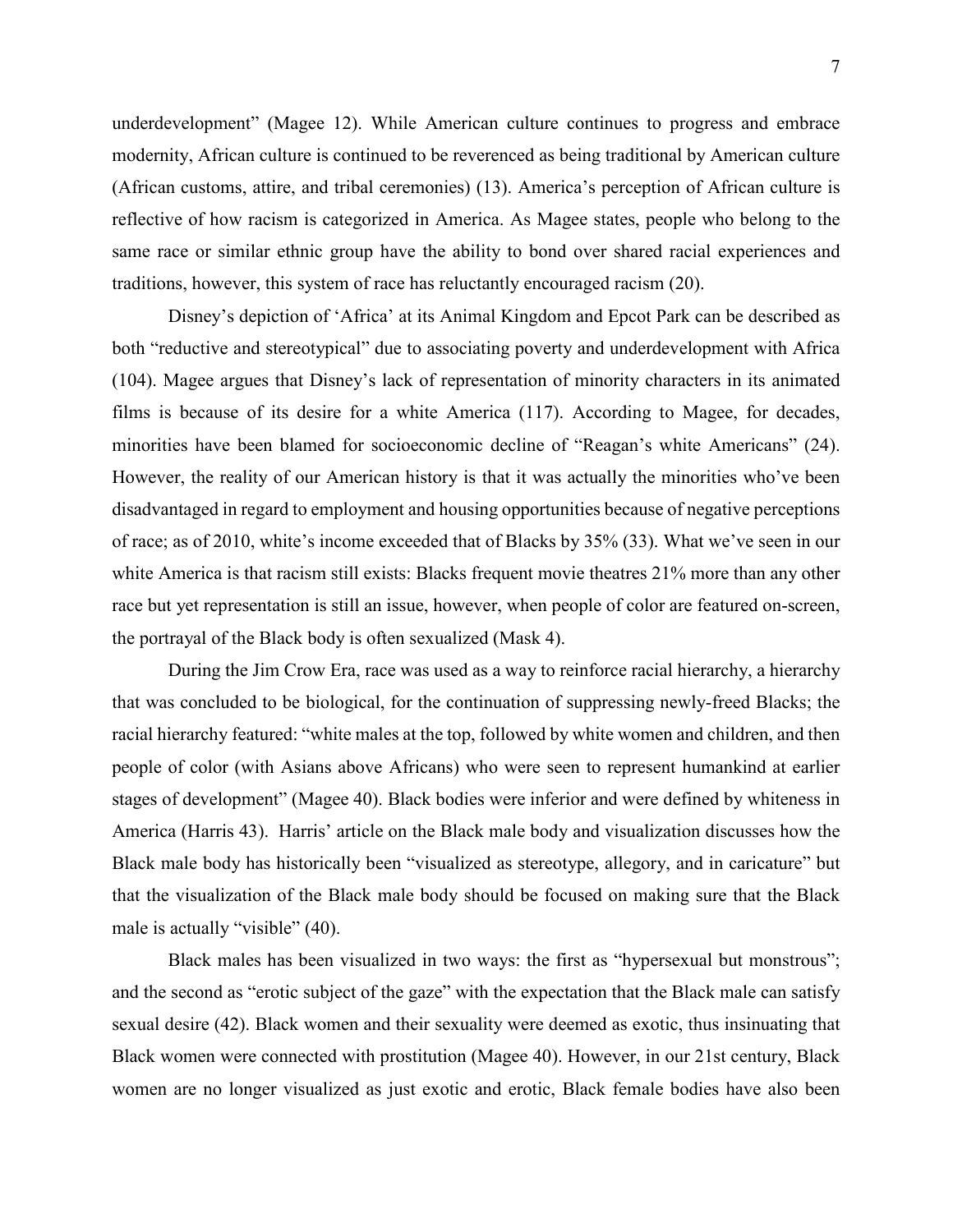portrayed as "fat mammy caricatures" which is a modern form of "blackface" (Gillispie 160-161). In her article "Who's Behind That Fat Suit?: Momma, Madea, Rasputia and the Politics of Cross-Dressing", Mia Mask discusses three films in which Black men portray Black women as grotesque while in "blackface", or rather the black fat suit, and how the use of fat suits emasculate Black men (158); and Black women are portrayed as unhealthy individuals (155). Studies show that Blacks are more likely to be obese, having "51% higher prevalence of obesity" from 2006 to 2008 (155); and yet these types of films are more common and "reproduce sexist and misogynistic fatslapstick humor" (Mask 158). Although this has become a norm in popular media, what we'll see in The Princess and the Frog (2009) is what Montré Missouri refers to as the "Black magic woman".

In "Black Magic Woman and Narrative Film: Race, Sex, and Afro-Religiosity", Missouri discusses the ways in which Black women are portrayed in contemporary society. As previously mentioned, *The Princess and the Frog* (2009) superficially seems like a "step in the right direction" for Disney audiences in that Black audiences now have a princess (Missouri 168). However, the character of Tiana symbolizes one version of Missouri's "tragic mulatto" because although Tiana is Black and from America, as a Black woman during this time she doesn't receive the benefits of American citizenship— lack of economic opportunities (10). Missouri suggests that Tiana is the stereotypical "invisible black woman" being overshadowed by Charlotte's whiteness and economic status in the film, while also being the "strongblackwoman" who's expected to overcome any obstacle, including losing her father, fighting for her restaurant by working two jobs, and overcoming her adversity as a frog (169). As I will explain in chapter two, these ethics of hard work and lack of economic opportunity stem from historical events in America but have become a part of America's perception and expectation of Black women.

## 1.3.2 Gender and Disney

Extensive research has been conducted on the ways in which gender functions in Disney and how Disney gears its films, merchandise, and meanings of gender roles towards boys and girls. Karen Wohlwend conducted a study, using three years' worth of data, to determine how kindergarten boys interact with their peers during play with Disney princess figurines (593). The conclusion from this study was that the children's gender expectations, expectations that arose from viewing Disney films and other forms of popular media, could be deduced from the manner in which the children played with the transmedia (598)— in one boy's drawing of Cinderella, he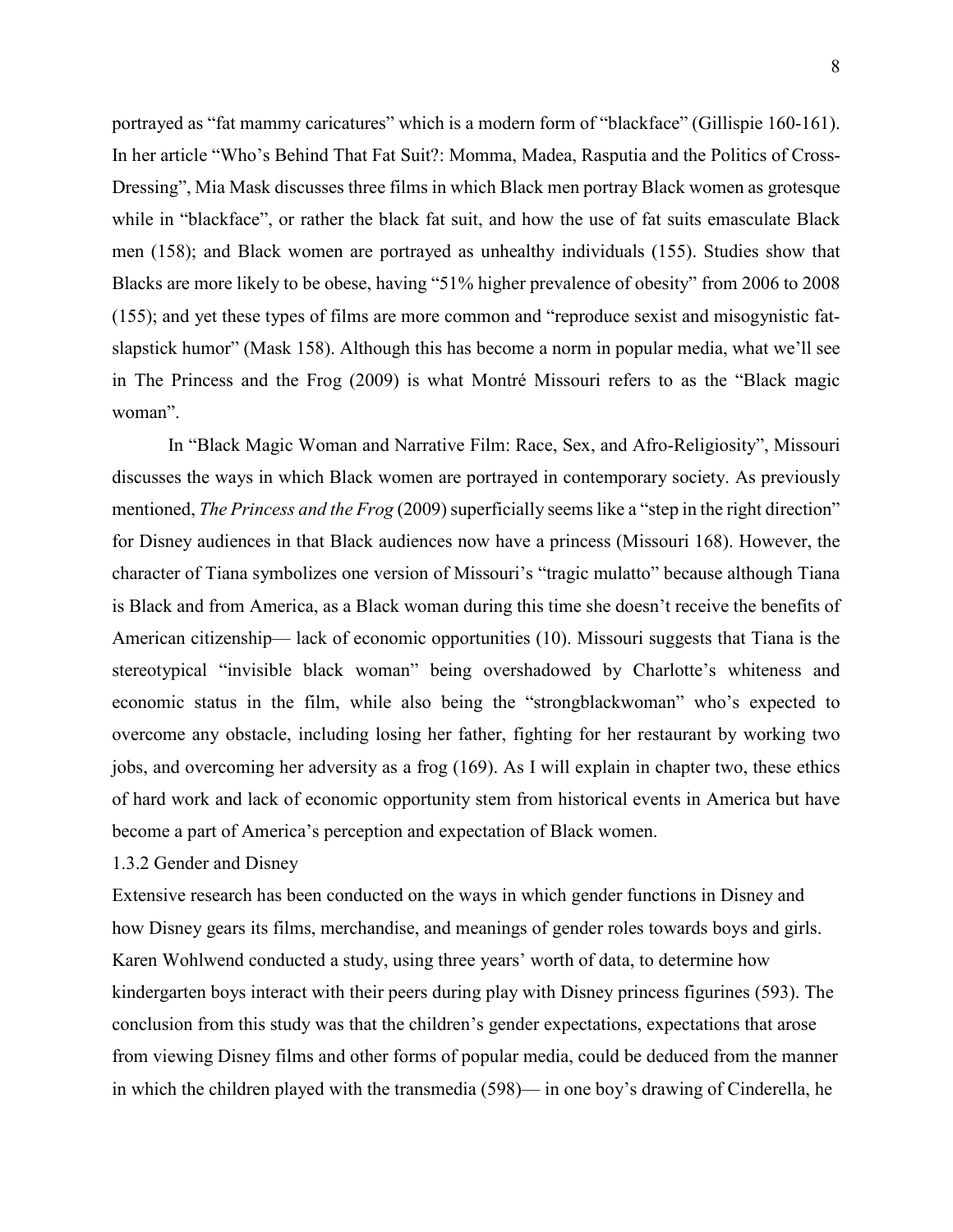drew her wearing a dress, with long hair, and having exposed cleavage (601); one female doll was deemed as male for some of the children because she had short hair and wore overalls (602). These examples defend Nodelman's argument that, more often than not, it's girls who are stereotyped in media and literature while boys have the privilege to either submit or resist stereotypes (1). Similar to the previous discussion on race, where whiteness is viewed as the norm, in regard to gender, which is socially constructed, to be masculine and for men to demonstrate "masculine characters" is considered to be natural and the status quo (Nodelman 2).

As we've seen in classic Disney films, the princess' agency is directly associated with her kind nature and her physical attractiveness— if she had the ability to capture the male gaze, she temporarily held power over the male (7). Nodelman states that masculinity in the 21st century is almost "contradictory" because what it means to be biologically male doesn't determine what masculine traits one exhibits (10). Compared to the gender roles of the 19th century, where the man of the house was financially responsible for providing for his family, while the woman's responsibilities pertained to rearing the children and maintaining the everyday affairs of the household (cooking and cleaning), the "division of labor" in today's society varies depending on the cost of living, financial stability, and family dynamics (Davis 6-8). Nevertheless, even after decades of redefining masculinity, Jennifer Bethmann explains that men are still necessary to the success of a heroine's success in her 2017 article, entitled, "The Disney Princess Sidekicks: Men Still Necessary to the Disney Princess Narrative".

Bethmann begins her article by stating that, although Disney depicts its heroines as "not needing a man for success, nevertheless no matter how strong, spunky, or liberated the Disney Princess has become, the undercurrents or her story continue to portray the necessity of having a male figure help her achieve her dreams" (6). Bethmann, states that Moana is the only heroine so far that comes close to not needing a male sidekick but "that even Moana needed the help of Hei Hei (a deranged, mentally unstable rooster)" (11). Nevertheless, Disney felt it necessary for the heroines to need the assistance of a male sidekick(s). I would agree with Bethmann that media "plays a role in how we understand and respond to various perceptions, such as sex and gender" (6).

Based on Ratcliffe's explanation of definition of 'gender', gender is a social construct that associates a distinct set of attributes and personal traits for both male and female (9). Bethmann determines that we as individuals "constantly perform roles that our society has labelled as either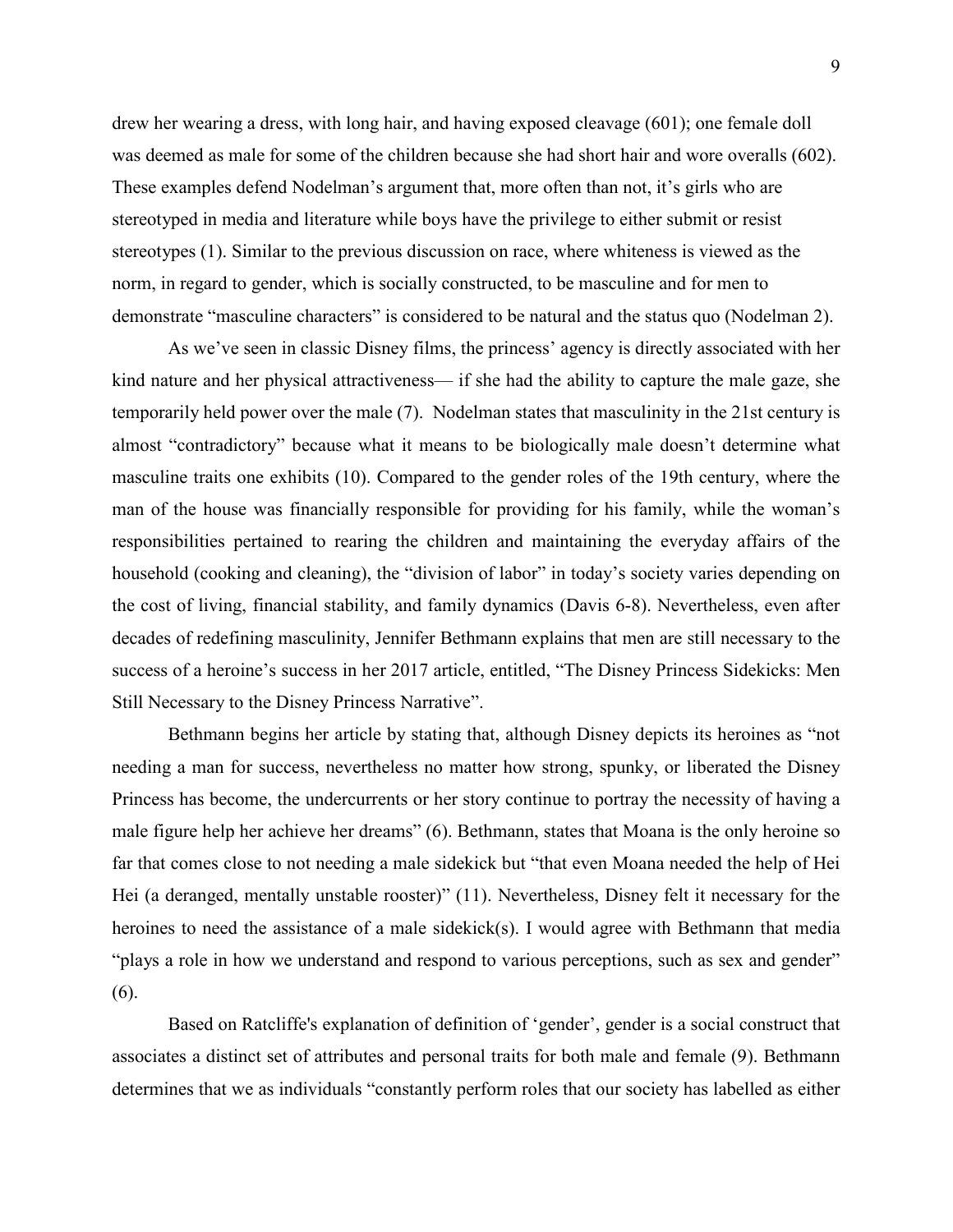masculine or feminine behaviors" (6). In regard to Disney, I will be discussing gender privilege and how men remain superior to women in Disney's *Moana* (2016). Disney has accomplished its goal of formulating storylines and character profiles that are reflective of conventional U.S. values which is the portrait that other countries have of U.S. culture and ideology (7). However, there are two misconceptions of Disney female characters that will be a focus in chapter three: 1) "all of Disney's human female characters are princesses, and 2) that all of Disney's female characters are weak, passive figures who sit around waiting to be 'saved by the guy'" (Davis 8). In regard to our society, white male privilege has been protected throughout American history and remains an issue today as it's used to oppress minorities and ignore non-white and non-male problems (racial profiling, sexual harassment, etc.) (Halberstam 2638). In order to understand how masculinity and male privilege are being challenging in Disney's *Moana* (2016), it's important to understand what behavior/traits Disney deems as either 'masculine' or 'feminine'.

Dawn England, Laura Descartes, and Melissa Collier-Meek conducted a study to determine what "characteristics were exhibited by prince and princess characters through behavior and actions" (556). Some of the characteristics deemed as "masculine" include: athletic, physically strong, leader, brave and unemotional; "feminine" characteristics were described as submissive, sensitive, physically weak, fearful, and collapses crying (559). The ladies incorporated films across the three eras of Disney: the classics (1937-1959), the films of the late 20th century (1989-1998), and the contemporary films (2009-2016), including *The Princess and the Frog* (2009) (555). The study included watching nine Disney films and coding each film based on their actions or their lines in the film. The project hypotheses were focused on traditional/modern gender roles, whether the prince or princess acted as the hero, and the development of gender roles as society continuously changes.

This study had three hypotheses: the first hypothesis considered the gender of the character, with the expectation that the prince and princess' gender role portrayals would differ; our second hypothesis was that the princes would perform more rescues than the princesses, and the princesses would be rescued more often than the princes; the third hypothesis involved changes in the Disney Princess films over time–– we expected the gender role portrayals, measured via the characters' behavioral characteristics and the resolutions in the films, would become more egalitarian over time. (557)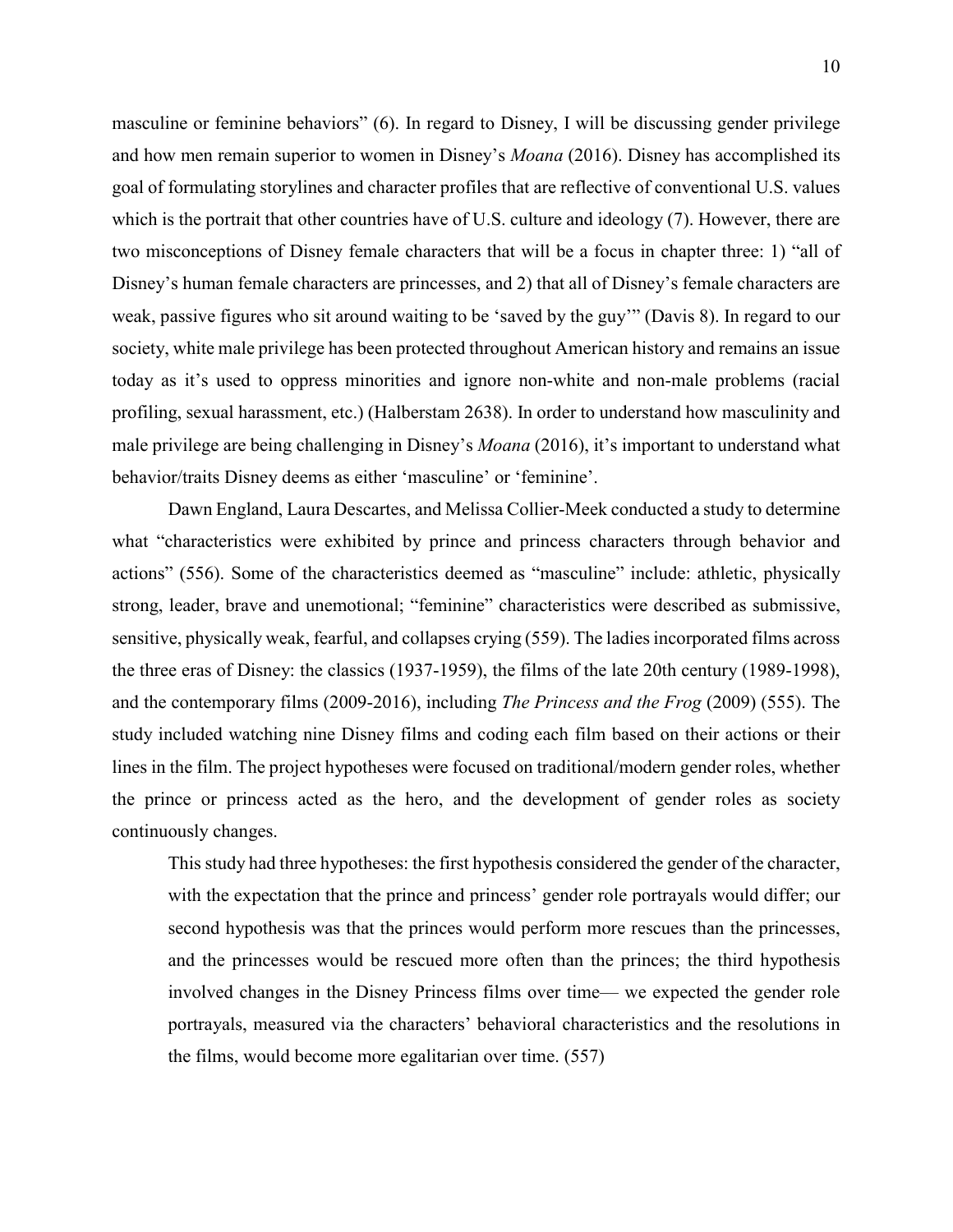The results of the study determined that the princesses exhibited "feminine" traits across the three time periods: nearly 90% of the princesses between 1937 and 1959 demonstrated feminine traits compared to Tiana who performed 53% feminine which means that she exhibited 47% masculine traits; as for Naveen, his behavior accounted for 68% of feminine traits compared to his preceding counterparts who performed less than 20% of the feminine traits (562).

The results of the study determined that the princes and princesses differed slightly in physical strength and courage; however, the princesses were rescued more often than they performed rescues and the "characters' behavioral characteristics become more equal over time" to the point where both the prince and princesses were demonstrating feminine and masculine traits (560-562). I will briefly discuss the traits exhibited by both Moana and Maui but the greater part of the discussion will be based on how their traits factor into the mission of bringing healing to Te Fiti after she was sexually assaulted (raped of her "heart of creation"). In addition to discussing how the film executes sexual assault, how it's justified, and the recovery process, I will compare the film to a contemporary social movement that affects the American population today–– the "me too." Movement.

1.3.3 Co-cultural Communication and Rhetorical Listening

As mentioned in the methods section, chapters two and three will conclude with a short application of co-cultural and/or rhetorical listening. However, the conclusion chapter will incorporate more of Krista Ratcliffe's discussion of 'rhetorical listening' and Gina Bell's exploration of Dr. Mark Orbe's 'co-cultural theory.' Ratcliffe defines rhetorical listening as "a cross-cultural conduct signifying a stance of openness that a person may choose to assume in cross-cultural exchanges" in her book, *Rhetorical Listening: Identification, Gender, and Whiteness* (1).

The first two chapters introduce the concept of rhetorical listening, defining exactly how rhetoricians conduct rhetorical listening, and how rhetorical listening functions. She uses the Biblical book of Ruth, where Ruth and Naomi's dynamic serves as an example of rhetorical listening because it demonstrates that two women from different ethnic backgrounds have the ability to establish a cross-cultural friendship despite their differences (Ratcliffe 25). She then provides three steps for listening rhetorical: 1) have an understanding of oneself and other people and intentionally listen to others for the purpose of understanding (28); 2) recognize, through accountability logic, that we live dependently upon one another despite our differences (31); and 3) address and identify both the commonalities and the differences (32).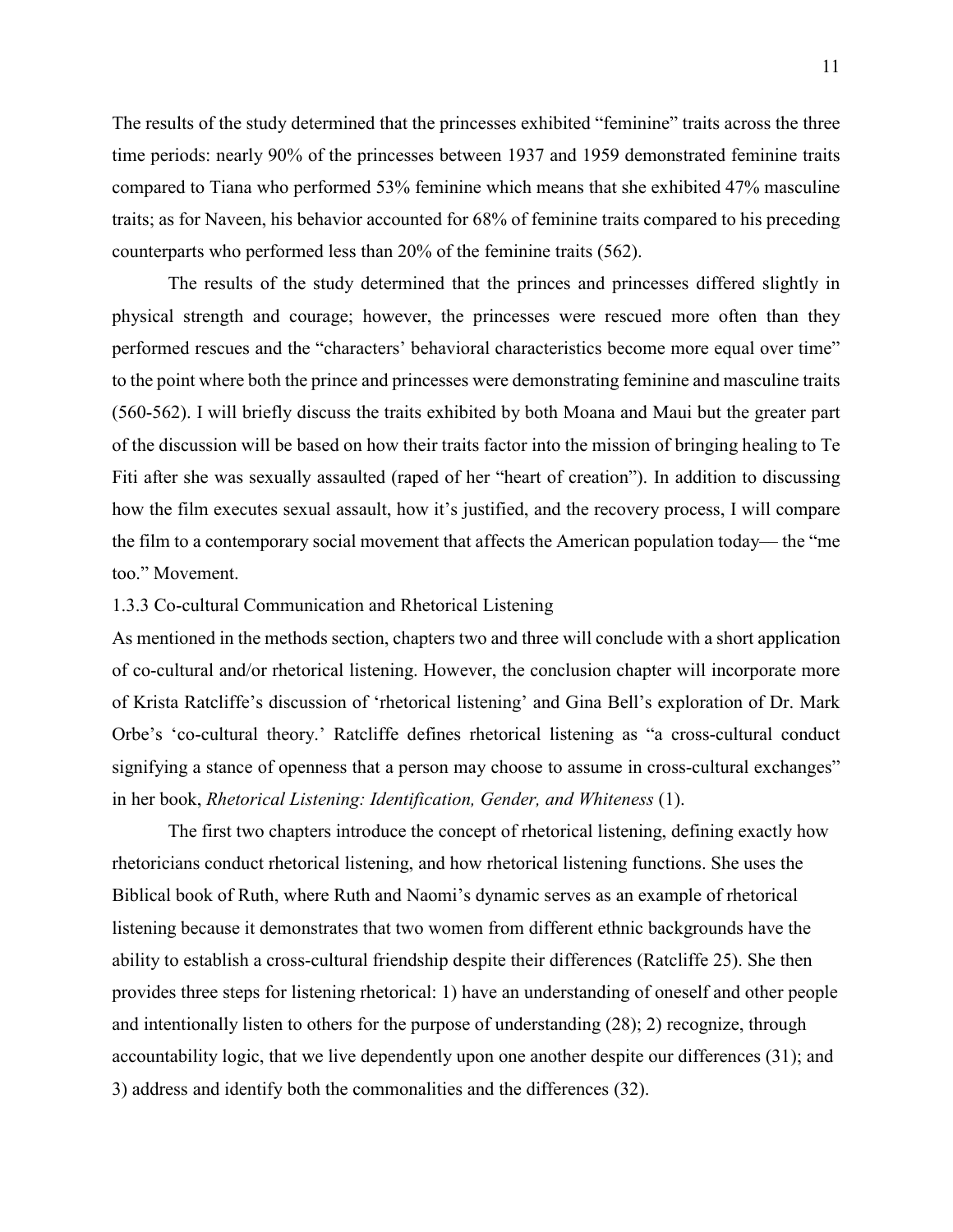Ratcliffe explains that gender and race must be considered within rhetorical listening because more often than not it's a cross-cultural interaction. She poses the questions of: why has it been so difficult to listen to the concerns of other people? When one feels excluded, why not try to find ways in which you can relate to others? Why not focus on what make us similar to one another and what makes us different? Bell will apply Dr. Mark Orbe's 'co-cultural theory' to two groups of people, whites and Blacks, to determine the miscommunications between both communities and how the theory can help facilitate communication between the two groups.

Bell explains that the only way Blacks and whites can find common ground in their communication is by: "1) becoming culturally competent communicators, 2) developing intercultural sensitivity, 3 having 'the talk' about race and racism, and 4) ditching the colorblind ideology" (117). As we'll see in the sections on the two social movements related to race and gender, listening intentionally and working together to understand the other group's perspective is vital in initiating change. Magee may have stated it best in that the first step in solving racism in America is by addressing our society's history with racial issues, how we as citizens can help contribute to change and acknowledging the role politics play in racism in America (20).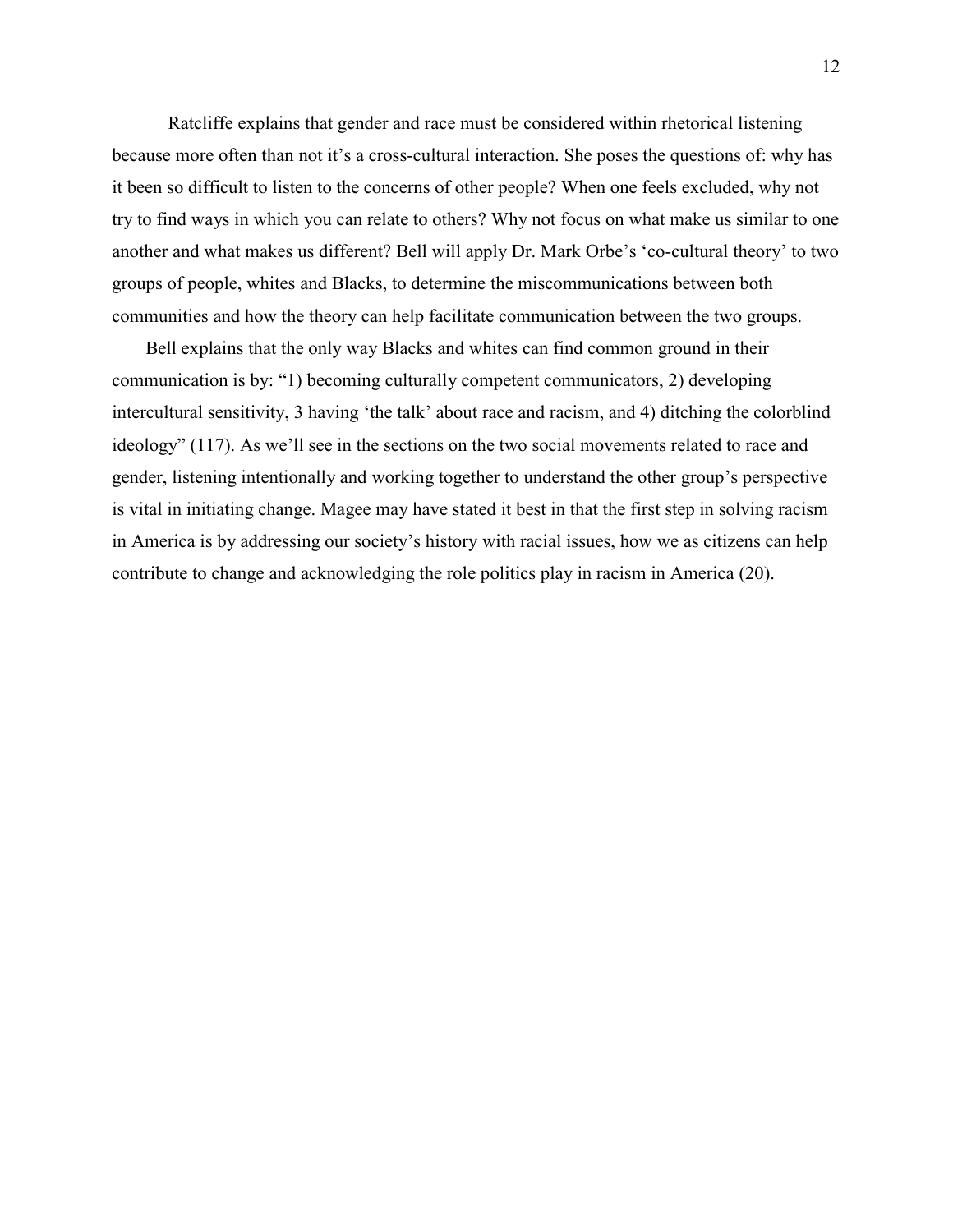## **CHAPTER 2. THE PRINCESS AND THE FROG: WHITE PRIVILEGE, RACIAL AMBIGUITY, AND BLACK SERVITUDE**

### 2.1 Introduction

 $\overline{a}$ 

It's safe to say that many people would agree that acquiring success sometimes requires being open to change and working against the status quo. For example, the best way for a kid to learn how to ride a bike is by taking off the training wheels. Our country took off its training wheels with the election of its first Black president, Barack Obama, in 2008. A year after Obama was elected, our country experienced another "first" with Walt Disney Studios' release of the first Black<sup>[1](#page-20-0)</sup> princess, Tiana, in *The Princess and the Frog* (2009). The connection between America's first Black president and the first Black Disney princess was significant in our society's growth of racial inclusion and multiculturalism–– which is defined as "a political and philosophical disposition that accords serious considerations for to minority groups based on culture, ethnicity, or religion" (Dimova-Cookson 1). The objective of this chapter is to analysis how the Disney film, *The Princess and the Frog* (2009)*,* navigates through racial privilege, racial ambiguity, and socioeconomic issues.

For centuries, race and our society's approach to racial inclusion has been problematic, from: the arrival of the first documented Black slaves, as indentured servants, in the 16th century (Schneider and Schneider 49); to the number increase of slaves in the United States "from 75,000 in 1725 to over 4 million in 1860" as a result of the international slave trade (50); to President Lincoln's 1862 military tactic of threatening the Confederates with the emancipation of their slaves during the Civil War (Zinn 191); to the establishment of Black Codes (1865) by Confederates, thus the re-establishment of legal oppression towards Blacks following the end of the Civil War (Schneider and Schneider 350). The purpose of English colonists' enslavement of Blacks wasn't just assistance of the development of the uncultivated North America (49); but despite the debate over whether or not to end slavery, slavery served a purpose "for maintaining racial hierarchy" and "establish another system of forced labor" (Alexander 27-28). Our American society hasn't evolved beyond the "white and Black issue" as one might hope:

<span id="page-20-0"></span><sup>&</sup>lt;sup>1</sup> Some theorists may use the term "African-American", however, I will be using the term "Black" unless I am quoting a source. The term "Black" is pertaining to "African-Americans" throughout this thesis.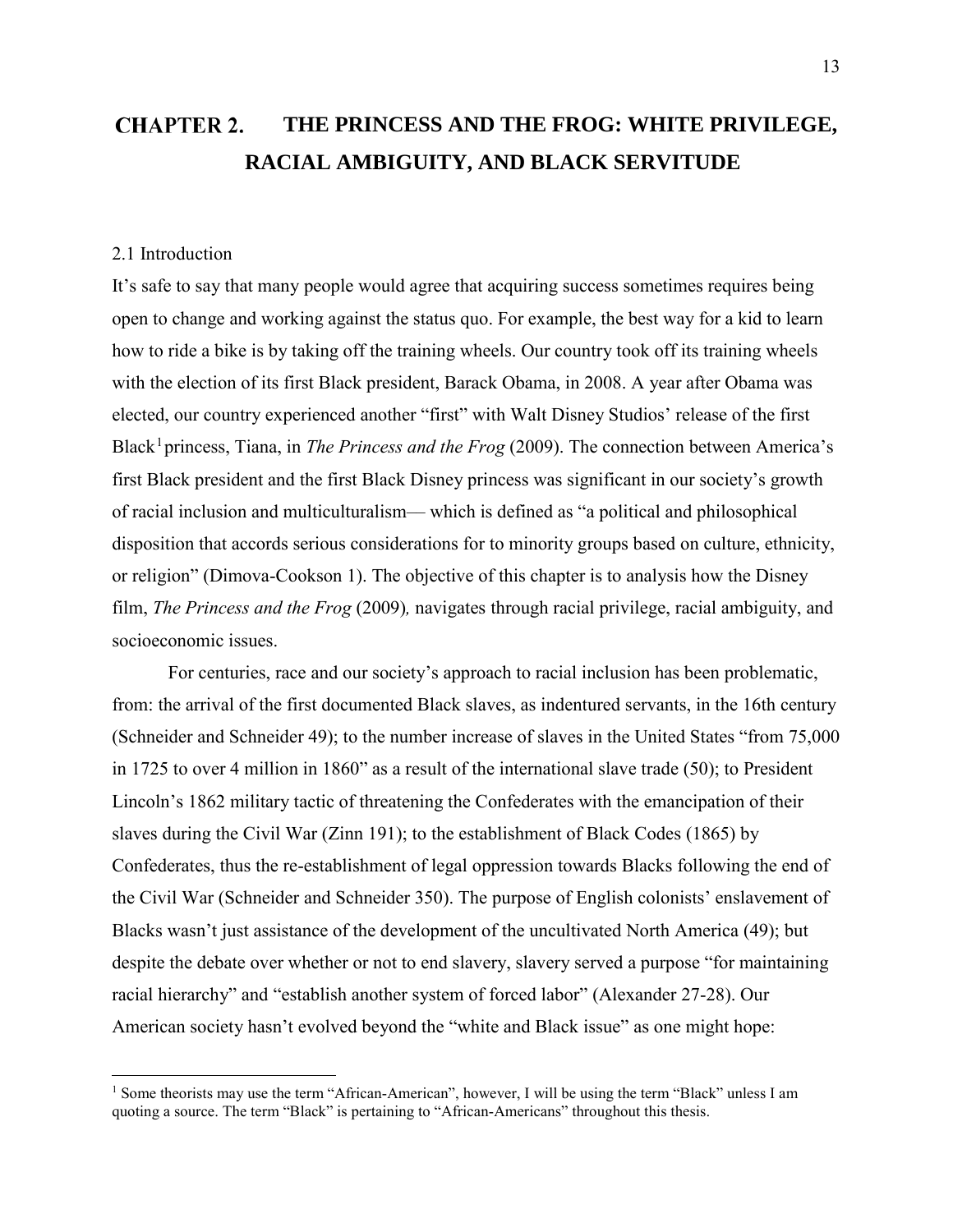multiracial primary elections weren't ruled unconstitutional until 1944; public transportation didn't become integrated until 1946; and "the Civil Rights Act which formally dismantled the Jim Crow system of discrimination in public accommodations, employment, voting, education, and federally financed activities" wasn't legally passed until 1964 which was only 54 years ago (36-38).

Moffitt and Harris described *The Princess and the Frog* (2009) as a story that not only made history because Disney finally had a Black princess but also gave a retelling of American history (57). After watching the film, I was excited that Black girls finally had representation in a Disney princess film which was unavailable to me during my "Disney princess phase". However, the more I thought about the film's story plot and the more I researched Black representation in entertainment media the more infuriated I became. As I will describe in this chapter, *The Princess and the Frog* (2009) is a "Disney-fied" retelling of the Jim Crow South featuring a modern twist on the Grimm Brothers' *The Frog Prince* (Neal 60).

 In *The Princess and the Frog* (2009), Tiana learns that sometimes in order to get one step closer to your dreams, you might have to take risks. Tiana's hard work and her risks are commendable, in the film but, Disney's modernizing of American history, in *The Princess and the Frog* (2009), belittles the brave Black activists and rights leaders that risked their lives regularly in protests and marches in opposition of Jim Crow Laws (Alexander 37). Nevertheless, I believe the underlying messages in the film can still be useful in our recent shift in our political climate.

I will begin my discussion by giving a synopsis of the film, followed by how the film was received. In the next section I will demonstrate how Disney's illustration of socioeconomic status and white privilege, racial ambiguity and glamorized servitude contributes to the larger societal issue of racial equality in America. As stated in the "Introduction" chapter, *The Princess and the Frog* (2009) was released nine years ago and Barack Obama's presidency ended over a year ago. However, with the election of the country's first Black president, racial prejudice<sup>[2](#page-21-0)</sup> and racial stereotyping<sup>[3](#page-21-1)</sup> reared their evil heads proving that our "post-racial<sup>[4](#page-21-2)</sup>" society was and still remains

 $\overline{a}$ 

<span id="page-21-0"></span><sup>&</sup>lt;sup>2</sup> Bell states that "racial prejudice occurs when folks have an affinity for or against particular racial groups and/or individual members" which can be used to support racial inferiority (20).

<span id="page-21-1"></span><sup>3</sup> [Racial] Stereotypes are "based on mistruths or on one single experience, which are used to explain a whole set of people or circumstances" (Bell 18).

<span id="page-21-2"></span><sup>&</sup>lt;sup>4</sup> As I will explain toward the end of this chapter, Hill's narrative on Obama and race in America dismisses the argument that Obama's presidency signifies an end to racism and racial injustice in America (39).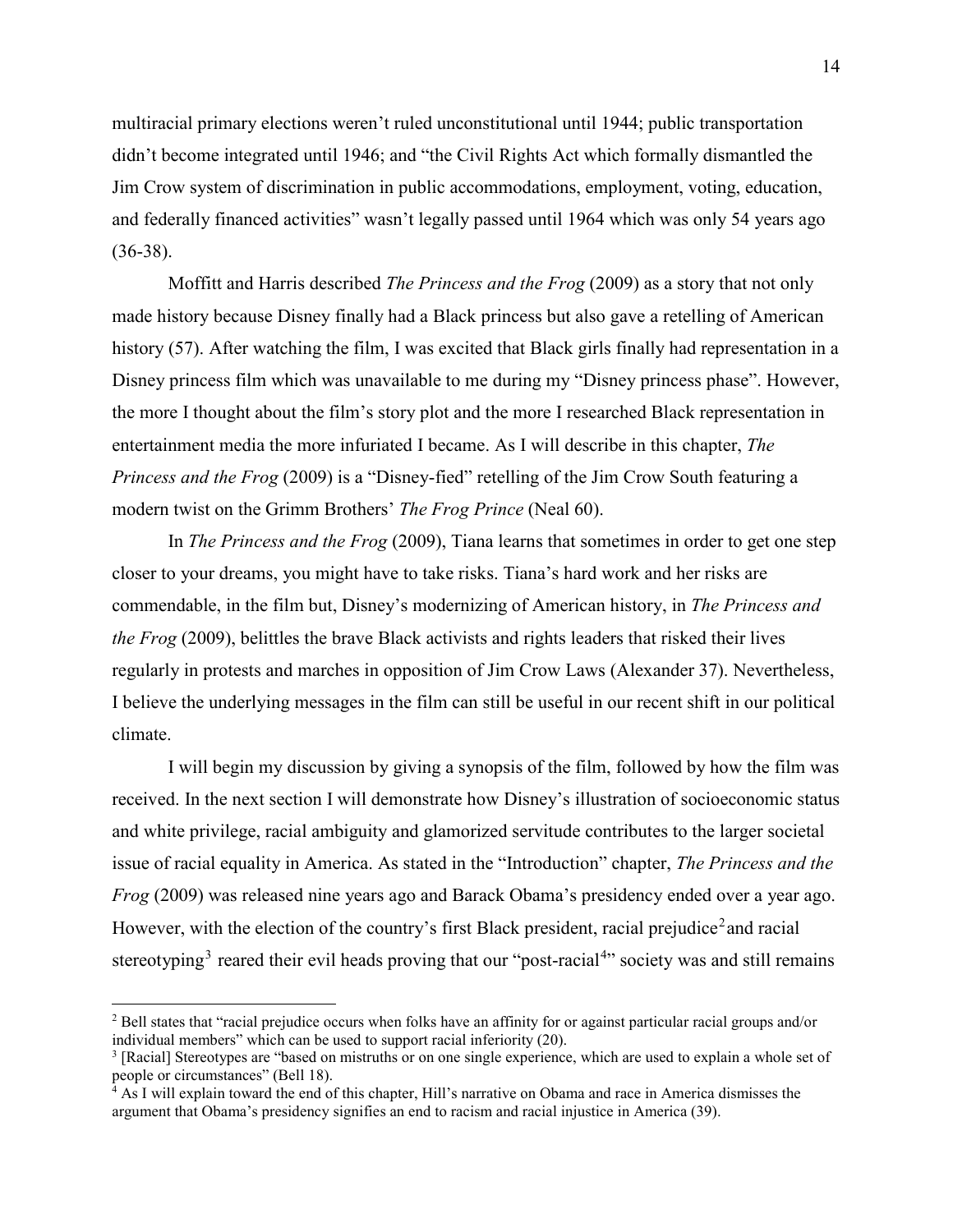flawed. After the last section on servitude, there will be an in-depth discussion of the film's symbolism at the height of the #BlackLivesMatter movement. The conclusion will summarize the chapter and draw a connection between the Disney films *The Princess and the Frog* (2009) and *Moana* (2016)–– where in this film, servitude functions racially, servitude is gendered in *Moana* (2016). As I will present in the following sections, the minority experience (Black and ambiguously Brown) is non-monolithic and sometimes the only path to success is by getting reacquainted with nature and remembering that regardless of race, everyone is human; we learn this by the main characters' transformation as frogs.

## 2.2 Film Synopsis

 $\overline{a}$ 

Set in New Orleans, our story begins, in a  $1912^5$  $1912^5$ , with a Black seamstress named Eudora sowing a dress for Charlotte La Bouff as she tells Charlotte and, her own daughter, Tiana the story of *The Frog Prince*. The story goes that the frog prince becomes a human prince again after being kissed by a beautiful princess. However, the two eager listeners give conflicting reactions: Charlotte is fascinated with the idea of being a princess, as one can tell from her collection of pink, princess dresses; while the idea of kissing a frog disgusts Tiana, who states that she "would never ever kiss a frog". Upon the arrival of Charlotte's wealthy father, "Big Daddy" La Bouff, Eudora and, her daughter, Tiana leave the extravagant, La Bouff mansion and head home to the low-income, bungalow community occupied by a majority of Black people. When they reach home, Tiana attempts to impress her father, who shares a dream of transforming an old sugar mill into their own restaurant, with her batch of gumbo. The small family reflects on the power of the 'magical,' evening star that is seen from the window in Tiana's bedroom. Tiana's father informs her that: "fairy tales can come true, and that wishing on stars is fine but that the star can only take her part of the way; the rest of it must come from her through her persistence and hard work". Tiana keeps this in mind but it doesn't prevent her from wishing on the evening star to grant their (Tiana's father and her) dream of owning a restaurant<sup>[6](#page-22-1)</sup>.

Nearly 14 years later, a 19-year-old Tiana whose childhood dream of owning a restaurant keeps her busy working as a waitress at two different diners. At this time, Tiana's father has died

<span id="page-22-0"></span><sup>&</sup>lt;sup>5</sup> During the scene where Tiana and her mother are on the streetcar, an elderly, white man is reading a newspaper

<span id="page-22-1"></span>with the headline "WILSON ELECTED" which, if referring to President Woodrow Wilson, occurred in 1912. <sup>6</sup> Whenever the work "restaurant" is mentioned, I'm actually referring to the old sugar mill that Tiana and her father wanted to renovate into a restaurant.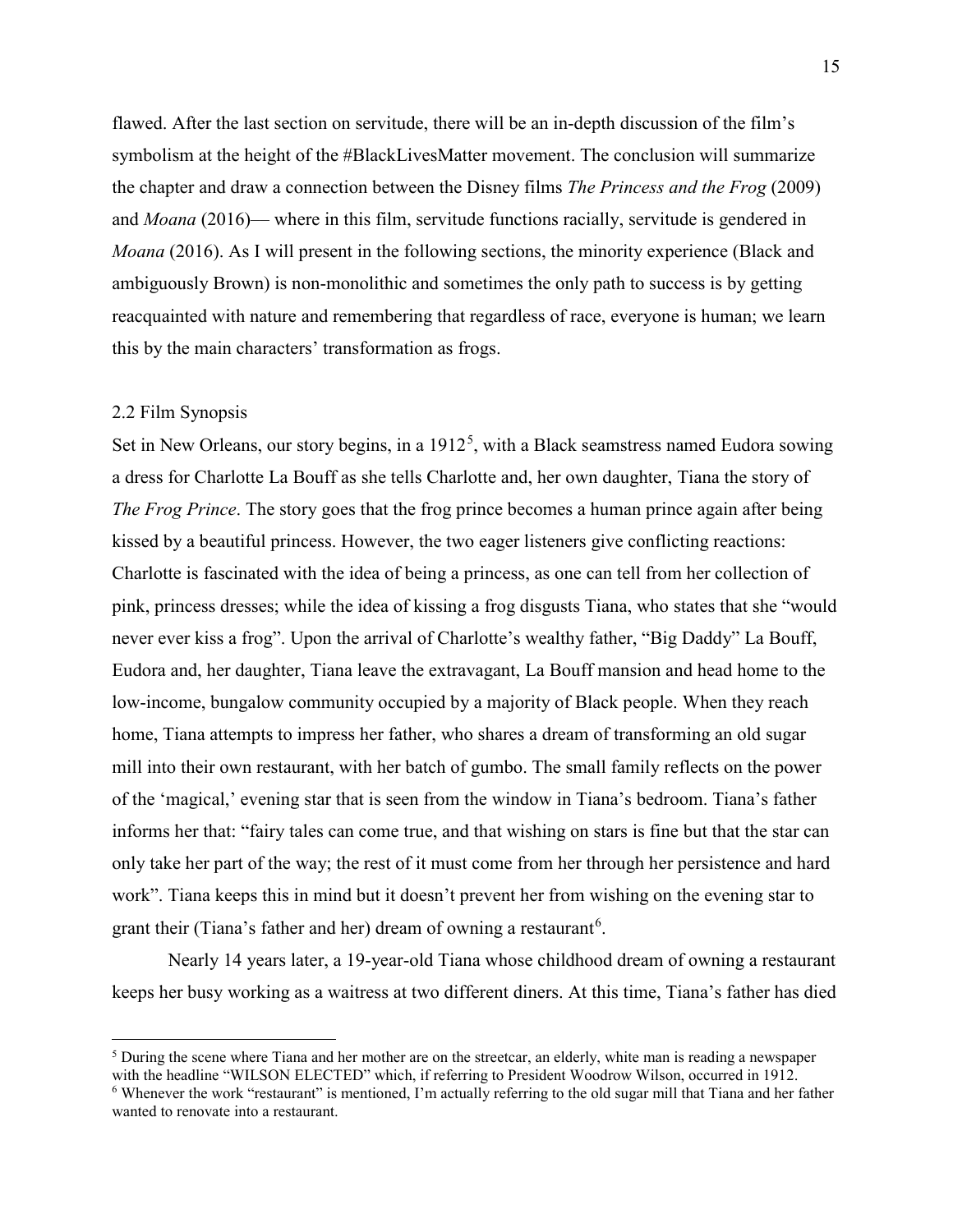and although the details surrounding Tiana's father's death isn't mentioned, it's indicated that he died while serving in the military, possibly World War I. As Tiana is about to rest after working a night shift, the alarm clock reminds her that she must now get ready for her dayshift at Duke's diner, where she is visited by her childhood friend, the ever-overwhelming and ever-expecting, white Charlotte and her father, "Big Daddy" La Bouff. Charlotte informs Tiana that the prince of Maldonia, Prince Naveen, is visiting New Orleans and that she plans to secure a marriage proposal from him (fulfilling her dream of becoming an actual princess), by inviting him to her annual 'Mardi-Gras Masquerade Ball.' Tiana suggests that the best way to win Prince Naveen's heart "is through his stomach" and Charlotte responds by hiring Tiana to cater the event featuring her famous "man-catching beignets," giving Tiana enough money to secure the down payment for her restaurant.

Meanwhile, in another scene, Prince Naveen arrives to New Orleans with his grumpy, yet obedient butler, Lawrence. While Prince Naveen dreams of living a carefree, music-filled life, we learn from Lawrence that the prince has been financially 'cut-off' from his parents due to his "leech-like tendencies" and irresponsible behavior. Lawrence mentions that Naveen doesn't have the option to live a lavish life of playing music, the ukulele, and that his two options are either to "woo and marry a rich girl or get a job." Naveen passively submits to the former option, choosing Charlotte La Bouff as his wife, as her father is the wealthiest man in New Orleans. Seeing his opportunity to conquer the La Bouff fortune, thus the city of New Orleans, Dr. Facilier (also known as the Shadowman<sup>[8](#page-23-0)</sup>) approaches a naive, Prince Naveen and a hesitant, Lawrence with a proposition to make their dreams come true: giving Naveen "the green" he wants, Naveen thinks he is referring to money, and providing Lawrence a life where he is no longer abused and pushed around. Both men agree to the Shadowman's deal and shake "the poor sinner's hand". The scene ends with the transformation of both men— Naveen transforms into a green frog and Lawrence transforms into a disguised Prince Naveen.

Back at the La Bouff mansion, Charlotte is becoming antsy at Prince Naveen's tardiness to her party and Tiana reassures her that there is still time for him to show up. An unapologetic Naveen arrives and woos Charlotte as they perform a solo dance on the dance floor. Tiana is approached at the ball by her realtors, the Fenner Brothers, who inform her that she will lose the space for her restaurant to a higher bidder unless she is able to present a higher bid in two days.

 $\overline{a}$ 

<span id="page-23-0"></span><sup>8</sup> I refer to Dr. Facilier as "the Shadowman" for the remainder of this chapter.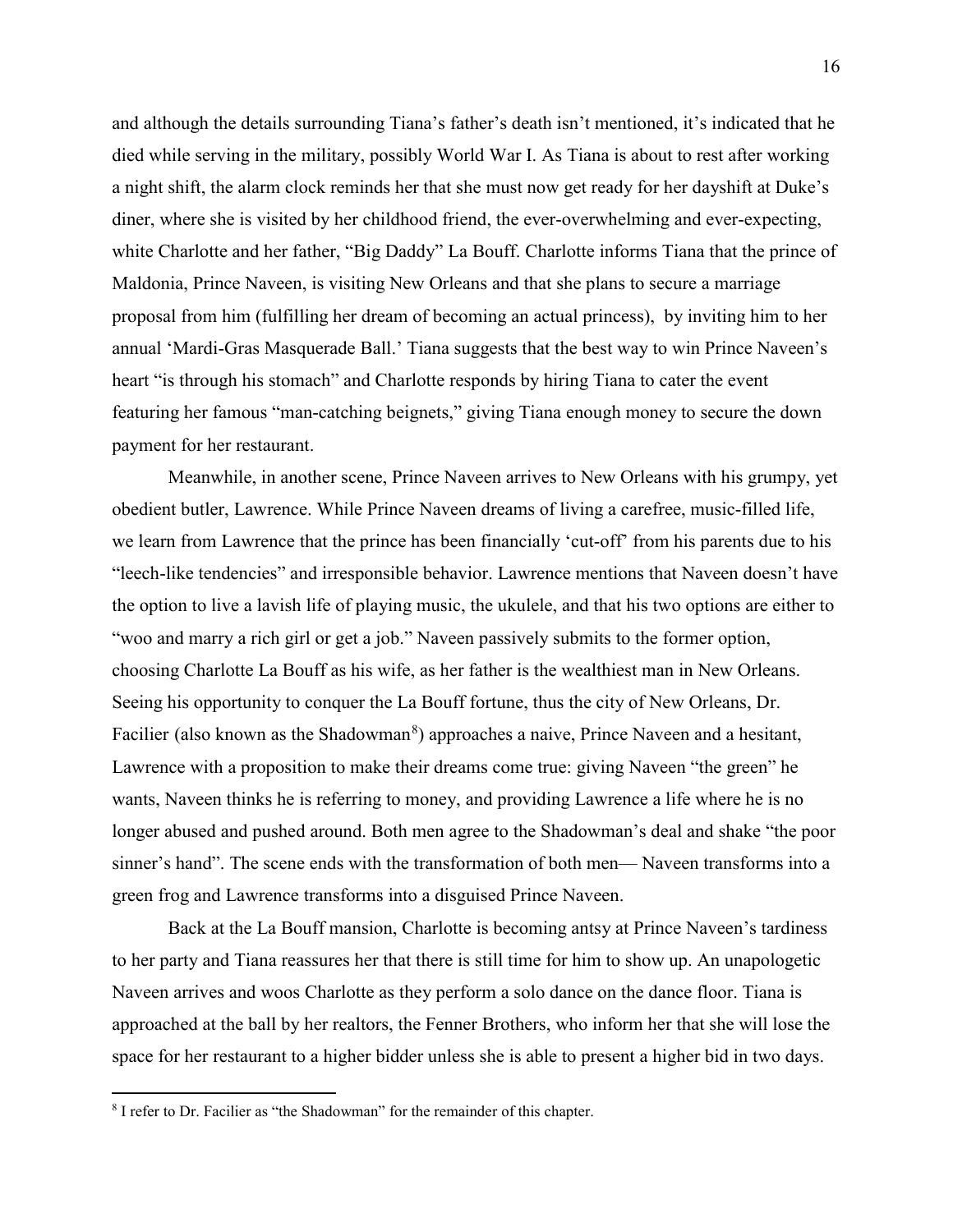<span id="page-24-0"></span>Tiana, having ruined her masquerade costume out of frustration, is loaned one of Charlotte's princess dresses and wishes on the evening star for a way to secure the old sugar mill for her restaurant. Suddenly a frog appears, and Tiana sarcastically asks the frog if "he wants a kiss," reminiscing on the story her mother told Charlotte and her as children. Becoming frightened after the frog verbally accepts her proposition of a kiss, Tiana tries to squish the frog until he informs her that he is actually the real Prince Naveen–– the prince dancing with Charlotte is the disguised Lawrence. Believing that Tiana is a princess, Naveen formulates the idea, based on his understanding of *The Frog Prince*, that one kiss from Tiana will make him human again and in exchange for her help, he will help her get her restaurant. Tiana desperately agrees but the kiss backfires and instead Tiana is transformed into a frog like Naveen. The two frogs escape the clutches of the party-goers and end up in the New Orleans bayou. Realizing that the frog Naveen has escaped, Lawrence becomes worried about pretending to be Naveen. The Shadowman reassures him that their plot for the disguised Lawrence to marry Charlotte, kill her father, and claim his fortune, will work as long as they have the Prince's blood in the talisman [t](#page-24-0)hat Lawrence is wearing.

While navigating through the New Orleans bayou, Tiana and Naveen, now frogs, face several obstacles: hungry alligators, fierce frog hunters, and evil spirits sent by the Shadowman to kidnap Naveen. However, with the help of a friendly, trumpet-playing alligator named Louis and a brave, Cajun firefly named Ray, the frogs arrive to the house of the blind, voodoo queen Mama Odie who is said to be able to break the spell. Mama Odie teaches the group that "if you dig a little deeper and find out who you are, you will also find out what you need." She helps Naveen realize that money isn't the key to happiness regardless of what money can buy. For Tiana, Mama Odie states that Tiana is a lot like her father but that she really needs "to dig deeper" in order to find out what she needs. The frogs insist to Mama Odie that what they need is to be human again, and although reluctant, Mama Odie shows them how they can be human through her caldron (actually bathtub) of magical gumbo. Mama Odie tells them that the only way that they can become human again is if Naveen were to kiss a princess: Charlotte, the De facto princess of New Orleans, must kiss Naveen by midnight while she's still the princess of Mardi-Gras. The group (Tiana, Naveen, Louis, and Ray) set out to reach Charlotte before midnight, not realizing that the Shadowman has organized for Charlotte to marry a disguised Lawrence on the Mardi-Gras parade float just before midnight.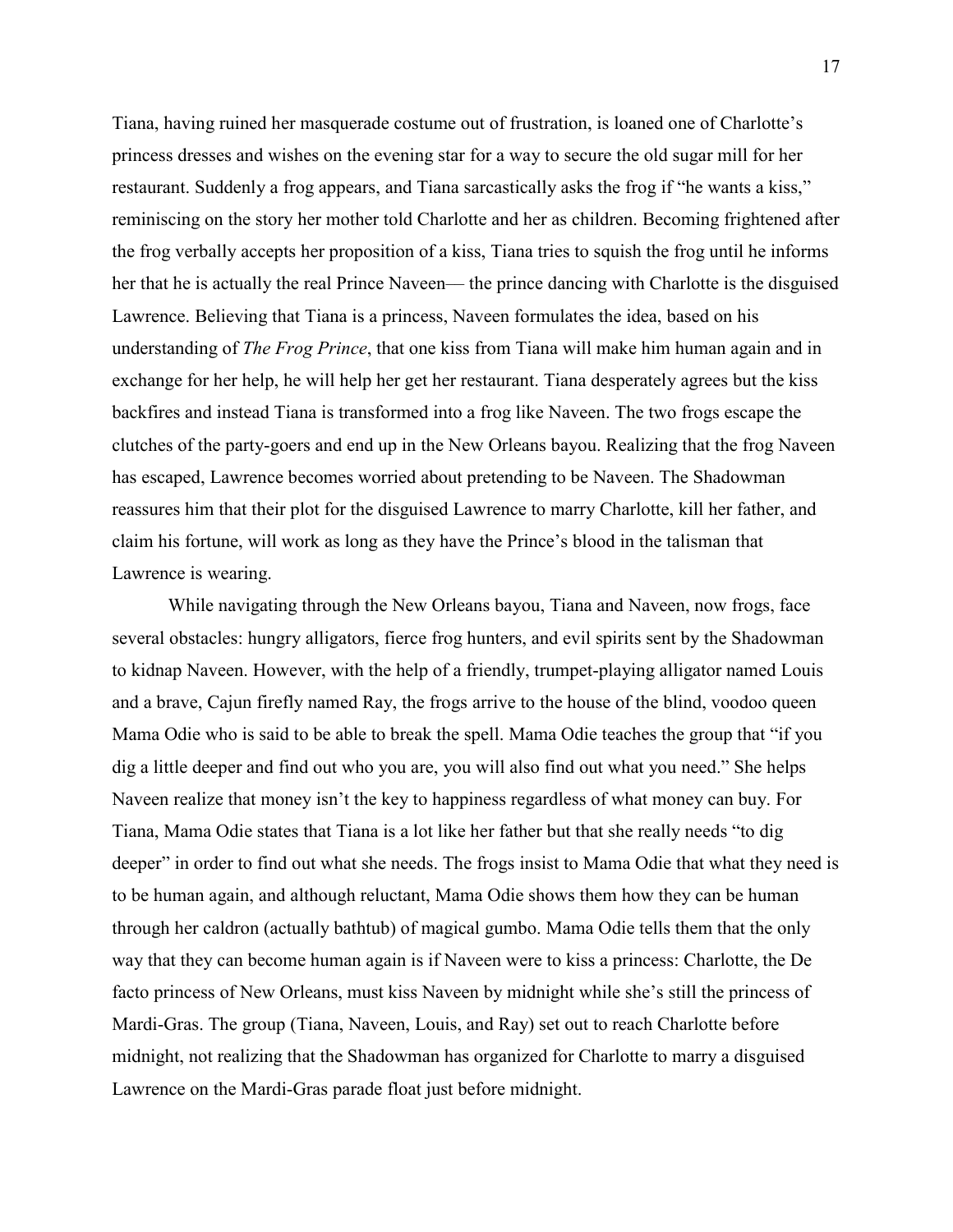While on the boat ride to the Mardi-Gras parade, Naveen realizes that what he needs in his life is purpose and love. He realizes that he has fallen in love with Tiana and is willing to get multiple jobs to help her fulfill her dream. However, before he can propose, Tiana informs him that what she needs to do is work harder to find a way to get her restaurant, not just for her but also for her father. Naveen changes his mind on proposing to her because he thinks that all she cares about is opening up her restaurant. A saddened Naveen is then captured by the Shadowman's dark spirits— who need more of Naveen's blood to power Lawrence's shapeshifting talisman. Ray, who knew about Naveen's plan to propose, unintentionally tells Tiana and the two of them go after Naveen who they think went to the parade alone to break the spell (Louis stays behind on the boat and is living out his dream of playing his trumpet with other musicians). Upon arriving to the parade, Tiana and Ray see a human Naveen about to marry Charlotte on the Mardi-Gras parade float and Tiana hops away to a nearby cemetery thinking she's lost the opportunity of genuine love. Ray disrupts the 'parade float wedding' and discovers that the human Naveen about to marry Charlotte is actually a disguised Lawrence. Ray rescues the real Naveen, from a locked box, steals the talisman from Lawrence and races to find Tiana and tell her what has happened. Ray gives the talisman to Tiana, who hops as far as she can away from the Shadowman's dark spirits while Ray stays behind to fight the spirits before being crushed by the Shadowman.

Realizing that Tiana could destroy the talisman at any second, thus destroying him, the Shadowman uses magic to show Tiana what her life could be like if she gives him back the talisman––disguised Lawrence would marry Charlotte, then the money he gets will be given to Tiana for her restaurant. Tiana realizes that the restaurant might be what she wants, but isn't necessarily what she needs, what she needs is love. Tiana destroys the talisman and the Shadowman is dragged to "the other side" by the evil spirits who he can no longer repay. Frog Naveen reaches a confused Charlotte, who has just discovered that she was about to marry a disguised and non-regal Lawrence, and explains that he is actually the real Naveen whom she must kiss before midnight in order for them to be human again. A hesitant Charlotte realizes that Naveen and Tiana love each other despite being frogs and agrees to kiss Naveen to break the spell. Unfortunately, the clock strikes midnight before Charlotte can kiss him but Tiana and Naveen agree to stay together as frogs.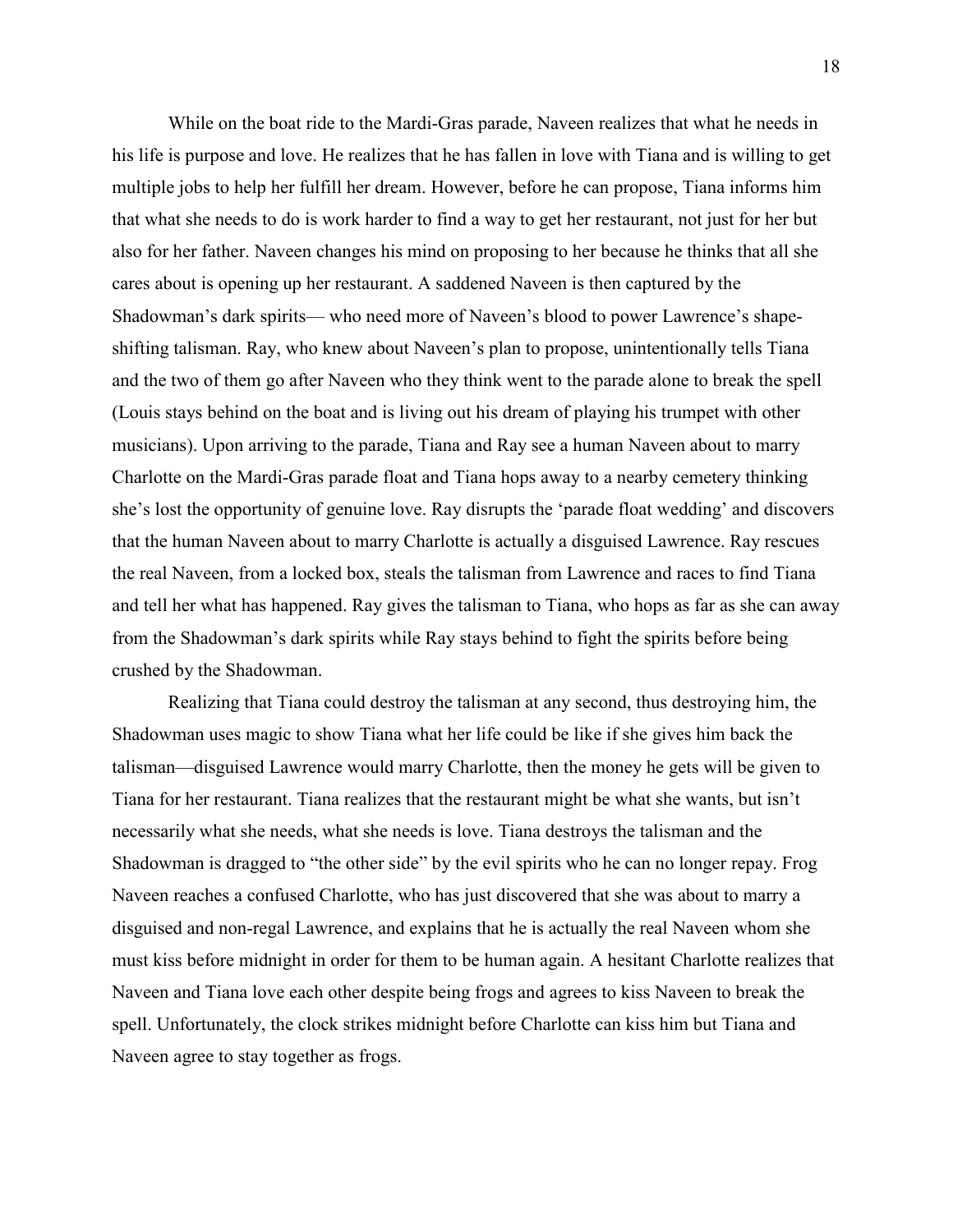Realizing that Ray was being chased, Louis goes after Ray but discovers that he has been crushed by the Shadowman. Louis takes a dying Ray to Tiana and Naveen who they discovery are still frogs. Tiana and Naveen explain that they are remaining frogs but that they are staying together as a couple. Ray signals his approval of the relationship and peacefully dies, joining his beloved Evangeline, the evening star, in the sky. After Tiana, Naveen, and Louis lay Ray to rest on the bayou, Tiana and Naveen get married by Mama Odie. As they seal their marriage with a kiss, the two frogs transform back into humans. Naveen concludes that once Tiana married him, kissing him broke the spell because she's now a princess. The two decide to get married in front of their friends and family in a human ceremony, and Naveen's parents are overjoyed that their son has married someone he truly loves. With the money she had saved plus the persuasion of their 'intimidating,' alligator friend, Louis, Tiana and Naveen are given the keys to the old sugarmill and the two begin transforming it into "Tiana's Palace," in which Louis becomes a member of the restaurant's house band<sup>10</sup>. The film concludes with "Big Daddy" La Bouff, Charlotte La Bouff, Tiana's mother, and Naveen's parents celebrating the opening of the couple's new restaurant, as "people of all walks of life" stand in line waiting to try Tiana's food.

### 2.3 Reception of the Film

 $\overline{a}$ 

The film received mixed reviews from audiences who were happy that Disney had finally developed a Black princess character but equally disappointed that she was a frog the majority of the film which was perceived as "very insulting" by Black mothers who viewed the film with their daughters (Moffitt and Harris  $(65)^{11}$  $(65)^{11}$  $(65)^{11}$ . Sarita Gregory argues that although Disney is finally providing representation of Blacks in animated film, the film does so by attempting to reaffirm audiences that Blacks are humane–– although, the transformation of Tiana and Naveen might allude to the opposite message–– while "reasserting traditions of racial hierarchy" (432). Two themes that are apparent in the film are the ideas of independence and romance which are "now attached to representations of blackness", however, the normalization of whiteness–– the only

<span id="page-26-0"></span><sup>&</sup>lt;sup>10</sup> In the song "When We're Human", Louis sings that he wants to be a human so he can play his trumpet with a human band but being human wasn't necessary for his dream to be fulfilled, he merely needed to be accepted and people's perception had to change.

<span id="page-26-1"></span><sup>&</sup>lt;sup>11</sup> The study performed by Moffitt and Harris included inviting 80 participants (both young girls and their mothers) to watch a private screening of *The Princess and the Frog* (2009). Of the 30 mothers in attendance, 11 remained to participate in the focus groups.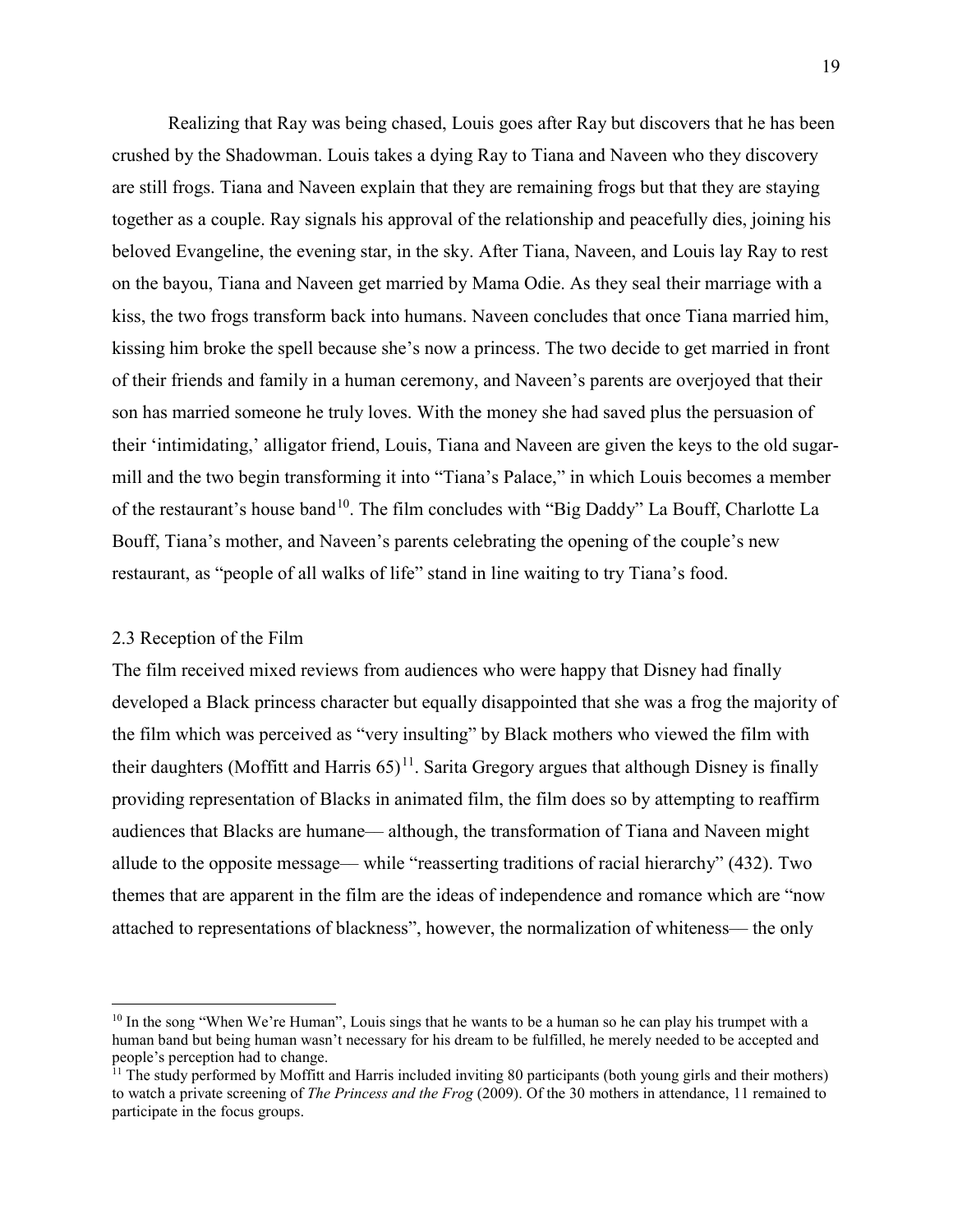two white people in the film are also the richest and exercise their privilege–– is something Disney deliberately chose to incorporate into the storyline (Gregory 433).

By making Tiana a frog for the majority of the film, her voice as a Black woman was silenced and her black body was made inferior compared to Charlotte' body (Missouri 65); and Disney alienated her from the Black cultural ritual of dancing and didn't distinguish manual labor from Tiana's Black-ness (Gregory 433). The former (silence of minority voice) is exactly what Neal argues in her thesis on the ways in which ethnic minorities are portrayed across Disney's production of films. Neal begins her argument by explaining how the concept of "multiculturalism" has yet to accurately reflect America's opinion of diverse cultures, despite the fact that what it means to be "American" consistently changes as a result of economic and population growth (vi). Brode states that "multiculturalism" functions "based on the maintenance of any one group's beloved background simultaneously asserting that all lingering value distinctions as to worth based on race, gender, or other arbitrary, outmoded, intolerable standards, must be eliminated" (2). For the purpose of this thesis, I will be using two principles of multiculturalism, presented by Imbert, which states: "multiculturalism is the recognition of ethnic and cultural diversity and the recognition of the equality and dignity of all cultures that live side by side in the country" (23).

As we see in the film, there is a mixture of ethnicities and cultures–– white, Black, and ambiguously Brown. Neal states that the concept of multiculturalism "was intended to be inclusive, but rather became divisive as the 'worthwhile contributions' were relegated to be differences that created distances between ethnic groups as well as the mitigating factor that created the term 'un-American'" (vi). According to Gregory, Disney contradicts itself by conveying the message to [white] audiences that "we've reached a point in our society where we should move beyond something as superficial as race" but also, "don't worry because social reality won't change too much" (439). Nevertheless, the purpose of this thesis isn't to change the perception of what it means to be American, but rather discuss the ways in which Disney, one of the largest and most powerful 'teaching machines' portrays its first Black princess and her racially ambiguous, prince.

The setting and time period of this film is relevant to the plot because Blacks in the 1920s were legally obligated to adhere to the Jim Crow Laws, Blacks had "separate restrooms, jails, cemeteries, were not allowed to live in white neighborhoods, and weren't allowed to legally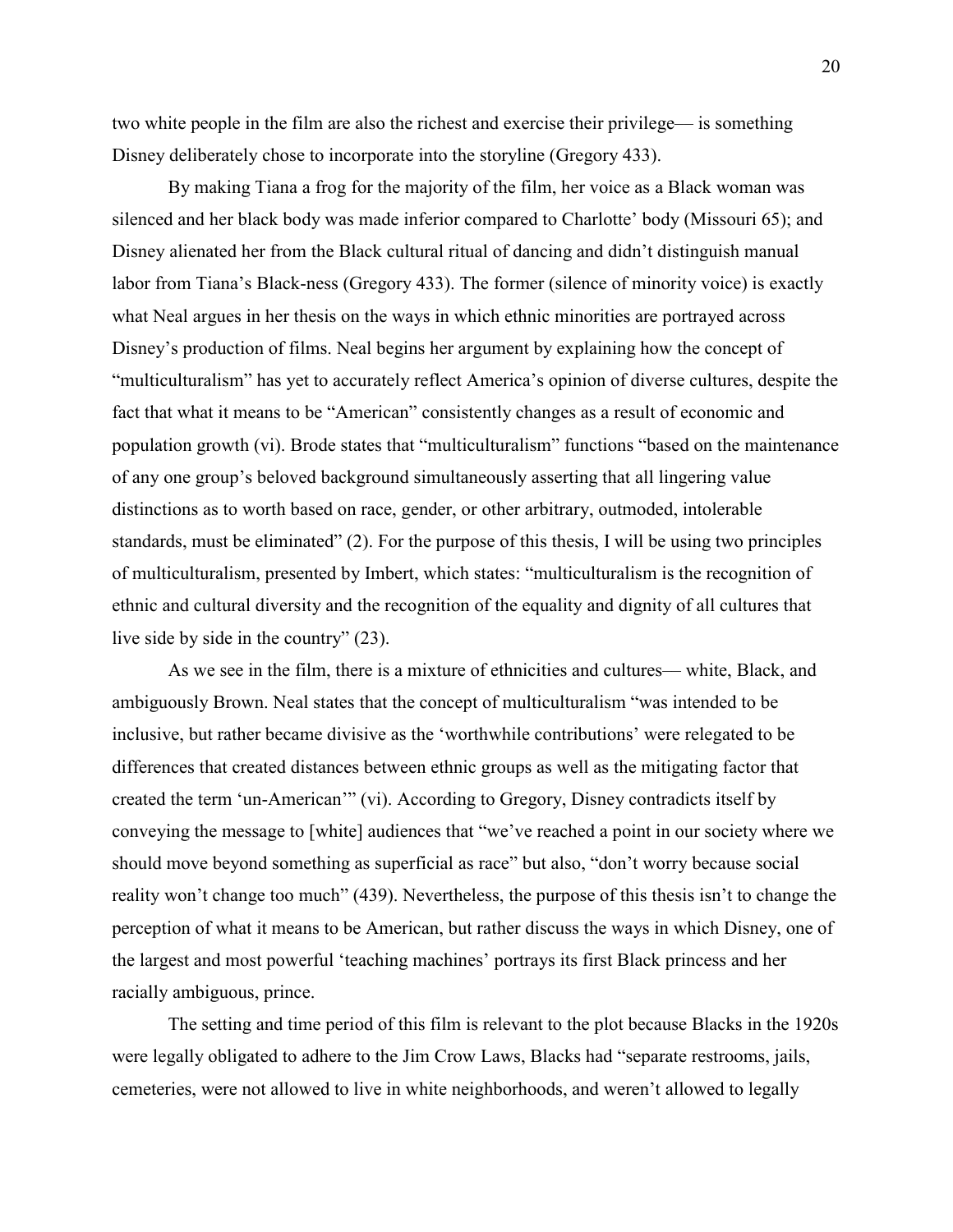marry a white person" ("Jim Crow Laws"). The story *The Frog Prince* serves as the inspiration behind the film but Disney's take on the film includes a Black, female protagonist and a plot twist in which by kissing the frog, the 'princess' becomes a frog herself (Neal 60). Tiana's character is unique in that her dreams don't consist of falling in love and being rescued by a prince but rather being her own boss and managing her own restaurant (60). In her comparison of Tiana with other Disney princesses, Neal states that "Tiana is different": this difference isn't just because she is Disney's first black female protagonist but also she is a physical manifestation of racial stereotypes produced by Western culture (62). While the majority of the princesses or heroines are white, with the exception of Pocahontas, Mulan, Jasmine (*Aladdin* (1992)), and Esmeralda (*The Hunchback of Notre Dame* (1996)), and considered "virtuous" (62).

Tiana's character is victim to physical exhaustion working two jobs and yet she still has to kiss a frog to achieve her dream. When questioning black mothers about their feelings about the film and their perceptions of beauty standards, many mothers were upset at Disney's "negation of the Black (female) body" and didn't understand why the Black Disney princess was a frog for most of the movie while the preceding white princesses were human (except Ariel from *The Little Mermaid*) (Moffitt and Harris 65). By making the two main character frogs the majority of the film, Disney designated both Tiana and Naveen as members of the "Other" category; with their only hope of being human again, is to accept their inferiority and operating within that inferiority (Neal 64). Based on Gehlawat's concept of 'greenface', that it's possible that Disney made Tiana a frog for the majority of the film because the corporation "had not embraced the idea of a Black princess, in turn, conflated her with animality" (Moffitt and Harris 65).

Being human is a status that previously has not often been extended to Black characters in many Disney films...The singing crows and faceless circus hands in *Dumbo...*the entire animal cast of *The Lion King*...Although many of the characters in *The Little Mermaid* 

were also not human, the Jamaican accented Sebastian is not even part human. (Neal 64) The lack of courtesy that Neal mentions further supports her argument that Disney has repeatedly found ways to "marginalize, stereotype, and dehumanize" its Black characters; audiences receive a glimpse of this marginalization in the film's opening scene (63). Eudora, Tiana's mother, is a Black seamstress who sows princess dresses for a rich, white girl named Charlotte. Eudora's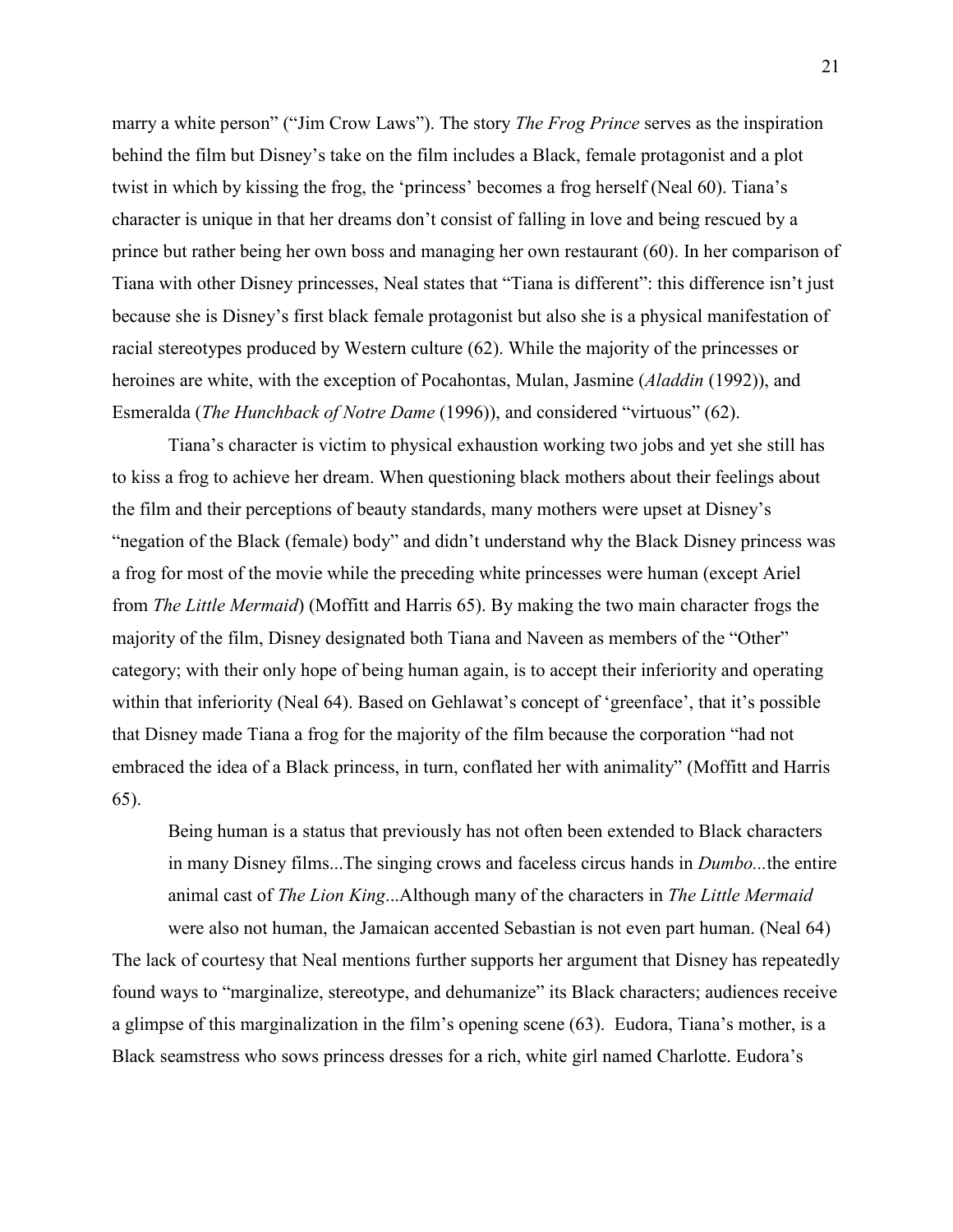occupation as a seamstress during the time period of the film is an accurate reflection of the type of work Black women performed during the Jim Crow Era according to Tera Hunter.

Hunter states that Black women during this time period occupied domestic labor positions "as an invisible workforce in the private sphere" (viii). Therefore, Disney's decision of making both Eudora and Tiana domestic laborers only reinforces the idea that whiteness is necessary to the Black fairy tale (Gregory 433). When we first meet Charlotte, she is wearing a pink, princess ball-gown made with excessive layers of material, has a large crown on her head and is surrounded by several stuffed animals and toys. In the same opening scene, Tiana is wearing a simple, green dress and a small crown. Compared to Charlotte, who lives in the biggest mansion on the block, Eudora and Tiana board a local streetcar, where they sit in the back of the bus, which "drops them off in the less opulent section of town", where the majority of residents are black and live in row of small-sized bungalows (Gehlawat 420).

Tiana's Black-ness is evident in her complexion, where she sat on the streetcar<sup>[12](#page-29-0)</sup>, and through her manual labor, however, the ethnicity of her romantic interest, Naveen, raises question due to his fictional home county. Naveen's ethnicity is ambiguous: he isn't Black but he's definitely not White however, he has a brown complexion; "his name translates as "new" in Hindi and his mother is noted as wearing 'Indian attire' at their wedding but he's fluent in French and his accent hints to European origins" (Gehlawat 423-424). This ambiguity can be interpreted as problematic in that it sends a message to young viewers that real romance can only happen if you look outside of your own race (Moffitt and Harris 66). Neal questions whether Disney was trying to convey the message that Black men might not be available for a strong, Black female because he himself [the Black male] is an "emasculated 'other' male" (67).

Whether or not Disney intended to convey such messages several of the 11 participants of Moffitt and Harris' study felt that becoming a princess is unattainable to Black girls because for decades Disney only produced princesses that were "young, fair, rich white" (68). Moffitt and Harris' study on the film's reception provided four concluding arguments: "1) film as negation; 2) princess as unattainable; 3) beauty as Internal; and 4) work as virtuous<sup>[13](#page-29-1)</sup><sup>13</sup> (56). Many of the

 $\overline{a}$ 

<span id="page-29-0"></span><sup>&</sup>lt;sup>12</sup> During this time, public transportation (streetcars) remained segregated which is why audiences may notice that Tiana and her mother are sitting in the back of the streetcar while a white man sits upfront (Gregory 440).

<span id="page-29-1"></span><sup>&</sup>lt;sup>13</sup> Some of the questions presented to focus group participants included: "how do you define a princess?"; "how do you describe yourself physically?"; "how did you come to understand beauty?" and "what were your thoughts on the film?"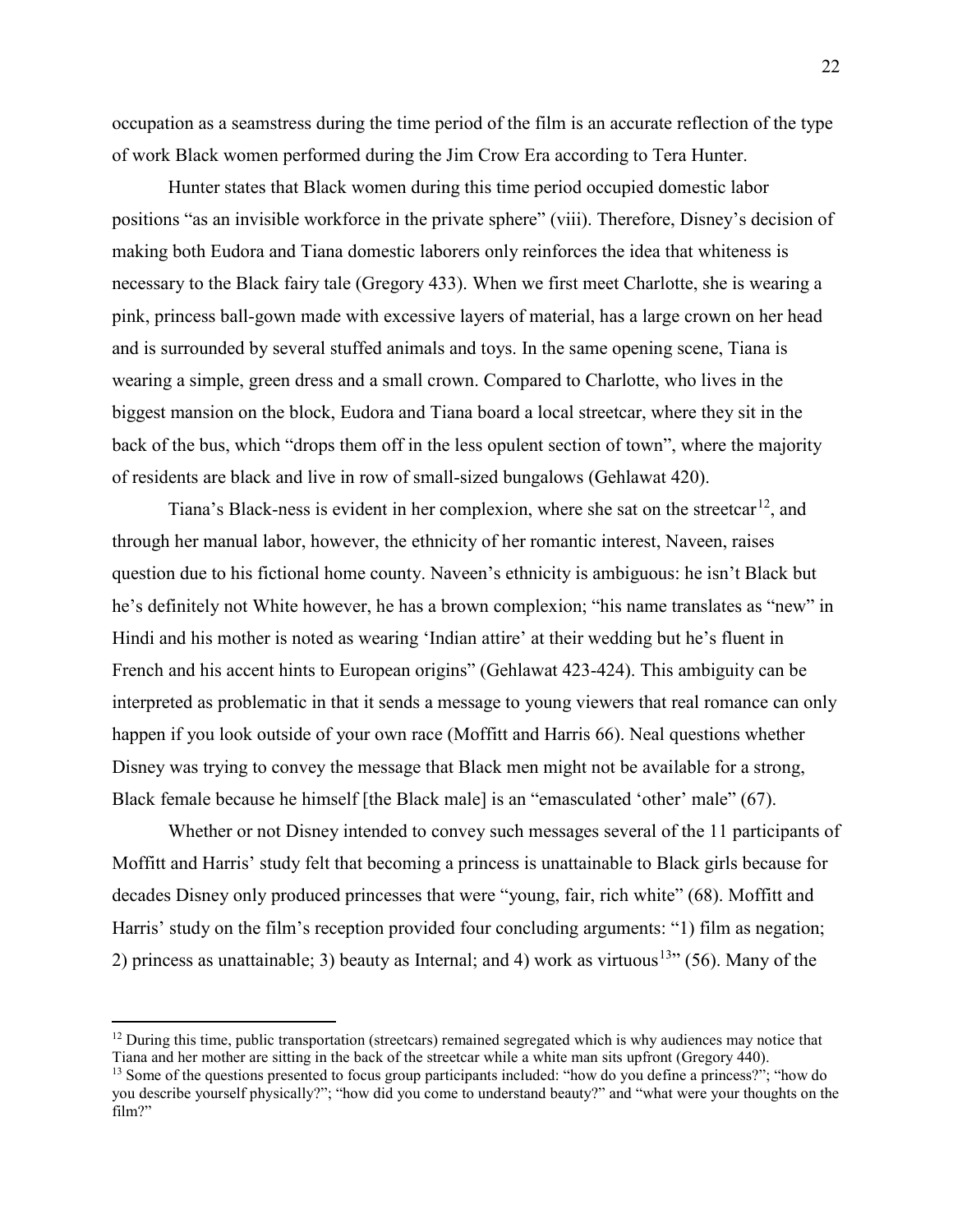mothers felt that Charlotte, Tiana's friend, was the real princess of the film. Guerrero's discussion on whitewashing would suggest "that the use of Charlotte as the princess trope while hiding Tiana's Black body in the form of a frog appeals to target audiences without alienating dominant group audience members who are most comfortable with the notion of a white princess" (Moffitt and Harris 66). This idea isn't surprising since black bodies in cinema have always been positioned "for the pleasure of white viewers", frequently denying "the black female body in order to reinforce white supremacy" as we see in Charlotte being the De facto princess of New Orleans and the Mardi Gras princess (Dunn 17-18).

Black women in cinema have been portrayed negatively on the movie screen, fueling stereotypes of Black women as "overbearing, homely, and the erotic sensual temptress" (146). When asked about their perceptions of beauty, many of the Black mothers equated beauty with "hair texture, complexion, and body type", their interpretation of beauty being influenced by Disney's white princesses; one mother stated that she didn't consider herself to be "Disney princess" beautiful, but she also she didn't consider herself to be ugly either (Moffitt and Harris 69). In comparing Tiana to the white princesses (Cinderella, Snow White, and Sleeping Beauty) Gehlawat states that what makes Tiana unlike any Disney princess we've seen before is that she is savvy, in saving time and working multiple jobs, but that she is committed to improving her economic status (427).

Cinderella's manual labor was out of loyalty to her deceased father's wife and her stepsisters. Snow White cooked and cleaned for the dwarfs but in exchange for them hiding her from her evil stepmother (427). Tiana, however, never felt that the key to her success was by allowing a prince to "rescue" her until she was in a position where she was about to lose the old sugar mill to a higher bidder. *The Princess and the Frog* (2009) is also the first film in which we see the different levels of racial privilege being exercised. According to Moffitt and Harris, Tiana chose to work as hard as she did, she made the conscious decision to work hard so she could open her restaurant sooner rather than later (71). In reality, Tiana is serving Charlotte, a white, southern woman, who expects to receive everything that her white privilege will allow her to obtain; thus "confirming stereotypes of White women in the South living lives of leisure while Black women work to provide that life for them" (71). Tiana's belief in hard work was influenced by her ethnic background, as we see in the conversation with her father, but as a result, she exhibits independence and strong-will which can be positive attributes (Lacroix 223).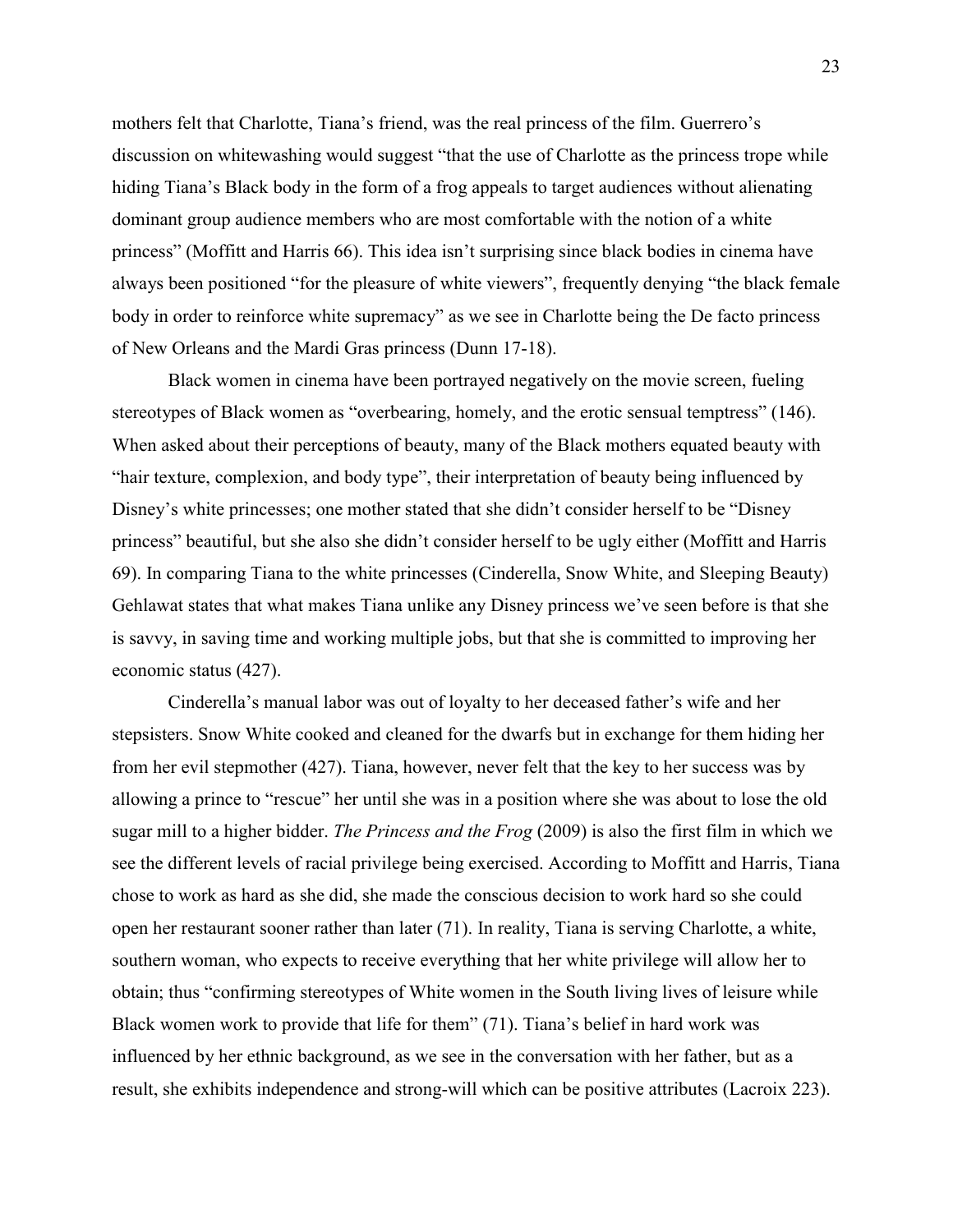However, the issue with this hard work performed by Tiana is that it places her in a position of servitude to rich, white people who benefit from her talents and kind nature.

Some mothers of Moffitt and Harris' study appreciated that girls of color had a humble Black princess to emulate, who believed in earning what you want in life but others wished that Tiana had belonged to the "middle-class" or maybe had the desire to receive a college education (71). However, with Tiana being the first Black princess, and her character not being based on a historical figure of ancient legend, living in 20th century America, Disney's portrayal of race and class reflected the lives of many Blacks of the South during that time–– their job opportunities being limited to domestic "cooks, maids, child-nurses, laundresses, and as other specialized servants" (Hunter viii).

2.4 Contemporary Reading: *The Princess and the Frog* (2009) and Racial Privilege The larger discussion on racial privilege, as seen in the film, can be broken down into three separate discussions: the idolization of socioeconomic status and white privilege, the politics of racial ambiguity, and the justification of glamorized Black servitude. The privilege that each individual has is directly influenced by their race and/or their citizenship status. I will dissect these concepts by conducting a character analysis on Charlotte La Bouff, Prince Naveen, and Tiana. Following the three profiles will be a discussion of how issues of race and co-cultural miscommunication contributed to the growth of the #BlackLivesMatter movement; and how cocultural communication can be beneficial in the future.

2.4.1 Socioeconomic Status and White Privilege

Charlotte La Bouff's character is the epitome of white privilege, as well as entitlement, in this film. Bell describes "white privilege" as the ability for whites to "opt-out" of conversations about the factors race and racism in America (3); and white people are afforded the privilege of not acknowledging that they have white privilege. White privilege is often interpreted as "having an unearned advantage" because you're white but another aspect of white privilege is that someone who is white won't experience racial challenges that people of color encounter regularly (22-23). White privilege means that your career, education, and economic opportunities aren't impacted because of their race (Andersen 26). I would agree that Kimmel stated it best when he explains that the feelings of being entitled to something stems from one's privilege (24). He argues that white American men are one of the most angriest groups of people but not because of suffering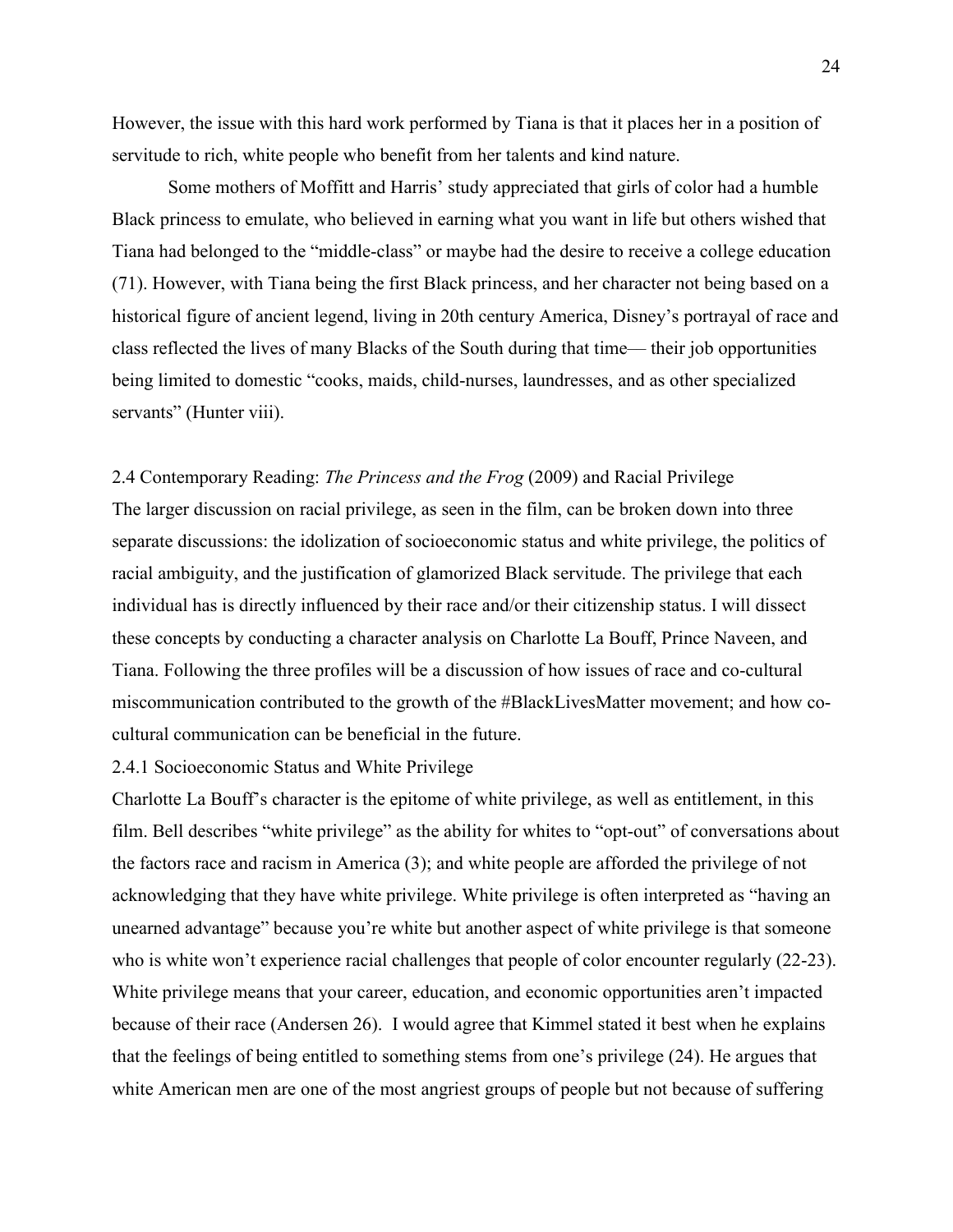from a specific form of oppression—– like slavery or discrimination—– but rather because "others" (people of color and women) are the reason being their lack of total control, they feel they're entitled to, in politics, job opportunities, and their dominance over women (255). Kimmel explains that white American men "are the most privileged people on earth" and yet many men are angry but the progress of women and people of color in the country, because it affects them (7).

This entitlement and privilege isn't reserved for just white men; women and people of color also feel a sense of entitlement but more often than not their feelings of entitlement spark from their lack of privilege and obstacles positioned from obtaining certain rights (we've seen this in our American history with Blacks and women fighting for integration and the right to vote, respectively) (Kimmel 62). As we see in the film, Charlotte is New Orleans royalty, being the daughter of the richest man in the vibrant city. She has unlimited access to funds and if she were to marry a wealthy man her financial situation would only increase. However, Charlotte's objective in the film is to obtain the one thing that money can't buy her which is the title of princess. The character of Charlotte La Bouff is interesting because her socioeconomic status is one of the central element to the film in four ways: Naveen wants her money to fund his lifestyle; Tiana needs a human Naveen to marry Charlotte so she can get a portion of Charlotte's money to fund her restaurant; Lawrence, 'blackfaced' as Naveen, wants Charlotte's money in order to fulfill his dream of a life without being a servant; and the Shadowman wants a disguised Lawrence to marry Charlotte so he can kill her father and claim a share of the money that Lawrence will have access to and control New Orleans.

Andersen states that the rationalization behind race being socially constructed is that "whiteness has constructed 'others' while also constructing itself" (26). The self-improvement and self-fulfillment in the film revolves around each characters relationship with Charlotte and how her wealth can impact them. As mentioned in Moffitt and Harris, viewers felt that Charlotte's position of Mardi-Gras princess, thus her ability to break the spell, had less to do with her dad's influence in the city but rather the fact that she was the only white, female character in the film (66). The fact that Charlotte is one of the only two characters in the film, is the only one of the three main characters with financial security and financial freedom, and the only one who can break the spell, is not a coincidence. Charlotte is a rich, white women in the South who recognizes her white privilege and exercises it frequently, her whiteness symbolizes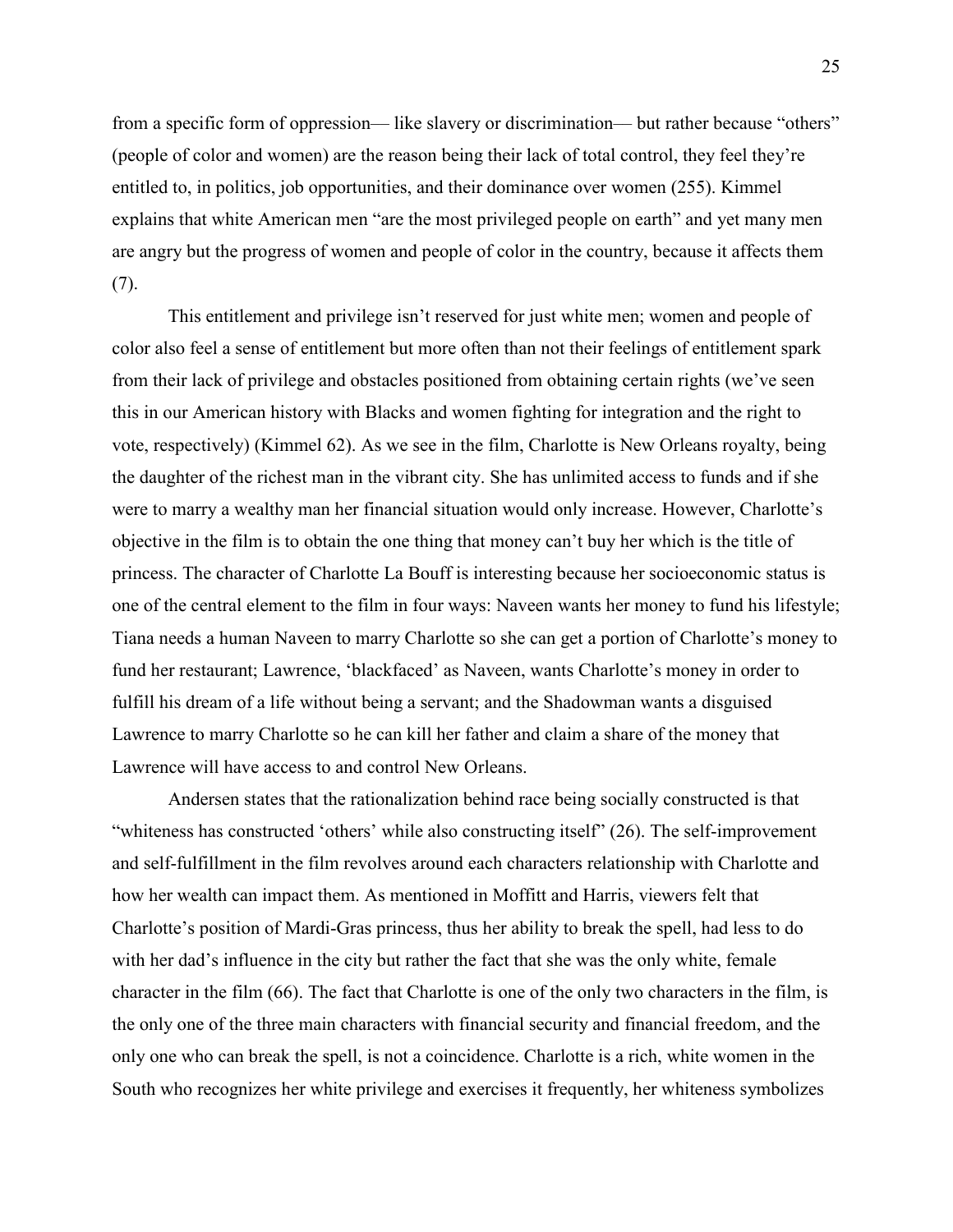the norm of America (Andersen 25). Magee defines whiteness as "the standard against which all other identities are engaged, processed, judged, and valued" (32). Charlotte expects Eudora to make as many princess dresses as her heart desires, at the beginning of the film. She expects her dad's money to help her achieve her goals–– her masquerade ball, having Naveen as a guest in their home, hiring Tiana to cater the ball. Charlotte's entitlement emerges from: those around her not showing resistance to her requests; her privilege as being both white and rich, and the notion that because she has everything she could possibly want, she feels entitled for her lifestyle to be maintained (Kimmel 24). The only instance in which Charlotte experiences any type of rejection or disappointment is when she confides in Tiana about Naveen's tardiness to her ball and in frustration says "It's not fair, my prince is never coming! I never get anything I wish for!" These very lines allow Charlotte to be the victim of injustice and doesn't hold her accountable for the fact that her white privilege is the motive behind all of the manipulation and deception that Naveen and Tiana encounter in the film (Gallagher 146).

When Charlotte hires Tiana to cater the event, she doesn't give Tiana the option to decline the offer but instead throws money at her. Charlotte has the ability to loan Tiana the money for her restaurant but never offers despite that Tiana and her mother, Eudora, have worked for the La Bouff's for several years and consider each other friends. Instead she hires Tiana because her manual labor is beneficial to Charlotte in her quest to become a princess. Charlotte and Tiana's dynamic is an example of what Charles Gallagher refers to as having the "white ethnic card" mindset: the belief that if their [white's] ancestors could overcome the obstacles and oppression they endured in America as immigrants then so could Blacks; and that one's socioeconomic position and available opportunities are not because of race but that one's lack of "self-improvement and hard work" is why they haven't been able to achieve "the American Dream" (146). Tiana's hard work is evident to audiences but what the "white ethnic card" doesn't factor is that historically, Blacks were not legally allowed to overcome these obstacles because of slavery and Jim Crow Laws. However, it wouldn't be a Disney film if the characters didn't learn about what's really important and correct their previous behavior. At the end of the film, Charlotte realizes that Tiana and Naveen are actually in love with one another, while Charlotte was willing to marry Naveen for the title of "princess". Charlotte's epiphany is Disney's attempts to convey that genuine love outweighs racial and economic status indifference–– a lesson that our society is still learning.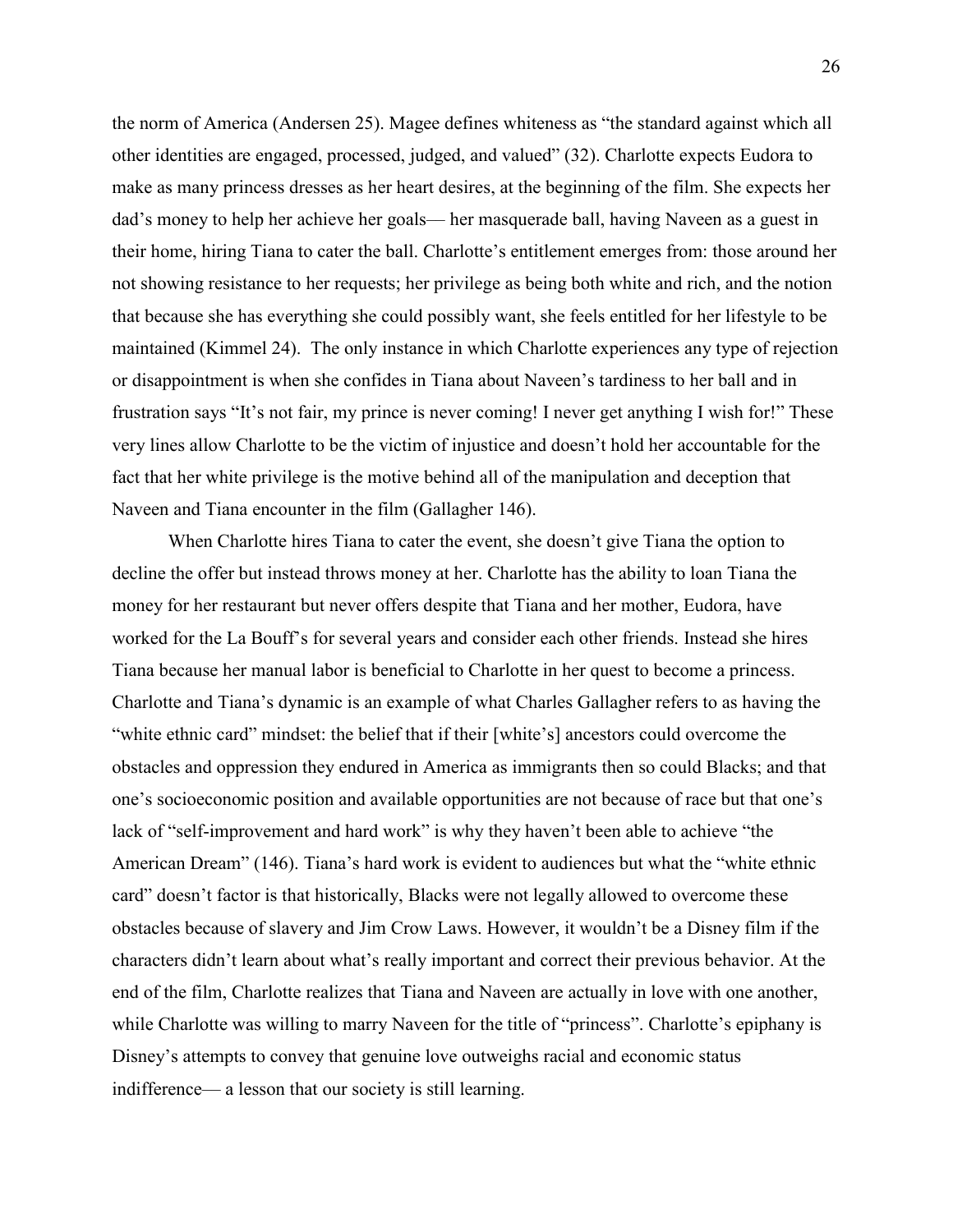## <span id="page-34-0"></span>2.4.2 Racial Ambiguity

Disney's approach to portraying a potential interracial relationship in the film is interesting. [I](#page-34-0)n *The Princess and the Frog* (2009), we don't know much about Naveen except that he is a prince from a fictional kingdom called Maldonia and that he arrives to New Orleans broke and in search of financial security, intending to find a rich wife. Naveen has a love for jazz which could be the reason why he chose New Orleans (the birthplace of jazz, as he states) to meet a rich woman to marry— the only rich woman available being white. A conflicting element of Naveen's character is not just his ambiguous race but the details regarding his trip to New Orleans. Surely he must have has some provisions to get to New Orleans but there's no explanation as to whether Lawrence is being paid to escort Naveen or if he's just loyal to the royal family. Nevertheless, the ambiguity of Naveen's character takes precedence over this inquiry. However, racial ambiguity in the film does have the potential to position an 'other' with a form of privilege (Missouri 20). One burning question I have for Disney animators, regarding Naveen's character, is: why did Disney opt to create an ethnicity/place of origin for this Disney prince instead of just making him Black like Tiana?

As previously mentioned, Naveen isn't white, Indian, European, or black but he's fluent in English and French, [making him ambiguously Brown] (Gehlawat 423). Naveen's character is what Missouri would describe as the 'tragic [Brown] mulatto'': Naveen isn't Black, so he can't to be subjected to black oppression (this is also due to his citizenship and regal status) but his complexion isn't close to being a white pigment (6). What audiences know for sure is that Naveen is not American which works in his favor for many instances in the film, but Disney appropriates this lack of citizenship and potential problematic miscegenation by only having Charlotte and Naveen interact when Lawrence is in 'blackface' or when Naveen was a frog (Gregory 437). Naveen's Brown-ness and foreign status makes him acceptable as the object of the white Charlotte's gaze. Disney's use of racial inversion between the trading of Naveen and Lawrence's, his butler, bodies "[temporarily] gives Naveen a non-fictional race by having a "blackface" Lawrence portray a racially ambiguous Naveen with a British colonial accent" (436). Nevertheless, the interracial marriage is avoided by Disney partnering the 'other' Naveen with the Black Tiana. Similar to his ability of occupying the space of 'foreign other', Naveen has the option to act as a New Orleans commoner, a privilege allotted to him by his regal and foreign status. When he arrives to New Orleans, he is wearing his formal prince attire and his crown but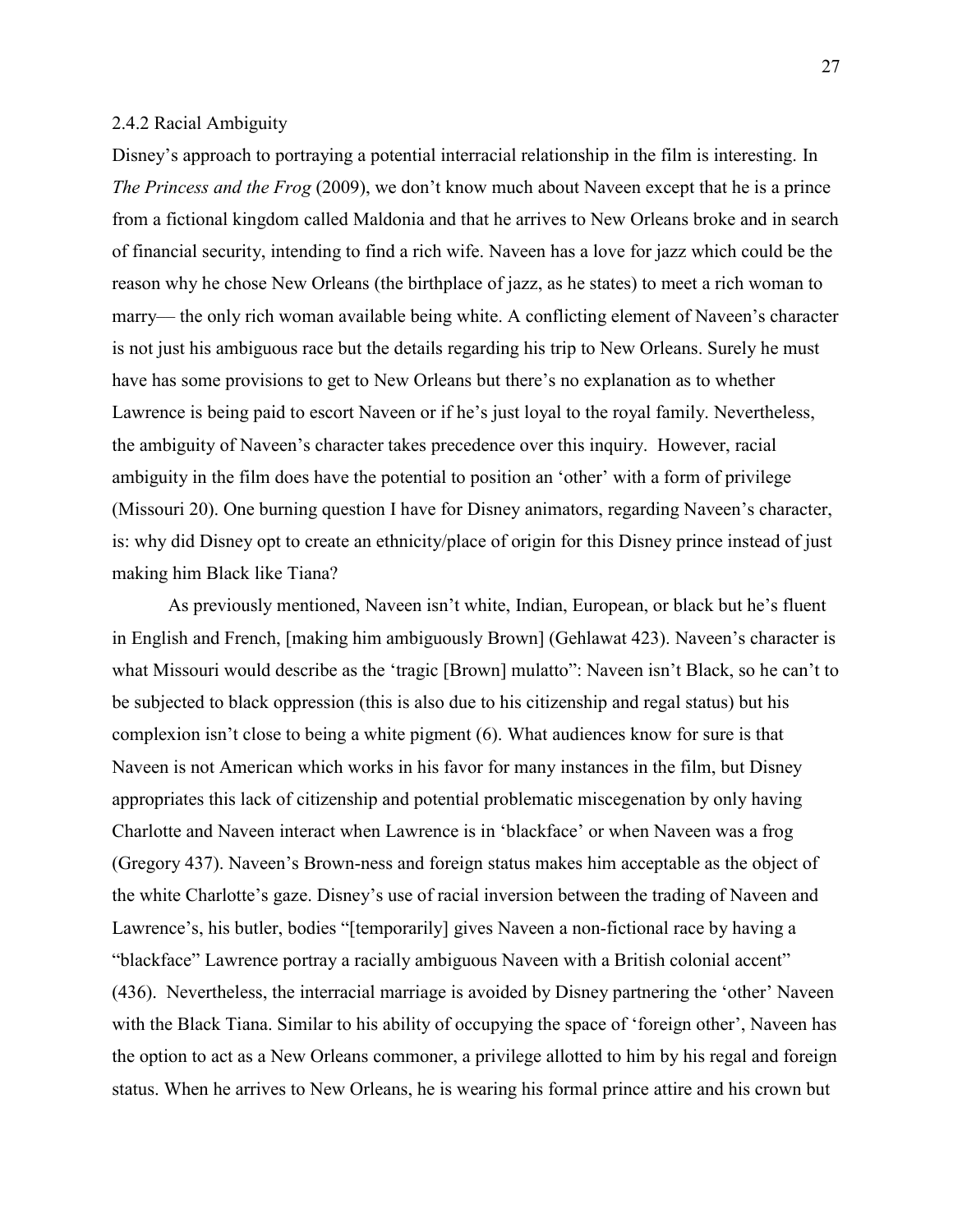seconds later he switches clothes, grabs his ukulele and joins the crowds of music lovers and dancers demonstrating his ability to act as a normal citizen of New Orleans. As a foreign, Brown "mulatto" Naveen has the ability to embrace both the rich and prestige culture of Charlotte's and the common and modest culture exhibited by Tiana (Missouri 6). Although Naveen doesn't have the same privilege as Charlotte, because of his Brown-ness and lack of American citizenship, Naveen still has a level of privilege that Tiana doesn't have but she ultimately benefits from after her marriage to Naveen.

Disney's Naveen is similar to Shakespeare's Othello in that they both navigate crossculturally; they are racially ambiguous, as foreign residents they are eroticized, and they are can occupy the positions of foreigners and residents of their respective countries (Bartels 178). However, unlike Othello, Naveen is familiar with the New Orleans culture: he also knows the story of *The Frog Prince*; he knows how to play the ukulele; and knows how to dance like a citizen from New Orleans. What's interesting is that minus his ability to cook, Naveen seems to be more embraced in the New Orleans culture than Tiana who was born in Louisiana. The character of Naveen symbolizes multiracial residents, citizens, and immigrants of the United States and how the discussion of race remains relevant in 2018.

### 2.4.3 Glamorized Servitude

As readers already know, Tiana spends the majority of the film as a frog but regardless, her character is complex (both in human form and animal form). As explained by Missouri, the film is problematic because it insinuated that "young, poor black women: should be capable of achieving the "American Dream" and that there are few social or economic obstacles impeding black women's upward mobility" (169). At the beginning of the film, Tiana's personality is very strong even as a young girl (around age 5). The idea of kissing a frog disgusts her nor is she interested in becoming a princess. Tiana redefines what it means to live "happily ever after" by dreaming of owning a restaurant. An admirable trait about Tiana is that, Tiana's character is mature for a five-year-old: she already shows promise as a gifted chef with a delicate palate, a trade passed down to her by her father. Tiana maintains the same determination operate her own restaurant offer her dad's passing and relies on her waitressing tips from her two jobs for her "restaurant fund". Tiana's strong work ethic, compared to Charlotte's leisurely life and fragile femininity, is due to her Blackness which can be traced back to antebellum slavery (Missouri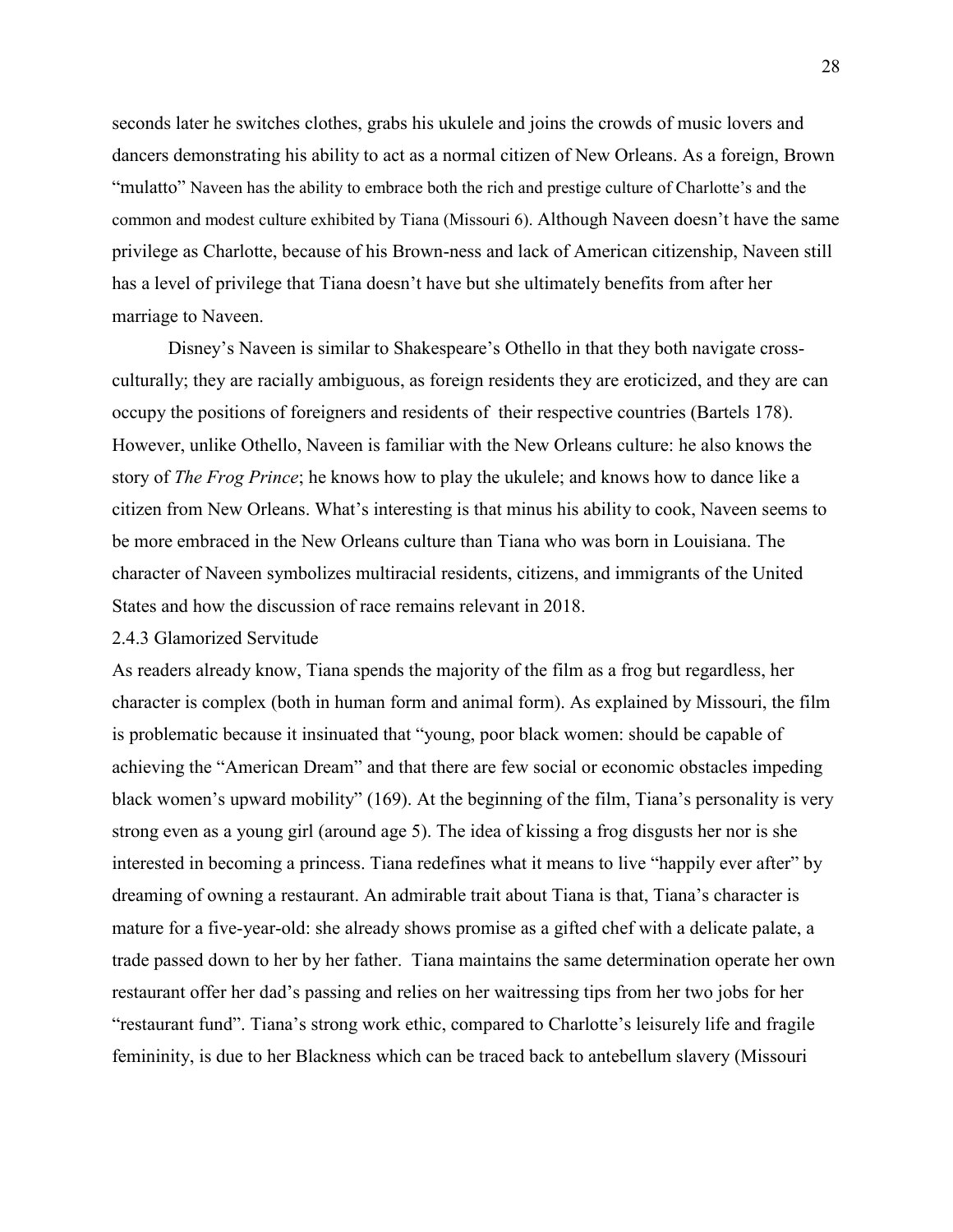172). However, Tiana is so focused on working hard that she is characterized as 'other' by other members of the Black community.

When asked to join her friends for dancing, Tiana politely declines and tells them that she is planning on working more hours that night. Gregory states that although Disney was able to demonstrate the strong work ethic of black people, it failed in capturing how people relieve themselves of work in black culture (446). Dancing wasn't merely seemed as a form of exercise but was a social and unified ritual of the black community; dancing was symbolic of entertainment, freedom, and an expression of culture that can be "traced back to slavery days" (446). As a frog, Tiana still wants to open a restaurant but she also learns how to adapt to a new environment, and who she is as a person, and what she needs.

Superficially, this is in fact a story about a girl who dreams of owning a restaurant and works hard to get it while falling in love with a prince during their anthropomorphization as frogs. However, under the surface, this is a story about a Black girl named Tiana who operates in glamorized servitude for a rich, white girl named Charlotte. Tiana's life consists of serving others through her skills and manual labor which is justified by the money she receives in waitressing tips and what Charlotte pays her to cater her party. Tiana never stops working in the films, even as a frog she cooks for herself, Naveen, Louis and Ray. She was frequently reminded of how ludicrous it was to save for a restaurant, being a woman from "her particular background" as stated by the real estate agents, the Fenner Brothers (Gregory 443). However, it's not just these white individuals who think that she is incapable of getting her restaurant: her friends (who are black) don't understand why she works so hard and even Buford, the black chef at Duke's, tells her that "she will never get enough money for the down payment".

One aspect of the film that audience might overlook, Tiana primarily earns her money as a waitress but she's also an exceptional cook–– she makes great beignets and flavorful gumbo. Tiana, regardless of her enjoyment in cooking which is culturally constructed, she is being oppressed by whites and Blacks alike, in order to keep her in a position of servitude. Gregory states that Disney's main goal was to showcase "the humanity of blacks by placing white characters in the minstrel role, but that rather than having them portray blackness, the caricature whiteness" (440). Basically what Disney did was portray whites (such as Lawrence and the frog hunters) as grotesque and bad people, instead of elevating Blacks and the ambiguously Brown Naveen into the roles of both human and detachment from servitude. Disney's portrayal of Tiana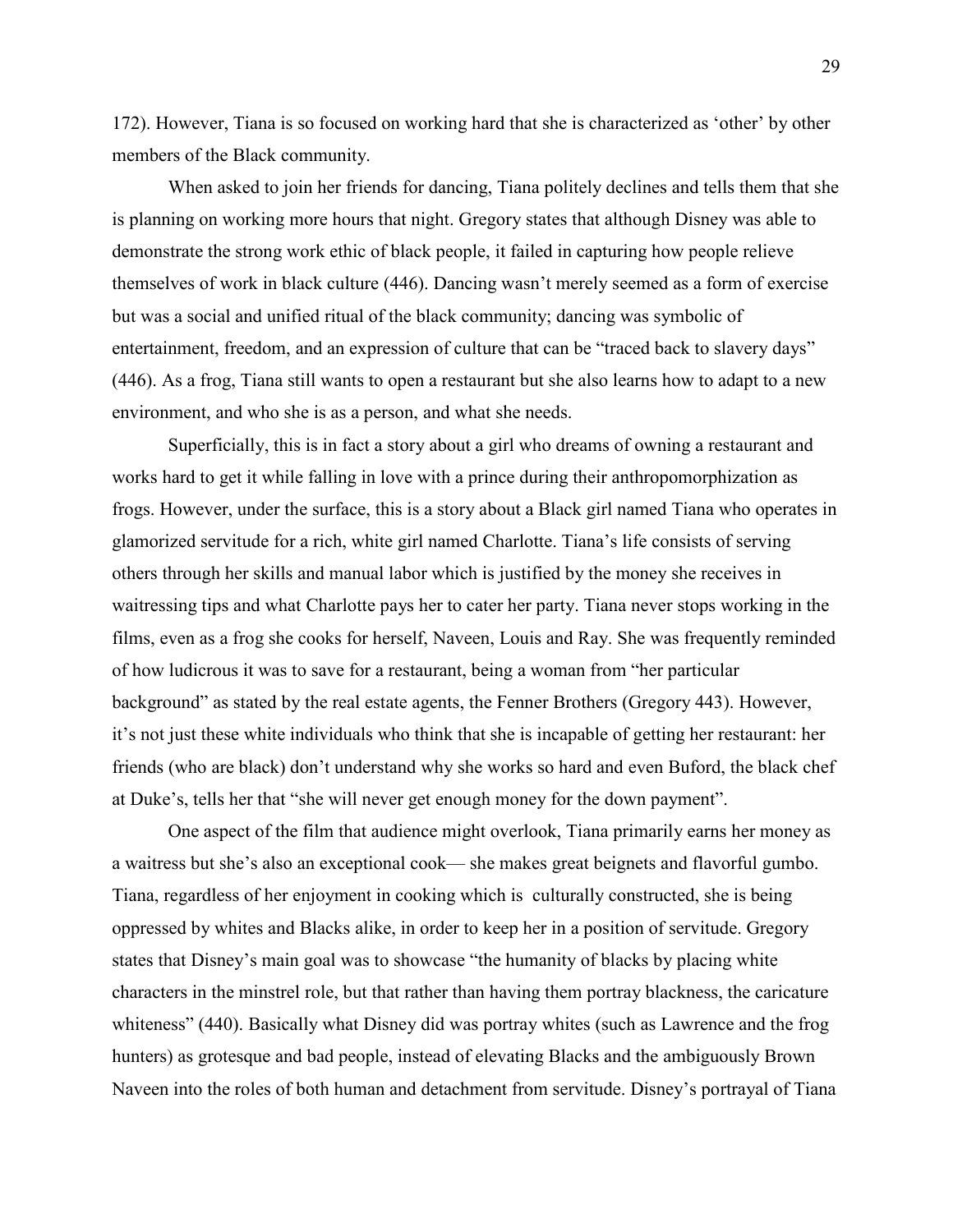and her mother attaches positive character attribute, "honesty, hard-working, spirited, and humble", to their Black-ness (441). Although screenwriter Ron Edwards goes on the record as to saying the "story wasn't intended to teach people about racism", maybe he should have kept that in mind before he decided to retell American history and beautify racism that occurred during the time period in the film (Gregory 443-444). Shaw states that Black women, living in the Jim Crow Era, experienced racism and sexism hardships in their pursuit of financial and economic success; these women were taught that the key to their success rested in "working hard and preparing for, and expecting, success" (13).

Tiana and Charlotte's dynamic is portrayed by Disney as a friendship but the racial and socioeconomic status of both women solidifies Tiana's servitude to Charlotte's whiteness–– she needs Charlotte's money from the catering job for her restaurant down payment. If the two ladies were really friends, why didn't Charlotte just loan Tiana the money to purchase the old sugar mill? One of my hypotheses is that Charlotte wouldn't offer because Tiana's progress would make her unavailable to serve Charlotte anymore. Another possibility is that this obstacle was purposely incorporated by Disney to reflect that "Tiana's desire to own and operate a restaurant represented a degree of success that was inappropriate for Blacks during the 1920s" (Gregory 443). Tiana's only option for self-improvement is by kissing a frog who promises to give her the money she needs to present a higher bid to the realtors. Although it was actually the influence of Louis the Alligator that guaranteed Tiana the old sugar mill at the end of the film, Tiana still wasn't able to achieve her goal without the help of a man or a male-gendered amphibian species. Gregory states that Disney's depiction of Tiana as a frog helped her understand "walking in the other person's shoes" (439); but I would argue that it was Charlotte who needed to learn what it's like to be a marginalized Black women in 20th century America, subjected to servitude.

Although this film was just another fairy tale and fantasy for Disney, the non-fictional, historical background of the film remains relevant in our racially discriminating, "post-racial" society. The concept of "post-racial" insinuates that racism and racial inequality are issues of the past and that our society has reached a point where race isn't a factor and "we don't see race, only human" (Hill 44). However, as we see in *The Princess and the Frog* (2009) and in current events, race is still a factor, racial prejudice is "alive and well", and the majority and minority conflicting views on racial issues contributes to the larger discussion of co-cultural miscommunication. Within this section, I conducted a character analysis of the three main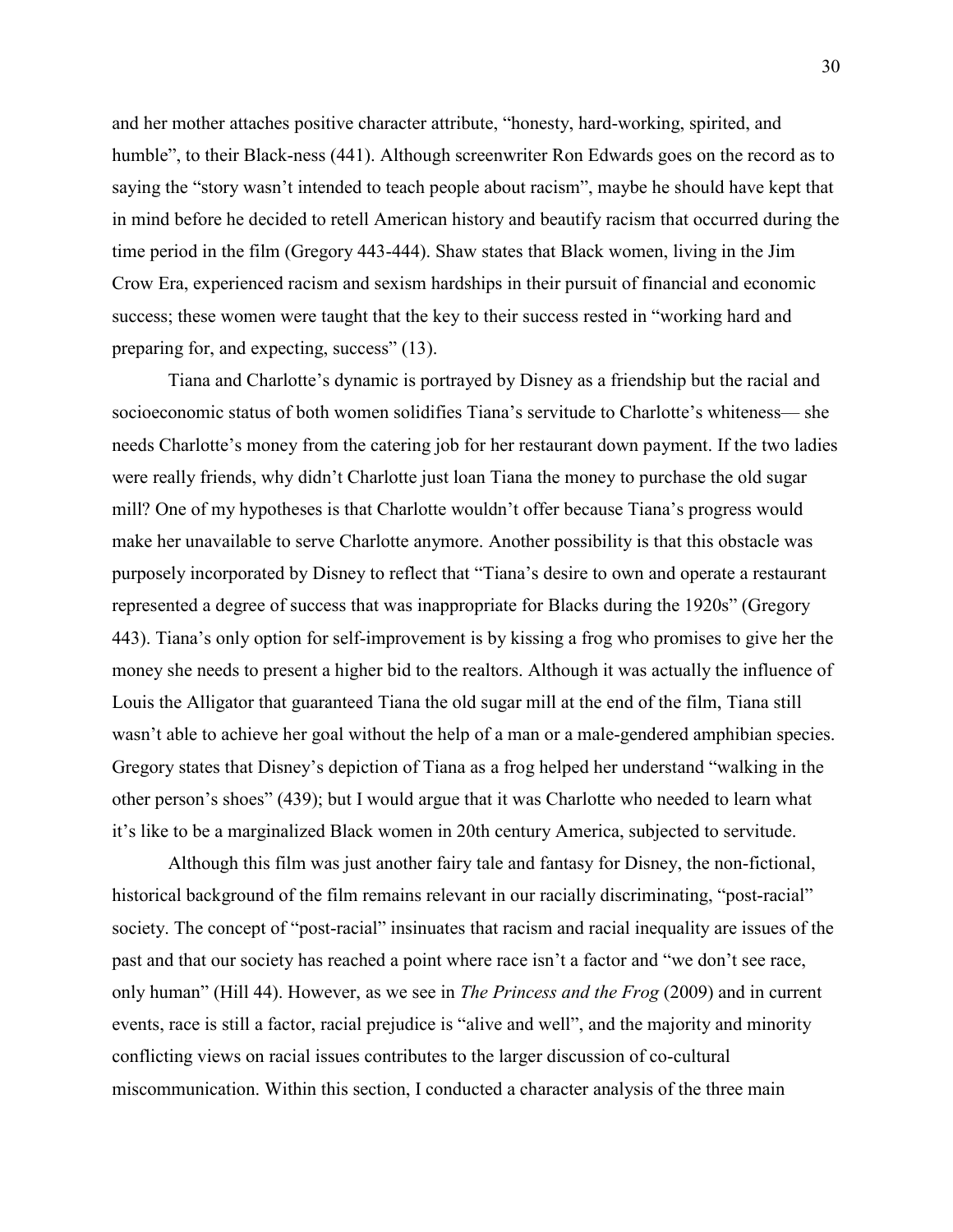characters of Disney's *The Princess and the Frog* (2009). I argued that the film reflected three main concepts that remain problematic in our current American society: white privilege, racial ambiguity, and glamorized servitude. The next section will continue the discussion on race but in a larger context— race issues in America.

2.5 Contemporary Social Issue: #BlackLivesMatter, Racial Profiling and Miscommunication According to a poll<sup>15</sup> conducted by *THE NBC NEWS*, 64 percent of the survey participants voted that racism is still an issue in 2018 (Arenge et. al, "Poll 64 percent"). When asked about racial treatment while in a public place 40 percent of the votes stated that Blacks are treated unfairly more often than whites of Hispanics. Although these statistics represent the opinions of less than 7,000 people, you need only to turn on your television or laptop, or read the newspaper to know that racism and racial profiling are running rampant. Racism in America has existed for centuries, but what's unique about the fight for racial equality today is that modern technology and social media (Facebook, Twitter, Instagram, and Snapchat) has been a key component in documenting situations of injustice, sharing that information virally, and organizing campaigns and protesting in opposition of injustice. The #BlackLivesMatter movement hasn't not only gained international recognition through the internet and social media but it has also received praise and backlash for its participants' (some of which whom practice militancy) formation of regular protests that have often turned violent.

#BlackLivesMatter was a created in 2013 by Patrisse Cullors, Alicia Garza, and Opal Tometi as a response to George Zimmerman being found "not guilty" of fatally shooting Trayvon Martin in 2012 ("HERSTORY", blacklivesmatter.com). The organization website states that the "Black-centered political project" is necessary in our society "where Black lives are systematically and intentionally targeted for demise" ("HERSTORY", blacklivesmatter.com). Bloom breaks down the tragic event of February 26, 2012 into two phases. The first phase is the description of Trayvon Martin talking on his cell phone on as his way back home, carrying a package of candy and a beverage he purchased from a convenience store (Bloom 49). As Trayvon is continuing his walk home, a George Zimmerman perceives Trayvon's behavior as "suspicious" and begins to follow Trayvon as he calls the police. Bloom explains that even after

 $\overline{a}$ 

<span id="page-38-0"></span><sup>&</sup>lt;sup>15</sup> The poll was created on "Survey Monkey", had over 6,000 adult participants, and was made available from May 14th to May 21st.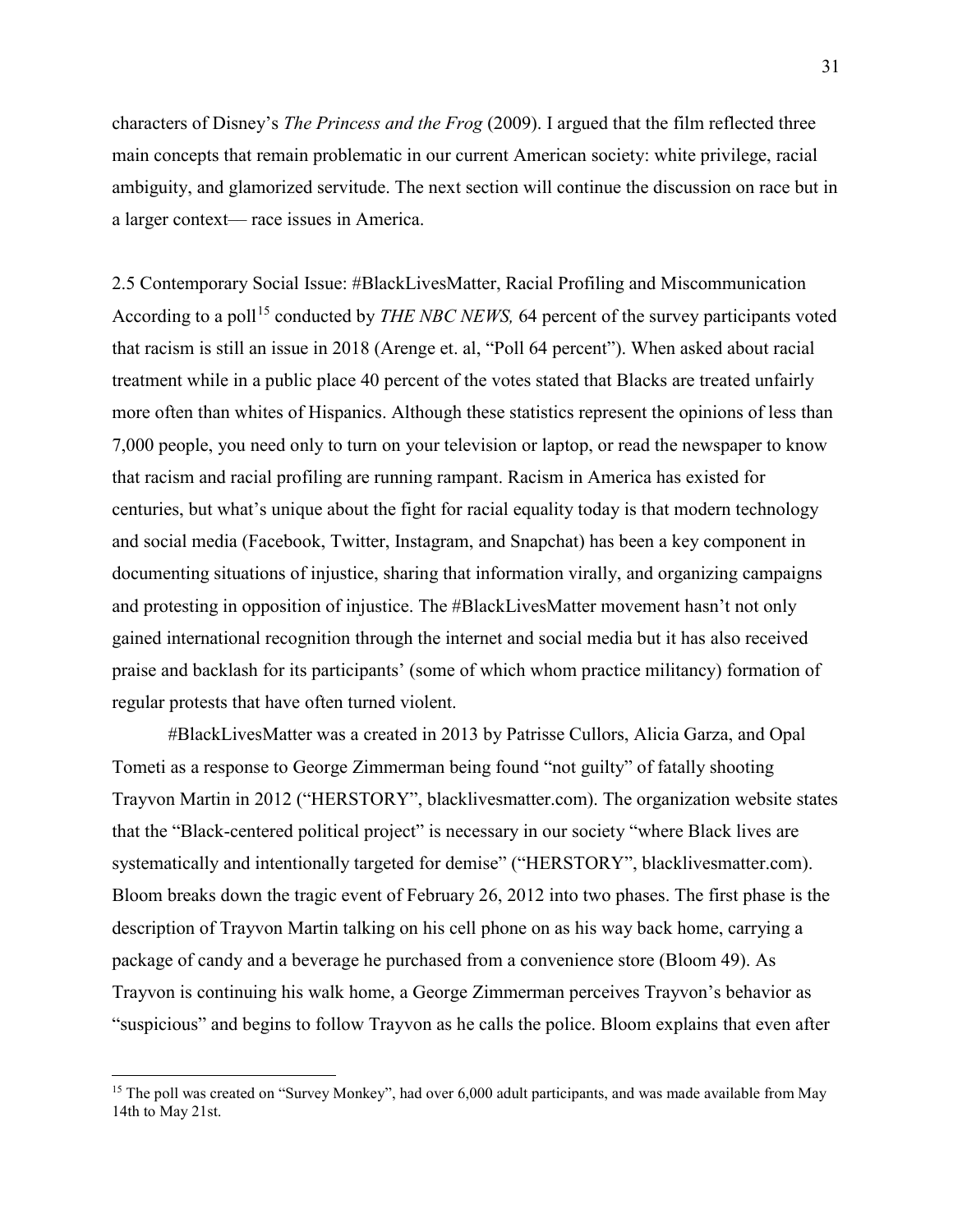the dispatcher informs Zimmerman that it's not necessary for him to continue to pursue Trayvon, Zimmerman doesn't listen. Both Trayvon and Zimmerman become aware of each other at this point–– Trayvon perceiving Zimmerman as "a creepy stalker" and Zimmerman perceiving Trayvon as "a criminal" (50). Although Zimmerman's actions of profiling, reporting, and pursuing Trayvon were "disturbing", because he had no evidence that Trayvon had committed any crime or was planning on committing a crime, legally Zimmerman acted within his own rights (50). The second phase, when the physical altercation began, resulted in Zimmerman firing a single fatal shot, afraid that Trayvon would kill him (51).

Forensic Criminologist, Dr. Ron Martinelli argues against Bloom by stating that Zimmerman did stop his pursuit of Trayvon after the dispatcher said it wasn't necessary (15). According to Martinelli states that there are four things about the case that can be proven: Zimmerman stopped his pursuit of Trayvon once police requested he do so; Trayvon was the one who initiated the actual confrontation and assaulted Zimmerman; Trayvon couldn't have been that worried about Zimmerman's actions since he didn't run away once he noticed he was being followed; and if Trayvon felt he was being stalked he should have called police (16). Regardless, what the world say was a young, Black man who was unharmed pursued by an armed white man simply on the basis that he "looked suspicious".

Martinelli states that Trayvon wasn't racially profiled but merely that Zimmerman found his behavior suspicious (13). Regardless of my personal opinion, I would argue that although Zimmerman didn't verbally profile Trayvon, on the recording, that Zimmerman did base Trayvon's actions as suspicious because he was black. Trayvon wasn't peeping through windows or jiggling door handles or trying to break-in mailboxes; he was merely walking, at night, while Black and because Zimmerman didn't recognize him, he was "suspicious". Apparently, the timing of Trayvon's trip to and from the grocery store was problematic for Zimmerman, as well as the jurors. Martinelli questions why Trayvon took nearly 30 minutes to walk not even a mile back home and if he was lost or something why we didn't walk near street lights (13-14). Correct me if I'm wrong, but since when are people not allowed to walk leisurely? If Trayvon was on the phone, what's wrong with him walking slowly while on the phone or just walking around his new neighborhood? Had Trayvon been white, would he had still chosen to pursue him?

Martinelli argues and sides with the forensic evidence but Bloom caters to the debate on whether or not this was racial profiling or actually just a man defending himself (73). Based on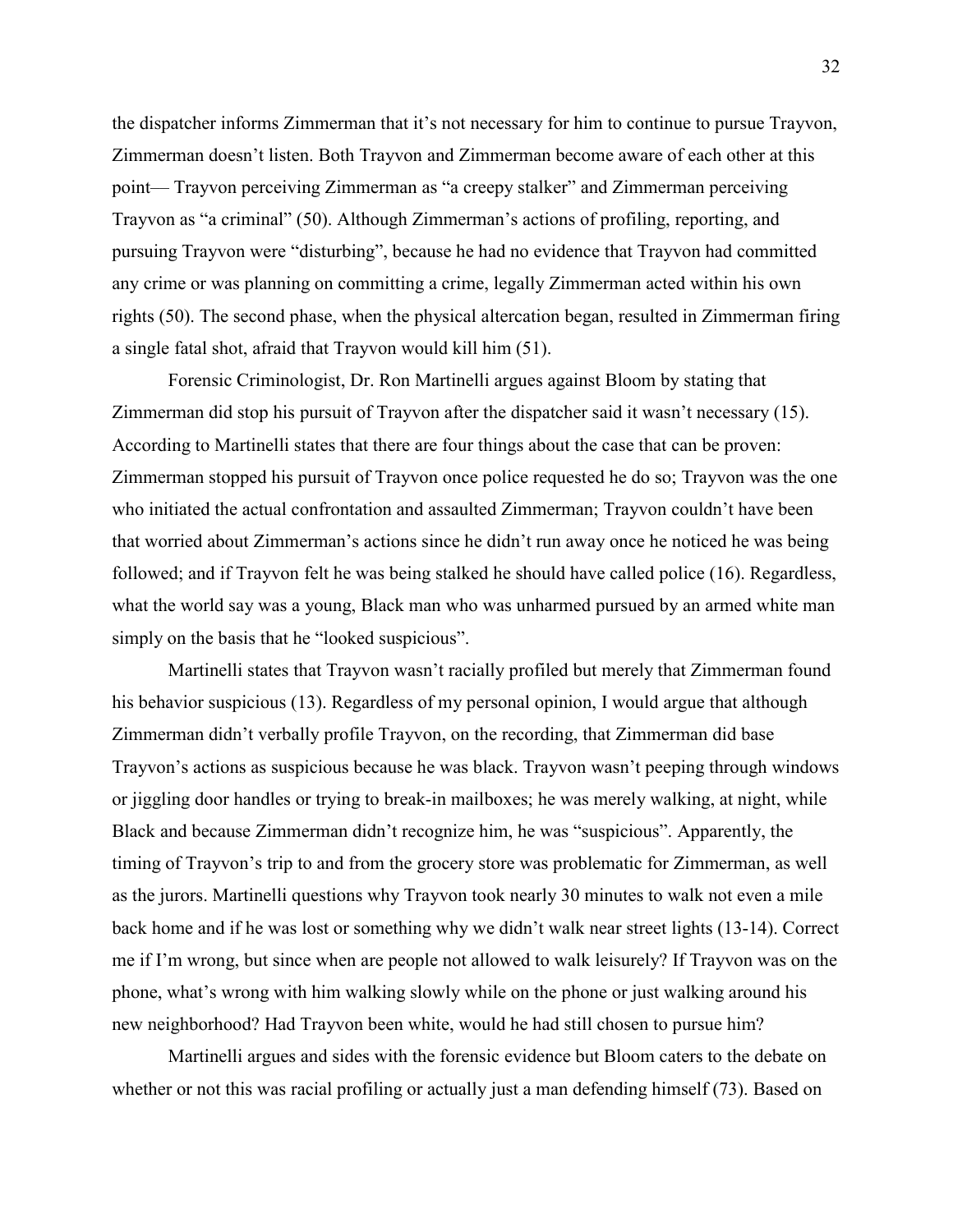one of Zimmerman's Black neighborhoods, Zimmerman may not have racially profiled because he himself was racist but rather because the men who were burglarizing the neighborhood were also Black, however, this defends the argument that associated Black teen with robbery is still profiling (78). The night after Zimmerman was found "not guilty" prosecutor Angela Corey stated that "the case was never about race but Trayvon was profiled" (91). How Trayvon was profiled but not racially profiled is beyond my understanding similar to how our society is "postracial" yet racism still exists. The following incidents will prove this very point that we have yet to reach "post-racial" and it's not just paranoid white men like Zimmerman that are racially profiling Blacks in America.

I am personally a fan of Starbucks and most of my friends on Purdue's campus love Starbucks because of its diverse selection of beverages, sandwiches, and sweet treats. However, an incident this past April revealed that maybe Starbucks needed a lesson in embracing diverse groups of people. On April 12th in Philadelphia, two Black men named Donte Robinson and Rashon Nelson arrived at their locale Starbucks and sat down at an available table (Hanna et. al). The two men were waiting for a third person to arrive for a business meeting and after not making a purchase and forbidden from using the restaurant's restroom, the manager called police who arrested the two men for trespassing (Hanna et. al). The men were later released (they weren't charged), given monetary compensation for the incident, and Starbucks' CEO Kevin Johnson announced a closure of 8,000 of its stores across the nation for a day of "racial bias education" which occurred on May 29th; this education promoted the concept of "color braveness" where racial and ethnic diversity should be "seen and respected for what it is rather pretending that ignoring race is beneficial" (Bartiromo, "New Starbucks Training"). Similar to how Disney ignored Naveen's race by making him ambiguously Brown, biracial and multiracial identities still remain "problematic" in our society as Lindsay Gottlieb experienced on May 27th.

 Gottlieb, a women's college basketball coach, took to social media to describe her recent experience of having to prove that her child, who's biracial, was actually hers at a Southwest Airlines terminal (Bartiromo, "College Coach"). The airline personnel stated that the discrepancy was due to the difference of last names between Gottlieb and the child but Gottlieb believes "it's because he has a different skin color". Gottlieb presented the child's passport but airline officials asked for additional evidence such as the child's birth certificate but also "evidence" of maternity from Facebook pictures (Bartiromo, "College Coach"). Southwest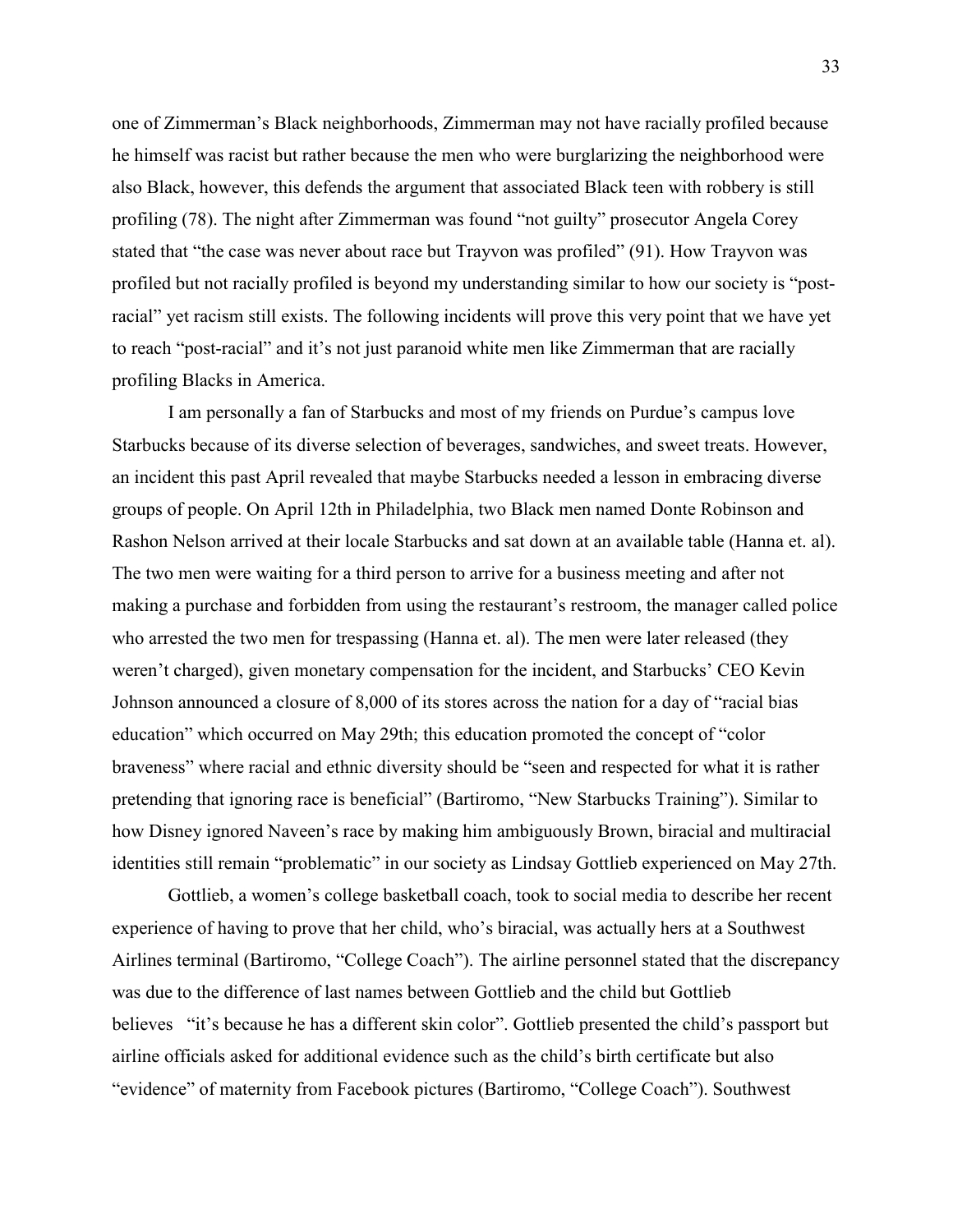responded by working with Gottlieb to determine all of the details behind the incident and her interaction with the intrusive employee. What's unique about this situation is not just that Facebook pictures can now be used as solid evidence of maternity/paternity, apparently, but how Gottlieb responded to the incident, she said: "I do feel like as a white female, with a position of privilege, and a platform where someone is going to listen, it is my responsibility to say… 'This isn't ok'. And maybe somewhere down the line that helps my son, who is biracial and will be for his entire life" (Bartiromo, "College Coach"). Our American society might have less racial issues if there were more "Lindsay Gottlieb's" living in it; if white privilege was acknowledged and utilized to help marginalized minorities. I agree with Gottlieb because being white comes with a privilege and a platform that has the ability to create change. Unfortunately, some of our American celebrities use their platform as a way to exercise their "racist freedom of speech" but as we've seen in Roseanne Barr, some actions result in consequences.

Roseanne Barr should've taken notes when Paula Deen lost her contract with the Food Network after she admitted to using racist language ("the n-word") back in 2013 (Dart, "Paula Deen Let Go"). On May 29th, the television sitcom "Roseanne", which was planning on being rebooted by ABC, was cancelled after the show's star called, a Black woman, Valerie Jarrett, a former White House administrator, "a combination of the Muslim Brotherhood and the 'Planet of the Apes'" ("Roseanne Barr", *CBS News*). Although this isn't supposedly the first time that Barr has made racial comments about Black women, this comment cost her show. Barr's comments, whom ABC Entertainment president, Channing Dungey, a Black woman, referred to as "abhorrent, repugnant, and inconsistent with the network's values", outweighed her apologies and put hundreds of people out of work ("Roseanne Barr", *CBS News*).

The racial incidents go on and on, there are more names and more situations, like Trayvon Martin's, that can be added to the list; and the honest to God truth is that it's not just Black people, Hispanics and Asians have also been victim to racial discrimination. However, one question that arises from these three incidents is "why do whites feel that it's acceptable to do what they did in each individual case?" However, the better question is what can we do as American citizens to stop racial injustice whenever possible? The answer begins with the conscious decision to communication and the desire to listen to the other person's, or a group of people's, point of view. David Beard suggests that when it comes to listening ethically, we often choose one or a combination of five decisions: "we have the choice to listen individually,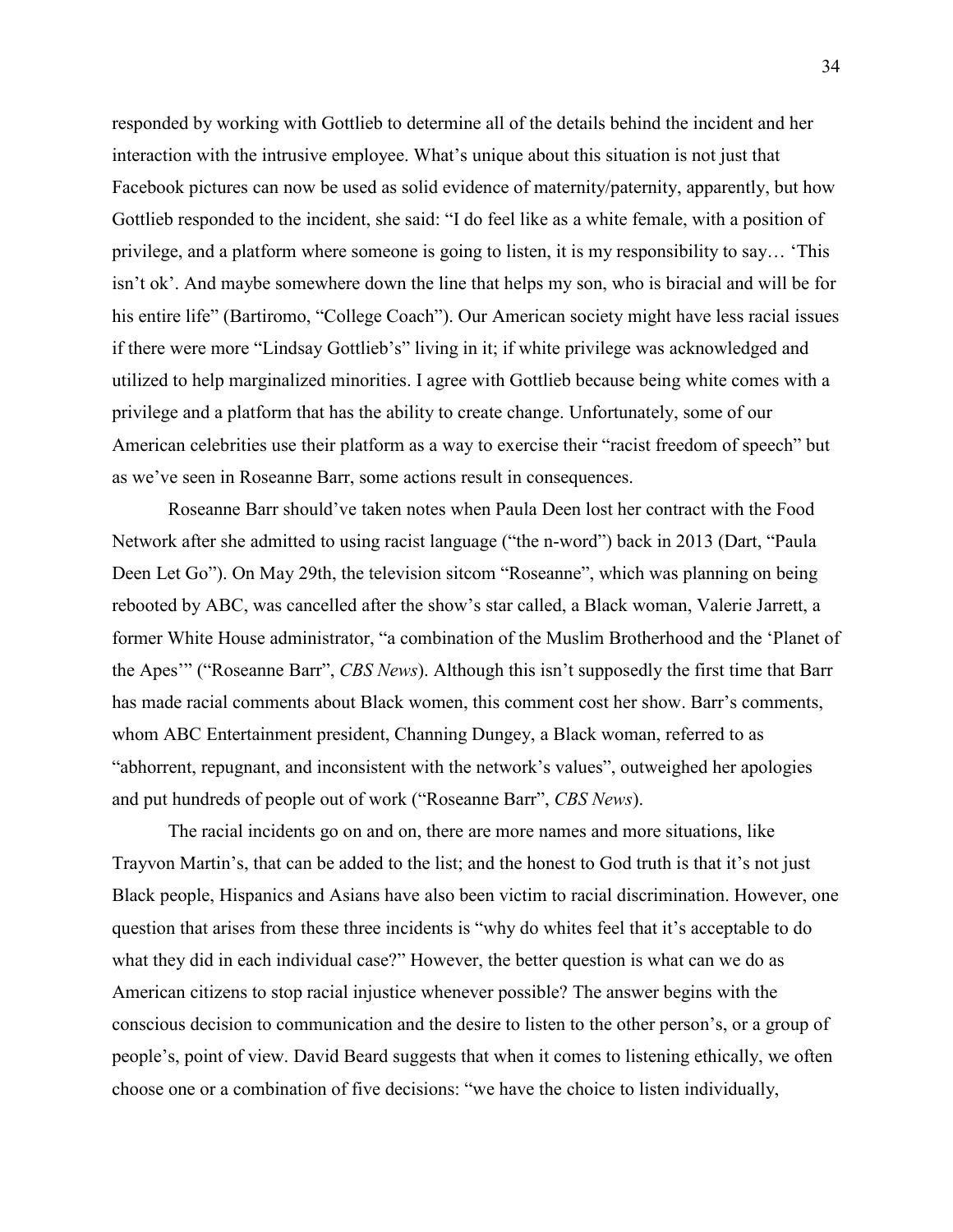selectively, to not listen, to listen together or to listen to each other" (7). Nevertheless, what are we listening for (9)? We can start from the beginning with the individual's perspective, what their concerns are, and how we can be of assistance. We as a society must listen rhetorically. Paula Tompkins defines rhetorical listening as "a communication practice for stimulating moral sensitivity that encourages communicators to recognize the existence of seen and unseen 'others' and to give weight to their humanity and interest to thrive" (69). An ideal society would be when we hold the best interests of our neighbor— whether Black, white, Hispanic, or Asian— above our own racial prejudices.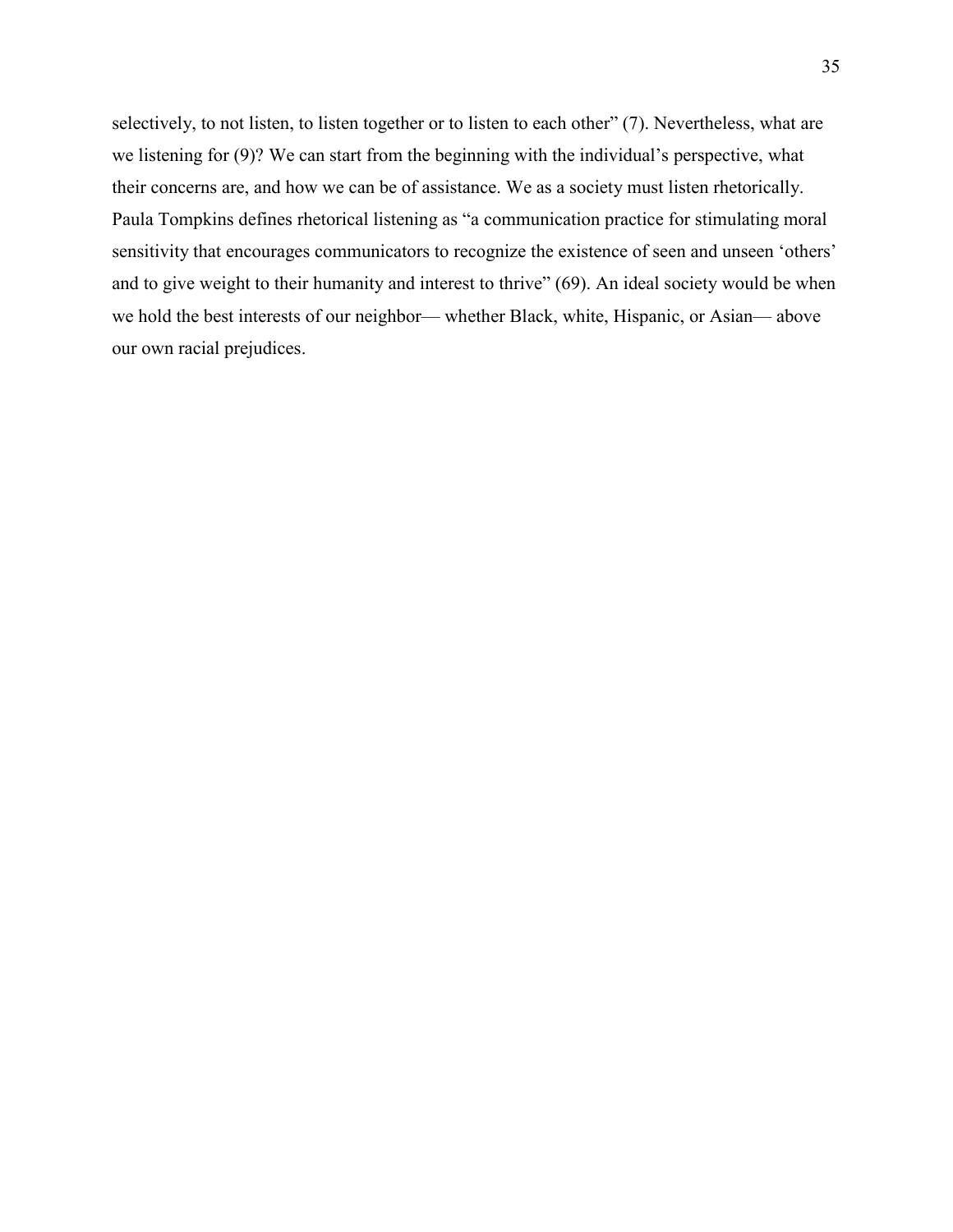## **CHAPTER 3. MOANA: SEXUAL ASSAULT, HEALING, AND MALE PRIVILEGE**

#### 3.1 Introduction

The previous chapter revealed how socioeconomic status, race, and servitude functioned in Disney's *The Princess and the Frog* (2009) but also how white privilege is exercised in many racial incidents in the United States. However, our society doesn't just have racial issues, gender issues remain problematic as well. Whereas Black men and women have been victims of many forms of racial oppression, women in general have also been classed as inferior compared to men. Disney's film *Moana* (2016) made its mark as the first Disney princess film in which there was no inclusion of a romantic angle, however, some of the scenes from the film are problematic in how females are treated. The objective of this chapter is to discuss how gender functions in this latest Disney film, how Maui's assault of the island goddess, Te Fiti and Moana's role in promoting healing serve as a contemporary reading of the rape and sexual assault culture in American society. This chapter is structured similarly to the previous chapter; I will begin with a synopsis of the film followed by how the film was received by audiences. I will then conduct a profile analysis for Te Fiti, Moana, and Maui to demonstrate that this isn't just a film about selfdiscovery and restoring life to one's community. Finally, I will give examples of how Maui and Moana's dynamic relates to several American males views on sexual assault.

#### 3.2 Film Synopsis

The film begins with the legend of the mother island goddess<sup>16</sup>, Te Fiti, being told by the 'village' crazy lady,' the village chief's mother. Te Fiti gave the gift of islands to the world that was once only oceans, her power originating from her heart that had the power to create life. Her abilities made her vulnerable to those who desired to have the power themselves. As time passed, many attempted to steal the heart, and one day someone was successful; the thief's name was Maui, a demigod who had the ability to shapeshift into multiple animals with a magical fish-hook given to him by the gods. Attempting to escape with the heart, Maui was stopped by an evil, lava

<span id="page-43-0"></span><sup>&</sup>lt;sup>16</sup> Te Fiti is a goddess who also transforms into a physical island. When Moana and Maui mention restoring the heart, they are referring to the physical island not the actual human-form goddess.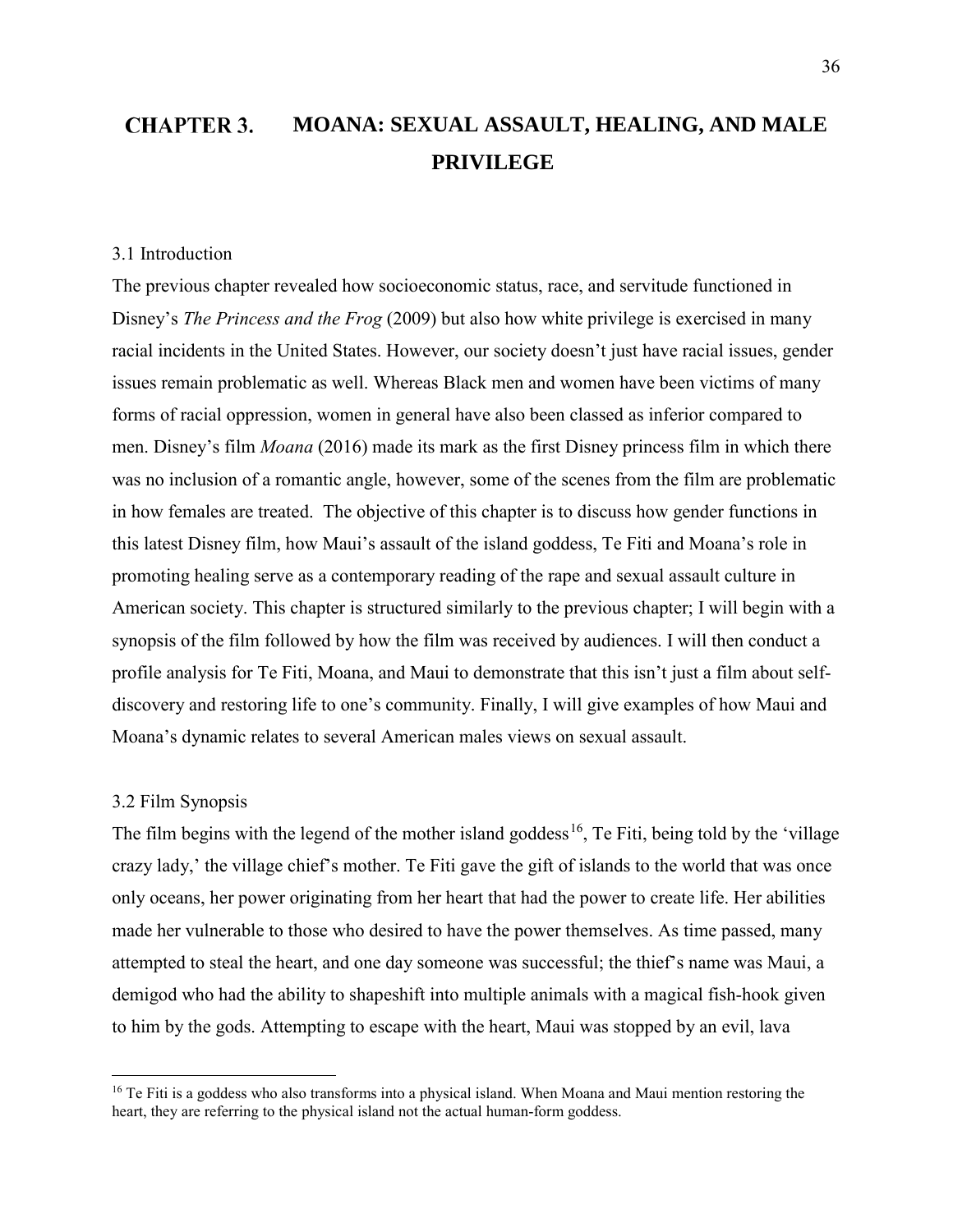monster named Te Kā, who guarded the island of Te Fiti. Te Kā struck Maui into the sky, leaving his magical fish-hook and the heart of Te Fiti to the fate of the dark oceans. A thousand years later, people are still looking for the Te Fiti's heart. After the village crazy lady finishes telling the story, the group of small village children begin to cry and panic all except Moana (the chief's daughter), who's interest in her grandmother's story makes her more curious about the ocean and the treasure it holds. The young Moana quietly leaves her father and grandmother, who start arguing about the legitimacy of the village legend, and escapes to the beach to play in the ocean.

As little Moana heads to the seas, she saves a baby turtle from being attacked by a group of hungry seagulls and helps in get back to the ocean. The mystic ocean then gives Moana a seashell, the heart of Te Fiti, and chooses her to help restore the heart of Te Fiti to the island goddess. Moana's father retrieves her from the beach and she accidently drops the heart back into the ocean. Moana's father tells her that no one is allowed to go into the ocean, especially beyond the barrier reef and that she must focus now on becoming the next chief of the village. As she grows older and demonstrates her ability to handle chief-like responsibilities, a teenage Moana feels more connected now with the sea, having forgotten that the sea chose a young Moana, to restore the heart of Te Fiti. Moana's island, Motunui, is facing a blight amongst the fishing grounds and coconut trees and, unbeknownst to Moana, the island is slowly dying. Moana suggests uprooting the unhealthy trees, planting new coconut trees, and going beyond the reef in search of more fish but her father forbids the last suggestion, and states that the answer is not beyond the dangerous reef. Moana realizes that she must at least try and nearly drowns after attempting to sail beyond the reef.

After she shipwrecks, Moana's grandmother (the village crazy lady), teaches her an important lesson in discovering 'who she is' and 'where she comes from.' Moana learns that her people were voyagers but stopped once the heart of Te Fiti was stolen by Maui, the sea because too dangerous to venture beyond the reef. Once Maui stole the heart of Te Fiti, he triggered a curse that plagued the islands of their resources which is why Moana's island is dying––– as more islands are established, the curse eventually destroys them. Her grandmother tells her that the only way to save the island is by finding Maui, delivering him to the island of Te Fiti, and him restoring the heart which Moana is then given by her grandmother, who was there the day the ocean chose Moana. In a last ditch effort to make her father understand, Moana approaches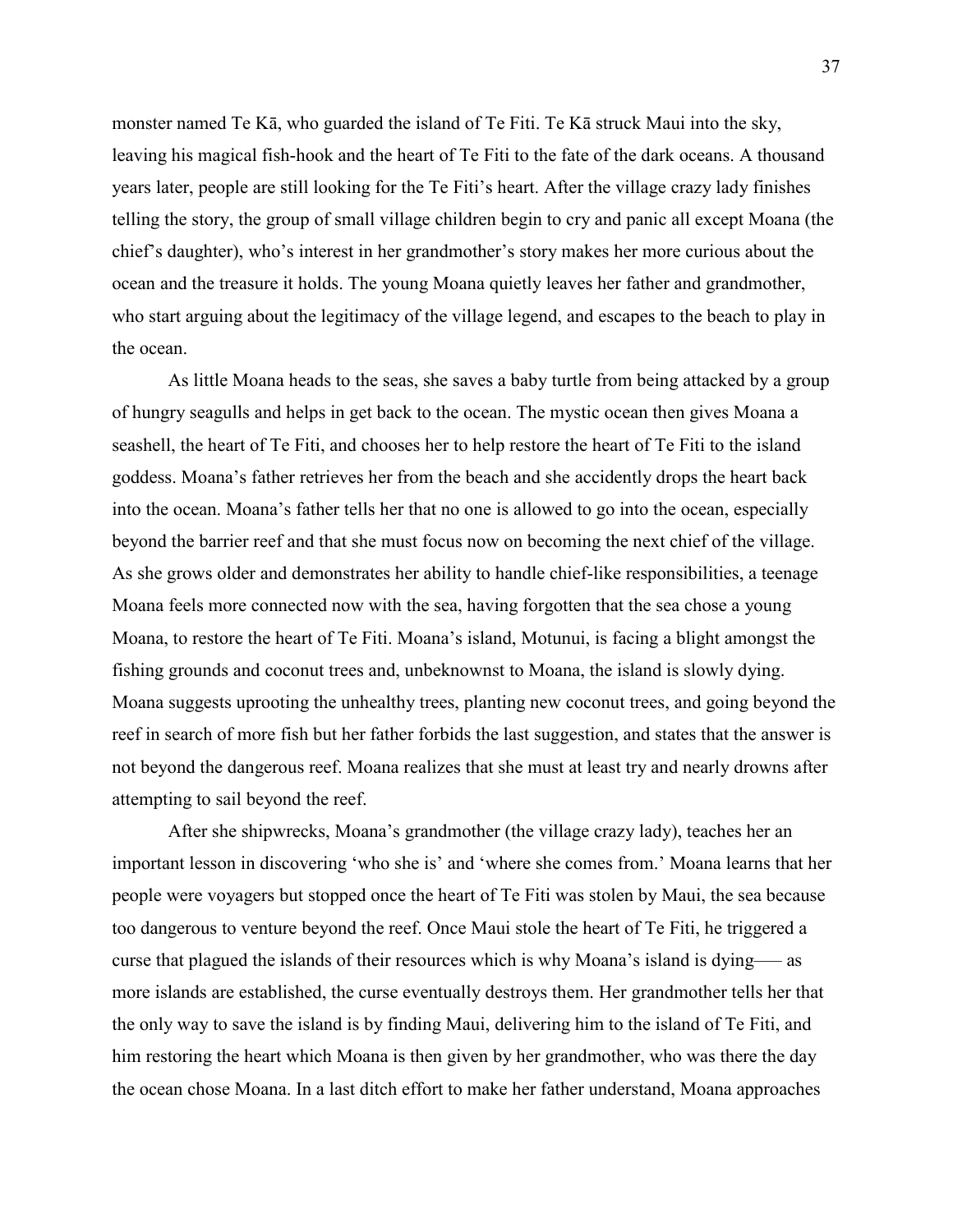the council with her plan to save the island. Once again, her father forbids the idea and upon the encouragement of her grandmother, whom has fallen fatally  $i\frac{1}{1}$ , Moana leaves in pursuit of Maui. Moana's mother silently helps her pack for the journey, giving Moana her apprehensive but understanding approval.

Moana struggles with sailing the boat<sup>[18](#page-45-1)</sup> of her ancestors, having no knowledge of how to way find, and asks the mystic ocean for help. Moana's voyage becomes even more complicated when she discovers that the village's idiotic rooster, Hei Hei, has boarded her boat and tries to jump overboard every opportunity he gets. However, against these odds, Moana is able to cross over the barrier reef. In response to asking the ocean for help, Moana gets caught in a strong thunderstorm, and the boat is washed up on the island that is inhabited by Maui, the demigod. Confusing Moana to be a crazed fan, he thanks her for thanking him for all he's given humans (coconut trees, power to create life itself, tides, fire, and wind) and then steals her boat. The ocean and Maui's sentiment tattoo, which holds him accountable ridicules Maui for leaving Moana stranded on the island. Moana is then restored to her stolen boat by the mystic ocean.

The pair set out to retrieve Maui's hook but not before being attacked by coconut pirates who attempt to steal the heart of Te Fiti. After defeating the pirates and retrieving the heart, Maui (become paralyzed by a blow dart) teaches Moana the basics of wayfinding and the next morning they reach the 'Realm of Monsters' where his hook is being held captive by a giant, materialistic crab named Tamatoa<sup>[19](#page-45-2)</sup>. Moana acts as live bait while Maui retrieves the hook but he realizes that he's forgotten how to control his ability to shapeshift. Moana using a fake heart of Te Fiti, tricks the crab and they escape unharmed. An insecure Maui informs Moana that he was thrown into the sea by his mortal parents and that the gods found him and gave him his demigod abilities. Every tattoo that he has appeared after he earned them for completing some task. Moana reassures Maui that he can get his powers under control but he must be willing to practice and not give up. He agrees to practice his shapeshifting while teaching Moana how to way find. Their first attempt to defeat Te K $\bar{a}$  fails and Maui's fish-hook is cracked<sup>20</sup>. Frustrated that Moana

 $\overline{a}$ 

<span id="page-45-0"></span> $17$  It's indicated that Moana's grandmother knew that she was dying in that she was struggling with her breathing and she mentioned that when she dies she wants to "come back" as a stingray.

<span id="page-45-1"></span><sup>&</sup>lt;sup>18</sup> Throughout the film, there are many phrases used including "canoe" and "boat" but "boat" was used most often.

<span id="page-45-2"></span> $19$  Tamatoa is a scavenging crab who's attracted to gold, shiny objects, and "one-of-a-kind" items.

<span id="page-45-3"></span><sup>&</sup>lt;sup>20</sup> The plan was for Maui to shapeshift and restore the heart, leaving Moana to wait until he got back. Moana tries to get Maui through the barrier islands another way but Maui tells her it won't work and he was right. Te Kā cracks Maui's hook and damages the boat.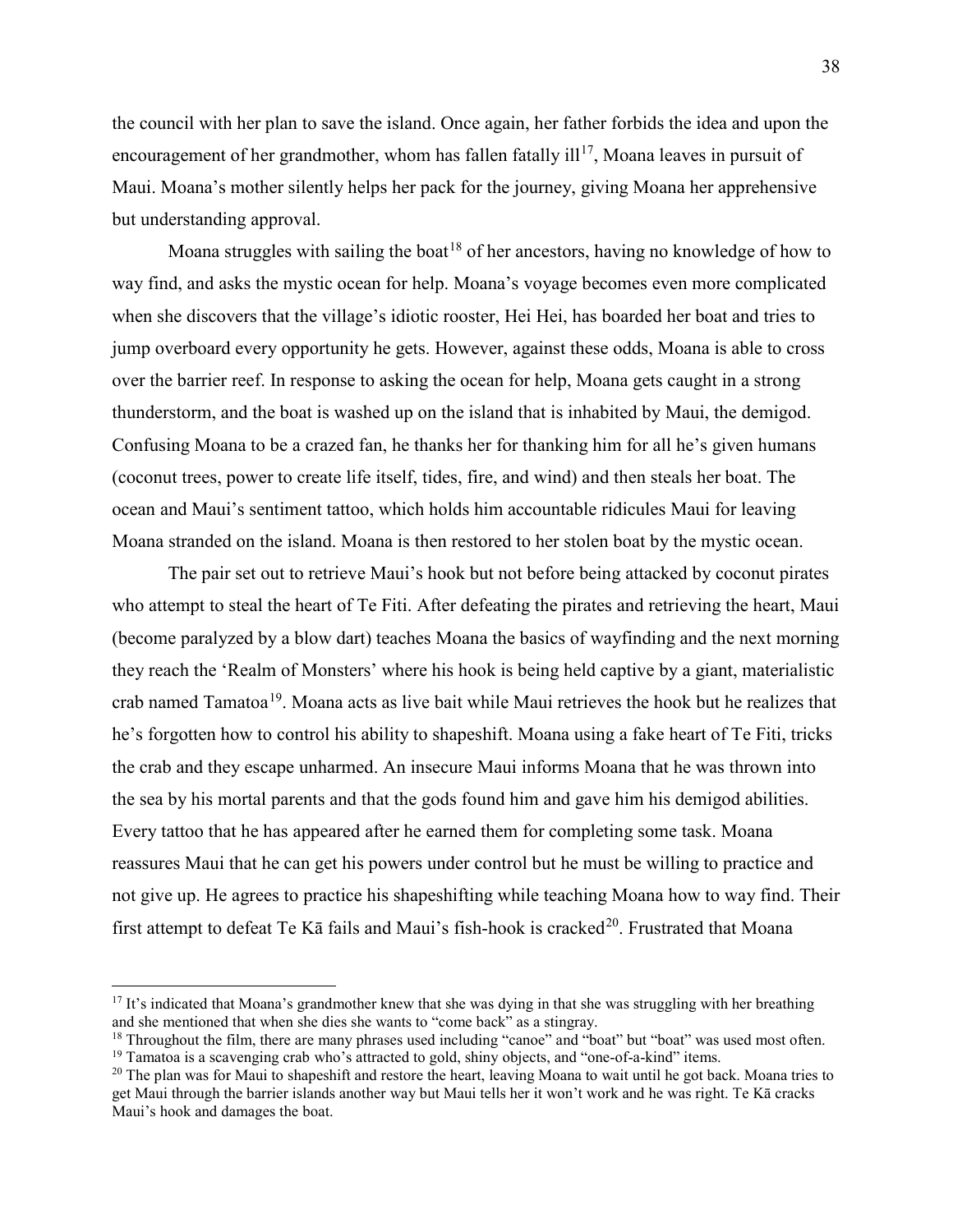didn't follow his orders to turn back, and knowing that one more crack in his hook would result in losing his powers for good, Maui leaves Moana and tells her that the ocean made a mistake in choosing her to help restore the heart. Moana, sad and now alone, cries and tells the ocean to pick someone else to restore the heart— the ocean nonchalantly complies.

Suddenly, the spirit of Moana's grandmother appears and forces her to remember who she is and where her people came from. Moana realizes that she alone must complete the mission and fixes the damaged boat before heading to defeat Te Kā. Maui reappears to help her and they reverse tactics–– Maui will distract Te Kā and give Moana an opening for her to restore the heart. As she reaches Te Fiti to restore the heart, Moana finds that the island has disappeared. Moana then discovers that when Maui stole the heart, Te Fiti transformed into Te Kā. Moana commands the ocean to let Te Kā pass and before Te Kā can destroy Moana, Moana tells Te Kā that this monster "isn't who she really is" and restores Te Kā's heart. The goddess Te Fiti is re-born; she restores the life of all the islands and gives Maui a new fish-hook<sup>[21](#page-46-0)</sup> after he apologizes, before reforming into the island Te Fiti. Maui earns a new tattoo for helping Moana and the two part ways. Moana sails back home in a new boat<sup>[22](#page-46-1)</sup> from Te Fiti and leads her people on their first voyage beyond the reef. The film ends with a shapeshifted Maui reconnected with Moana while on the voyage.

# 3.3 Reception of the Film

 $\overline{a}$ 

As described by James Mottram in his article on the reception of *Moana* (2016) similar to *The Princess and the Frog* (2009), the film was another "first" for Disney in that it was the first Disney animated film to be inspired by Polynesian culture (Mottram, "Reception for *Moana*"). Around 2011, Walt Disney directors began research for the next animated film and learned about the legend of Maui, a Polynesian demigod (Mottram, "Reception for *Moana*"). The directors were aware of the importance of collecting as much research as possible and began making trips to several Polynesian countries–– specifically Tahiti and Fiji (Mottram, "Reception for *Moana*"). The film proved success bringing in more than \$400 million American dollars from the box offices and receiving many positive reviews (Mottram, "Reception for *Moana*"). Directors Musker and Clements felt that the trip to Polynesia was important in order to capture the

<span id="page-46-0"></span><sup>&</sup>lt;sup>21</sup> Maui's hook received another crack from Te K $\bar{a}$ , this one destroying it in half.

<span id="page-46-1"></span> $22$  In the second attempt to defeat Te K $\bar{a}$ , Moana's boat is destroyed into pieces.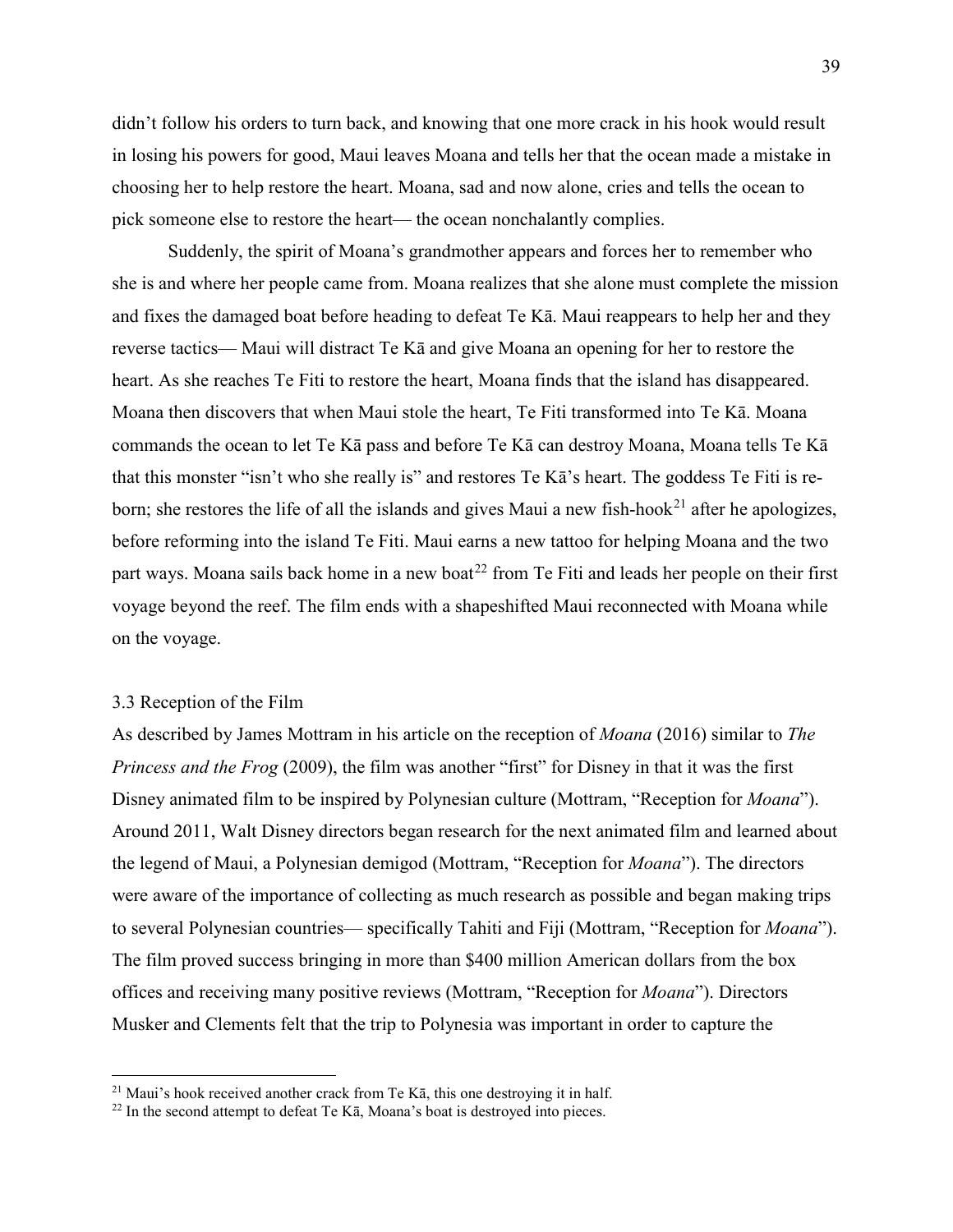authenticity of the culture and landscapes of the islands for the film while also avoiding as many stereotypes as possible. Musker stated, "There were cultural sensitivity questions [to consider] such as what was the village life like, how was the town set up? It's not a documentary— and yet [we wanted to] acknowledge the truth of all the cultural issues and find a way to make those work together" (Mottram, "Reception for *Moana*"). The directors were careful to incorporate many aspects of Polynesian culture in the film–– such as the connection that the Polynesian have with the water and the rope techniques used by Fijian fishermen. Nevertheless, the directors' careful approach toward authenticity didn't stop critics from giving negative feedback of the appearance of Maui prior to the release of the film.

According to the *New York Post*, despite the directors' attempt to showcase Polynesian culture in a positive light, the portrayal of the demigod, Maui was offensive to the Polynesian in that Maui's size but good nature was a reflection of Polynesia's high obesity rates ("Why *Moana*"). One producer of the film, Osnat Shurer, comments that Maui is someone different for everyone–– some idolize him "as a Superman, to others he's a trickster" but in every account provided by islanders, Maui was described as being "larger than life" so it made sense to make design him as very muscular and strong ("Why *Moana*", *New York Post*). One critic, Jenny Salesa, a member of Parliament from New Zealand, compared the appearance of Maui to that of a "half pig, half hippo" (Mottram, "Reception for *Moana*"). However, producers of the film defended their depiction of Maui by stating that several years were devoted to researching the demigod legend across many different villages and through the filmmakers' research, they reaffirmed that the film's portrayal of Maui merely reflects the "different impressions" that Pacific Islanders have of him, thus making the demigod Maui non-monolithic ("Why *Moana*", *New York Post*). While there was some opposition to Maui's physical appearance, others commend the film for its musical selections and anti-princess characterization of Moana.

Sara Stewart begins her article, "*Moana* Has Some of Disney's Best Music Ever", by stating that although Disney's most recent female heroine has "royal lineage" she shouldn't be referred to as "a princess" in any context. Stewart is intentional to comment the feminist banter between Moana and Maui when they first meet ("*Moana* Has"). Maui's categorization of Moana as a princess is met with the clarification that "she is NOT a princess, she is the daughter of the chief" (Stewart, "*Moana* Has"). This clarification may seem insignificant to most viewers, but as Stewart points out "for little girls seeing themselves in a Disney heroine, words matter" (Stewart,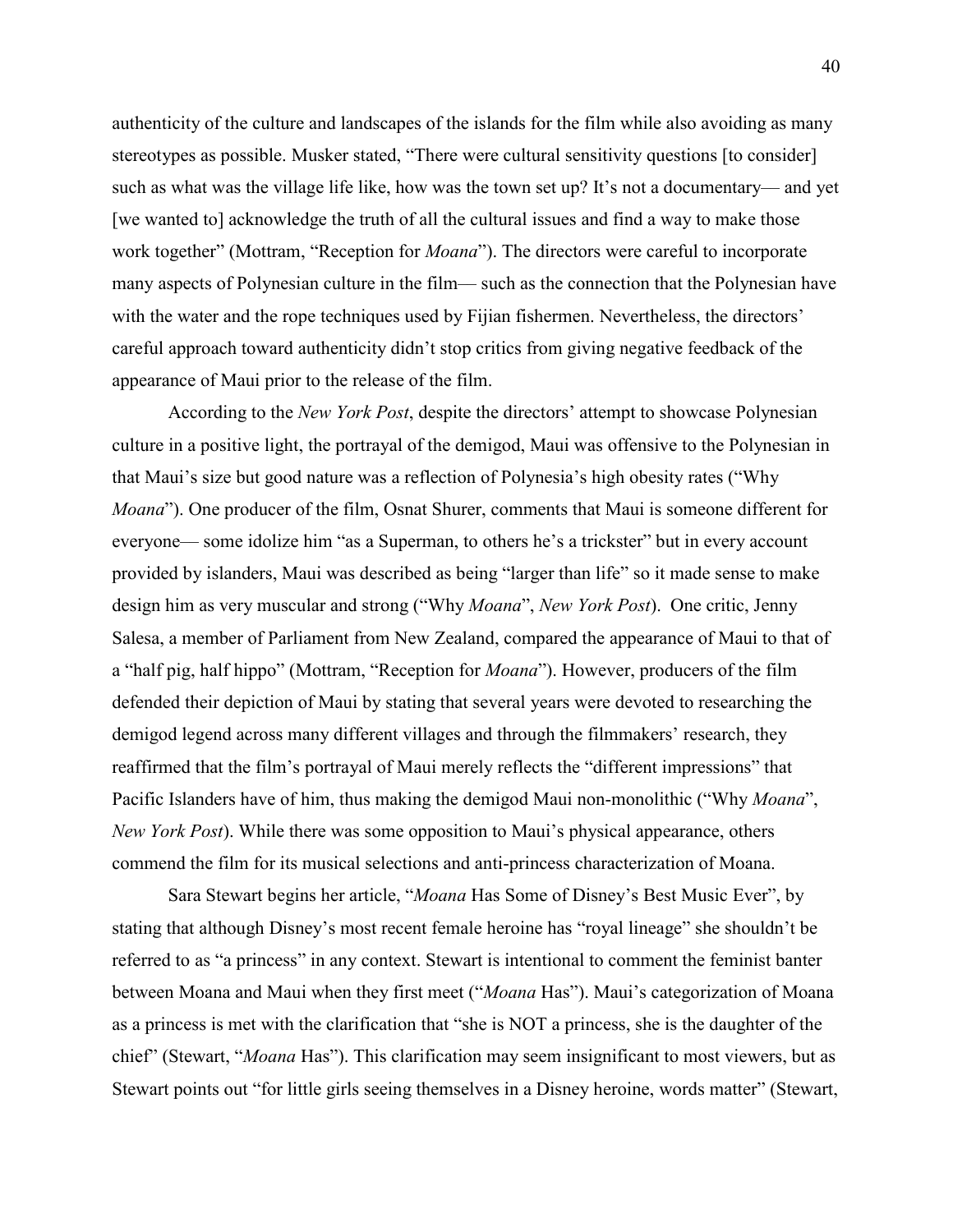"*Moana* Has"). If words matter than lyrics must also matter as Stewart reflects on the musically selections of the film. The music of the film, although not as hypnotic as the film *Frozen's* "Let It Go" as explained by Stewart, brought the story to life thanks to the musical stylings of *Hamilton* composer Lin-Manuel Miranda and the vocals of Jemaine Clement and native Samoan singers (Stewart, "*Moana* Has"). The most notable song from the film "How Far I'll Go" is considered a "weak spot" for Stewart in that its repetitiveness weakens the integrity of the song. However, the song serves as an anthem in self-discovery and facing adversity which Moana encounters many times in the film.

As explained by Olivia Truffaut-Wong, in her article "What Does *Moana* Mean?" the name "Moana" translates for ocean or sea in Polynesian languages which is both ironic and symbolic of Moana's time spent on the water in the film. The ocean in the film isn't meant to provide as a barrier for Moana to overcome, although she does, but is a character itself in the film in that it guides her in the mission to restore the stolen heart of Te Fiti (Truffaut-Wong, "What Does *Moana* Mean?"). Truffaut-Wong states that audiences should "make no mistake, Moana might receive help from the ocean, but she's a woman on a mission with or without boosts from her namesake". Truffaut-Wong also agrees with Stewart that Moana is a Disney heroine, not a princess. She states that in spite of her young age, she is aware of her responsibility and prepared to lead her village as their next leader and that "no sweet prince or charming pauper is required" ("What Does *Moana* Mean?"). As mentioned previously, audiences may notice that *Moana* (2016) is the first Disney princess film where there's no romantic angle introduced or discussion of marriage.

Alli Joseph explains that it's easy to understand why many viewers loved the film so much: the film is revolutionizing in its positive representation of indigenous people and "she [Moana] doesn't need a man...isn't looking for one; she sails her own boat" ("*Moana*...Indigenous People Weigh In"). Joseph states that the representation of Pacific Islanders is important and that *Moana* (2016) has given many people of color a heroine that they can relate to culturally and ethically. A member of the Shinnecock Indian tribe, Nathaniel Dennis, stated that she became very emotional watching the film because the film stays true to many culturally beliefs such as "not forgetting who you are, where you come from, keeping with your traditions, and respecting the power of all our elements" (Joseph, "*Moana*...Indigenous People Weigh In").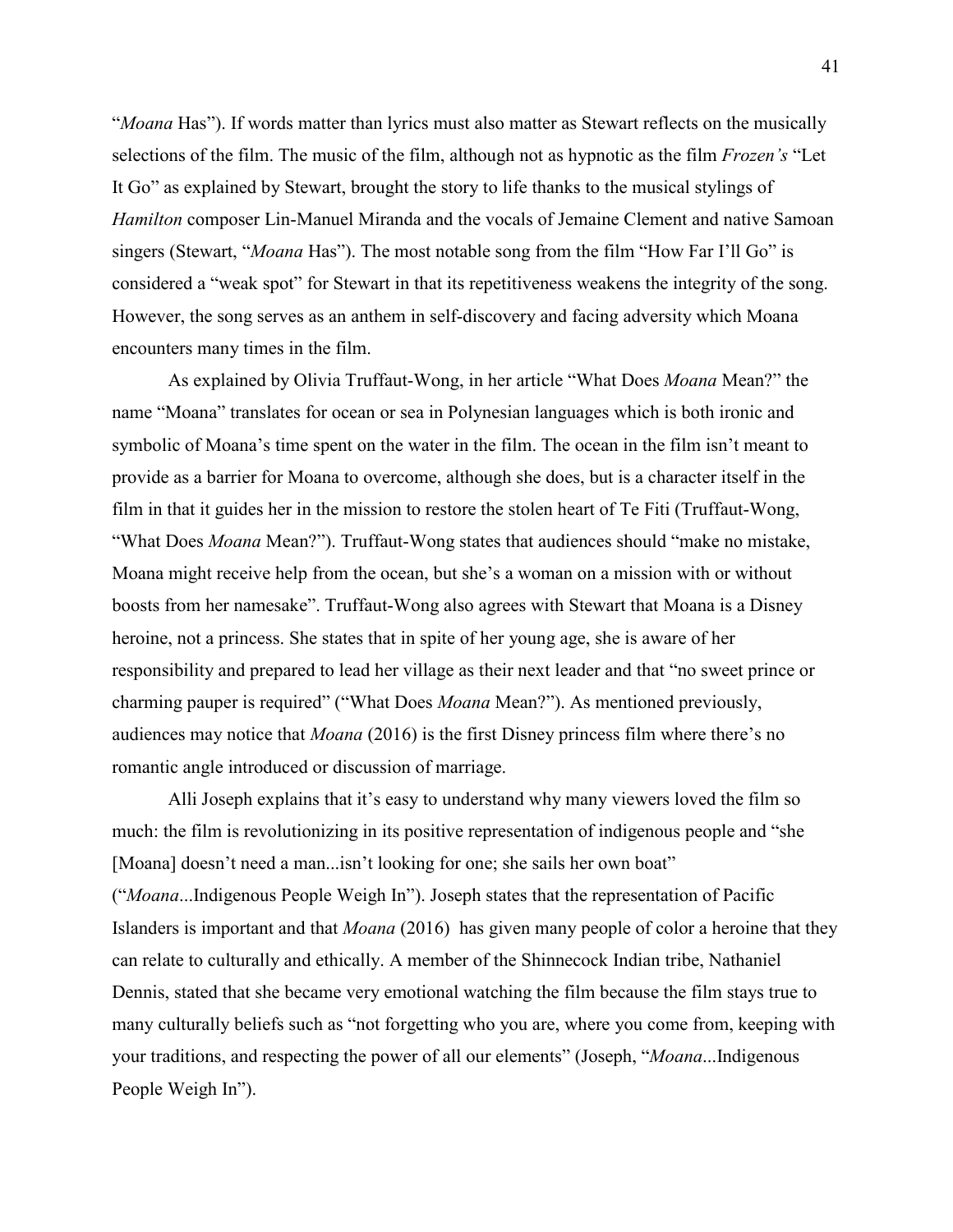Joseph goes on the record by explaining that despite directors' efforts, that there lacked adequate consultation with islanders about their culture and that Disney purposely distorted the morals and traditions of Pacific Islanders for their own monetary gain. Kelsey Leonard, a Native American scholar and member of the Shinnecock tribe, stated that audiences should take the film's portrayal of indigenous people "with a grain of salt" because the film's script was written by a non-Pacific Islander. She continues by explaining that "if you do not know the oral history, are not from the islands, don't understand the diverse languages and groups of people then it would be unwise to declare the film an accurate portrayal" (Joseph, "*Moana*...Indigenous People Weigh In"). Disney also made mistakes in producing and selling Maui-inspired costumes which allowed children to temporary have the skin tone and tattoos of the famous demigod, what most critics believed was another version of "blackface". However, Disney learned from this faux pas through public apology and removing the costume from the shelves (Joseph, "*Moana*...Indigenous People Weigh In").

According to Grandinetti, for Disney it's not about getting the culture 100% accurate, the fact that there is the opportunity to showcase cultural authenticity is what's important because that's good marketing ("*Moana* Might Be Great"). The year that *Moana (*2016) was released Disney had its grand-opening of the Aulani Resort in Oahu, Hawaii, ensuring that Hawaiian culture is the theme of the resort but that every measure was taken to respect "Hawaiian culture and tradition" (Grandinetti, "*Moana* Might Be Great"). The problem with this increase in tourism to Hawaii, says Grandinetti, is that the development of the resort "operates in direct opposition to the morals of Moana, whose people and island are facing the threat of ecological destruction". Grandinetti describes this economic expansion of Disney's as one component of its "carbonintensive global tourism empire" which is contributing to Earth's environmental crisis ("*Moana*  Might Be Great"). Results from a 2010 survey, orchestrated by Hawaii's tourism officiants showed that "60% of native Hawaiian respondents felt that the tourism industry is detrimental to the survival of Hawaiian culture" (Grandinetti, "*Moana* Might Be Great"). In her explanation of the negative impact on Hawaiian culture, Grandinetti elaborates that:

Indeed, today (2017), guests of Aulani and other Ko Olina resorts are directed to humanmade lagoons blasted out of living reefs that once fed generations of Kanaka Maoli families. They lounge by the pool, drinking mai tais served by the descendants of Maui, whom  $-$  they may be unaware  $-$  is not a creation of the Disney imagineers, but a revered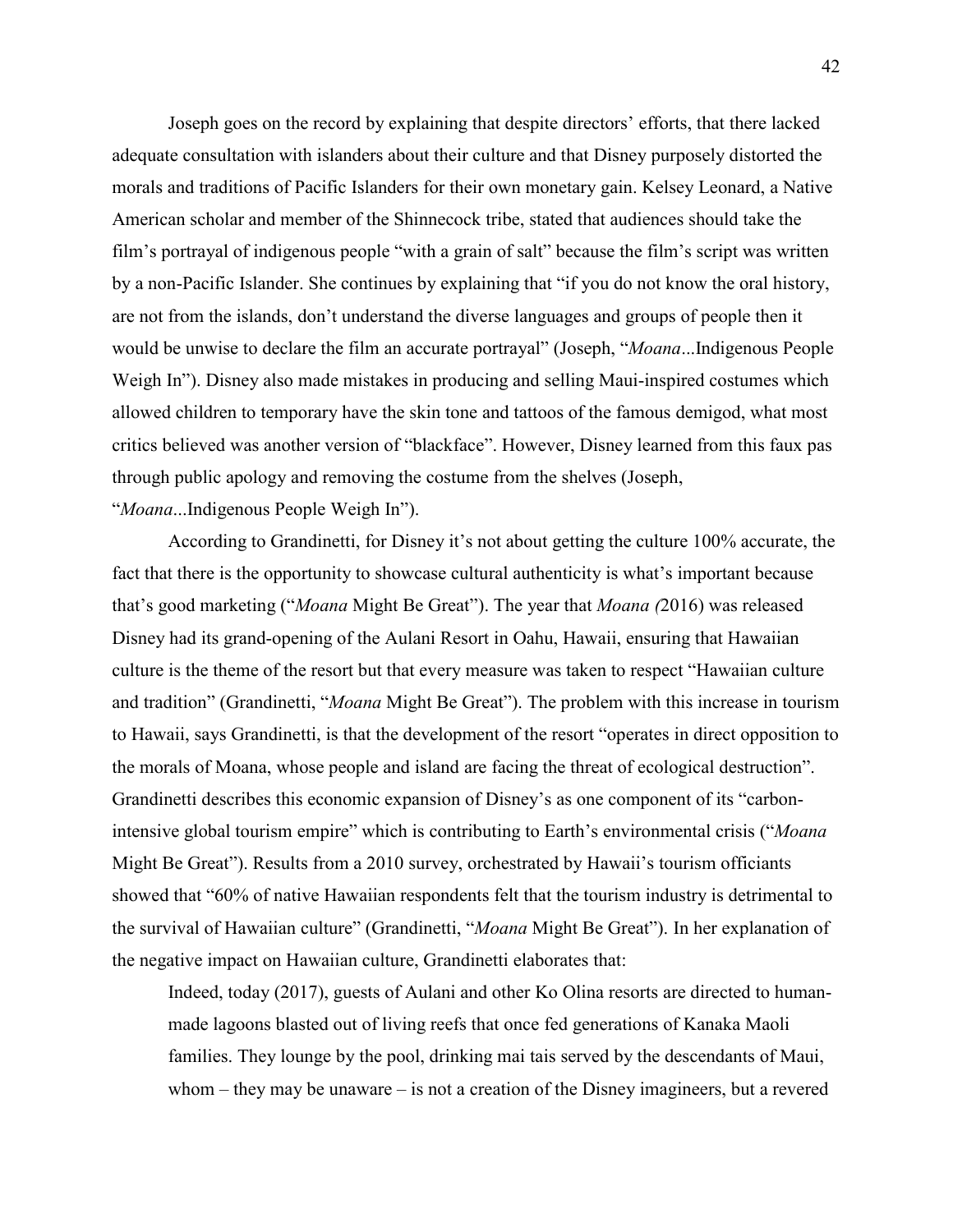ancestor of many Kanaka Maoli. And all the while, just a short drive down the coast, a homeless encampment of more than 200 people, most native Hawaiian, continues to grow. ("*Moana* Might Be Great")

Musker and Clements were determined to ensure that *Moana* (2016) wouldn't cause historical and cultural offense, like the predecessor film *Pocahontas*, and thus enlisted the input of several of the film's cast members, the majority of them being of Pacific Islander descent (Mottram, "Reception for Moana"). Dennis comments that no film is perfect and critics are always going to find something wrong with films that are historically and culturally rooted in other cultures but that regardless her daughter "left feeling empowered as she quoted lines from the movie...if nothing else, it was an indigenous woman determined to bring healing back to her people" (Joseph, "*Moana*...Indigenous People Weigh In"). The empowerment that Dennis is referring to is the very reason why *Moana* (2016) is so important for the society we are living in today, a society where women are rediscovering their voices and speaking out against injustices, elements that contribute to the foundation for this chapter.

#### 3.4 Traditional Reading: Disney's First Princesses and Women's Rights

Disney has produced many strong and independent female protagonists throughout the last 25 years, however, regardless of the Disney princess'/heroines' courage (like Mulan) or strong will (as seen in *Pocahontas*), the female heroine has yet to escape the necessity of the male sidekick (Bethmann 6). Moana may be the first Disney heroine to not engage in a romantic relationship, however, according to Bethmann, *Moana* (2016) still falls short in that a male sidekick is needed for the success of the heroine. As audiences many have already discovered, social media is one of the leading forces in the reaffirmation of gender stereotypes (6). Bethmann uses the term "gender" to reflect how individuals' characteristics are established through their cultural backgrounds and interpersonal connections. She explains that the gender roles performed by individuals are constructed by society's perception of what it means to be male and female–– thus creating a binary gender normative. The Disney films featuring Disney heroines are usually "emotionally (romantically) connected to the prominent male character who ends up being the hero in the film" (7). The gender, therefore gender roles, of these characters are solidified through their body languages and the lines they recite in the film. Despite the various personality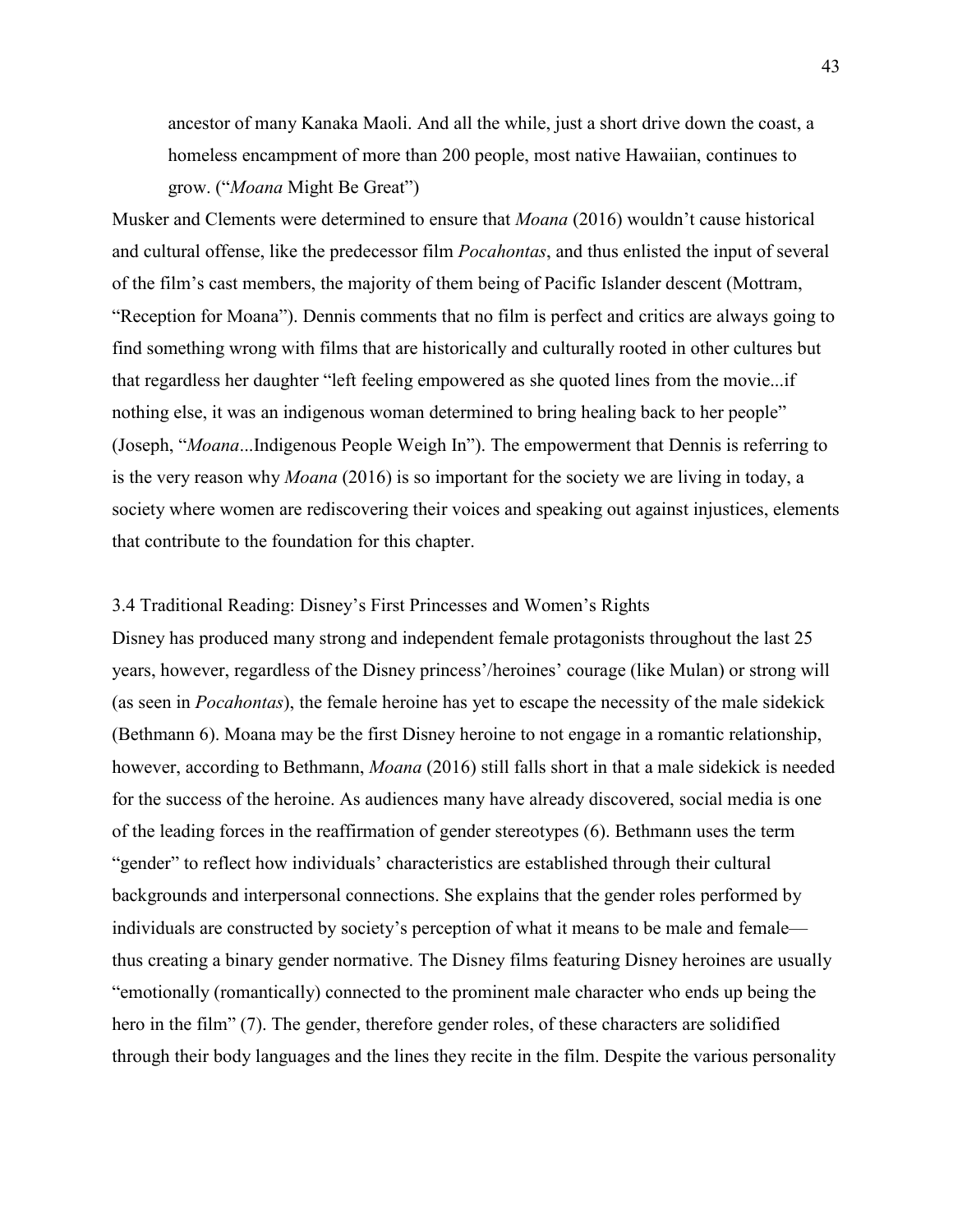complexes of what it means to be feminine in these films, the heroines are placed in patriarchal societies.

Bethmann explains that Disney's two contemporary, minority heroines (Tiana and Moana) represent new themes of self-sufficiency and self-fulfillment that we didn't see in with Snow White, Cinderella, and Sleeping Beauty (8). However, a commonality between Moana and Tiana is not just their oppression in the film but also that they still had to rely on someone else for their own success. The role of the male sidekick is usually to offer "support, comic relief, and even rescue the heroine" (8). As I will describe in the character analysis section, Maui provides all of these elements for Moana although his status as a demigod originally intended for Maui to be the hero, with Moana as his sidekick. However, the filmmakers stayed true to Walt Disney's characterization towards women— "emphasizing strength of character in pursuit of excellence" (Brode 168).

There has been a major shift in the role of the Disney princess from the release of *Snow White and the Seven Dwarfs* (1937) to the most-recent Disney heroine release of *Moana* (2016). In *Multiculturalism in Disney: Race and Sex in Disney Entertainment*, Douglas Brode analyses the ways in which racial implications and gender characteristics have been executed by Disney filmmakers across various films and shorts produced by the Walt Disney Company. Beginning his discussion by responding to a racial concern, arising from a decision made by Disney, and criticism of the 1988 animated film *Oliver & Company*, Brode suggests that the very message of the film is one of the very problems that the late 20th century had yet to overcome. While critics like Marisa Penalta showed hostility to the film's use of dogs to portray people–– she felt that "the Latino" represented in the film (as a Chihuahua dog) was stereotypical and racially insensitive–– Brode defends Disney's choice by explaining that "all of the human characters in the film were recast as a specific dog breed", therefore, it's hard to argue that Latinos were specifically being "singled out" (3). One might agree that this decision to cast the Latino character as a Chihuahua dog was in poor taste, however, the larger lesson of the film is that our society is composed of several different groups of people who have different cultural backgrounds and traditions and if we want our society to run like a "well-oiled machine", we must acknowledge our society's diversity and accept the commonalities and differences (Brode 3).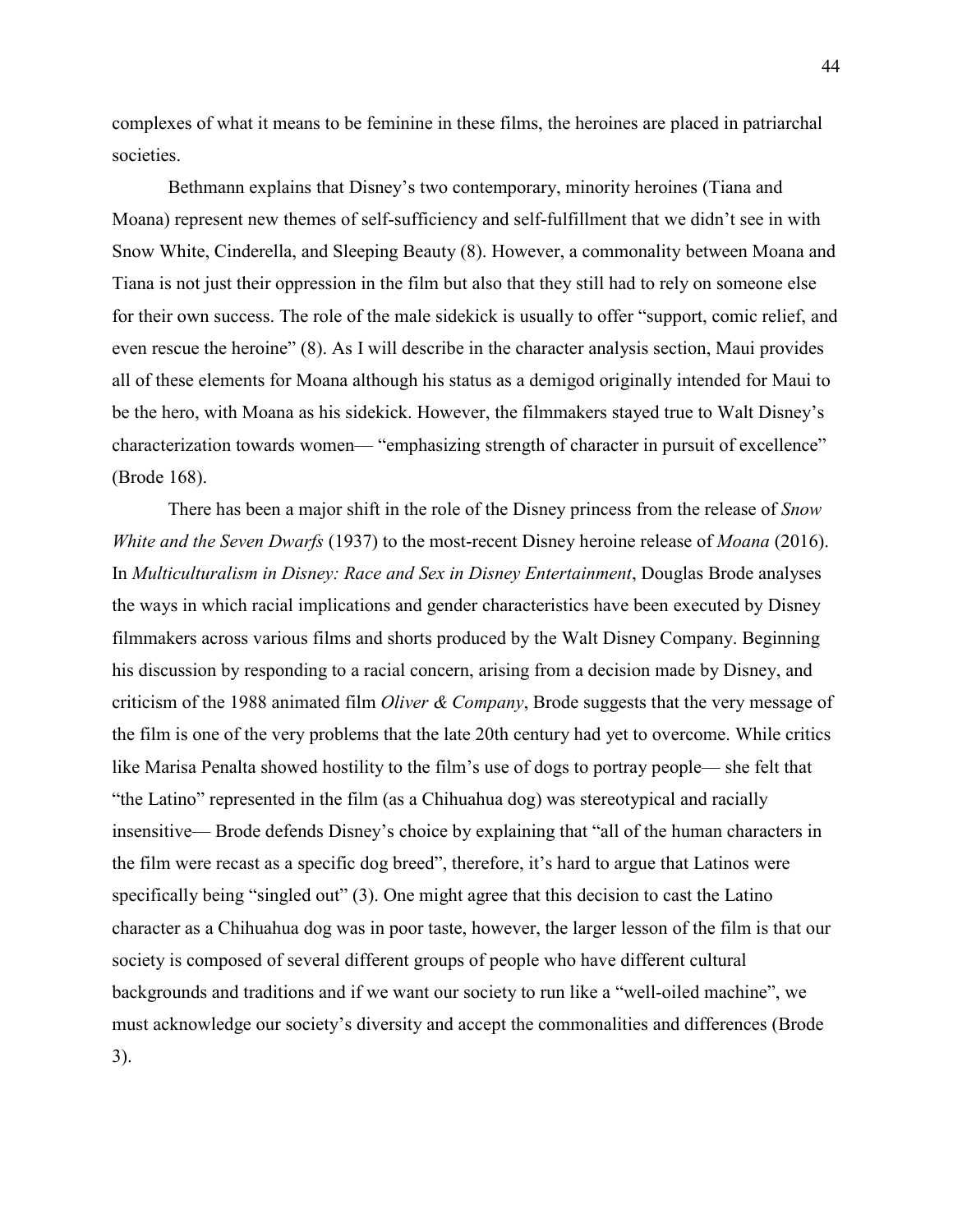The Disney Company has produced decades of animated films, some of which have been very successful, and with its popularity, Disney has reinforced what characteristics/traits are male and female and storylines in which women are often in a position of oppression or servitude (England et al 556). However, the oppression or servitude of Disney's princesses was nothing compared to the fight for women's rights—for the princesses, marriage seemed to be an escape from their problems.

The 1920s were revolutionary in our American history for many reasons, one being it marked the end of the first wave of feminism. Dicker's definition<sup>[25](#page-52-0)</sup> of "feminism" states that "is the belief in the social, political, and economic equality of the sexes as well as the movement organized around this belief" (4). However, Barbara Smith's definition of the term fills in the gaps by stating that "feminism is the political theory and practice that struggles to free all women: women of color, working-class women, poor women, disabled women, Jewish women, lesbians, old women –– as well as white, economically privileged, heterosexual women" (Dicker 7). Prior to the 1920s, specifically during the 1830s and 1840s, there was an expectation that a just woman would oblige to "the four tenets<sup>[26"](#page-52-1)</sup>: "piety, purity, domesticity, and submissiveness" (21-22). Whereas the early Disney princess films portrayed marriage as the only chance of happiness, woman in the 19th and early 20th centuries knew that marriage was anything but "happily ever after". Once a woman was married, she virtually had no legal right to make any decisions concerning her wellbeing or that of her future children (22). Women were the "property" of their husbands in that they had to "take their husband's last name, they were no longer able to own property, have to relinquish their wages over to their husband" (22); and in the larger picture, women (married or single) didn't have the legal right to vote, and their access to higher education and employment opportunities was limited (30).

Beginning in the mid-19th century (1860s and 1870s) more colleges were admitting women for the upcoming academic semesters (43). The fight for women's right (especially suffrage) which began in the 1850s finally, after years of protest, saw success in 1918 when the House of Representatives passed the "Anthony Amendment", finally pointing women in the right

 $\overline{a}$ 

<span id="page-52-0"></span><sup>&</sup>lt;sup>25</sup> Dicker's definition originated from the American Heritage Dictionary.

<span id="page-52-1"></span><sup>&</sup>lt;sup>26</sup> The concept of "the four tenets" was developed by a historian named Barbara Wetter. The woman who practiced each tenet was consider a just and proper woman.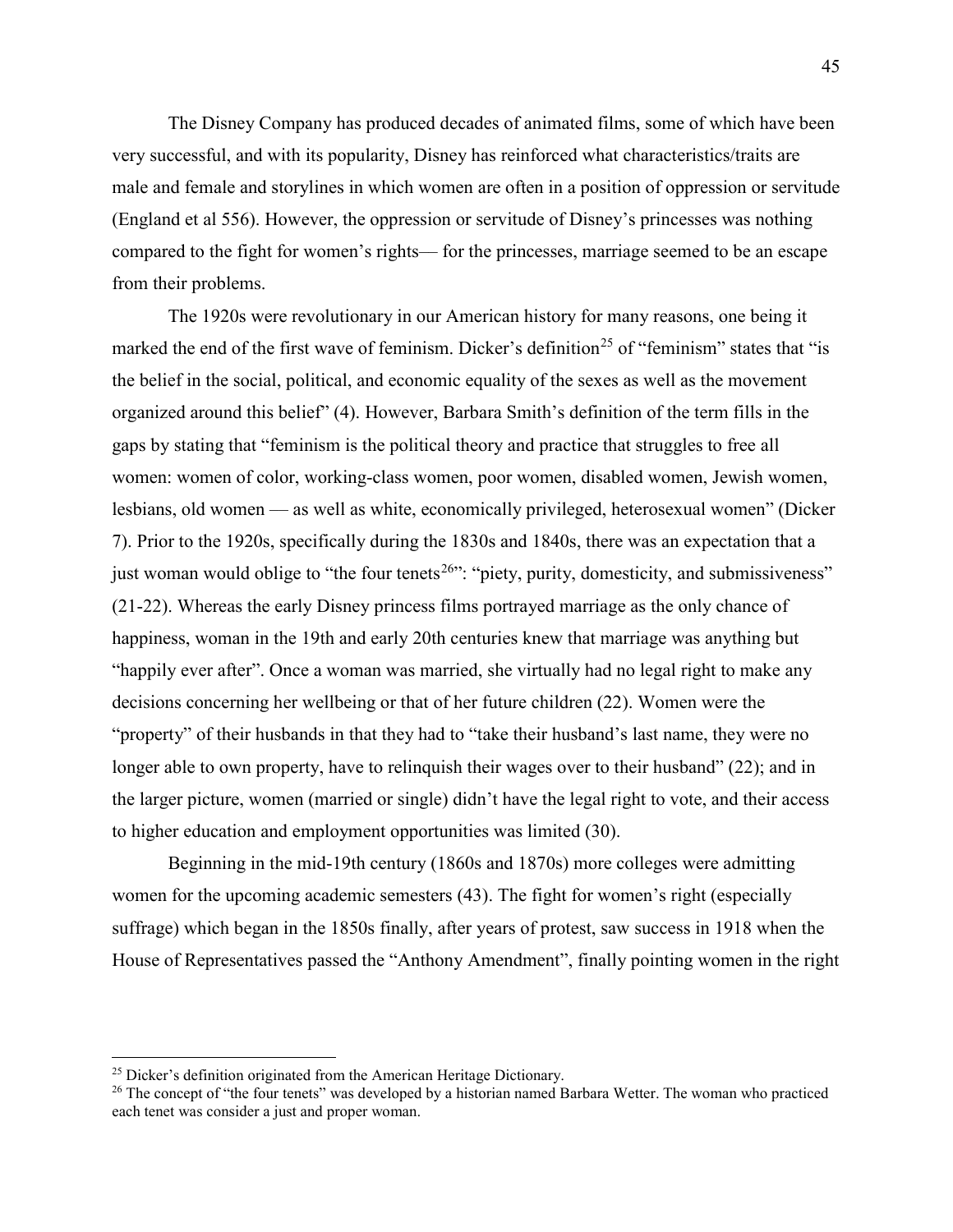direction to gain voting rights<sup>[27](#page-53-0)</sup> (54). This new-found freedom of women, however, only applied to their rights to vote and employment opportunities; the 1920s was still oppressive towards women in terms of societal beauty standards (Brode 172). According to Brode, during this time in American history "women were not free not to be sexy", they were subject to beauty standards created by men but upheld by the majority (172). In regards to Snow White, in *Snow White and the Seven Dwarfs* (1937), one feminist commented in a 1968 pamphlet that concept of beauty is something that no woman can escape from and that every woman is expected to "take seriously" as we see in the evil Queen's importance in being the "fairest (most beautiful) of them all" (172). Nevertheless, true beauty, according to Disney's doctrine, can be found in a person's heart and character because the physical appearance of a person can only be judged individually (173).

The character of Snow White exemplifies beauty but she isn't the fairest because of her appearance but because of how she positively impacted the lives of the dwarfs. Prior to her arrival, the dwarfs lived in a filthy home (the inside of the house was dirty with unmade beds and filled with dirty laundry) and they practiced unsanitary habits (such as eating with unclean hands after working in the diamond mines all day). Walt Disney would agree that if we saw our world like that of Snow White's then "the world qualifies as a mess until a right-minded woman takes charge" (175). Though she does cook and clean for the dwarfs, she does so in exchange for her stay there which is her suggestion, she is not in a position of servitude to the dwarfs (177). However, Snow White's oppression is similar to that of Cinderella's— the famous scenario of stepmother who's envious of her stepdaughter. Cinderella<sup>[28](#page-53-1)</sup> is forced into servitude by her stepmother and stepsisters who frequently take advantage of her and are threatened by her beauty and kind nature. As we discussed in the previous chapter, Tiana was in a position of servitude that was racially charged by Charlotte's whiteness. What we see in *Moana* (2016), is not gender servitude but gender oppression: yes Moana and Maui do challenge traditional gender roles in many ways but Moana is placed in an inferior position for the majority of the film. What I am arguing is that Moana is the victim of Maui's gender privilege because she is a woman but also because he is a demigod.

 $\overline{a}$ 

<span id="page-53-0"></span><sup>&</sup>lt;sup>27</sup> Women legally had the right to vote beginning in 1920 when the Senate passed the Amendment, a year and a half later after the House of Representatives passed it.

<span id="page-53-1"></span><sup>&</sup>lt;sup>28</sup> Cinderella was released in 1950 by Walt Disney Studios. It tells the story of a young woman who is mistreated by her stepmother and stepsisters and is forced to serve them hand-and-foot. In disguise, with the help of a fairy godmother, she attends the royal ball and falls in love with the prince, unbeknownst to her.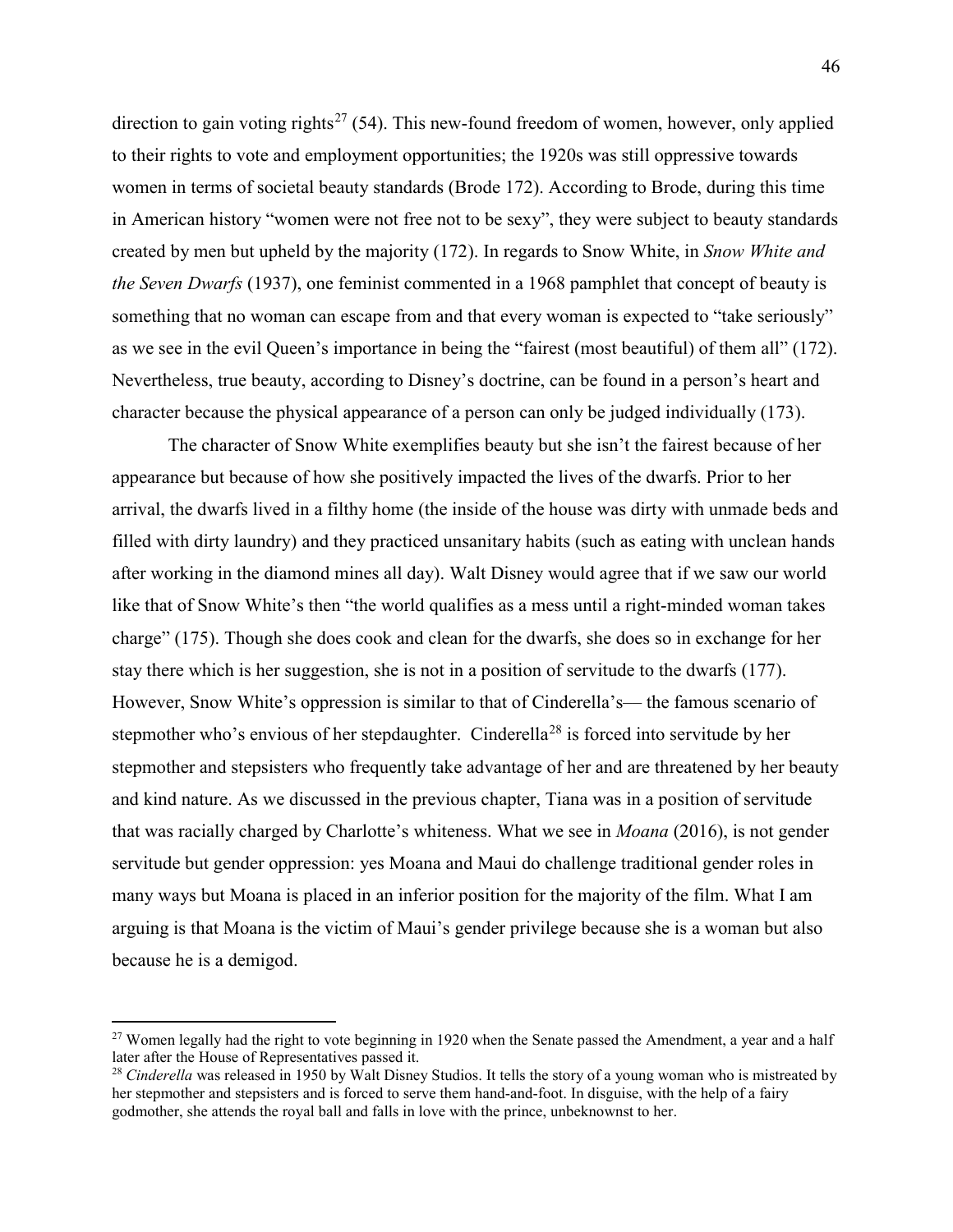We can't blame the Disney Company for producing princesses who aspired to get married, or fall in love, because the majority of women from the 1930s to the 1950s still practiced traditional roles as homemakers and submitting to their breadwinning husbands. We can only appreciate that the Disney Company has continued to reflect the evolutions of our society and social culture and has recently produced contemporary heroines with complex storylines that reflect how far women's rights have come since the late 19th century. In 2016, Disney released the film *Moana* (2016) which seemed to show great strives and progress for Disney. It's important that we have an understanding of the Disney princesses from the early 20th century in order to truly appreciate the types of heroines Disney is producing in our postmodern society.

In the previous chapter, I mentioned how *The Princess and the Frog* (2009) marked another first for Disney in that it finally gave viewers a Black princess. Unfortunately, many Black mothers from Moffitt and Harris' study didn't appreciate that the first Black Disney princess had to work so hard unlike Snow White and Sleeping Beauty. Tiana's goals are commendable by serving Charlotte's whiteness reinforcing racial hierarchy utilized in the 19th century. The inferiority in Moana (2016) is not based on Moana being Polynesian, nor is the story really about Moana's inferiority as human and female, in comparison to Maui. As I will demonstrate in the next section, a contemporary read of the film *Moana* (2016) centers on how a human girl can help restore peace and heal an assault victim, name Te Fiti.

### 3.5 Contemporary Reading: *Moana* (2016) and Sexual Assault

She was one of a kind, beautiful, and generous with a smile that can brighten the sun. She spent her life giving life to those around sourced from her heart, a priceless treasure. She guarded her heart as best she could but envy and greed can be a powerful thing. He found her, crept into the sacred space of her being, and extracted her heart with his phallic staff (Streiff and Dundes, 2). She was stripped of her dignity, robbed of her heart, and raped of her power to create life. This is not a woman that was sexually assaulted by a man in American society, though it happens more than we know, but rather the goddess Te Fiti, the mother island in the Disney film *Moana* (2016). Te Fiti was victim of sexual assault and the consequences of said assault serves as the plotline for the film. This contemporary reading of *Moana* (2016) will discuss sexual assault and gender privilege in the film and how the film can serve as a testament to the importance of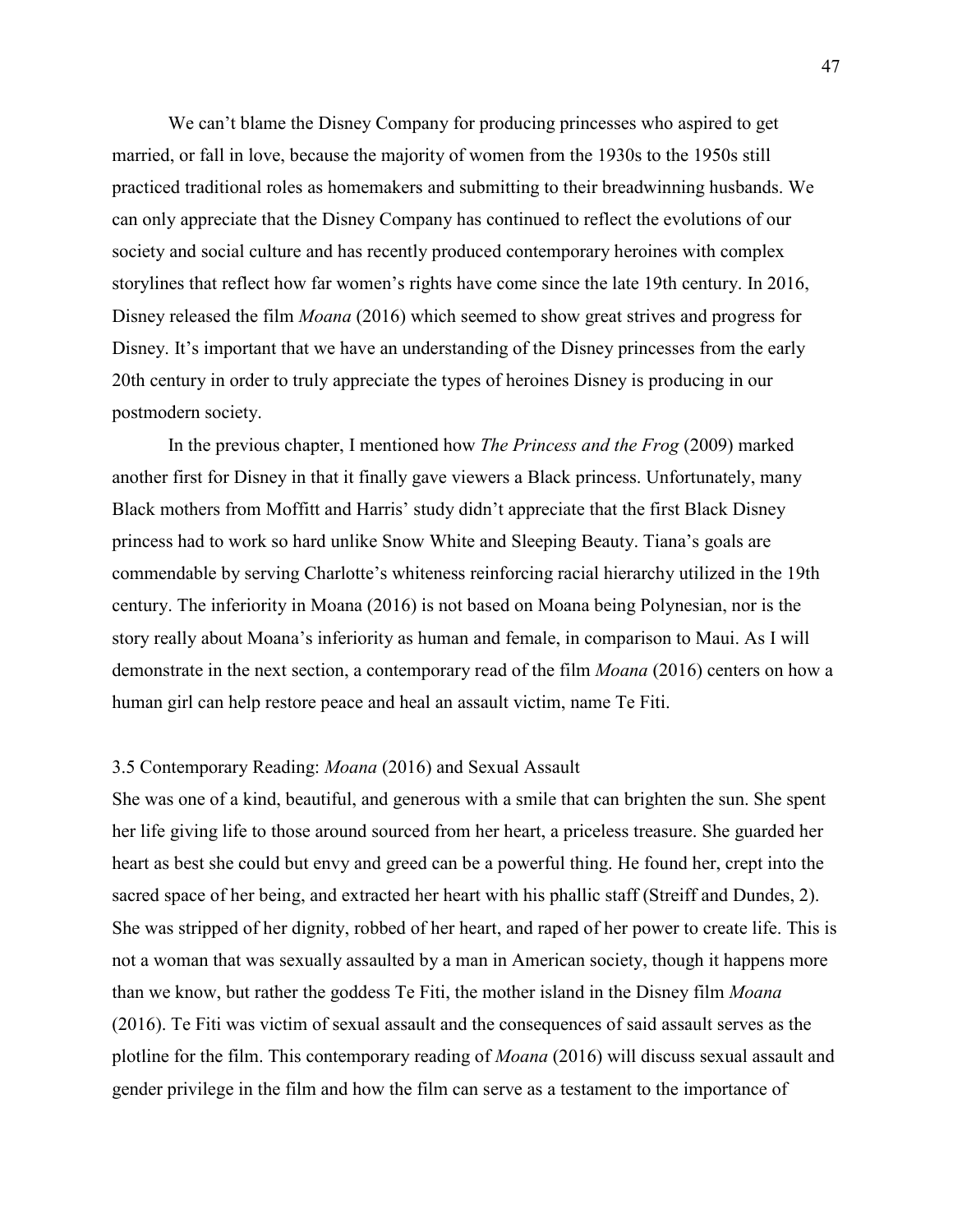healing for sexual assault victims. I will begin by discussing the characters of Te Fiti, Moana, and Maui and how this film can help facilitate the discussion of rape culture in America. 3.5.1 Sexually Assaulted, Goddess

Do Rozario's article "The Princess and the Magic Kingdom: Beyond Nostalgia, the Function of the Disney Princess" discusses the functions of the Disney princesses from the different developing eras. Had Walt Disney be alive to oversee this film, chances are that Te Kā served as the film's *femme fatale*: "a female character who wants to rule the kingdom for herself" (43). However, what we know about Te Kā is that she isn't a villainess because she wants to be one but rather her heart was taken from her. As mentioned in the film synopsis, the story begins with the reciting of the island's origin legend. The goddess Te Fiti has given birth to the surrounding islands and has the ability to create life meaning islands, foliage, flowers, animals, trees, and even humans. Strieff and Dundes argue that the "egg-shaped" heart "links sex with love for women" and that Maui's actions transformation into a hawk was metaphoric of a raptor, the Latin meaning being "rape" (2-3). Te Fiti is the epitome of a "Mother Nature's" physical appearance: she is covered in moss and wears a crown of flowers. When compared to Moana, Te Fiti has similar facial features including a round nose, full lips, arched eyebrows, long hair and big, round, green eyes. The legend continues that as soon as Maui extracted Te Fiti of her heart, that the goddess' island body begins to deteriorate: the plants die and the island is covered in dark, black ash. What Maui failed to realize was that his rape of Te Fiti's heart birthed a devilish, lava monster named Te Kā but this "monster" was merely a heartbroken and depressed Te Fiti. Streiff and Dundes suggest that Te Kā's anger about her assault was justified but that "being vengeful, hurting innocent people, and the destroying botanical life" was out of the sphere of reasonability (8). However, Griffith is able to capture the essence of Te Kā in two words: "stolen-hearted goddess" (38). For centuries, Te Fiti was "heart-stolen" and the longer she went without the heart the more islands began to die (38).

Te Kā is so many of us who experience trauma. We don't always express our pain through tears and sadness. Often, we express it through anger. We are fire and brimstone, and we lash out against those who hurt us and sometimes those who are there to help us. The abuses we suffer are never an excuse to abuse others, but sometimes we temporarily turn into lava demons. ("Moana: Healing", *The Color Carmine*)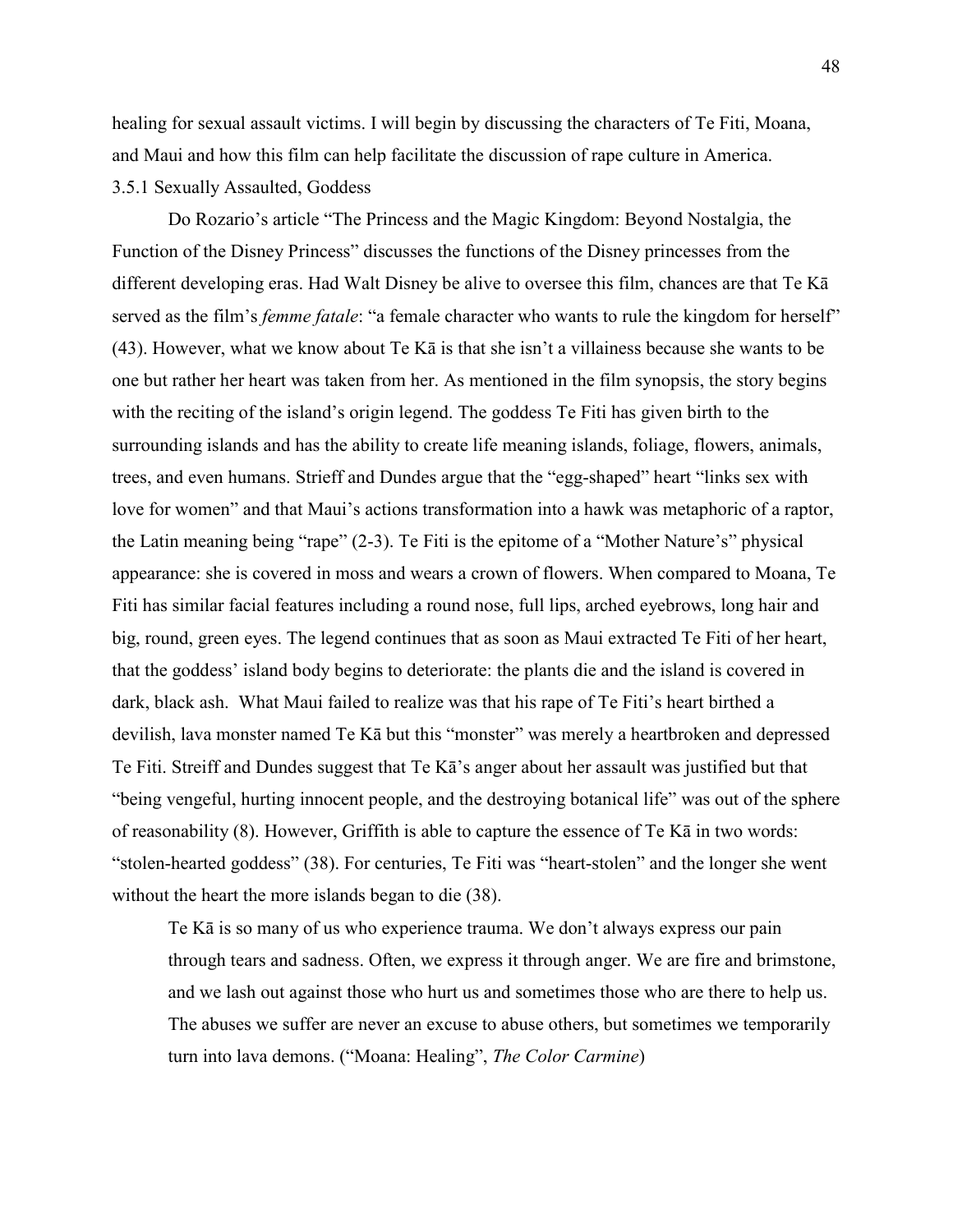According to Meera Senthilingam, as of 2017 65% "of all women surveyed had experienced some form of street harassment" in the United States; and it's estimated that "one in four women will be sexually assaulted during their lifetime in North America ("Sexual Harassment"). Disney's depiction of Te Fiti/Te Kā can be read as a contemporary representation of how many assault victims may feel before and after they are assaulted: when someone violates you in a way they take your dignity (Te Fiti's heart) and the victim often becomes enraged towards everyone around them and begin to behave like someone they aren't. When the heart is restored to Te Kā, by Moana, she transforms back into herself (Te Fiti) and the darkness on every island dissipates, Motuni's resources— fish and coconut trees— are restored and the ocean is now safe for voyaging. Te Fiti's transformation testifies that healing after sexual assault is possible and also beneficial for the victim and loved ones around the victim. The reality is, sexual assault and the rape culture is still prevalent in our society today.

According to Meera Senthilingam, as of 2017 65% "of all women surveyed had experienced some form of street harassment" in the United States; and it's estimated that "one in four women will be sexually assaulted during their lifetime in North America ("Sexual Harassment"). Jennifer Truman and Rachel Morgan, two statisticians from the Bureau of Justice Statistics, reported that in 2015 over five million people reported an incident of rape or sexual assault; and an additional one million reported incidents of domestic violence (2). However, nearly 9.5 out of 1,000 incidents of rate or sexual assault was not reported by police. In 2016, only 22.9 percent of all rape and sexual assault incidents (323,450) were reported (Morgan and Kena, 7). The fact that a potential one million incidents of sexual assault went unreported is a sad reality in this country. As I think about my own experience speaking to victims of assault, there are many reasons why they don't report it: they know the person and are afraid of the consequences of reporting them; they blame themselves for what happened to them, or they are worried that either no one will believe them or they don't know how to bring up the conversation. I wouldn't go so far as to suggest that more 'Moanas' would stop sexual assault but if it does happen, having some sympathize/empathize you can be a good first step in the journey to recovery

#### 3.5.2 Healing Facilitator, Human Chieftess

Based on the results of the study conducted by England et al., many of the princesses including our heroine Moana, portrayed a combination of masculine and feminine traits, including: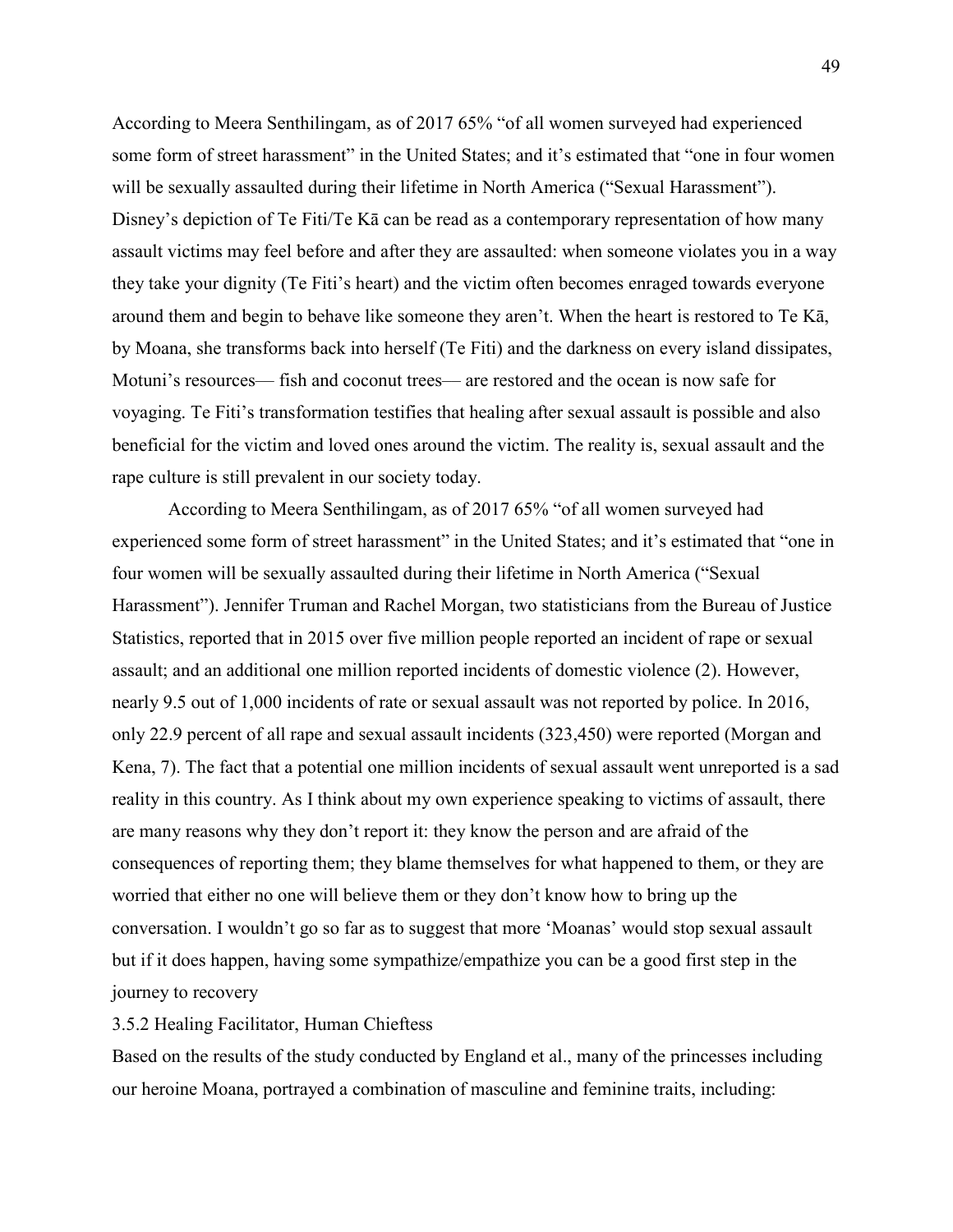"affectionate, assertive, fearful, athletic, being a leader, helpful, and performing a rescue" and she used many of these to facilitate peace and healing for the assaulted, Te Fiti (560). There were many occurrences in the film where Maui, and even Moana herself, questioned why the ocean chose her to help restore the heart of Te Fiti. The short answer being, because Moana is qualified to do so. The more detailed explanation, as discussed in this subsection, is that Moana proved herself to be a restorer and a healer since she was a little girl and between her kind nature and Maui's powers, the heart was destined to be restored.

From the story Moana's grandmother tells her at the beginning of the film, humans are indebted to a supernatural goddess and are forced by evil, supernatural beings to remain on islands rather than live their lives as voyagers. The beginning of the film, also reveals just how strong the ocean is compared to the humans— the ocean can divide itself, can carry Moana back to land, etc. Supernatural females are characterized as powerful and giving (like Te Fiti) but also frightening and enraged (Te Kā) while human females perform the stereotypical jobs like harvesting crops, sewing, and caring for the children. For Moana, her character's story is based on "self-discovery and self-rule rather that isn't dictated by masculine or feminine roles" (Do Rozario 51). However, Moana's privilege as the chief's daughter makes her a servant of her people; and although she isn't performing traditional "women's work" of collecting coconuts and weaving baskets, she proves herself as helpful by performing more "masculine jobs" like climbing on top of roofs to fix leaks and overseeing the fisherman's activities. Whereas Moana's father has traditional practices of leading the island, Moana's character is meant to overthrow that tradition (53). Tóth describes Moana as a leader that is respected by the whole village and whose wisdom is evident in the people's reliance on her opinion (196). One prime example is of her defense of Hei Hei, the idiotic rooster, who one villager wants to cook. Moana defends Hei Hei by saying that "we all have our talents and for some of us like Hei Hei, the talents lie beneath the surface." Moana's kind nature is not something she is taught by her parents but something that she learns on her own. This kind nature is the reason the ocean chose her to restore the heart, because she herself is a restorer of love and kindness.

If you recall Moana's first interaction with the ocean, it is shortly after her grandmother tells a group of toddlers the story of how the islands were formed. Although the story ends with the fact that their island will one day be devoured by a darkness, Moana's inquisitive nature draws her to the sea. While the toddler, Moana is playing with a seashell on the beach she notices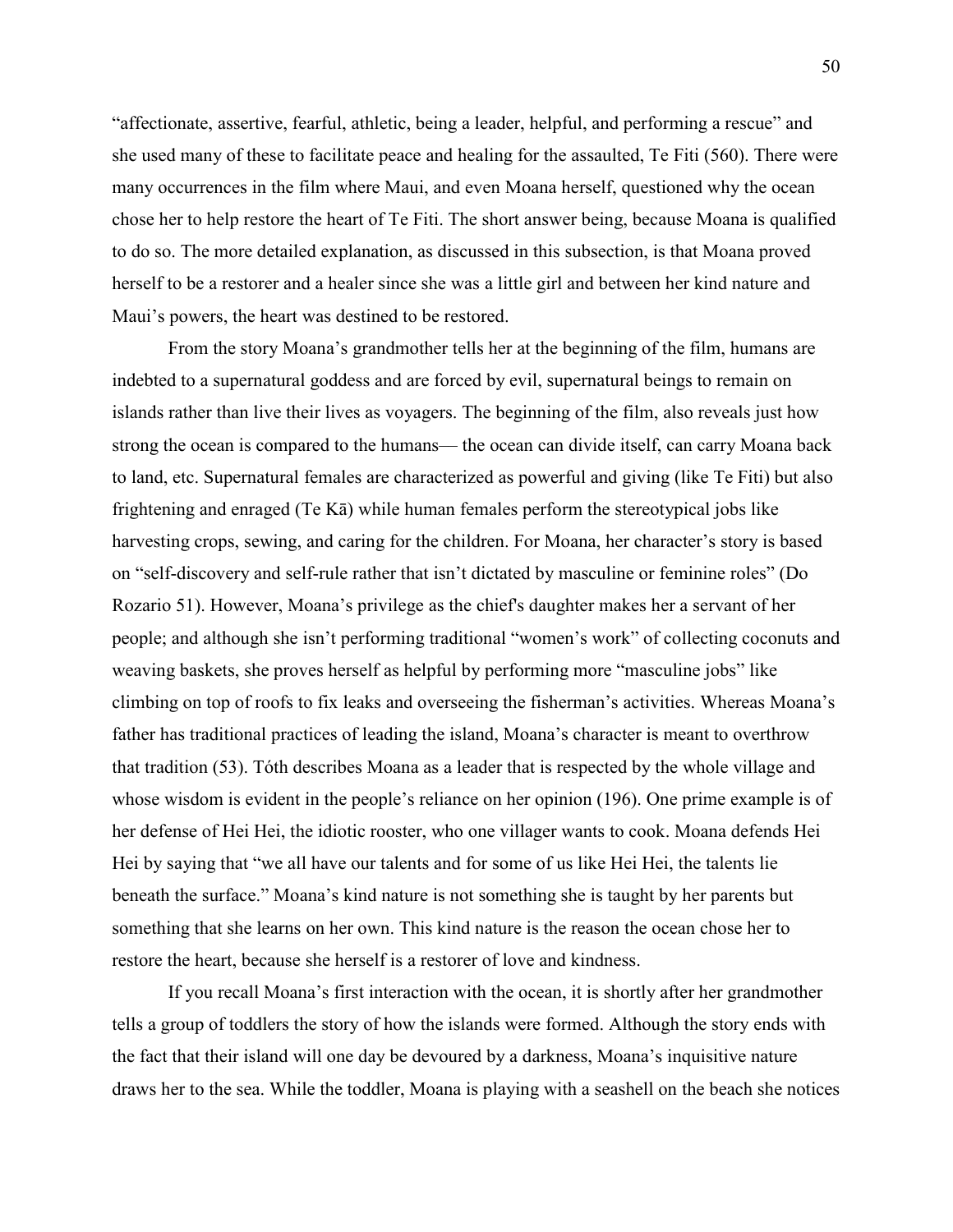that a pack of birds are hovering a defenseless, baby turtle. Shielding the turtle with a palm leaf and chasing the birds away, Moana restores the baby turtle back to its home in the ocean. Once the ocean realizes that Moana also isn't afraid of the sea, it bestows her with the heart of Te Fiti with hopes that she will restore it. This isn't the first instance in which Moana restores something to its proper place: she restores the boats of her ancestors back into the water; she reunites Maui with his fishhook; she restores Maui's confidence in himself to control his powers; she is the one that restores Te Fiti/Te Kā's heart thus restoring life to her island. Though Moana's mission in the film was to restore the heart and heal Te Fiti's pain, Moana learned a lot about herself as a future leader.

She learns that even as chieftess, the decisions she makes will affect everyone but that sometimes making the best decisions won't win the approval of everyone. We see this in the scene where Moana's persistently suggests that going beyond the reef will be the key to solving the islands issues of dying coconut trees and absence of fish. She learned that as a good leader, she will have to be assertive, an example being when she recites the "I am Moana of Motunui. You will board my boat, sail across the ocean, and restore the heart of Te Fiti" mantra. If we break down those lines we see three components: ownership, authority, and bestowment. The first line is Moana taking ownership in who she is and acknowledging her origins. When she says that Maui "will board her boat and sail across the ocean" she is enacting her authority and assertiveness of the expedition. However the very last line, "restore the heart of Te Fiti", insinuates that Maui will be the hero of our story and until the end of the film Maui was the hero. However, the greatest lesson that Moana seemed to learn is that she has the strength and ability to be successful as a chieftess. Moana is a daughter, a chieftess, a restorer of healing but what she isn't is some demigod's sidekick.

Whereas Maui's method of restoring the heart included a full-on battle with Te Kā, Moana's approach was the epitome of femininity: the ability to communicate and inspire peace by reassuring Te Kā that this isn't who she is and asking her to "remember her true self" (Streiff and Dundes, 8).

It takes women to heal women, not just because of the violence men represent, but because of their failure, or inability, or refusal to see our trauma and the toll it takes on us. It takes women to heal women because women *see* women. ("Moana: Healing", *The Color Carmine*)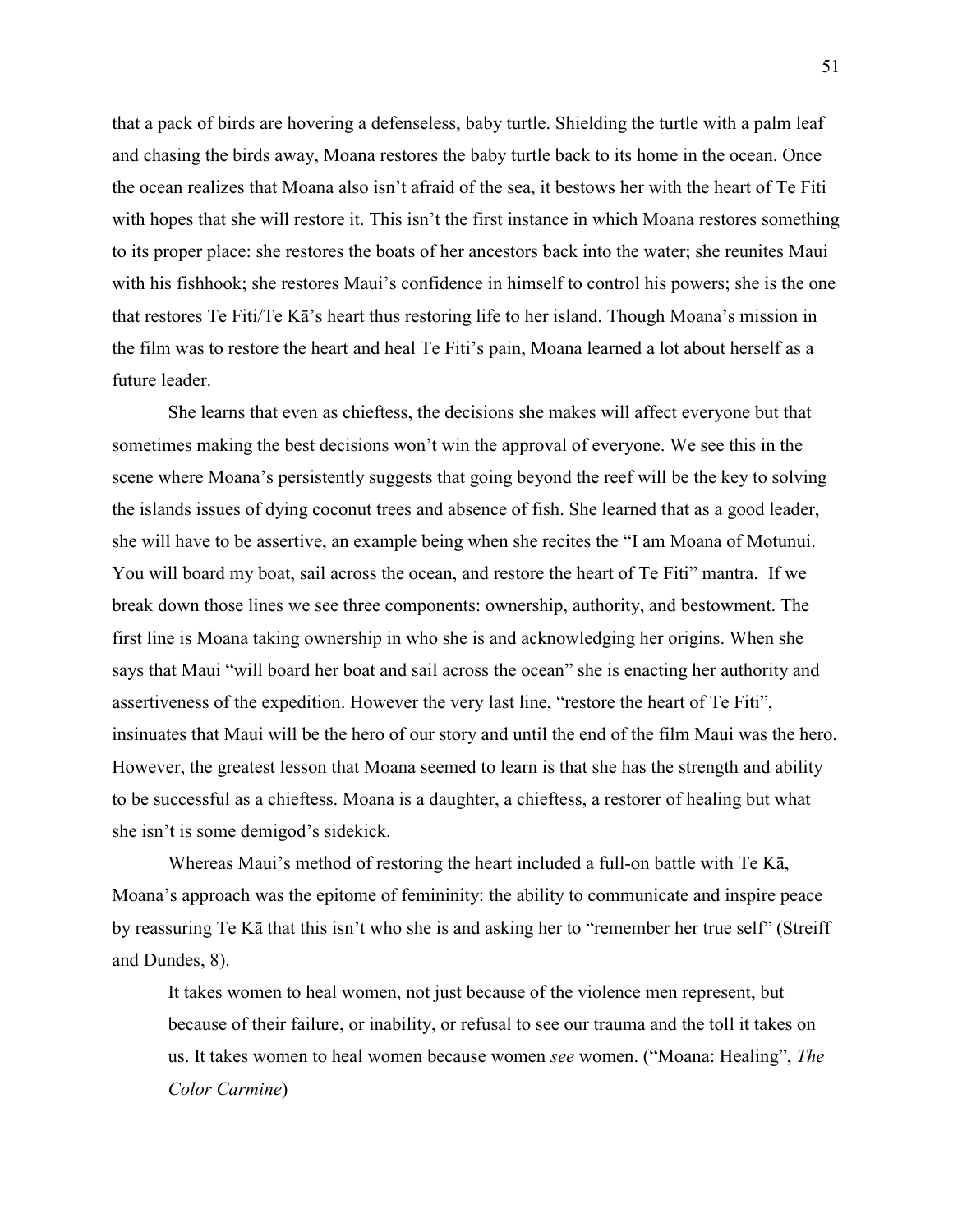Maui was the perpetrator, he assaulted Te Fiti and has, unbeknownst to him, birthed Te Fiti's darkness. When the ocean chose Moana, she didn't realize that it chose her to restore the heart but thought her job was to deliver the male who assaulted Te Fiti (Tóth 196). It's natural that Te Kā would be hesitant to Moana at first but what Moana did, that Maui didn't do, was allow her to come and face her. The most memorable scenes of the film was when Moana, realizing that Te Kā was the enraged and violated Te Fiti, asked the ocean for the parting of the ocean so Te Kā could approach her (197). Te Kā could have blasted lava at Moana and retrieved her heart but what I think Te Kā wanted was for someone to understand her pain, understand that this monster isn't who she is, and to restore what's been taken from her— her peace, her dignity, and her heart (Griffith 39). Moana's character embodies strength, persistence, and is a testament that sometimes healing begins by allowing a sympathetic person facilitate the journey of healing. 3.5.3 Destructive, Insecure Demigod

When comparing Maui's traits to the other princes from England et al.'s study, I noticed that there were conflicting results between the attributes demonstrated by the princes in the study and those portrayed by Maui in this  $film^{29}$ . The princes of England's et al. study "showed emotion, were affectionate, physically strong, assertive, and athletic" but they were rarely "concerned with tending to their physical appearance, ashamed, or collapsing to cry" (560). However, our first impression of Maui is that he is egotistical, judgmental, discouraging, and aggressive. Based on the legend of how the island of Motunui was formed, at the beginning of the film, viewers are persuaded to believe that Maui is a selfish demigod who although grateful in his gifts to the humans, possessing the ability to do so from the heart he stole from Te Fiti, is perceived as: "warrior, trickster, and shapeshifter". Maui's actions resulted in the curse and death of many islands across the ocean, including the slow death of Moana's island, Motunui. Maui's character is more than just a character, he represents the "hyper masculinity that [American] society rewards" (Streiff and Dundes, 2). This section will discuss Maui's obsession with his fishhook (masculinity) and the ways in which his male privilege allows him to justify his assault of Te Fiti.

The fishhook used by Maui is considered a phallic symbol of the hyper masculinity that his character exhibits in the film (3). When Maui and Moana first meet, he's very judgmental of Moana: he doesn't understand why the ocean chose her to restore the heart; and he assumes that

 $\overline{a}$ 

<span id="page-59-0"></span> $29$  Maui is a demigod in the film but his character occupies the same space that many of the princes do.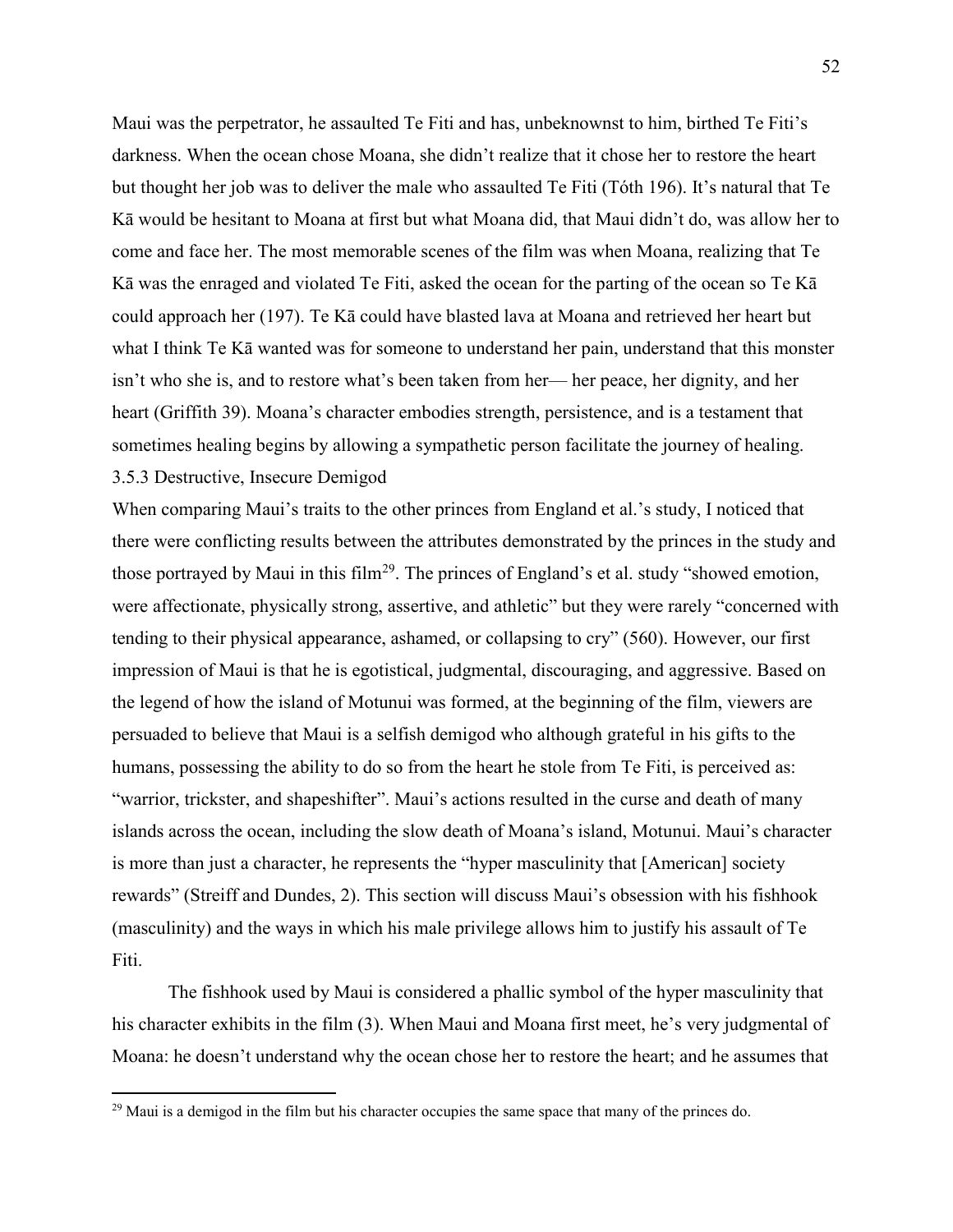she is just a "princess" who would be better off "kissing babies". From the very beginning, Maui was just using Moana, by trapping her in a cave and stealing her boat, so he could reclaim his lost fishhook from a treasure, scavenging crab named Tamatoa (3). The fishhook of Maui is a prized possession by him and the crab, Tamatoa who views it as a prize despite the fact that it's not very shiny compared to his other treasures (3). As Maui and Moana enter the cave of Tamatoa, the fishhook is positioned on Tamatoa's shell, in an upright position with the handle exposed, similar to a depiction of the "sword in the stone". Once Maui reclaims his hook, he "kisses it, and taunts Tamatoa with a feminizing greeting" (5). However, Maui is unable to get his shapeshifting powers under control and Tamatoa insults him for his "small size" and the fact that his weapon isn't "hard enough" to overpower him (5). The cracking of the fishhook symbolizes the male castration because as Maui states "without his hook, he is nothing" (4). The emasculated Maui must be saved by Moana's feminine intuition of distracting Tamatoa with a fake "heart of creation (6). Once the pair escape, an insecure Maui thanks Moana for saving his life but says that without his ability to shapeshift, they can't defeat Te Kā. Maui's masculinity in this film puts him in a position of authority and disregards any concept of Moana being able to solve their problems.

On five occasions, Moana had to use flattery and compliments to get Maui to comply or to encourage him to practice his shapeshifting abilities. Maui's struggle with shapeshifting, according to Streiff and Dundes, is symbolic of "a male's performance anxiety" which is a defining feature in what it means to be a demigod in this film (Maui's comment of "no hook, no powers") (4). One of the themes of this film is about learning about one's self and overcoming the insecurities of the self. For Maui, his status as a demigod and his insecurities with not being a shapeshifter originate from being abandoned by his parents.

If not being able to save Moana from a carnivorous crab by shapeshifting wasn't already emasculating for Maui, Tamatoa revealing that Maui tries to impress humans because his own parents didn't want him sealed the deal. The underlying motive behind this entire story is the fact that the gods had sympathy for Maui and transformed him into a demigod after his parents threw him into the ocean. The fact that his parents didn't want him, fueled much of his insecurities and with the ability to shapeshift, he sought out the praises and respect of the humans. When Moana reaches his island, he thinks that Moana has arrived to get the autograph of the great "Maui, shapeshifter, demigod of the wind and sea, hero of men and women". Moana tries to explain to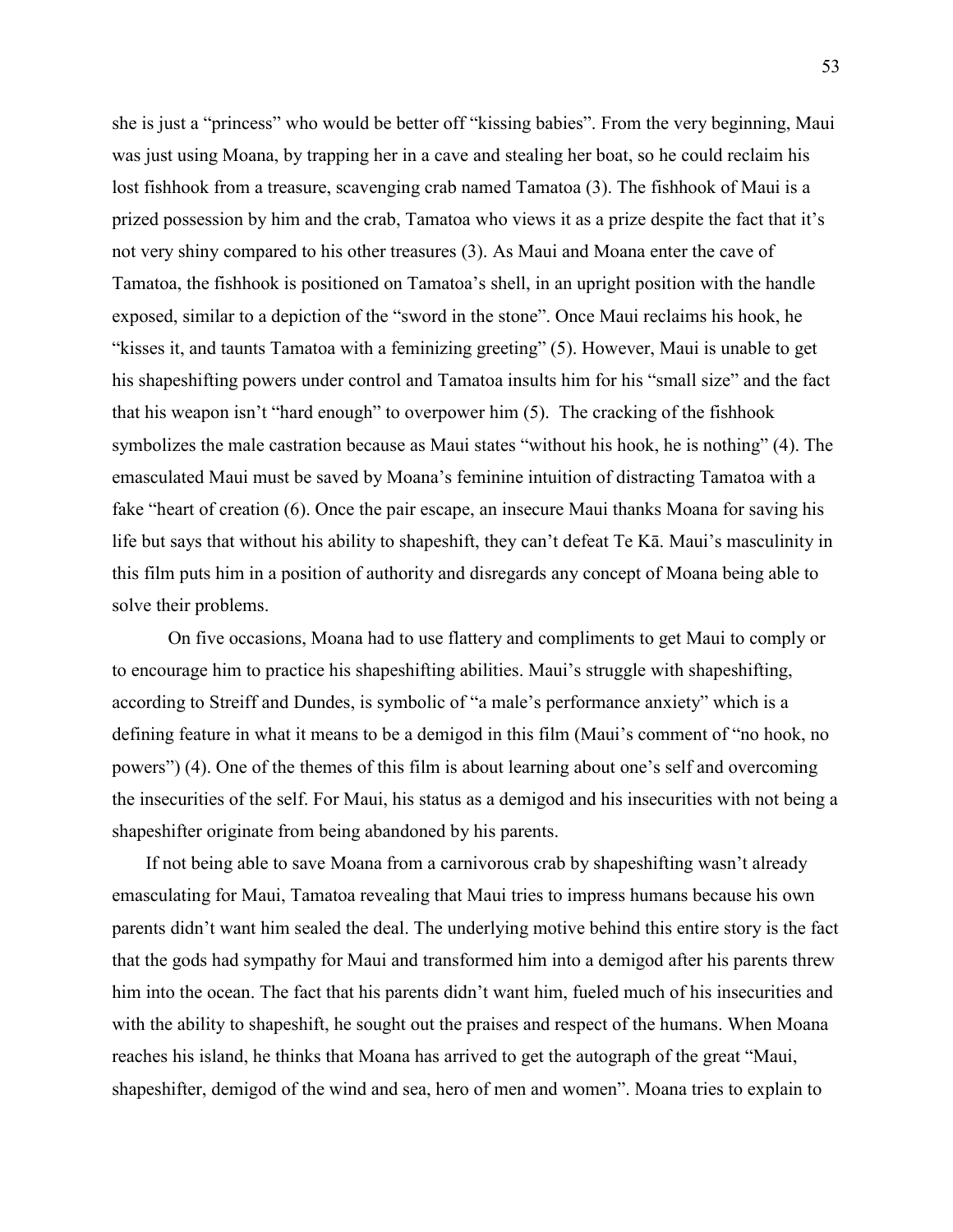him that she wasn't looking for him because she's his biggest fan but rather because she needs him to restore the heart of Te Fiti. Instead of taking her seriously, he breaks out into a song called "You're Welcome", in which he explains that humans should be thanking him for everything he has given them (the heart so they can have the power to create, the tides, the sun, coconut trees, fire, etc.). He justifies that he stole the heart of Te Fiti to give the power of creation to humans but audiences know that he stole the heart so humans would continue to love him. Maui represents those men who think the only way they can earn love and respect is by the gifts he presents, not recognizing that he hurt others along the way.

However, in the end, Maui assists Moana in restoring the heart and even after his fishhook is destroyed by Te Kā, he puts his live at risk so Moana can reach the spiral (where the heart should be positioned). Once Moana succeeds at facilitating peace and healing, Maui apologizes to Te Fiti for assaulting her and she shows her acceptance of his apology by presenting him with a new fishhook. This reinstating of masculinity (the fishhook) and the rebirth of procreation (the heart) symbolize that Moana's world has reached equilibrium while also insinuating that "while women think with their hearts, men like Maui think with their fishhooks" (9). Maui feels he's entitled to praise and respect from the humans because of the resources he gave them and the fact that he's a demigod with a big fishhook. Unfortunately, in regards to the discussion on sexual assault, there are several men in America who feel entitled to sex from women whether the woman wants it or not. Michael Kimmel discusses men's targeting of women in his book *Angry White Men: American Masculinity at the End of an Era.* 

3.6 Contemporary Social Issue: "me too." Movement and the Brock Turner's of America If you visit the "me too." website, one of the first things you might notice is the white text on the black background that says "17.7 million women have reported a sexual assault since 1998" ("me too."). So many women for two decades have been disrespected, violated, and have become a statistics but thankfully for organizations like the "me too." movement, women are feeling more empowered to share their stories with the world. The goal of the movement is "to reframe and expand the global conversation around sexual violence to speak to the needs of a broader spectrum of survivors" ("me too."). With nearly 328 million, alone, living in our country today, it's necessary to have conversations about sexual violence and how to possibly prevent incidents from occurring ("U.S. and World Population Clock", *United States Census Bureau*). Although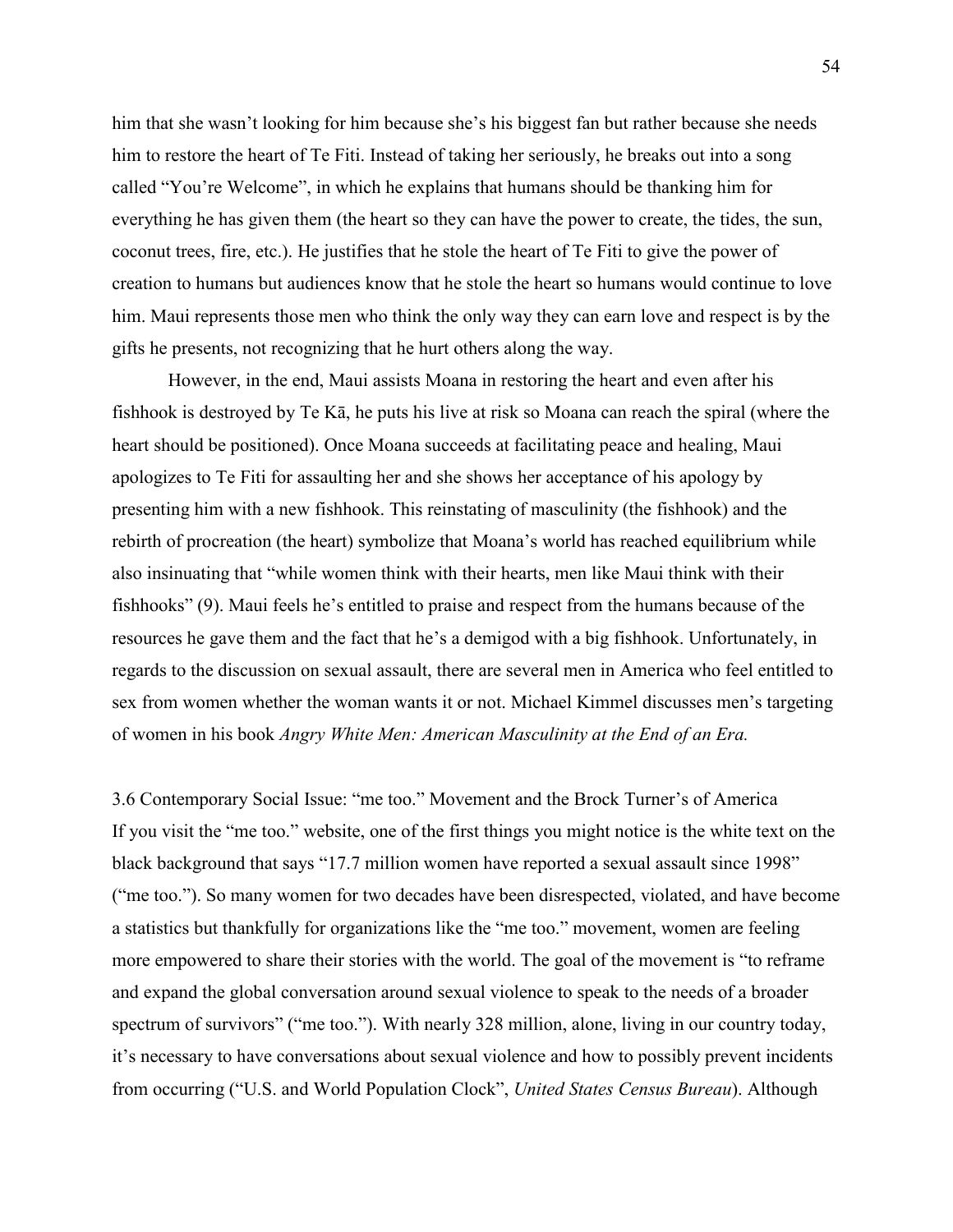nearly 2.79 million men (since 1998) have been victims of sexual assault, "one out of every 10 rape victims are male" ("Victims of Sexual Violence: Statistics", *Rape, Abuse, & Incest National Network*). In the fight for social change, one conversation that needs to be discussed is the issue of male privilege in the United States.

Kimmel begins his chapter "Targeting Women" by giving readers the account of the horrific incident that took place on August 4, 2009 by George Sodini (169). Sodini, who had become so frustrated with the fact that he had no female companionship, let alone a regular sexual intercourse lifestyle, decided to take his anger out on a group of women during an aerobics class at his locale gym (169). His weapon of choice: a firearm; casualties: "12 women injured, five died"; and the aftermath: he then committed suicide in the same gym. Sodini's frustration towards women in general, as Kimmel describes it, is that Sodini "felt entitled" to be adorned by women, for women to want to date him and have sex with him; he felt that his male privilege entitled him to sex (170). The most shocking revelation about this scenario is not just what Sodini did but the fact that several men agreed with him and considered him their "hero" (172). On several blogs that were created to bring awareness to "men's rights", some of the comments, which are very disturbing [trigger warning], included:

Finally a mass murder writes a relatively coherent manifesto. Could be better, but at least it is implied that feminism is to blame and he is taking a last stand…Women have to accept this incident as a tax on their freeloading...What amuses me is how the women of this country and the West don't realize the role they have in creating men like Sodini...A decent looking man who earns a good living and does not abuse women DESERVES to get laid. (172)

The intent of including these abominable comments is not to offend but rather to bring awareness that, although we don't know the men who wrote these posts, there are many men in our country who have beliefs similar to Sodini and it doesn't matter the race, age, or socioeconomic status. Male privilege comes in many forms including the belief that men are entitled to sex.

In 2016, Brock Turner, a student of Stanford University, was found guilty of "sexually assaulting an unconscious woman" (Sanchez, "Stanford Rape Case"). What caused a national uproar was not just the case but the fact that the judge only sentenced Turner to six-months in jail and he only served half of said sentence (Koren, "Why the Stanford Judge"). When asked about his decision of the lenient sentence, Judge Persky stated that he believed Turner who stated that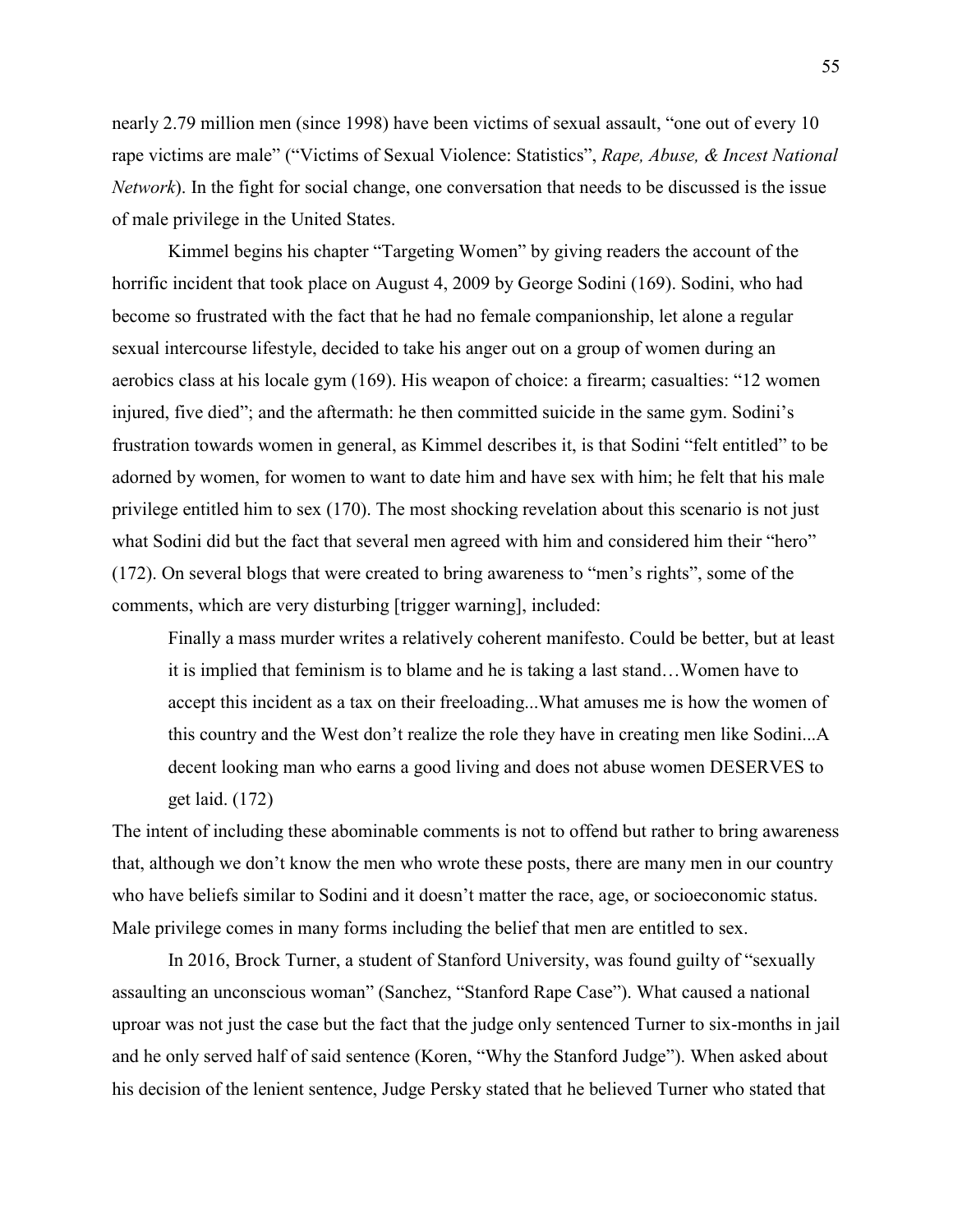the sexual act was consensual and that too long of a sentence "would have a 'severe impact' on Turner" (Koren, "Why the Stanford Judge"). Koren states than many believe that Turner's "sentence" was cut short on the grounds that he is a white man and because he was an impeccable athlete at Stanford University. Turner may have gotten a light sentence because of his race, gender, and educational background but as we learned from the Bill Cosby case, you can have all of the money and prestige your heart desires but when you repeatedly assault multiple women, one of them is bound to reveal the truth and your crimes will not be swept under a rug.

Yet that was exactly what Bill Cosby tried to do— this past April, Cosby was found guilty of "drugging and sexually assaulting a woman back in 2004" (Bowley and Hurdle, "Bill Cosby Is Found"). Why wasn't Cosby charged and tried then? According to Bowley, there was a debate on whether or not the encounter was consensual and even after Andrea Constand decides to press charges against Cosby (a year later), they ended up settling in court with Cosby paying Constand over \$3 million dollars ("Bill Cosby Criminal Case"). A whole nine years later pass, and once again another woman, Hannibal Buress, is stating that she was sexually assaulted by Bill Cosby and this time she is joined by over 40 additional women (Bowley, "Bill Cosby Criminal Case"). By the time Cosby is arrested in 2015, tried in 2017, and retried in 2018, over 50 woman had accused Cosby of sexual assault but he is only found guilty of assaulting Constand (Bowley, "Bill Cosby Criminal Case"). As the country anxiously awaits for the sentencing of "America's Dad", one can only question whether or not Cosby will receive a lighter sentence (he could receive a maximum 10 year sentence) because of he's 80 years old or if the court won't show him leniency because he admitted to the use of pills (Bowley and Hurdle, "Bill Cosby Is Found"). Both Turner and Cosby argued that their actions for which they were ultimately sentenced for were consensual, however, Kimmel would argue that these men assaulted their victims "not because their power over the women was intact and unthreatened but because they felt entitled for these women to appease their sexual desires" (183).

Interestingly enough, John Lasseter, an executive producer at Disney Animation Studios and Pixar Animation Studios, who served as executive producer of both *The Princess and the Frog* (2009) and *Moana* (2016), has been on sabbatical since November 2011 for "missteps" towards female employees (Barnes, "Pixar Co-Founder"). These "missteps" manifested in the form of excessive grouping and hugging for which many of Lasseter's supporters feel isn't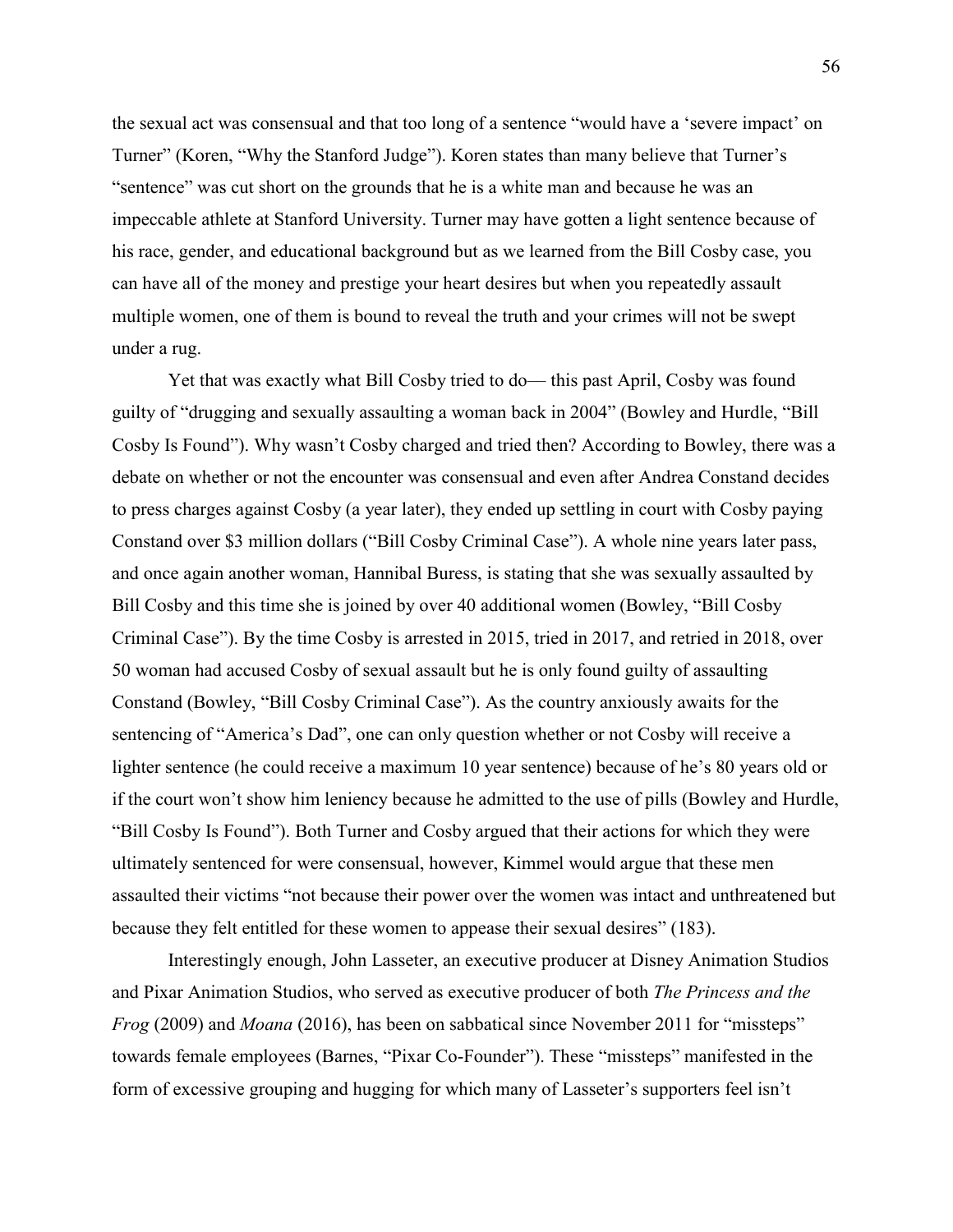plausible enough for him to lose his job. Despite his public apology, Disney is allowing Lasseter to complete the year as a company consultant but he is reportedly leaving on his own free will (Barnes, "Pixar Co-Founder"). Tompkins states that when rhetorical listening is effective those "unseen 'others'" are given a voice to express their own interests and that through these type of intentional conversations that the majority learn how to accept that their voice isn't the only meaningful one (70). As I'll explain in the succeeding chapter, those "unseen 'others'" have the opportunity to be heard due to social media and social movements like #BlackLivesMatter and "me too." but now are allies we must be in a position to practice co-cultural communication and rhetorical listening.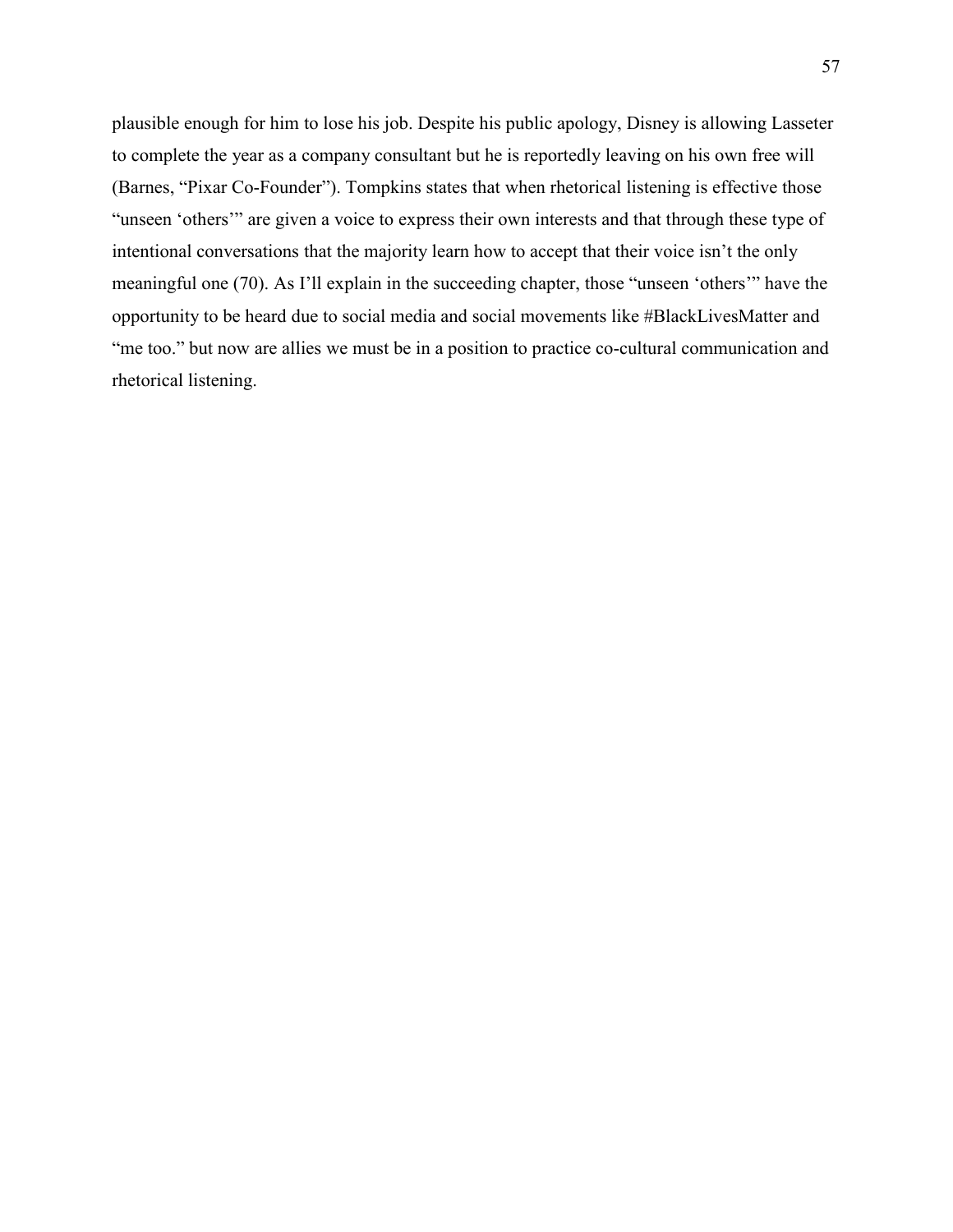# **CHAPTER 4. HOW FAR SHOULD WE GO: THE IMPORTANCE OF COMMUNICATION IN 21ST CENTURY AMERICA**

 "I have crossed the horizon to find you. I know your name. They have stolen the heart from inside you. But this does not define you. This is not who you are. You know who you are" (*Moana (2016)* Lyrics, "I Know Who You Are").

### 4.1 Introduction

The aforementioned lyrics are recited by Moana as she's about to encounter the ferocious lava monster, Te Kā at the end of the "battle scene". Moana's preconceived notions of Te Kā produced misunderstanding of Te Kā's character and the source of her rage. In this song, Moana is communicating with Te Kā that: she has been searching for her ("I have crossed the horizon to find you."); she knows of Te Kā's name and the legend of how she came into being ("I know your name."); despite knowing the legend, she didn't understand the severity of Te Kā's pain ("They have stolen the heart from inside you."); that regardless of the evil Maui did, this dark transformation of Te Kā doesn't define who she is as a person nor are her feelings invalid ("But this does not define you."); that healing is still possible after centuries of suffering alone, isolated, and trapped in the middle of the ocean ("This is not who you are."); and that Te Kā knows deep inside who she is and with the restoration of her heart, she can find herself again ("You know who you are."). Moana's dialogue in this point in the film is a great example of what it means to execute communication— she learned a misinterpreted narrative, discovered the truth, and then through this truth she made the decision to have sympathy and demonstrate her sympathy which helped in Te Kā's healing. This is exactly the type of communication that's needed in developing a dialogue between dominant and co-cultural groups.

4.2 *The Princess and the Frog* (2009): Misconceptions and Co-cultural Communication The initial and contemporary readings of Disney's *The Princess of the Frog* (2009) served several purposes, the first being that the film made Disney history in having a Black woman as the main protagonist. Although the film was staged in a Jim Crow South, this was beneficial in my discussion of how the film was received by Black women in Moffitt and Harris' study. The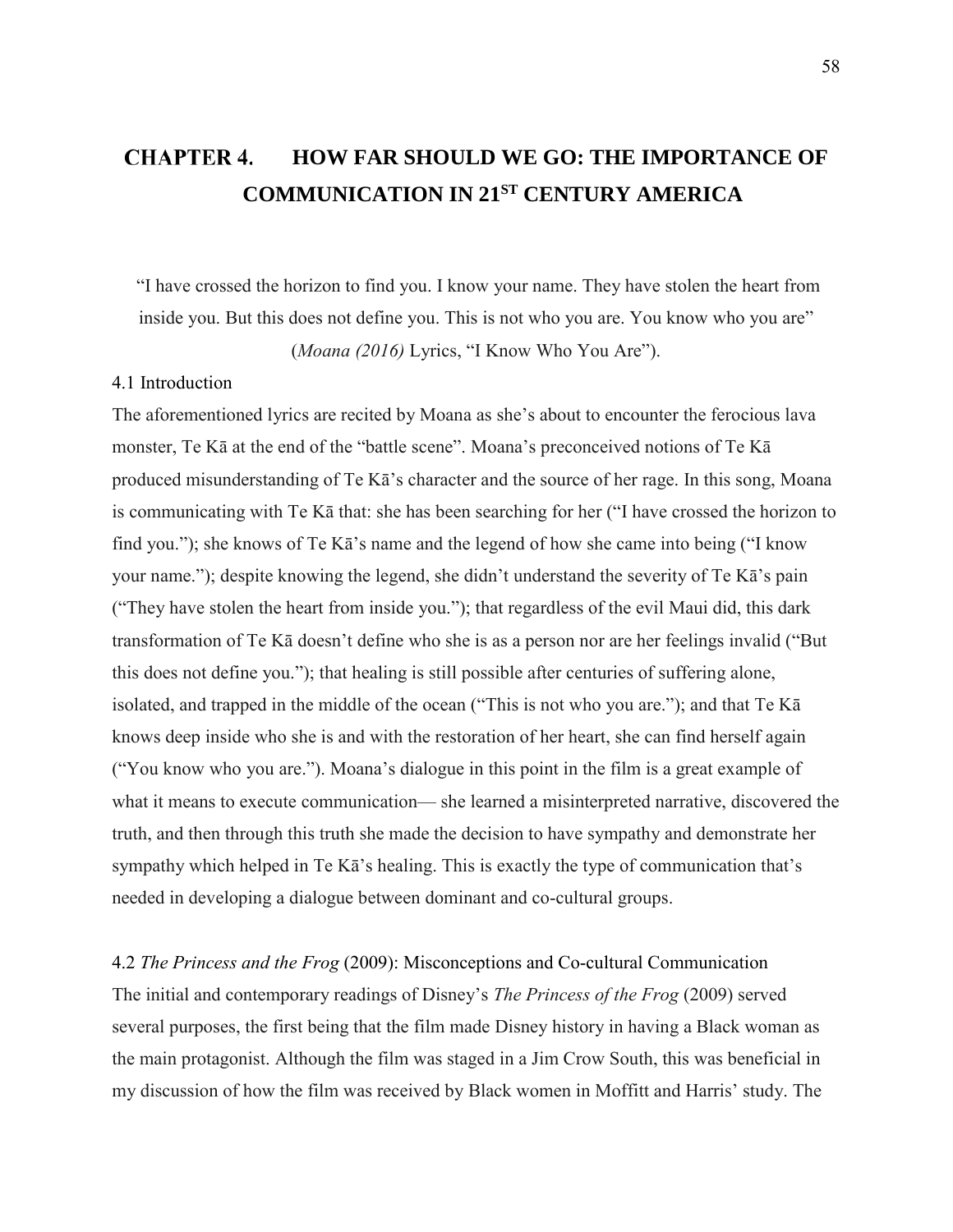study was vital in that the concerns of some members of the Black community were given a voice to express their feelings about a film that was both monumental and problematic. By conducting a contemporary reading of the film, readers were able to see how some of the concepts of the film (white privilege, racial ambiguity, and servitude) remain relevant in the larger societal problem of racial profiling, perception, and miscommunication in America. I concluded chapter two by stating how racial prejudice and racial profiling aren't just products of racism but rather the also can stem from negative perception and miscommunication that is often fueled by how minorities are portrayed in the media and American history.

Communication is a double-edged sword in that it can solve problems but not knowing how to one should execute communication can cause the problems. Christopher Lebron explains that although Blacks aren't the only marginalized group of individuals in America, Blacks "have suffered the widest, deepest, and most murderous inequality for the longest stretch of our nation's history, with the exception of Native Americans" (127-128). If this is so, then how can we expect communication to be a solution to racial profiling in America after centuries of trying to establish peace? Sirry Alang published an article in 2017 about steps Americans can take in disassembling the components of racism and ways that might helping in preventing police brutality.

1) support calls for more collaboration and partnerships among communities, researchers, policymakers and law enforcement systems; 2) learn about how structural racism and white supremacy operate within institutions, policies and laws; 3) evaluate whether policies and laws have unintentional negative consequences for people of color; and evaluate whether they disproportionately benefit white people; 4) advocate for and support criminal justice reform, like the decriminalization of behaviors such as loitering and minor traffic violations and ending stop-and-frisk; 5) support movements like Black Lives Matter that raise awareness of police brutality, and help expose and dismantle structural racism; and 6) remember those who have lost their lives because of racial profiling. (Alang, "How to Dismantle")

Alang's suggestions are a great start to disassembling racism because, like mentioned, racial justice isn't just about supporting the oppressed group(s) but also learning about how white privilege and dominance have influenced racism in America ("How to Dismantle"). Another good suggestion of Alang's is evaluating one's own privilege, the opportunities available for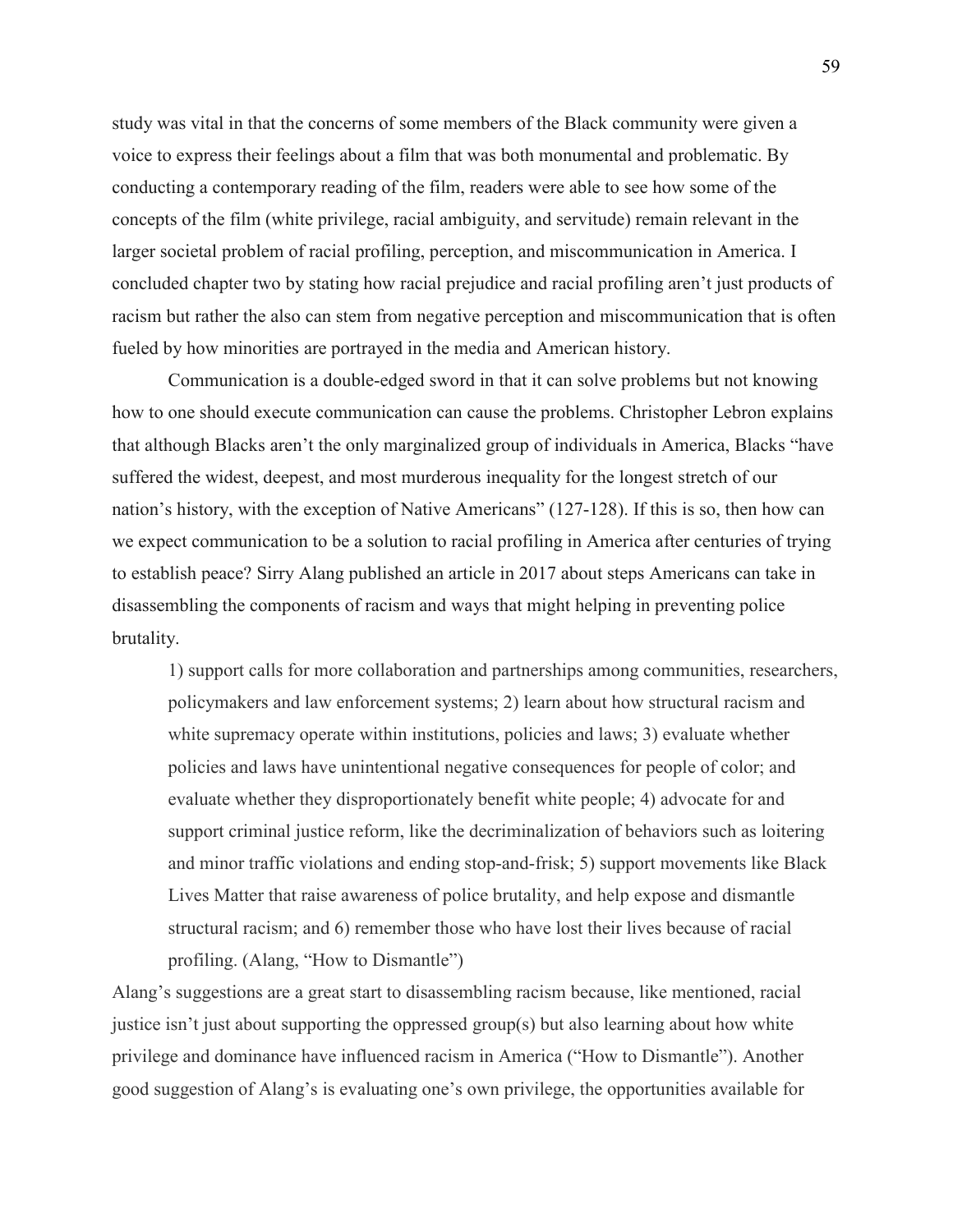others and how different groups of people benefit differently from our country's laws ("How to Dismantle"). However, one thing I will argue about Alang's steps of allegiance and prevention is that everything seems very one-sided and by that I mean, there doesn't seem to be the opportunity for communication to happen between, in this case, Blacks and whites. Alexander states that regardless of how uncomfortable the conversation might be, whites need to participate in the discussion of race (238).

Lebron says that whenever we get word of an incident involving a white police officer who killed an unarmed Black person, in most cases they are male, many members of the Black community respond by belittling the criminal justice system (police) in America which is deemed "un-American" (131). I agree with the consulting knowledge of Martinelli who, in addition to his development of policing programs in the United States, states that the issue with our criminal justice system is that it's "not a police problem but a municipal government problem"(71). My opinion is that the issue is a combination of miscommunication, ignorance, and inaccurate narratives portrayed in the media (Bell xv). As demonstrated in chapter two, several racial incidents occur on an individual basis but I think this is exactly where we need to start in dismantling racism in America. In order to execute communication, one must: have background knowledge of every participant in the discussion; know the role each participant plays in the conversation, and how the conversation should be facilitated. In the discussion of racism in America, Bell's discussion on co-cultural communication provides insight into concerns that whites have about Blacks and how Blacks and whites can both contribute to the interracial conversation. Nonetheless, good communication begins knowing the role you play in the conversation.

Gina Bell begins her discussion on the difficulty of co-cultural communication by stating that one of the reasons we find communication difficult is because we don't fully comprehend the person's identity (xv). When we try to communicate without background information of who they are and how they are marginalized, we are often unaware that we might have privilege which could hinder us from being effective communicators. On the conversation of race, white people have the ability to "opt-out" of any type of conversation dealing with racism and racial prejudice because whiteness is the norm in our society (3). The intentional decision of "opting out", or averting the conversation, is the communicative practice known as "averting controversy": this practice is exhibited by an individual from the dominant group when a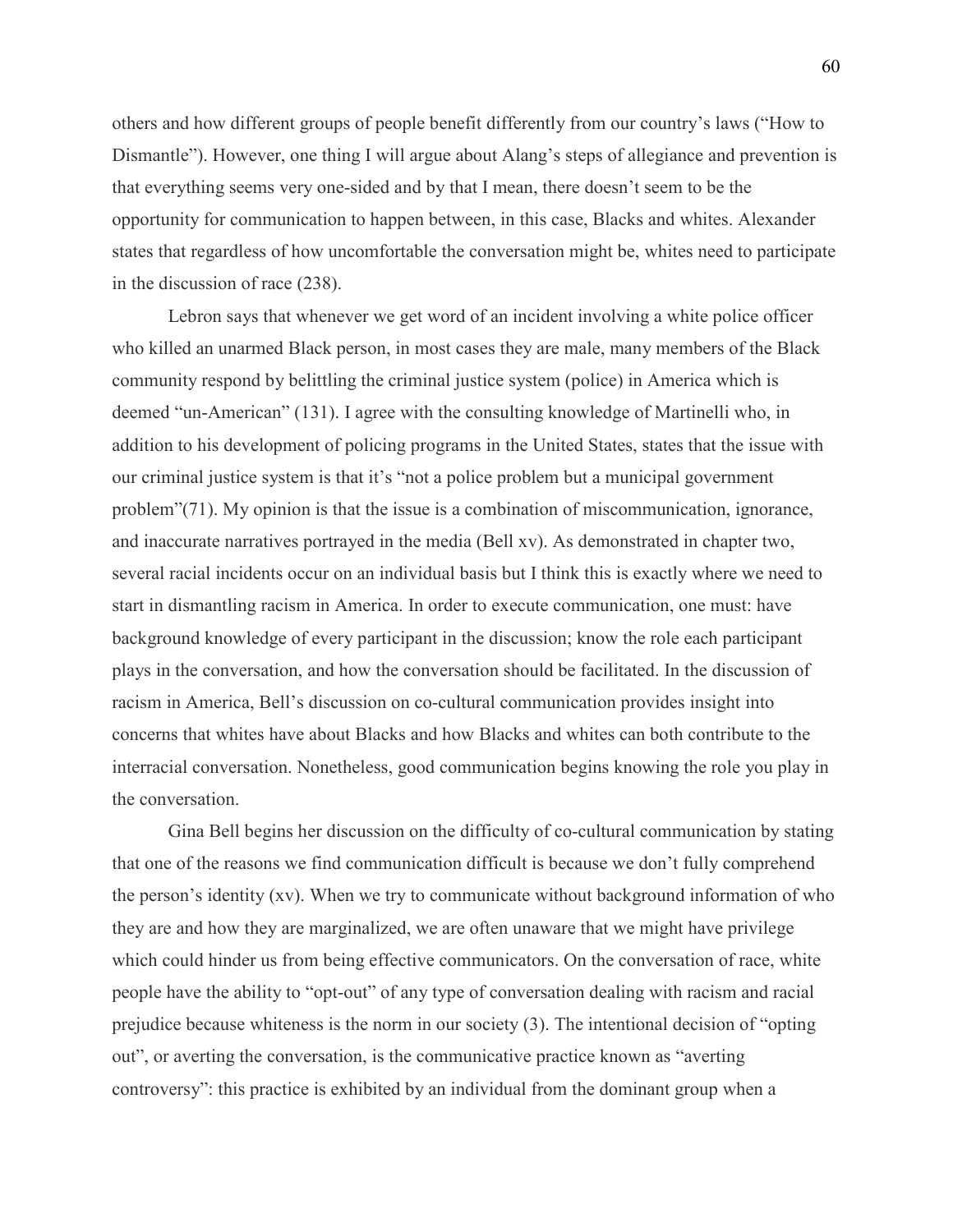"controversial" topic, such as racism, threatens to cause friction, therefore, the individual chooses to "deflect communication in another direction" (Orbe 56). However, Blacks don't have that option and are constantly reminded of their inferiority in newspapers, on television, and in film (Bell 3). As members of the race conversation, both Blacks and whites have the ability to speak and listen to one another's concerns and curiosities but each group plays a role.

Blacks are members of what Mark Orbe refers to as the "co-cultural group"; this term is used by Orbe to specify the marginalized groups in American society without highlighted an inferior status (2). Whites play the role of the dominant group because of whites gained control of the majority of institutions–– "political, corporate, religious, and legal" (2). Our nation's history has shown us that when one group of people dominate the aforementioned institutions, then every co-cultural group has become disempowered (Bell 45). As I stated in the previous chapters, listening to another's perspective rhetorically acknowledges that co-cultural groups exist and that their voice is just as vital to the success of society as the dominant's (Tompkins 61). Bell explains that when Blacks are excluded from the discussion of race relations, between Black and white communities, it becomes even difficult to determine why whites and Blacks can't communicate (49). According to Lebron, discussions on racial prejudice occur frequently in our society but one conversation that doesn't happen enough is how our understanding of whites' perception of Blacks be helpful in dissolving racial prejudice (135). "How do white Americans imagine the kind of lives Blacks aspire toward and the habits they employ in their everyday dealings? Do white Americans have a decent sense of how Blacks see American society?" (136). The answer to Lebron's questions are the same, "the perceptions that some whites have of Blacks deter them from wanting to learn more about the interests of Blacks".

The fact of the matter is there are a nice portion of white people who are intimidated and afraid of Black people because of the perception they have (Bell 61). These perceptions include, but are not limited to, that Blacks are: "violent, criminal, deadbeat drunks, drug addicts, unable to control sexually, are financially unstable, and uneducated" (62). Nonetheless, Bell explains that just how Blacks have a voice and rely on organizations such as #BlackLivesMatter to voice their frustration, some whites also have their opinions of Black people and Black culture that are frustrating for them.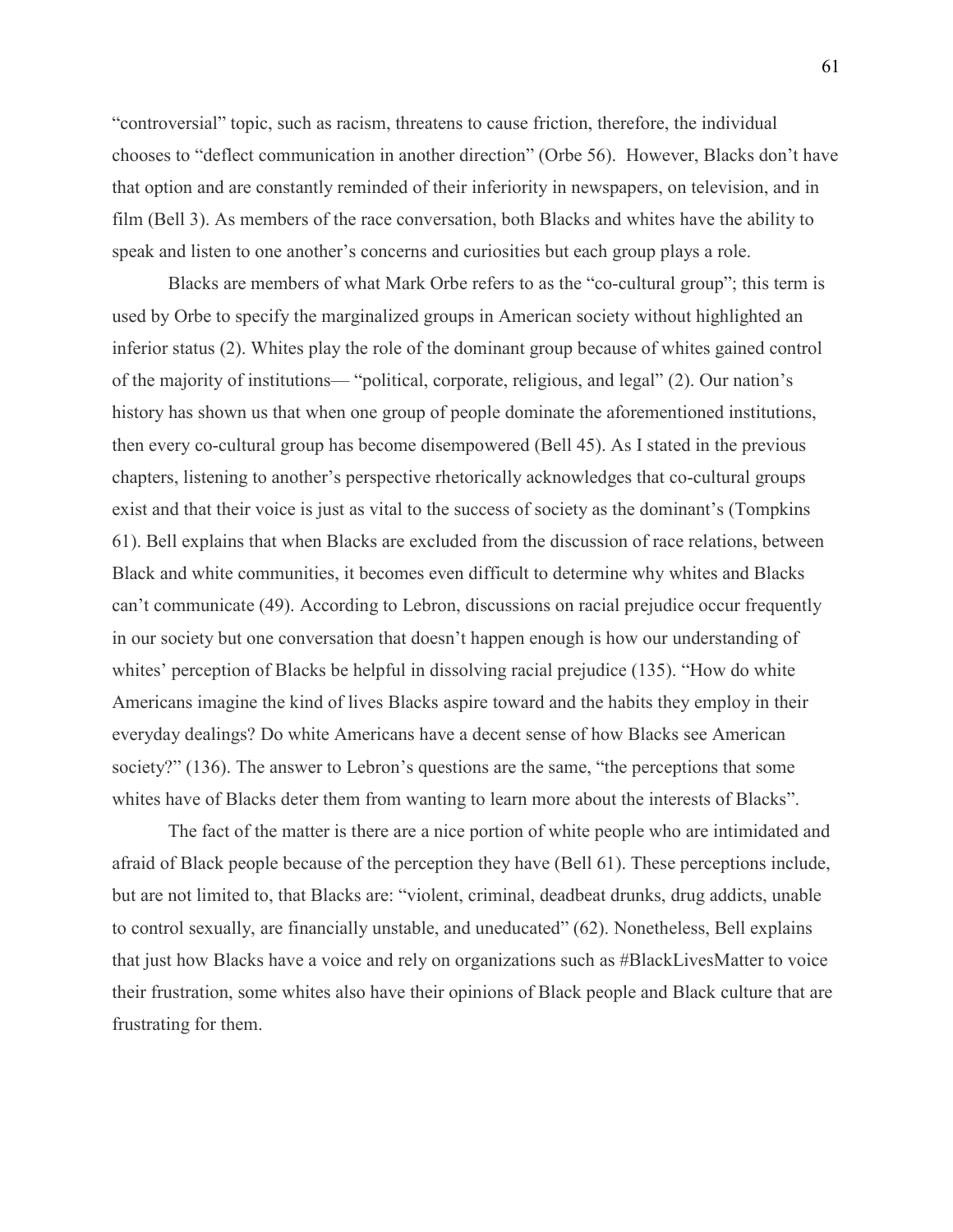In 2016 Bell conducted a study where she interviewed 60 people to get their viewpoints on communication between Blacks and whites<sup>30</sup> and chapter seven of the book focuses on the top beliefs that white people had about the Black community<sup>31</sup> (105). The first is that many of the white participants felt "that Black people assume all white people are racist" which is part of the reason why race relations are experiencing some strife (105). Several of the interviewees gave testimonies of their personal experiences which revealed that similar to whites having negative perceptions of Black people, Black people are also guilty of stereotyping all whites as racist which caused many whites to feel uncomfortable around Blacks (106). Although usually practiced by co-cultural groups, this discomfort may cause members from the dominant group to purposely create barriers in order to avoid interactions with members of the co-cultural group, a communicative practice called "maintaining interpersonal barriers" (Orbe 57). The second belief stated by whites is that they believe we've passed a point where Blacks in today's society should receive reparations from slavery (Bell 107).

The argument commonly made by whites is that "their ancestors never owned slaves" while Blacks argues that "hundreds of years' worth of free labor, which directly benefited the ancestors of some white people today, deserves reparations" (108-109). Bell argues that despite that arguments of whites, in reality based on the history of slavery in America, Blacks are owed more than anything the United States could currently offer today (110). The third and fourth beliefs are that Black people use the fact that they are Black as a form of defense ("the race card") and the racism in America is improving if not disappearing, respectively (110-111). I would argue that "playing the race card" is actually acceptable at times, not because it's an excuse but depending on the situation the fact that someone is Black could be the reason behind why they aren't included in certain conversations or they don't have similar experiences. When Blacks "play the race card" more often than not they are doing so for personal gain or selfimprovement which Orbe would refer to as "manipulating stereotypes". Every belief that the white participants had about Blacks are stereotypes, because not all Black people have the same beliefs, and by manipulating this stereotype Blacks are able "to exploit the ignorance of dominant group members and selectively manipulate stereotypes to accomplish particular goals"

 $\overline{a}$ 

<span id="page-69-0"></span> $30$  Of the 60 individuals that participated, 29 were white and 31 were black.

<span id="page-69-1"></span> $31$  Bell does clarify that the issues presented by whites only account for her small sample size, however, it's safe to assume that there are many whites who share the same sentiments.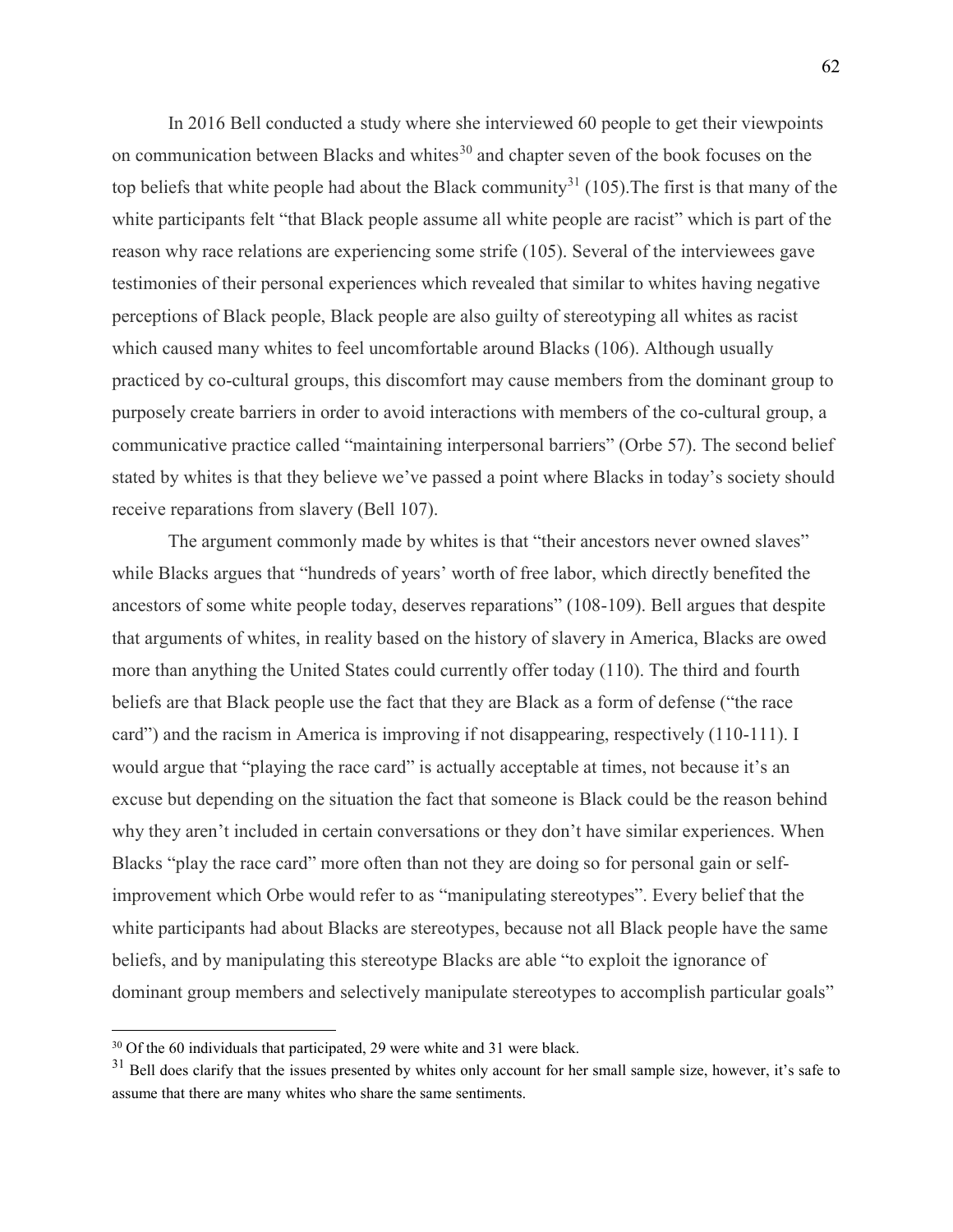(Orbe 65). The last belief that I'll discuss is the fact that there are some whites who genuinely believe that racism is disappearing in America.

The reason this is so problematic is that the whites who participated in this study are basing this on the notion that in their individual experiences they see racism as almost irrelevant but this goes back to white privilege (Bell 112-113). Whites are the only individuals of the dominant group, and because they make up the majority of the nation's population white people will never have to experience racism in America (113). "Strategic distancing" is the practice of a co-cultural group member assimilating in society in order to not be perceived as "a typical minority" (Orbe 75). However, from the perspective of the dominant group, I would argue that any one dominant group individual who truly believes that racism is getting better (for Blacks, Hispanics, and Asians) in our current society, is simply using "strategic distancing" to distance their race from the fact that racism is still a problem in America. So with so many negative perceptions of Blacks and the misconceptions that whites have about Blacks, where do we go from here?

Bell concludes her book, and subsequently this section, by admitting that there is no simple solution to repairing the race relations between Blacks and whites but that we can start by communicating (117). We know that communication is key but what does it mean to communicate effectively? We have to be knowledgeable co-cultural communicators, meaning that we have to be able to recognize the issues in the communication between Blacks and whites and facilitating communication in an environment where neither group feels personally attacked (118). As we saw from the previous examples, many of the assumptions that whites have of Blacks is due to the negative perceptions created from negative portrayals of Blacks in media. Blacks and whites have the ability to transform these negative perceptions, both groups must: "dispel negative stereotypes", prepare to "educate the other group", and be willing to receive that education of the other's culture (Orbe 64, 73). Next, we have to realize that because racism still exists in America, we have to be able to intellectually discussion racial problems in America (Bell 121).

Co-cultural groups (Brown and Black people) are victims of "over-policing" and misuse of surveillance and sometimes in order to move forward, we have to reflect on the history of our society (Lebron 133). A prime reason that Black and white communication has been unsuccessful is because, regardless of the discussions we've had about racism, not everyone is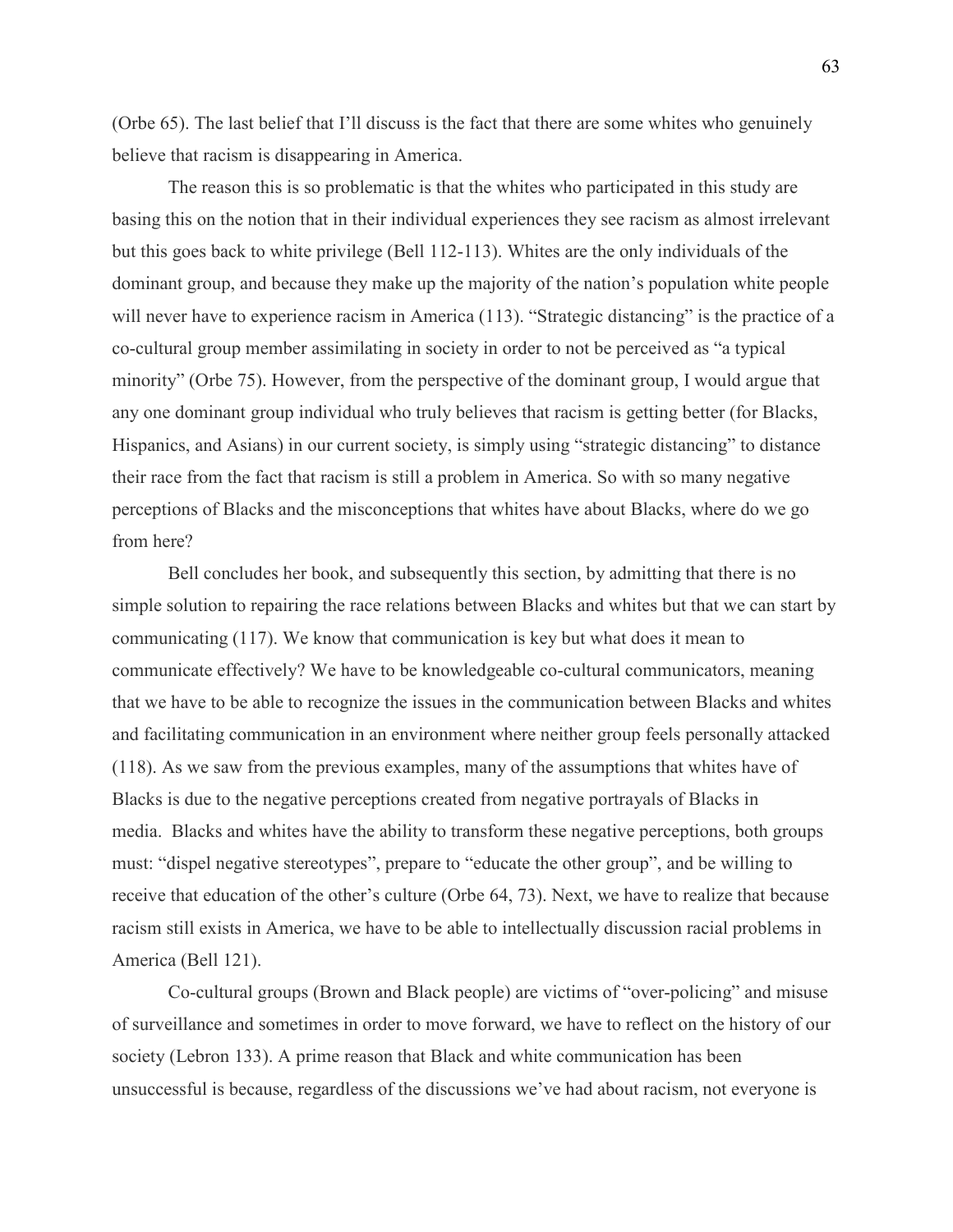educating about the country's history of racism and race relations; therefore, there needs to be an incorporation of real American history (African, Chinese, Native American) in the school curriculum (Bell 121-122). Lastly, in order to improve race relations between Blacks and whites, we must abandon the concept of "colorblindness" and realize that it's doing more harm than good (123). Prior to popular belief, acknowledge someone's race doesn't make that person racist but rather using a person's race as a method of oppression or discrimination is when a Black person will label you as racist (123). Alexander explains that being "colorblind" to race doesn't solve any of the issues Blacks face in America, if anything it's a privileged decision that affords whites the ability to ignore "the existence of racial caste in America" (241). We can't pretend that a racial hierarchy doesn't still exist in America, no more than we can ignore the fact that many sexual assault incidents continue to go unreported in our country.

## 4.3 Moana (2016): Addressing Sexual Assault and Being Allies That Listen

Prior to researching for this project, I was one of many Disney movie-goers that watched *Moana* (2016) several times and missed the underlying message of the film. Yes, *Moana* (2016) tells the story of a young woman who risks her life for the sake of her island, and really all mankind, and restores Te Fiti's heart. However, the contemporary message of this film is that we shouldn't accept others' perception of things as our own perceptions. Moana's perception of Te Kā was negative but Moana isn't to blame for being misinformed, her ancestors passed down the legend from one generation to the next. What's interesting about the legend of the goddess Te Fiti's undoing is that in the story Moana's grandmother tells, the only two beings present were Te Fiti herself, and Maui. Maui sexually assaulted Te Fiti and no one was around to witness what happened or communicate the truth. Te Kā was left alone, unable to tell her story, and unfortunately, many assault's like Te Fiti's go unreported and unresolved for. Patrick deHahn, a staff reporter for *USA Today*, published an article that revealed that in 2015 a majority of the colleges in the United States (89%) reported that there were no rape cases on their campuses for the year ("Study: 89%"). As deHahn points out, sexual assaults happen but whether or not the victim reports the incident is another story.

The *Rape, Abuse, & Incest National Network* (RAINN) reports that nearly two of every three sexual assaults go unreported and only about 20% of college females, in the United States, report when they have been sexually assaulted ("Criminal Justice System: Statistics"). We know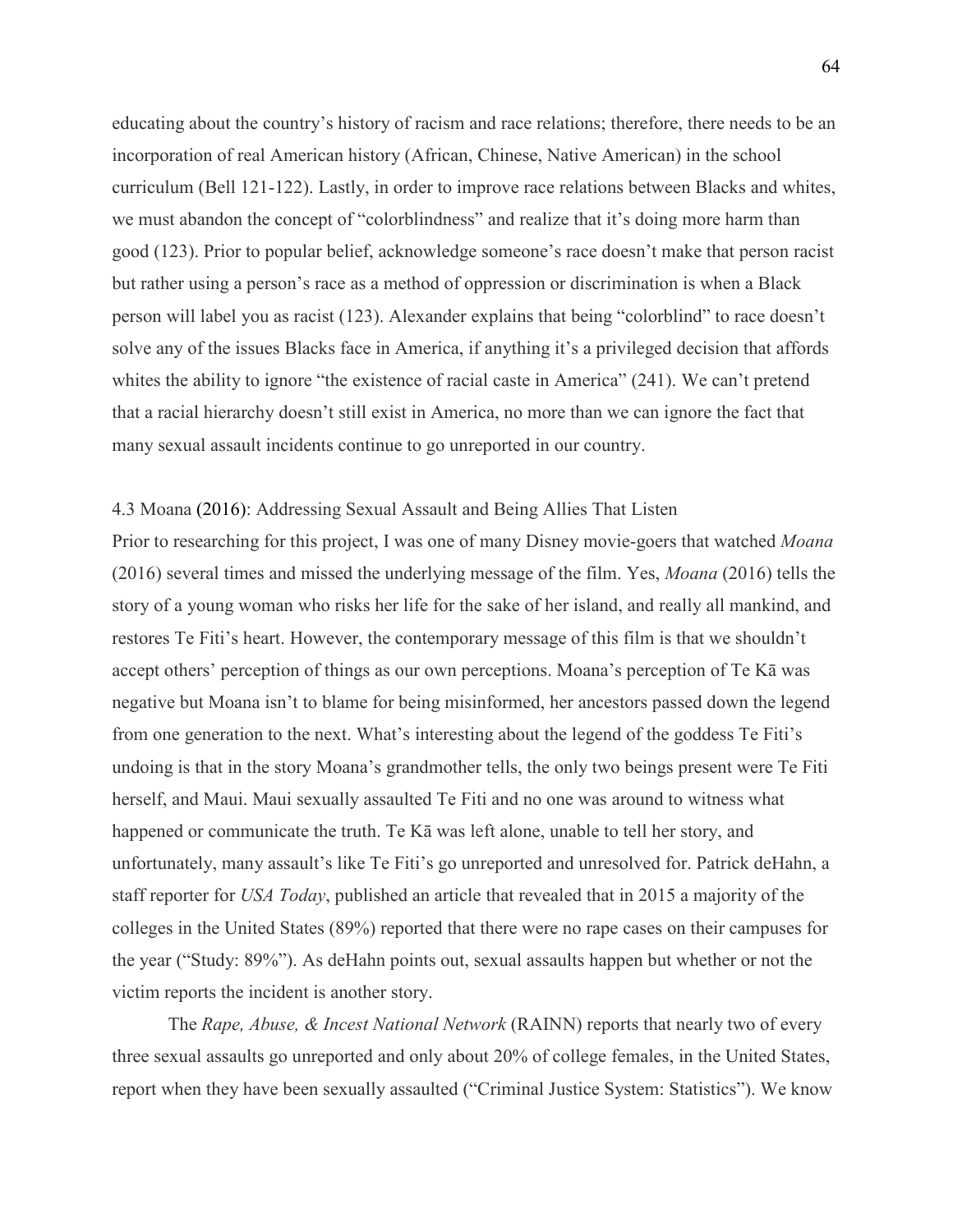from our American history, that sexual assault was the foundation of population growth during slavery: Black women were frequently raped and "breed like cattle" to produce more farm hands for plantation owners (Bell 109). Although we have moved beyond racial slavery in America, the new form of slavery in our society is human trafficking. The National Human Trafficking Hotline reported that in 2017, of the 8,524 human trafficking incidents that were reported, sex trafficking accounted for over 6,000 of these cases ("Hotline Statistics"). What we have to keep in mind that this is just a sample of all of the sex trafficking incidents in America, the statistics don't account for the cases that go undiscovered or discovered but unreported. The Centers of Disease Control and Prevention believes that every member of society has the ability to prevent sexual violence in America and it starts with "STOP SV" ("Sexual Violence: Prevention").

Having conversations about sexual assault is drastically different than conversations on racism in American; where it may be feasible to conduct a study with 10 Blacks and 10 whites and have them discuss their concerns and issues with the opposing community, we can't expect that many victims of sexual assault will want to address their perpetrators. Therefore, conversations about sexual assault must be approached with sensitivity and sympathy for victims but also with knowledge of how you can help victims and prevent future incidents. The Centers of Disease Control and Prevention developed a strategy to prevent sexual violence, the acronym being "S.T.O.P. S.V" ("Sexual Violence: Prevention", *Centers for Disease Control and Prevention*). The first strategy involves changing the way our society views sexual violence; we must "promote **S**ocial norms that protect against violence" ("Sexual Violence: Prevention", *Centers for Disease Control and Prevention*). We must learn what it means to be an ally and execute practices that show that violence, especially sexual violence, will not be tolerated nor go unpunished. Secondly, we have to learn about how components of sexual violence and **T**each interpersonal skills such as "safe dating and intimate relationships" ("Sexual Violence: Prevention", *Centers for Disease Control and Prevention*).

Sexual assaults occur both randomly but they also occur between domestic partners. Once we have promoted positive attitudes and practices and learned interpersonal skills, we have to create and utilize **O**pportunities to support victims of sexual violence ("Sexual Violence: Prevention", *Centers for Disease Control and Prevention*). One was to accomplish this would be to creating programs where people can learn about sexual violence or talk about their experiences of being sexually assaulted in a safe-space. Formulating these opportunities will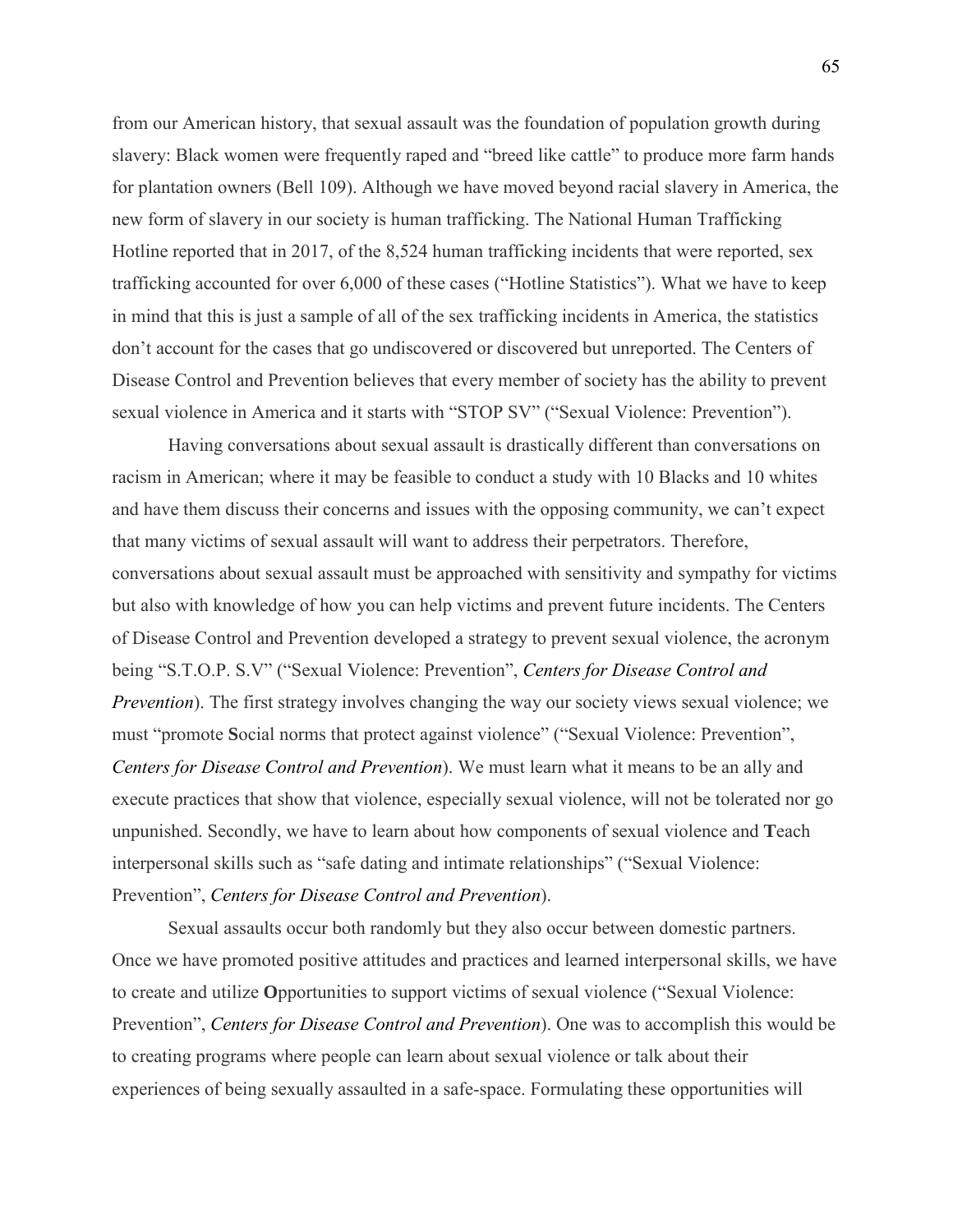require creating environments in which people feel that they are **protected** from potential dangers, examples would include: "improve monitoring in schools and establishing workplace policies" ("Sexual Violence: Prevention", *Centers for Disease Control and Prevention*). The last strategy that is suggesting by the CDC is to making sure that **S**upporting **V**ictims is made a top priority. We can support victims through educating others about support and prevention but the survivors of assault need access to resources such as emotional healing centers and treatment ("Sexual Violence: Prevention", *Centers for Disease Control and Prevention*). The strategies suggested by the CDC details the role that an ally should have in supporting sexual assault survivors and preventing future incidents but what allies need to know is how to communicate.

The CDC's strategies involve communication but in order to be effective communicators, it's important to, once again, know the context of the conversation and whom you converse with. Whereas discussion of race relations requires both listening and speaking in order to hear the Other's perspective and sharing your own perspective, practicing rhetorical listening in conversations on sexual violence will be more beneficial in supporting victims of assault. Krista Ratcliffe explains that similar to how American society deems many behaviors and traits as either feminine or masculine, communication is also gendered; in conversation, men are usually the main speakers with women being on the receiving end as listeners (21). In this discussion on sexual assault against women, Orbe explains that, similar to Blacks being a co-cultural group, women are what he calls a "muted group". For centuries, Blacks and women have always fought for equal rights compared to the dominant group which are the "European American, ablebodied, heterosexual males" (Orbe 21). Women are "muted" by men in our society and regardless of race, women as still "marginalized as second-class citizens" (22). Nonetheless, women who have experienced sexual assault are the co-culturally, muted group while those who haven't experienced sexual assault make up the dominant group. Effective rhetorical listening will consist of the following procedures: "1) the promotion of an understanding of self and other; 2) the proceeding of an accountability logic; and 3) the locating of identifications across commonalities and differences" (Ratcliffe 26).

When we're teaching sexual assault awareness to others, it makes sense that we feel that what we're saying in the most important thing that needs to be heard. Ratcliffe suggests, on the other hand, that when we're in a position of have difficult conversations we have to reign in the "desire to be heard" and refocus our mindset to a desire to hear what the other people have to say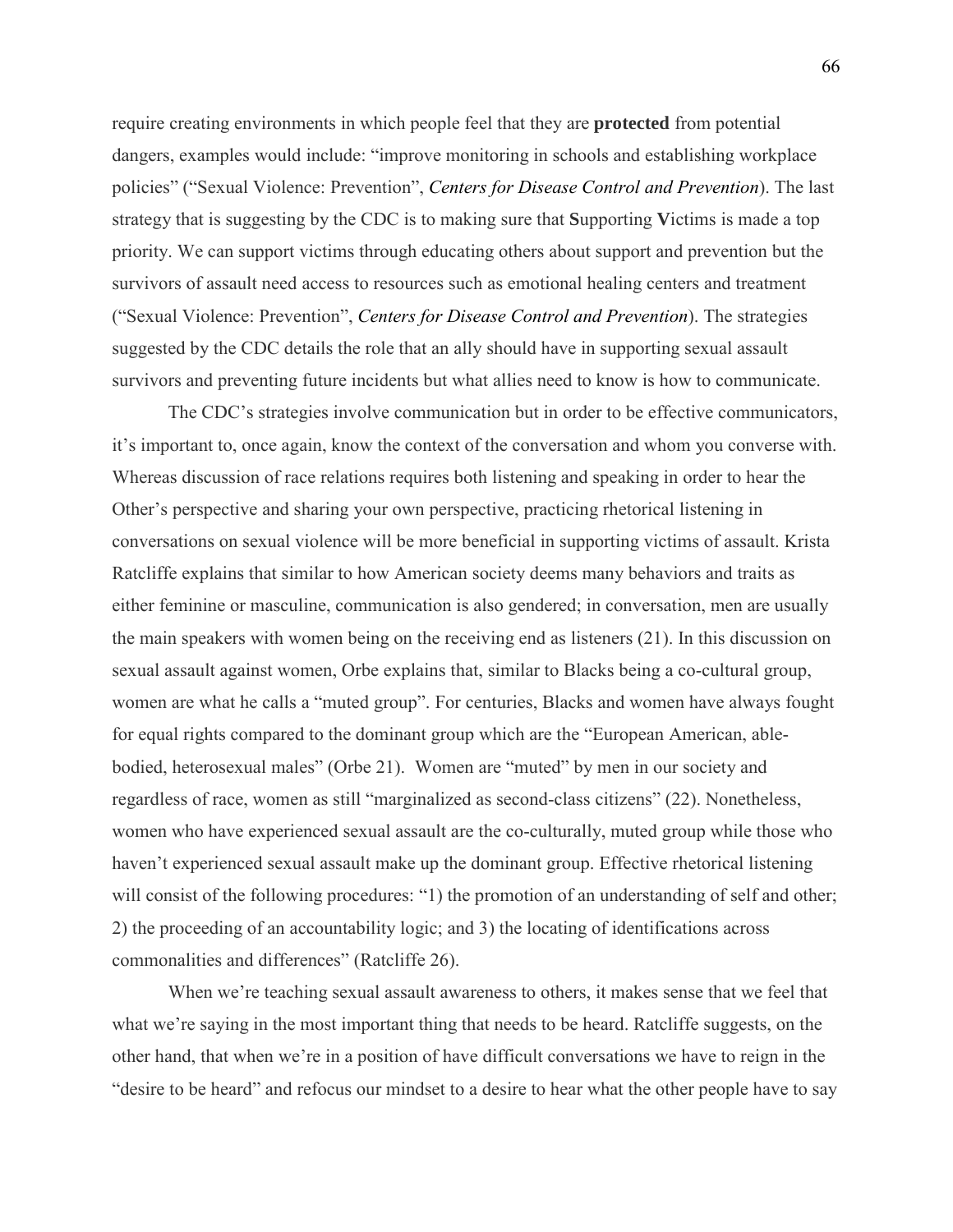(29). According to Orbe, women often feel obligated to "develop a positive face"; a communicative action that allows dominant group members (men) to drive the conversation while responding with positive facial expressions (67). This practice is problematic for two reasons: the first being that, men's domination of conversation isn't confronted but they are encouraged to continue demonstrating the behavior; and secondly, women's perspective is thus muted. Ratcliffe states that what it means to understand isn't just about listening to what the person is saying but actual listening intentionally to what the speaker is trying to convey (28).

Communicating self is important because it normalizes the idea that co-cultural groups have a voice that deserves to be heard (Orbe 72); the other side of this argument though is that dominant group listeners need to remember that we have to allow the co-cultural group to educate us if we are going to be beneficial to the fight for justice. Dominant group listeners need to remember that no sexual assault incident is the same and that it's about the individual and what their needs are, and that we must be accountable in that individuals are in different stages of healing. This accountability means that although we all come from different backgrounds and have different experiences, we all have the ability to positively impact the lives of other people (whether co-cultural or dominant groups) (Ratcliffe 31). This accountability must also be taken into consideration when we attempt to establish trust and connection with individuals. Having an understanding on the commonalities and differences that you share with others can definitely prove beneficial in established those safe-spaces of conversation and finding common ground (Ratcliffe 32). For allies, it's important to find ways to connect with victims of assault, however, you should avoid the differences you might have (58). It might be easier for a sexual assault victim to have conversations with someone who has experienced something different but that's not the case for every person. So, as a member of the dominant (non-assaulted) group where do we begin in helping victims? The answer is the same in regard to the issue of race relations, we must first recognize our position.

## 4.4 Conclusion

Racial injustice and sexual assault are two issues in America that didn't just appear overnight; the current predicament is the result of century's worth of oppression, misconception, and the normalization of white privilege and male privilege. As I attempted to demonstrate in my contemporary readings of *The Princess and the Frog* (2009) and *Moana* (2016), issues of race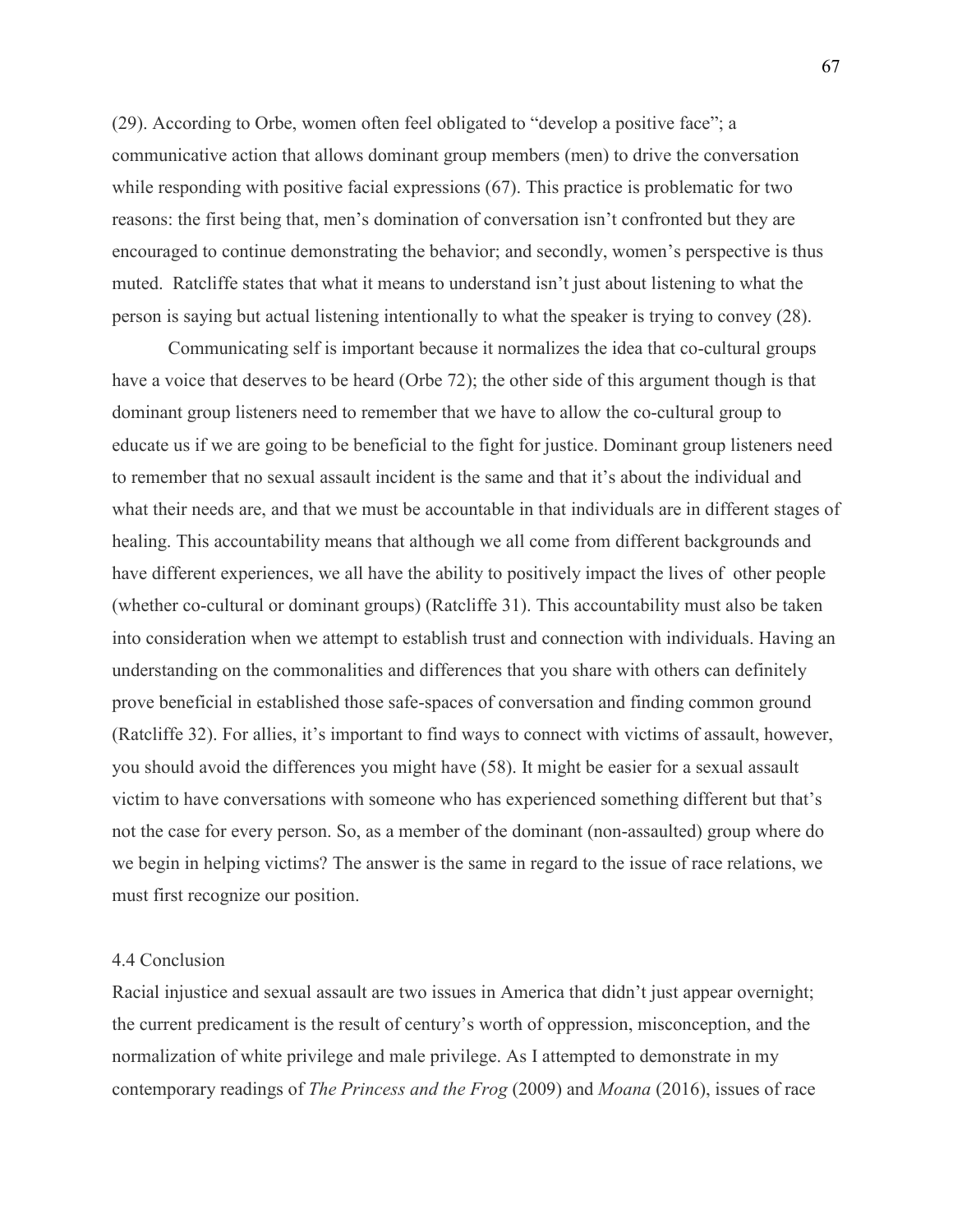and sexual violence have become so normalized in our society that many people tend to overlook when racial discrimination or sexual violence are incorporated in entertainment, like Disney films. The main objective of this thesis was to demonstrate how what we see in film merely reflects what is occurring in our society and that it's our responsibility to correct these issues when we can. The moment that we're able to turn an incident of racial discrimination into a "teachable moment" of the importance of unified diversity, is the day we have become proficient co-cultural communicators (Orbe 73). The moment we show support for victims of sexual assault but understanding that our roles as listeners are more important than being heard, is the day we have put Ratcliffe's concept of rhetorical listening into action. Nonetheless, the moment when we recognize the issues, increase the visibility of the severity of the issues, and take a stand against racial and gender injustice, is the day that, when we place our right hand over our heart, we pledge our allegiance to securing justice for all in America (78).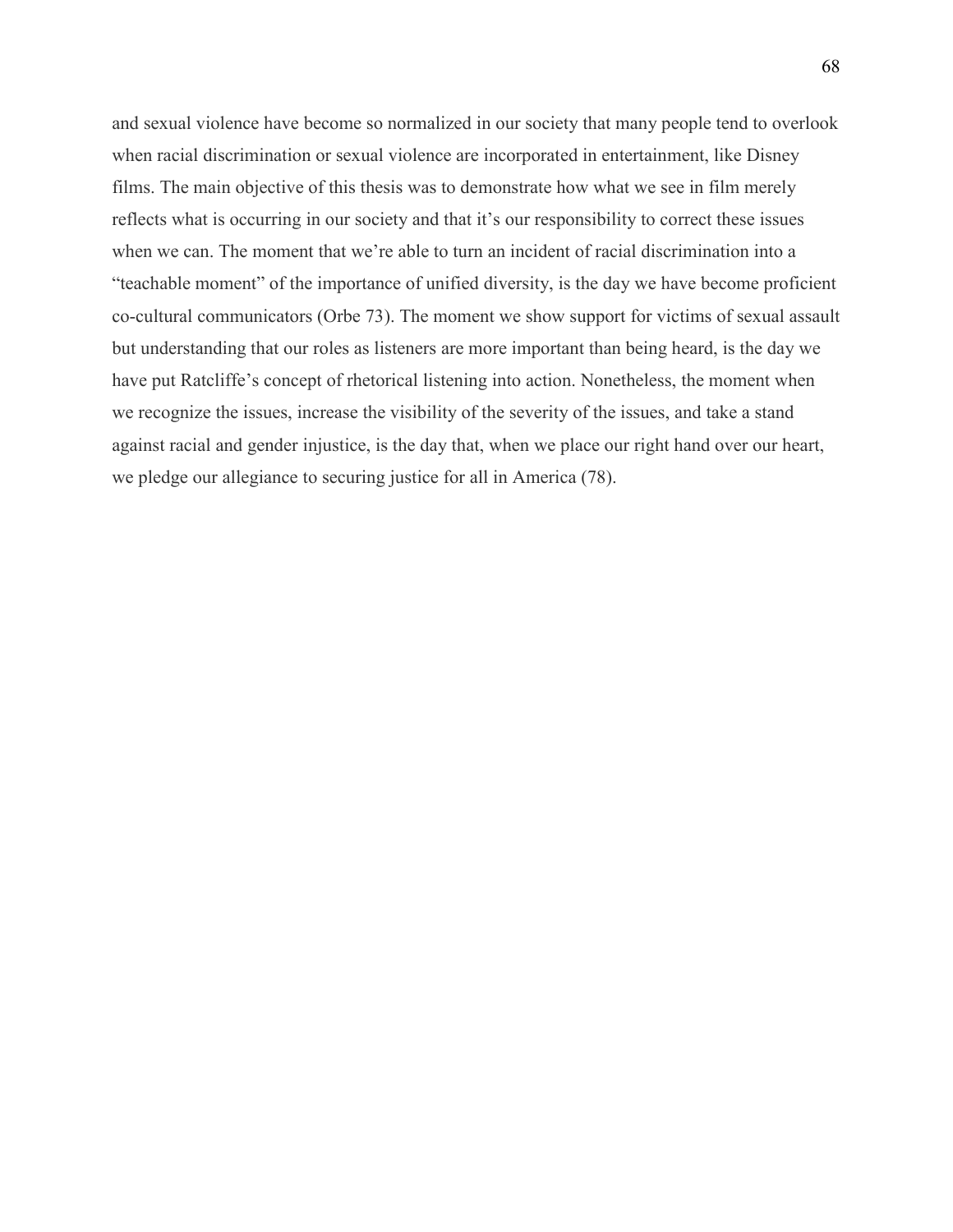## **REFERENCES**

- Alang, Sirry. "How to Dismantle Racism and Prevent Police Brutality." *USA Today,* 2017. [www.usatoday.com/story/opinion/policing/2017/05/12/how-dismantle-racism-and](http://www.usatoday.com/story/opinion/policing/2017/05/12/how-dismantle-racism-and-prevent-police-brutality/101481438/)[prevent-police-brutality/101481438/.](http://www.usatoday.com/story/opinion/policing/2017/05/12/how-dismantle-racism-and-prevent-police-brutality/101481438/)
- Alexander, Michelle. *The New Jim Crow: Mass Incarceration in the Age of Colorblindness*. The New Press, 2012.
- Allan, Robin. "Disney's European Sources." *Once Upon a Time: Walt Disney, the Sources of Inspiration for the Disney Studios*. General Editor Bruno Girveau. Prestel, 2008.
- Andersen, Margaret L. "Whitewashing Race: A Critical Perspective on Whiteness." *White Out: The Continuing Significance of Racism*. General Editors Ashley W. Doane and Eduardo Bonilla-Silva, Routledge, 2003, pp. 21-34.

[ebookcentral.proquest.com/lib/purdue/reader.action?docID=1111755&query=.](https://ebookcentral.proquest.com/lib/purdue/reader.action?docID=1111755&query=)

- Arenge, Andrew, Perry, Stephanie and Clark, Dartunorro. "Poll: 64 Percent of Americans Say Racism Remains a Major Problem." *NBC News,* 2018. [www.nbcnews.com/politics/politics-news/poll-64-percent-americans-say-racism](http://www.nbcnews.com/politics/politics-news/poll-64-percent-americans-say-racism-remains-major-problem-n877536)[remains-major-problem-n877536.](http://www.nbcnews.com/politics/politics-news/poll-64-percent-americans-say-racism-remains-major-problem-n877536)
- Barnes, Brooks. "Pixar Co-Founder to Leave Disney after 'Missteps'." *The New York Times*, 2018. [www.nytimes.com/2018/06/08/business/media/john-lasseter-leaves-disney.html.](http://www.nytimes.com/2018/06/08/business/media/john-lasseter-leaves-disney.html)
- Bartels, Emily. *Speaking of the Moor: From "Alcazar" to "Othello".* University of Pennsylvania Press, 2008. [www.jstor.org/stable/j.ctt3fhngc.10.](http://www.jstor.org/stable/j.ctt3fhngc.10)
- Bartiromo, Michael. "New Starbucks Training Manual Promotes 'Becoming Color Brave'." *The New York Post*, 2018. [nypost.com/2018/05/31/new-starbucks-training-manual-promotes](https://nypost.com/2018/05/31/new-starbucks-training-manual-promotes-becoming-color-brave/)[becoming-color-brave/.](https://nypost.com/2018/05/31/new-starbucks-training-manual-promotes-becoming-color-brave/)
- ---"College Coach Claims Airline Made Her Prove Biracial Son Was Hers." *The New York Post*, 2018. [nypost.com/2018/05/29/college-coach-claims-airline-made-her-prove-biracial-son](https://nypost.com/2018/05/29/college-coach-claims-airline-made-her-prove-biracial-son-was-hers/)[was-hers/.](https://nypost.com/2018/05/29/college-coach-claims-airline-made-her-prove-biracial-son-was-hers/)
- Beard, David. "A Broader Understanding of the Ethics of Listening: Philosophy, Cultural Studies, Media Studies and the Ethical Listening Subject." *International Journal of Listening*, 2009, pp. 7-20. *Taylor & Francis Online*, doi: 10.1080/10904010802591771.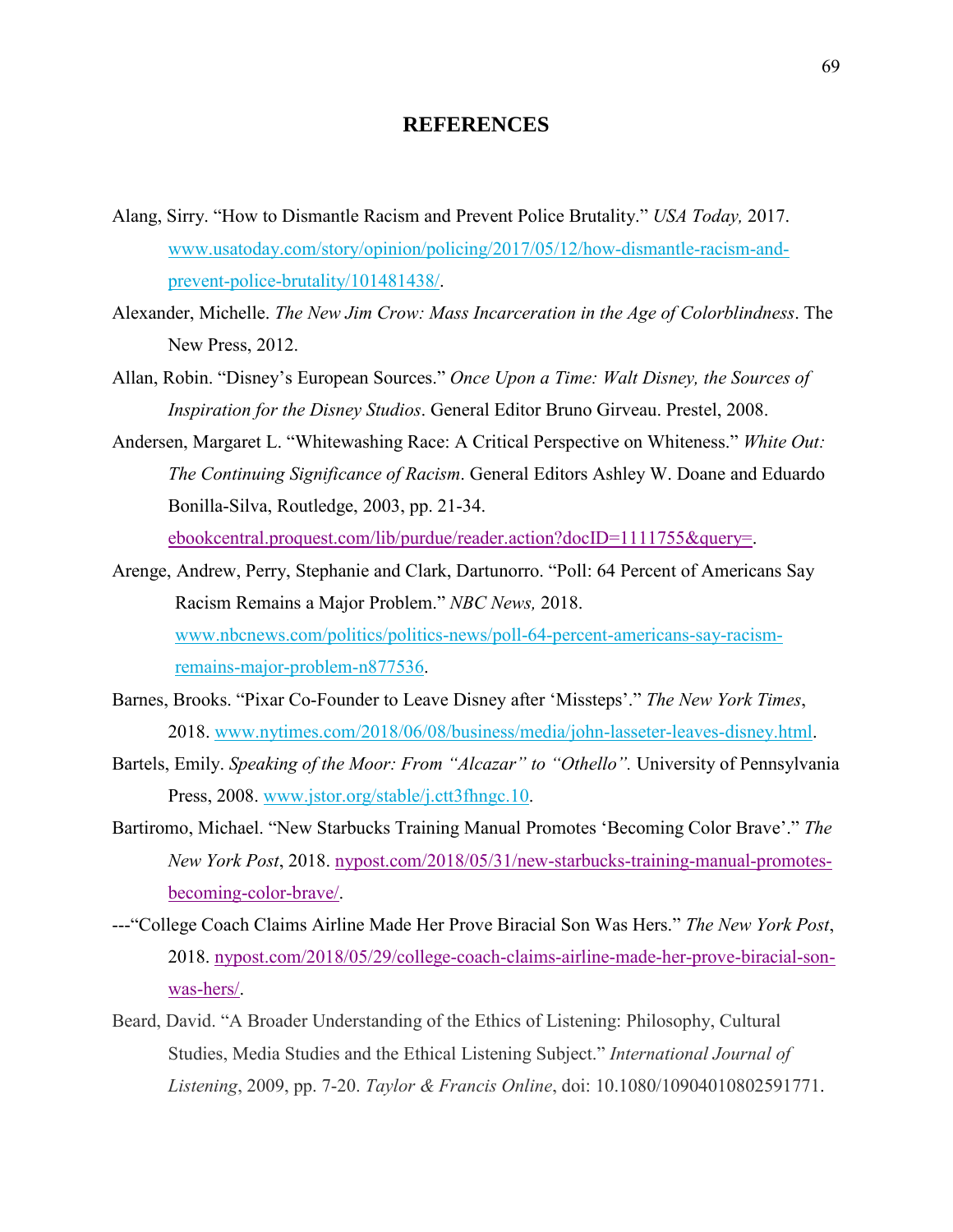- Bell, Gina Castle. *Talking Black and White: An Intercultural Exploration of 21st Century Racism, Prejudice, and Perception*. Lexington Books, 2017.
- Benard, Akeia A.F. "Colonizing Black Female Bodies with Patriarchal Capitalism: Feminist and Human Rights Perspectives." Sage Publishing, 2016, pp. 1-11. *Sexualization, Media, & Society*, doi: 10. 1177/2374623816680622.
- Bethmann, Jennifer. "The Disney Princess Sidekicks: Men Still Necessary to the Disney Princess Narrative." Media Report to Women, 2017.
- Bloom, Lisa. *Suspicion Nation: The Inside Story of the Trayvon Martin Injustice and Why We Continue to Repeat It*. Counterpoint Publishing, 2014. [ebookcentral.proquest.com/lib/purdue/reader.action?docID=1577536&query=.](https://ebookcentral.proquest.com/lib/purdue/reader.action?docID=1577536&query=)
- Bowley, Graham. "Bill Cosby Criminal Case: A Timeline from Accusation to Verdict." *The New York Times,* 2018. [www.nytimes.com/2018/04/25/arts/television/bill-cosby-sexual](http://www.nytimes.com/2018/04/25/arts/television/bill-cosby-sexual-assault-allegations-timeline.html)[assault-allegations-timeline.html.](http://www.nytimes.com/2018/04/25/arts/television/bill-cosby-sexual-assault-allegations-timeline.html)
- Bowley, Graham and Hurdle, Jon. "Bill Cosby Is Found Guilty of Sexual Assault." *The New York Times*, 2018. [www.nytimes.com/2018/04/26/arts/television/bill-cosby-guilty](http://www.nytimes.com/2018/04/26/arts/television/bill-cosby-guilty-retrial.html)[retrial.html.](http://www.nytimes.com/2018/04/26/arts/television/bill-cosby-guilty-retrial.html)
- Brode, Douglas. *Multiculturalism and the Mouse: Race and Sex in Disney Entertainment.*  University of Texas Press, 2005.
- Butler, Judith. "From Gender Trouble." *The Norton Anthology of Theory and Criticism*, 2nd edition, General Editor Vincent B. Leitch. W.W. Norton and Company, 1990, pp. 2540- 2553.
- Clements, Ron et al, director. *Moana*. Screenplay by Jared Bush et al. Walt Disney Animation Studios, 2016.
- ---*The Princess and the Frog*. Screenplay by Ron Clements et al. Walt Disney Animation Studios, 2009.
- "Criminal Justice System: Statistics." *Rape, Abuse, & Incest National Network (RAINN),* 2018. [www.rainn.org/statistics/criminal-justice-system.](http://www.rainn.org/statistics/criminal-justice-system)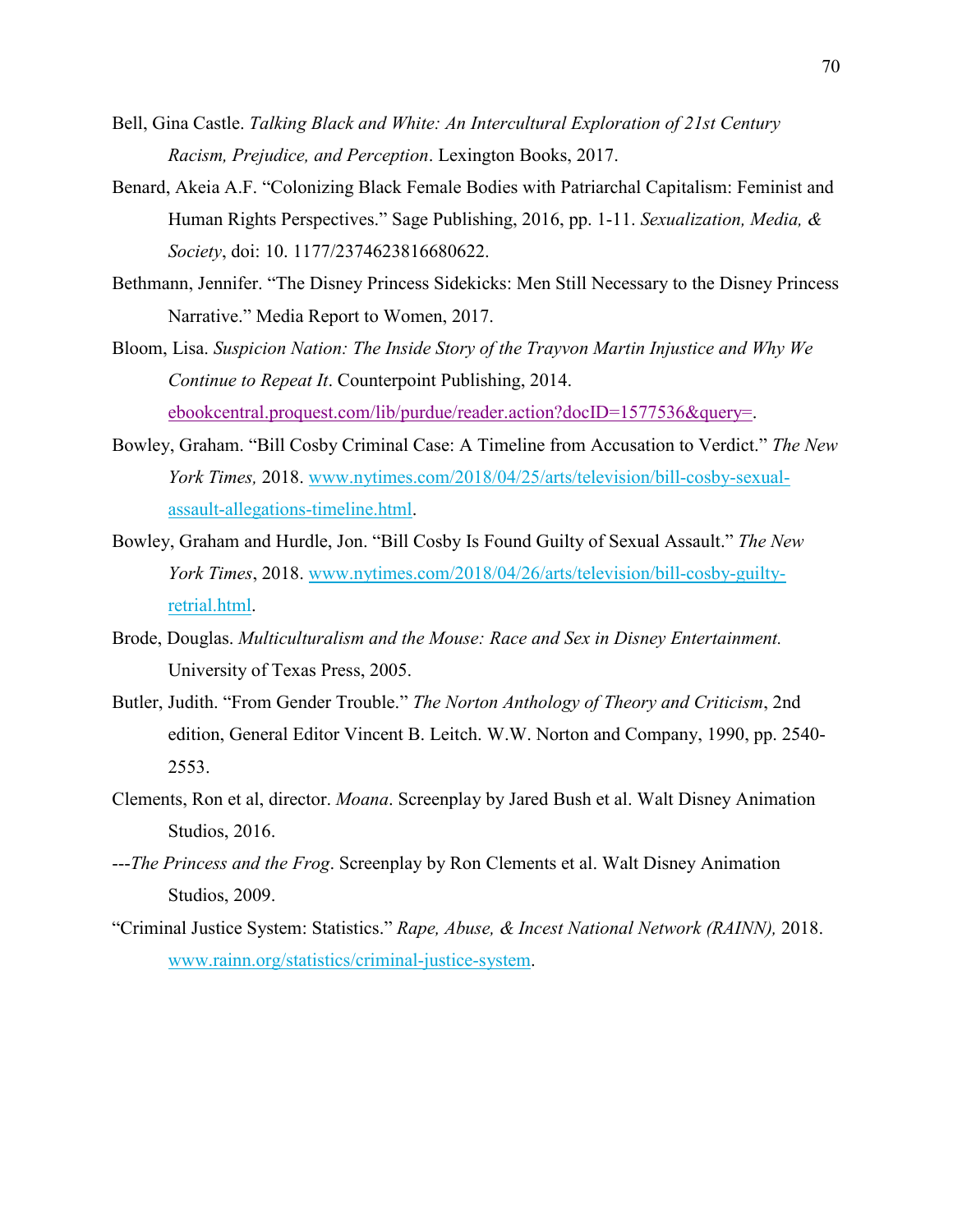- Dart, Tom. "Paula Deen Let Go By Food Network Over Use of Racially-Charged Language." *The Guardian*, 2013. [www.theguardian.com/world/2013/jun/22/paula-deen-food](http://www.theguardian.com/world/2013/jun/22/paula-deen-food-network-racial-language)[network-racial-language.](http://www.theguardian.com/world/2013/jun/22/paula-deen-food-network-racial-language)
- Davis, Amy. *Good Girls and Wicked Witches: Changing Representations of Women in Disney's Feature Animation, 1937-2001.* Indiana University Press, 2006. [ebookcentral.proquest.com/lib/purdue/detail.action?docID=1977962.](https://ebookcentral.proquest.com/lib/purdue/detail.action?docID=1977962)
- ---*Handsome Heroes and Vile Villains: Masculinity in Disney's Feature Films*. Indiana University Press, 2013.

[ebookcentral.proquest.com/lib/purdue/detail.action?docID=2027044.](https://ebookcentral.proquest.com/lib/purdue/detail.action?docID=2027044)

- deHahn, Patrick. "Study: 89% of Colleges Reports Zero Campus Rapes in 2015." *USA Today*, 2017. [college.usatoday.com/2017/05/11/study-89-of-colleges-reported-zero-campus](http://college.usatoday.com/2017/05/11/study-89-of-colleges-reported-zero-campus-rapes-in-2015/)[rapes-in-2015/.](http://college.usatoday.com/2017/05/11/study-89-of-colleges-reported-zero-campus-rapes-in-2015/)
- Dicker, Rory. A History of U.S. Feminisms. Seal Press, 2008. [ebookcentral.proquest.com/lib/purdue/reader.action?docID=679800&query=.](https://ebookcentral.proquest.com/lib/purdue/reader.action?docID=679800&query=)
- Dimova-Cookson, Maria. "Introduction." *Multiculturalism and Moral Conflict*. General Editors Maria Dimova-Cookson and Peter M.R. Stirk. Routledge, 2009. [ebookcentral.proquest.com/lib/purdue/reader.action?docID=456656&ppg=28.](https://ebookcentral.proquest.com/lib/purdue/reader.action?docID=456656&ppg=28)
- Do Rozario, Rebecca-Anne C. "The Princess and the Magic Kingdom: Beyond Nostalgia, the Function of the Disney Princess." Women's Studies in Communication, 2004, pp. 34-59. [search-proquest-](https://search-proquest-com.ezproxy.lib.purdue.edu/docview/198270180?OpenUrlRefId=info:xri/sid:primo&accountid=13360)

[com.ezproxy.lib.purdue.edu/docview/198270180?OpenUrlRefId=info:xri/sid:primo&acc](https://search-proquest-com.ezproxy.lib.purdue.edu/docview/198270180?OpenUrlRefId=info:xri/sid:primo&accountid=13360) [ountid=13360.](https://search-proquest-com.ezproxy.lib.purdue.edu/docview/198270180?OpenUrlRefId=info:xri/sid:primo&accountid=13360)

- Dunn, Stephanie. *"Baad Bitches" and Sassy Supermamas: Black Power Action Films*. University of Illinois Press, 2008.
- England, Dawn E., Descartes, Laura and Collier-Meek, Melissa A. "Gender Role Portrayal and the Disney Princesses." Springer Science+Business Media, 2011, pp. 555-567. [search-proquest](https://search-proquest-com.ezproxy.lib.purdue.edu/docview/857999236?OpenUrlRefId=info:xri/sid:primo&accountid=13360)[com.ezproxy.lib.purdue.edu/docview/857999236?OpenUrlRefId=info:xri/sid:primo&acc](https://search-proquest-com.ezproxy.lib.purdue.edu/docview/857999236?OpenUrlRefId=info:xri/sid:primo&accountid=13360) [ountid=13360.](https://search-proquest-com.ezproxy.lib.purdue.edu/docview/857999236?OpenUrlRefId=info:xri/sid:primo&accountid=13360)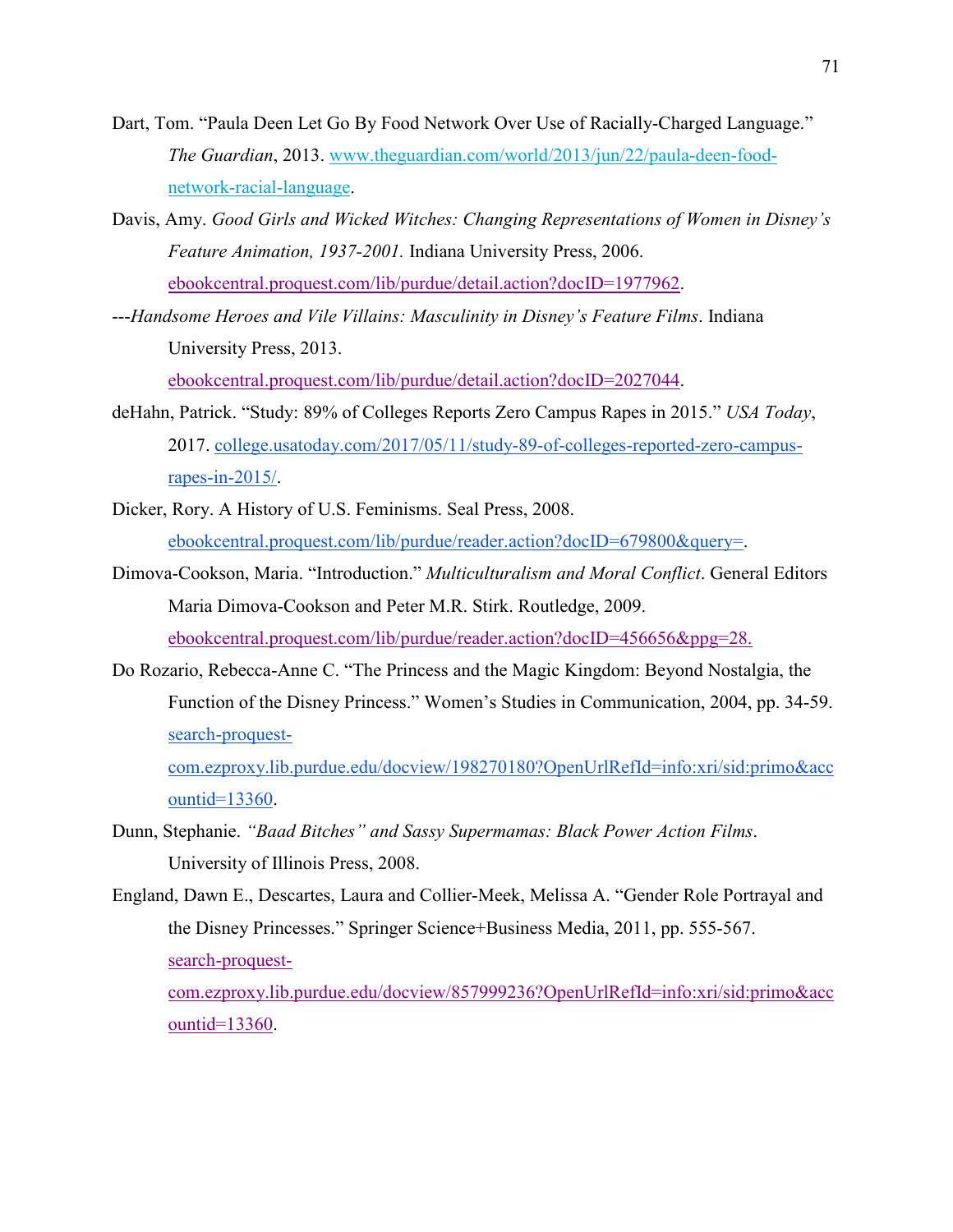- Gallagher, Charles A. "Playing the White Ethnic Card: Using Ethnic Identity to Deny Contemporary Racism." *White Out: The Continuing Significance of Racism*. General Editors Ashley W. Doane and Eduardo Bonilla-Silva. Routledge, 2003, pp. 145-158. [ebookcentral.proquest.com/lib/purdue/reader.action?docID=1111755&query=](https://ebookcentral.proquest.com/lib/purdue/reader.action?docID=1111755&query=)
- Gehlawat, Ajay. "The strange case of The Princess and the Frog: Passing and the elision of Race." Journal of African American Studies, 2010, pp. 417-731. Springer Science + Business Media, doi: 10.1007/s12111-010-9126-1.
- Gillespie, Michael B. "Reckless Eyeballing: Coonskin, Film Blackness and the Racial Grotesque." *Contemporary Black American Cinema: Race, Gender, and Sexuality at the Movies*. General Editor Mia Mask. Routledge, 2012, pp. 56-86. [ebookcentral.proquest.com/lib/purdue/reader.action?docID=981965&query=](https://ebookcentral.proquest.com/lib/purdue/reader.action?docID=981965&query).
- Girveau, Bruno. "Walt Disney at the Museum?" *Once Upon a Time: Walt Disney, the Sources of Inspiration for the Disney Studios*. General Editor Bruno Girveau. Prestel, 2008, pp. 15- 36.
- Grandinetti, Tina. "Moana Might Be Great for Representation but It's not all Heartwarming for Hawaii." *The Guardian*, 2017. [www.theguardian.com/film/2017/jan/13/moana-might-be](http://www.theguardian.com/film/2017/jan/13/moana-might-be-great-for-representation-but-its-not-all-heartwarming-for-hawaii)[great-for-representation-but-its-not-all-heartwarming-for-hawaii.](http://www.theguardian.com/film/2017/jan/13/moana-might-be-great-for-representation-but-its-not-all-heartwarming-for-hawaii)
- Gregory, Sarita McCoy. "Disney's Second Line: New Orleans, Racial Masquerade, and the Reproduction of Whiteness in *The Princess and the Frog*." Journal of African American Studies, vol. 14, no. 4, 2010, pp. 432-449. Springer Science + Business Media, doi: 10. 1007/s12111-010-9138-x.
- Griffith, Jessica M. "Healing Presence: Disney's *Moana* Explores the Power of Female Friendship." *U.S. Catholic*, 2017, pp.38-39. [search-proquest](https://search-proquest-com.ezproxy.lib.purdue.edu/docview/1880692289/fulltextPDF/E83C01934C0C45F2PQ/1?accountid=13360)[com.ezproxy.lib.purdue.edu/docview/1880692289/fulltextPDF/E83C01934C0C45F2PQ/](https://search-proquest-com.ezproxy.lib.purdue.edu/docview/1880692289/fulltextPDF/E83C01934C0C45F2PQ/1?accountid=13360) [1?accountid=13360.](https://search-proquest-com.ezproxy.lib.purdue.edu/docview/1880692289/fulltextPDF/E83C01934C0C45F2PQ/1?accountid=13360)
- Halberstam, Judith. "The Good, the Bad, and the Ugly: Men, Women, and Masculinity." T*he Norton Anthology of Theory and Criticism*, 2nd edition, General Editor Vincent B. Leitch. W.W. Norton and Company, 2002, pp. 2638-2653.
- Hanna, Jason, Sgueglia, Kristina and Simon, Darran. *CNN*, 2018. "The Men Arrested at Starbucks are Paying it Forward Big Time."

[www.cnn.com/2018/05/03/us/starbucks-arrest-agreements/index.html.](http://www.cnn.com/2018/05/03/us/starbucks-arrest-agreements/index.html)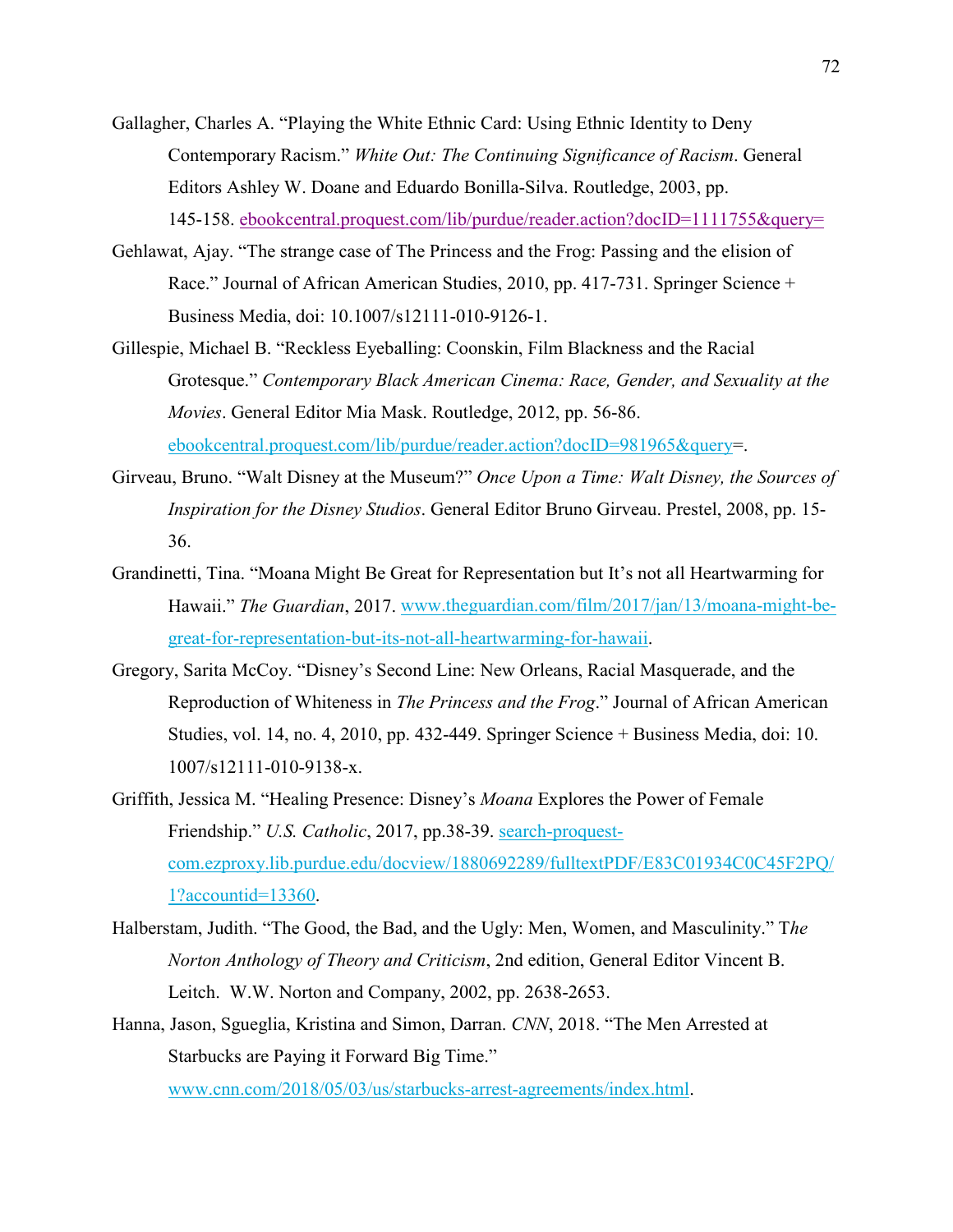Harris, Keith M. "The Burden of the Beautiful Beast Visualization and the Black Male Body." *Contemporary Black American Cinema: Race, Gender, and Sexuality at the Movies*. General Editor Mia Mask. Routledge, 2012, pp. 40-55. [ebookcentral.proquest.com/lib/purdue/reader.action?docID=981965&query=](https://ebookcentral.proquest.com/lib/purdue/reader.action?docID=981965&query).

"HERSTORY." *BLACK LIVES MATTER*. [blacklivesmatter.com/about/herstory/.](https://blacklivesmatter.com/about/herstory/)

Hill, Johnny B. *The First Black President*. Palgrave Macmillan Publishing, 2009.

- "Hotline Statistics, 2017." *National Human Trafficking Hotline*, 2018. [humantraffickinghotline.org/states.](https://humantraffickinghotline.org/states)
- Hunter, Tera W. *To 'Joy My Freedom': Southern Black women's lives and labors after the Civil War*. Harvard University Press, 1997. [quod-lib-umich](https://quod-lib-umich-edu.ezproxy.lib.purdue.edu/cgi/t/text/text-idx?c=acls;idno=heb01712.0001.001/)[edu.ezproxy.lib.purdue.edu/cgi/t/text/text-idx?c=acls;idno=heb01712.0001.001/](https://quod-lib-umich-edu.ezproxy.lib.purdue.edu/cgi/t/text/text-idx?c=acls;idno=heb01712.0001.001/)
- Imbert, Patrick. "Multiple Multiculturalisms: Encounters and Change in Different Contexts." *Global Perspectives on the Politics of Multiculturalism in the 21st Century*. General Editors Fethi Mansouri and Boulou Ebanda de B'béri. Routledge, 2014. [ebookcentral.proquest.com/lib/purdue/detail.action?docID=1707424.](https://ebookcentral.proquest.com/lib/purdue/detail.action?docID=1707424)
- "Jim Crow Laws." *HISTORY*, 2018. [www.history.com/topics/jim-crow-laws.](http://www.history.com/topics/jim-crow-laws)
- Joseph, Alli. "With Disney's *Moana*, Hollywood Almost gets it Right: Indigenous People Weigh In." Salon, 2016. [www.salon.com/2016/12/03/with-disneys-moana-hollywood-almost](http://www.salon.com/2016/12/03/with-disneys-moana-hollywood-almost-gets-it-right-indigenous-people-weigh-in/)[gets-it-right-indigenous-people-weigh-in//.](http://www.salon.com/2016/12/03/with-disneys-moana-hollywood-almost-gets-it-right-indigenous-people-weigh-in/)
- Kimmel, Michael. *Angry White Men: American Masculinity at the End of an Era*. Nation Books, 2013. [ebookcentral.proquest.com/lib/purdue/reader.action?docID=1133496&ppg=20#.](https://ebookcentral.proquest.com/lib/purdue/reader.action?docID=1133496&ppg=20)
- Koren, Marina. "Why the Stanford Judge Gave Brock Turner Six Months." *The Atlantic*, 2016. [www.theatlantic.com/news/archive/2016/06/stanford-rape-case-judge/487415/.](http://www.theatlantic.com/news/archive/2016/06/stanford-rape-case-judge/487415/)
- Lacroix, Celeste. "Images of Animated Others: The Orientalization of Disney's Cartoon Heroines from The Little Mermaid to The Hunchback of Notre Dame." Popular Communication, vol. 2, no. 4, 2004, pp. 213-229. *The International Journal of Media and Culture*, doi: 1207/s15405710pc02042.
- Lambert, Pierre. "Walt Disney, the Visionary of Animated Film." *Once Upon a Time: Walt Disney, the Sources of Inspiration for the Disney Studios*. General Editor Bruno Girveau. Prestel, 2008, pp. 61-78.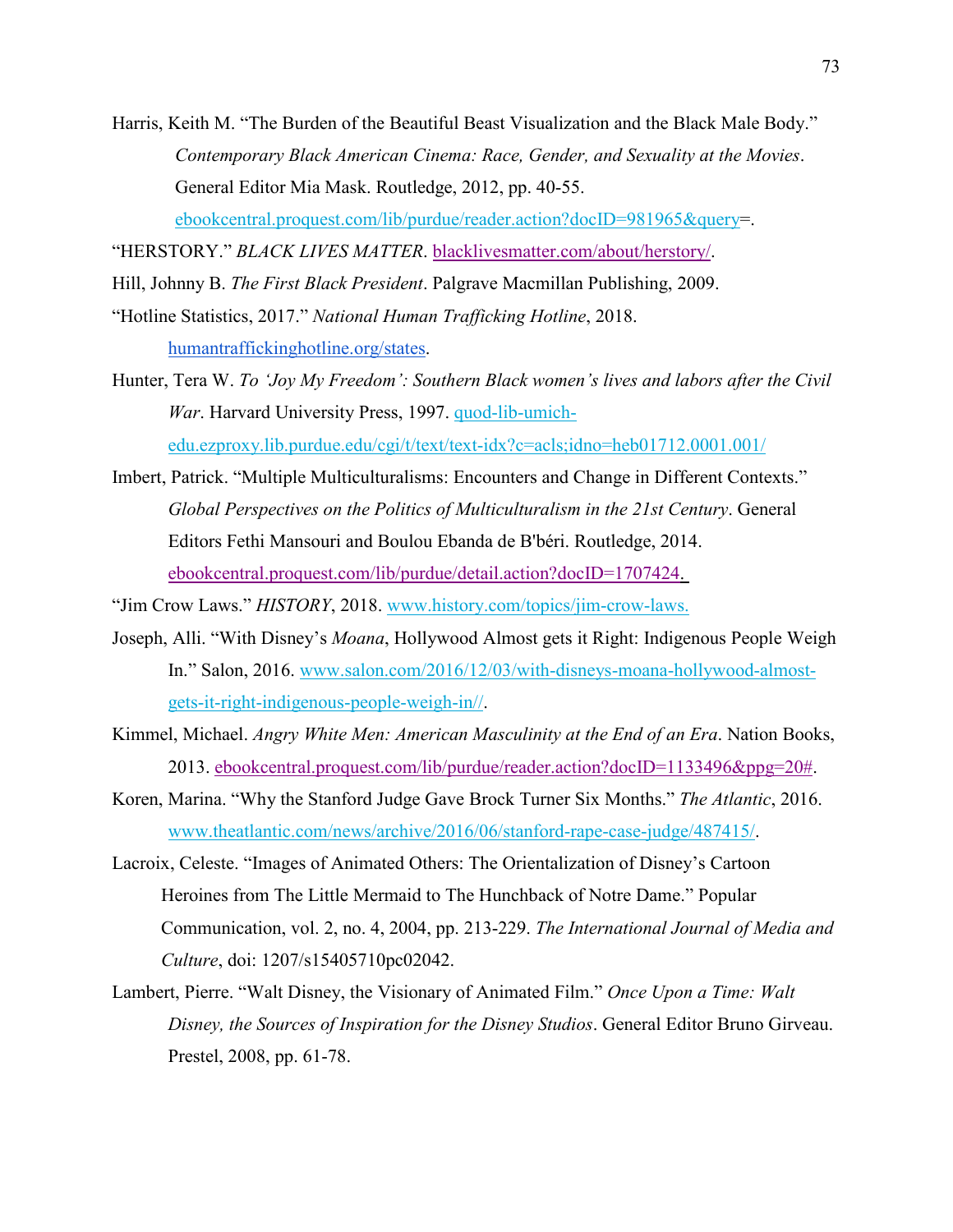Lebron, Christopher J. *The Making of Black Lives Matter: A Brief History of an Idea*. Oxford University Press, 2017.

[ebookcentral.proquest.com/lib/purdue/reader.action?docID=4844244&ppg=11.](https://ebookcentral.proquest.com/lib/purdue/reader.action?docID=4844244&ppg=11)

- Lester, Neal A. "Disney's The Princess and the Frog: the Pride, the Pressure, and the Politics of Being a First." The Journal of American Culture, 2010, pp. 294-308. [search-proquest](https://search-proquest-com.ezproxy.lib.purdue.edu/docview/820610593?OpenUrlRefId=info:xri/sid:primo&accountid=13360)[com.ezproxy.lib.purdue.edu/docview/820610593?OpenUrlRefId=info:xri/sid:primo&acc](https://search-proquest-com.ezproxy.lib.purdue.edu/docview/820610593?OpenUrlRefId=info:xri/sid:primo&accountid=13360) [ountid=13360.](https://search-proquest-com.ezproxy.lib.purdue.edu/docview/820610593?OpenUrlRefId=info:xri/sid:primo&accountid=13360)
- Magee, Carol L. A*frica in the American Imagination Popular Culture, Racialized Identities, and African Visual Culture*. University Press of Mississippi, 2012. [ebookcentral.proquest.com/lib/purdue/detail.action?docID=819517.](https://ebookcentral.proquest.com/lib/purdue/detail.action?docID=819517)
- Martinelli, Ron. *The Truth Behind the Black Lives Matter Movement: And the War on Police*. Martinelli & Associates, Justice & Forensic Consultants, Inc., 2016.
- Mask, Mia. "Introduction." *Contemporary Black American Cinema: Race, Gender, and Sexuality at the Movies*. General Editor Mia Mask. Routledge, 2012, pp. 1-13. [ebookcentral.proquest.com/lib/purdue/reader.action?docID=981965&query=](https://ebookcentral.proquest.com/lib/purdue/reader.action?docID=981965&query).
- ---"Who's Behind That Fat Suit? : Momma, Madea, Rasputia and the Politics of Cross-Dressing." *Contemporary Black American Cinema: Race, Gender, and Sexuality at the Movies*. General Editor Mia Mask. Routledge, 2012, pp. 155-174. [ebookcentral.proquest.com/lib/purdue/reader.action?docID=981965&query=/](https://ebookcentral.proquest.com/lib/purdue/reader.action?docID=981965&query=/)

"me too." 2018. [metoomvmt.org.](https://metoomvmt.org/)

Mirza, Heidi Safia. Y*oung, Female, and Black*. Routledge, 1992.

- Missouri, Montré A. "It is Easy Being Green: Disney's Post-Racial Princess and Black Magic Nostalgia in *The Princess and the Frog.*" *Black Magic Woman and Narrative Film: Race, Sex, and Afro-Religiosity.* Palgrave Macmillan Limited, 2015. [ebookcentral.proquest.com/lib/Purdue/detail.action?docID=4000997](https://ebookcentral.proquest.com/lib/Purdue/detail.action?docID=4000997)
- "Moana: Healing Te Kā's in a World Full of Maui's." *The Color Carmine Blog*, 2017. [thecolorcarmine.com/2017/09/15/moana-healing-te-ka-in-a-world-full-of-mauis/.](https://thecolorcarmine.com/2017/09/15/moana-healing-te-ka-in-a-world-full-of-mauis/)
- Moffitt, Kimberly, and Harris, Heather. "Of Negation, Princesses, Beauty, and Work: Black Mothers Reflect on Disney's *The Princess and the Frog."* The Howard Journal of Communications, vol. 25, no. 1, 2014, pp. 56-76. *Taylor & Francis*, doi: 10.1080/10646175.2014.865354.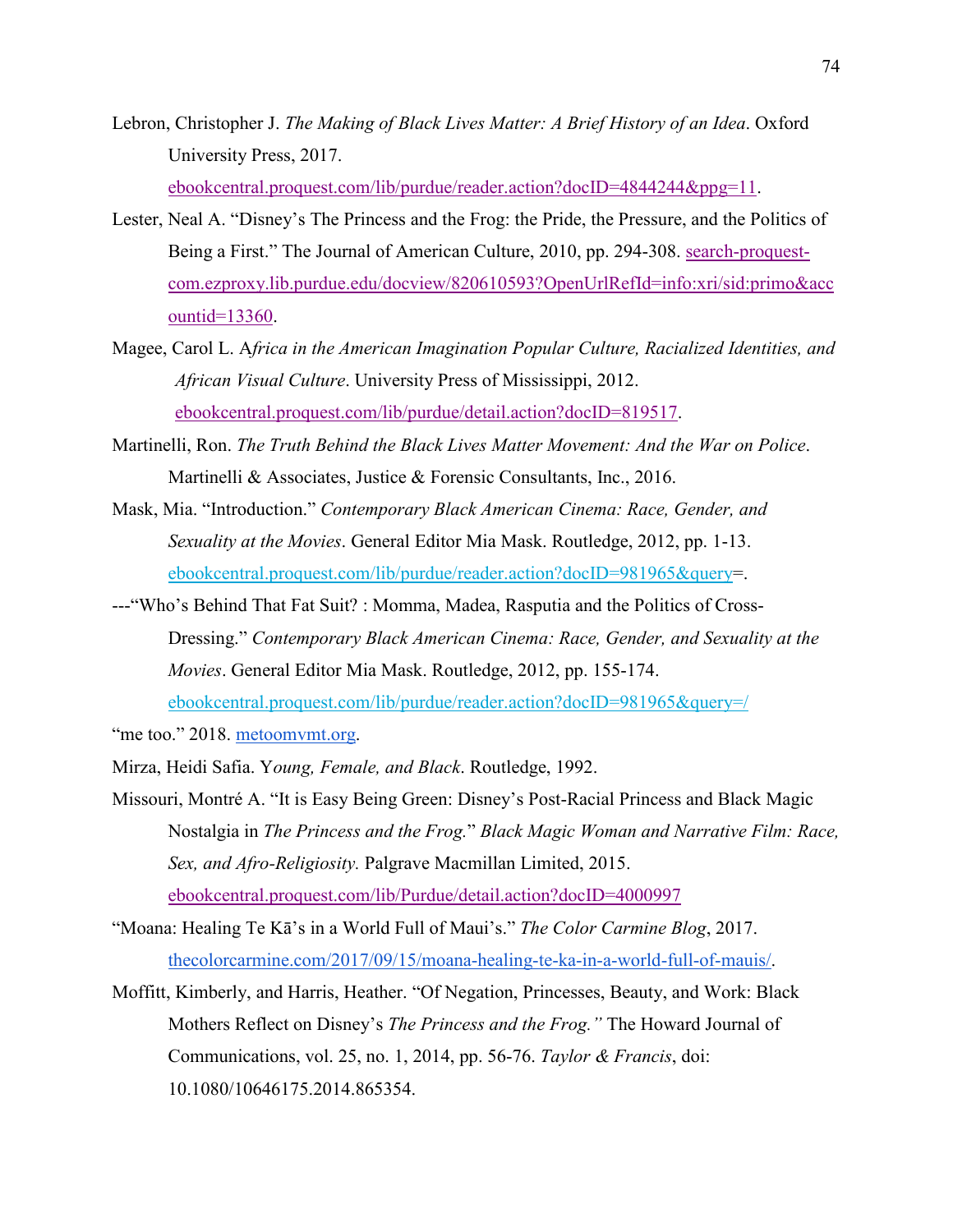- Morgan, Rachel E. and Kena, Grace. "Criminal Victimization, 2016." U.S. Department of Justice, 2017, pp. 1-23. [www.bjs.gov/content/pub/pdf/cv16.pdf.](http://www.bjs.gov/content/pub/pdf/cv16.pdf)
- Mottram, James. "Reception for *Moana*, Disney's Animates Polynesian Adventure, Shows the Value of Resisting Stereotypes." South China Morning Post, 2017. [www.scmp.com/culture/film-tv/article/2063973/reception-moana-disneys-animated](http://www.scmp.com/culture/film-tv/article/2063973/reception-moana-disneys-animated-polynesian-adventure-shows-value)[polynesian-adventure-shows-value.](http://www.scmp.com/culture/film-tv/article/2063973/reception-moana-disneys-animated-polynesian-adventure-shows-value)
- Neal, Kelly. *'Part of Your World': Disney's Portrayal of Ethnic Minorities*. MA Thesis, Tennessee State University, 2010.
- Nodelman, Perry. "Making Boys Appear: The Masculinity of Children's Fiction" *Ways of Being Male: Representing Masculinities in Children's Literature*. General Editors John Stephens and John A. Stephens. Routledge, 2002, pp. 1-14. [ebookcentral.proquest.com/lib/purdue/reader.action?docID=1487098&query=](https://ebookcentral.proquest.com/lib/purdue/reader.action?docID=1487098&query).
- Orbe, Mark P. *Constructing Co-Cultural Theory: An Explication of Culture, Power, and Communication*. Sage Publications, 1998.
- Ratcliffe, Krista. *Rhetorical Listening: Identification. Gender, and Whiteness*. Southern Illinois University Press, 2005.
- "Roseanne Barr Compared Susan Rice, Another Black Obama Official, to an Ape in 2013." *CBS News*, 2018. [www.cbsnews.com/news/roseanne-barr-racist-valerie-jarrett-tweet-also](http://www.cbsnews.com/news/roseanne-barr-racist-valerie-jarrett-tweet-also-compared-susan-rice-to-ape/)[compared-susan-rice-to-ape/.](http://www.cbsnews.com/news/roseanne-barr-racist-valerie-jarrett-tweet-also-compared-susan-rice-to-ape/)
- Saladino, Caitlin. *Long May She Reign: A Rhetorical Analysis of Gender Expectations in Disney's Tangled and Disney/Pixar's Brave.* Dissertation, University of Nevada, 2012.
- Sanchez, Ray. "Stanford Rape Case: Inside the Court Documents." *CNN U.S*., 2016. [www.cnn.com/2016/06/10/us/stanford-rape-case-court-documents/index.html.](http://www.cnn.com/2016/06/10/us/stanford-rape-case-court-documents/index.html)
- Schneider, Dorothy and Schneider, Carl J. *American Experience: Slavery in America*. New York: Facts on File, 2007.
- Senthilingam, Meera. "Sexual Harassment: How it Stands Around the Globe." *CNN Health*, 2017. [www.cnn.com/2017/11/25/health/sexual-harassment-violence-abuse-global](http://www.cnn.com/2017/11/25/health/sexual-harassment-violence-abuse-global-levels/index.html)[levels/index.html.](http://www.cnn.com/2017/11/25/health/sexual-harassment-violence-abuse-global-levels/index.html)
- "Sexual Violence: Prevention Strategies." *Centers for Disease Control and Prevention*, 2018. [www.cdc.gov/violenceprevention/sexualviolence/prevention.html.](http://www.cdc.gov/violenceprevention/sexualviolence/prevention.html)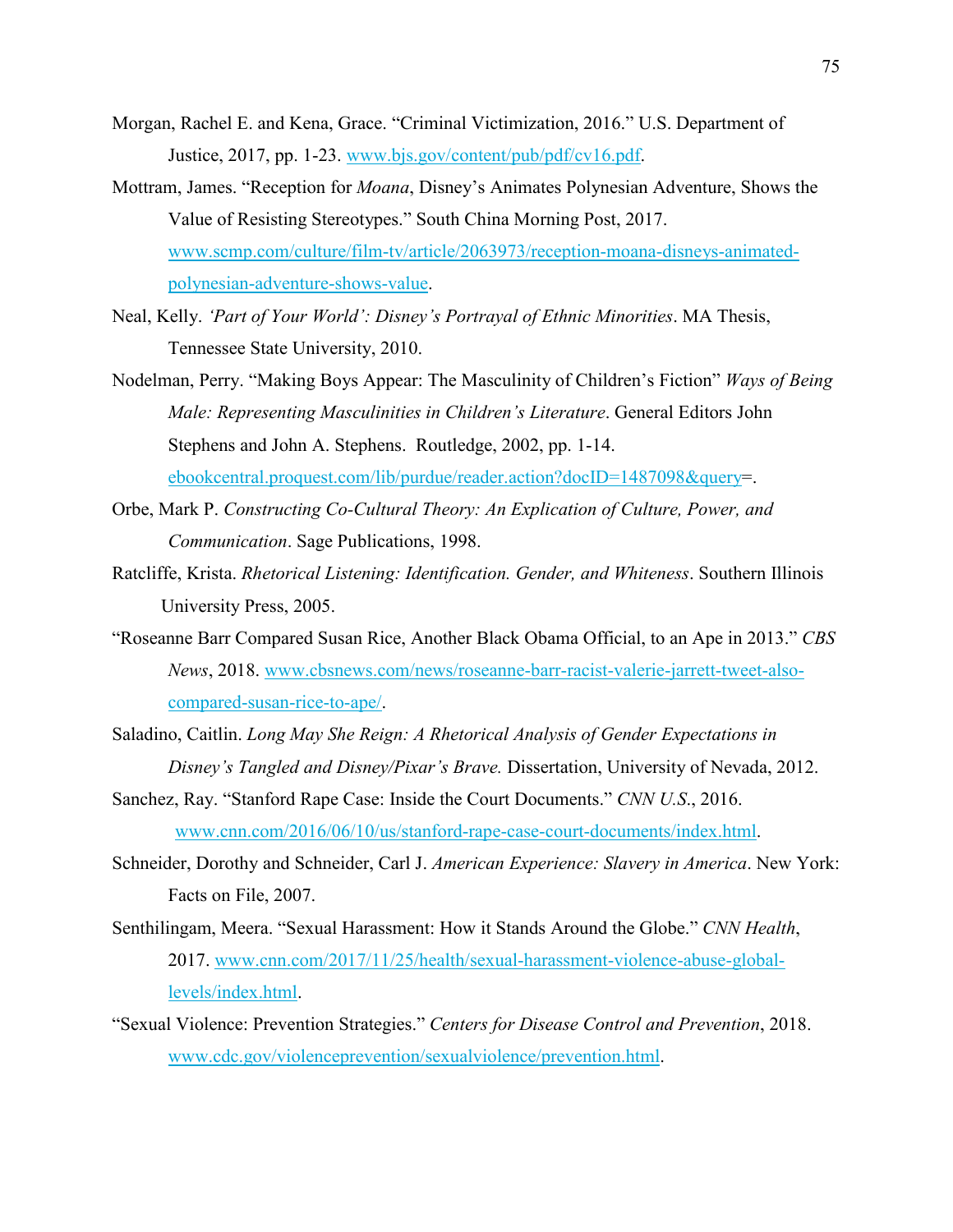- Shaw, Stephanie J. *What a Woman Ought to Be and to Do: Black Professional Women Workers During the Jim Crow Era*. University of Chicago Press, 2010. [ebookcentral.proquest.com/lib/purdue/reader.action?docID=488107&query=.](https://ebookcentral.proquest.com/lib/purdue/reader.action?docID=488107&query=)
- Smith, Lella. "The Collections and Origins of the ARL." *Once Upon a Time: Walt Disney, the Sources of Inspiration for the Disney Studios*. General Editor Bruno Girveau. Prestel, 2008, pp. 37-60.
- Stewart, Sara. "*Moana* Has Some of Disney's Best Music Ever." *New York Post*, 2016. [nypost.com/2016/11/22/moana-has-some-of-disneys-best-music-ever/.](https://nypost.com/2016/11/22/moana-has-some-of-disneys-best-music-ever/)
- Streiff, Madeline and Dundes, Lauren. "From Shapeshifter to Lava Monster: Gender Stereotypes in Disney's Moana." *Societies*, 2017, pp. 1-12. [www.mdpi.com/2076-0760/6/3/91/pdf.](http://www.mdpi.com/2076-0760/6/3/91/pdf)
- Tompkins, Paula. "Rhetorical Listening and Moral Sensitivity". International Journal of Listening, vol. 23, no. 1, 2009, pp. 60-79. *Taylor & Francis Online*, doi: 10.1080/10904010802591912.
- Tóth, Zsófia A. "Disney's Violent Women In Quest of a 'Fully Real' Violent Man in American Cinema." Brno Studies in English, vol. 43, no. 1, 2017, pp. 185-212. Universitas Masarykiana, doi: 10.5817/BSE2017-1-11.
- Truffaut-Wong, Olivia. "What Does Moana Mean?: Disney's Newest Heroine Got Her Name from Her Polynesian Roots." *Bustle*, 2016. [www.bustle.com/articles/195250-what-does](http://www.bustle.com/articles/195250-what-does-moana-mean-disneys-newest-heroine-got-her-name-from-her-polynesian-roots)[moana-mean-disneys-newest-heroine-got-her-name-from-her-polynesian-roots.](http://www.bustle.com/articles/195250-what-does-moana-mean-disneys-newest-heroine-got-her-name-from-her-polynesian-roots)
- Truman, Jennifer L. and Morgan, Rachel E. "Criminal Victimizations, 2015." Revised 2018. U.S. Department of Justice, 2016, pp. 1-23. [www.bjs.gov/content/pub/pdf/cv15.pdf.](http://www.bjs.gov/content/pub/pdf/cv15.pdf)
- "U.S. and World Population Clock." *United States Census Bureau*, 2018. [www.census.gov/popclock/.](http://www.census.gov/popclock/)
- "Victims of Sexual Violence: Statistics." *Rape, Abuse, & Incest National Network (RAINN)*, 2018. [www.rainn.org/statistics/victims-sexual-violence.](http://www.rainn.org/statistics/victims-sexual-violence)
- Wohlwend, Karen. "The Boys Who Would Be Princesses: Playing With Gender Identity Intertexts in Disney Princess Transmedia." Routledge, 2012, pp. 593-610. [web.b.ebscohost.com.ezproxy.lib.purdue.edu/ehost/pdfviewer/pdfviewer?vid=1&sid=1a5](http://web.b.ebscohost.com.ezproxy.lib.purdue.edu/ehost/pdfviewer/pdfviewer?vid=1&sid=1a5f42a2-801a-4371-a746-728f00549d75%40sessionmgr120) [f42a2-801a-4371-a746-728f00549d75%40sessionmgr120.](http://web.b.ebscohost.com.ezproxy.lib.purdue.edu/ehost/pdfviewer/pdfviewer?vid=1&sid=1a5f42a2-801a-4371-a746-728f00549d75%40sessionmgr120)